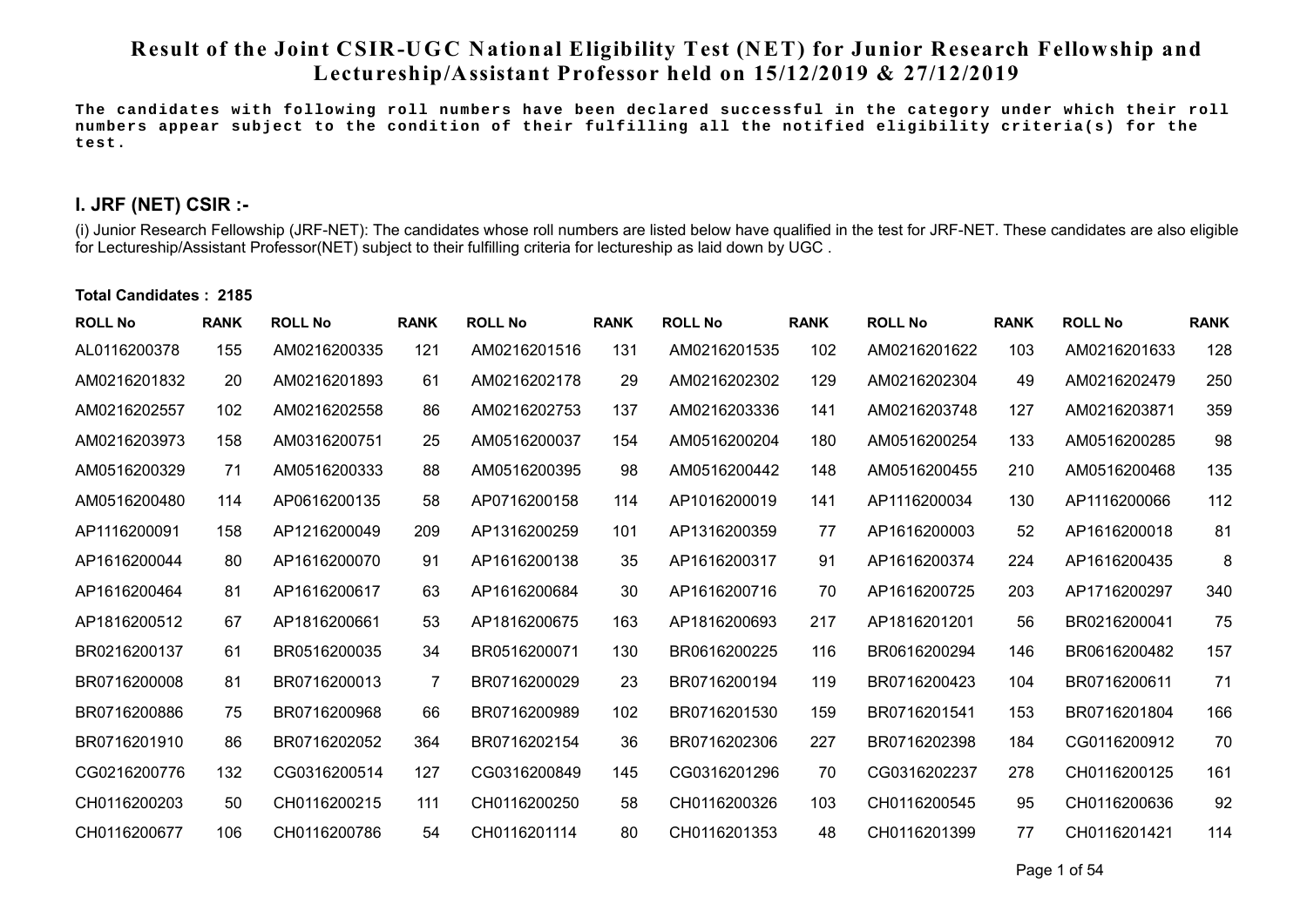| <b>ROLL No</b> | <b>RANK</b> | <b>ROLL No</b> | <b>RANK</b> | <b>ROLL No</b> | <b>RANK</b> | <b>ROLL No</b> | <b>RANK</b> | <b>ROLL No</b> | <b>RANK</b>    | <b>ROLL No</b> | <b>RANK</b> |
|----------------|-------------|----------------|-------------|----------------|-------------|----------------|-------------|----------------|----------------|----------------|-------------|
| CH0116201439   | 69          | CH0116201538   | 66          | CH0116201707   | 154         | CH0116201860   | 80          | CH0116201886   | 113            | CH0116202004   | 164         |
| CH0116202186   | 118         | CH0116202284   | 72          | CH0116202333   | 63          | CH0116202442   | 69          | CH0116202652   | 157            | CH0116202671   | 64          |
| CH0116202822   | 74          | CH0116202828   | 21          | CH0116202901   | 100         | CH0116203208   | 102         | CH0116203361   | 116            | CH0116203389   | 97          |
| CH0116203409   | 181         | CH0116203697   | 134         | CH0116203792   | 92          | CH0116203888   | 79          | CH0116203917   | 134            | CH0116203965   | 20          |
| CH0116203995   | 106         | CH0116203998   | 38          | CH0116204024   | 325         | CH0116204208   | 214         | CH0116204309   | 118            | CH0116204431   | 203         |
| CH0116204452   | 125         | CH0116204475   | 88          | CH0116204601   | 141         | CH0116204669   | 86          | CH0116204675   | 105            | CH0116204833   | 113         |
| CH0116204931   | 25          | CH0116204995   | 79          | CH0116205018   | 137         | CH0116205067   | 28          | CH0116205111   | 173            | CH0116205290   | 351         |
| CH0116205429   | 44          | CH0116205485   | 123         | CH0116205523   | 301         | CH0116205531   | 161         | DL0116200004   | 135            | DL0116200142   | 41          |
| DL0116200248   | 118         | DL0116200269   | 12          | DL0116200400   | 179         | DL0116200402   | 66          | DL0116200405   | 159            | DL0116200411   | 169         |
| DL0116200417   | 154         | DL0116200685   | 103         | DL0116200732   | 139         | DL0116200746   | 136         | DL0116200748   | 157            | DL0116200755   | 73          |
| DL0116200764   | 84          | DL0116200786   | 99          | DL0116200787   | 114         | DL0116200855   | 72          | DL0116200940   | 131            | DL0116201004   | 73          |
| DL0116201047   | 67          | DL0116201053   | 101         | DL0116201103   | 131         | DL0116201225   | 85          | DL0116201286   | 76             | DL0116201297   | 76          |
| DL0116201305   | 41          | DL0116201331   | 88          | DL0116201333   | 120         | DL0116201354   | 65          | DL0116201373   | 75             | DL0116201442   | 81          |
| DL0116201466   | 72          | DL0116201599   | 83          | DL0116201689   | 53          | DL0116201724   | 153         | DL0116201787   | 107            | DL0116201825   | 109         |
| DL0116201848   | 144         | DL0116201877   | 54          | DL0116201988   | 91          | DL0116202163   | 82          | DL0116202168   | 81             | DL0116202248   | 128         |
| DL0116202249   | 90          | DL0116202294   | 161         | DL0116202330   | 72          | DL0116202507   | 100         | DL0116202534   | 96             | DL0116202542   | 47          |
| DL0116202549   | 60          | DL0116202610   | 106         | DL0116202650   | 155         | DL0116202662   | 114         | DL0116202694   | 47             | DL0116202722   | 136         |
| DL0116202756   | 42          | DL0116202758   | 73          | DL0116202772   | 48          | DL0116202777   | 98          | DL0116202863   | 133            | DL0116202899   | 69          |
| DL0116202948   | 101         | DL0116202979   | 14          | DL0116203014   | 117         | DL0116203086   | 70          | DL0116203175   | 78             | DL0116203216   | 161         |
| DL0116203367   | 68          | DL0116203405   | 78          | DL0116203568   | 93          | DL0116203684   | 49          | DL0116203720   | 136            | DL0116203742   | 88          |
| DL0116203816   | 75          | DL0116203829   | 47          | DL0116203853   | 96          | DL0116203981   | 101         | DL0116203990   | $\overline{2}$ | DL0116204052   | 55          |
| DL0116204054   | 104         | DL0116204278   | 79          | DL0116204365   | 103         | DL0116204379   | 98          | DL0116204394   | 100            | DL0116204474   | 8           |
| DL0116204498   | 7           | DL0116204513   | 102         | DL0116204573   | 73          | DL0116204593   | 34          | DL0116204651   | 98             | DL0116204689   | 166         |
| DL0116204753   | 73          | DL0116204773   | 148         | DL0116204780   | 68          | DL0116204788   | 94          | DL0116204811   | 88             | DL0116204830   | 165         |
| DL0116204849   | 54          | DL0116205010   | 123         | DL0116205147   | 80          | DL0116205156   | 37          | DL0116205177   | 130            | DL0116205230   | 80          |
| DL0116205318   | 25          | DL0116205356   | 75          | DL0116205383   | 92          | DL0116205402   | 68          | DL0116205419   | 101            | DL0116205469   | 57          |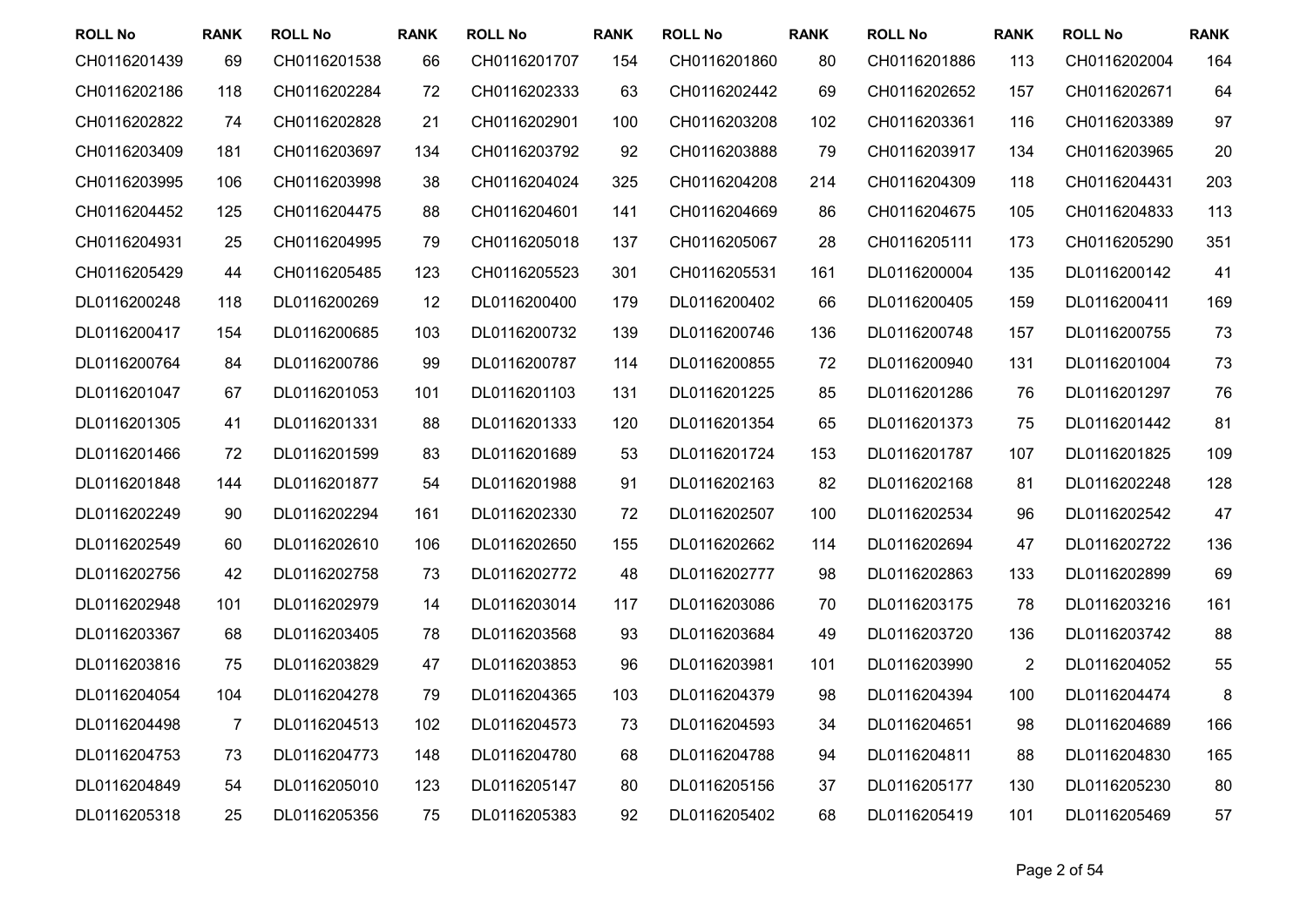| <b>ROLL No</b> | <b>RANK</b> | <b>ROLL No</b> | <b>RANK</b> | <b>ROLL No</b> | <b>RANK</b> | <b>ROLL No</b> | <b>RANK</b> | <b>ROLL No</b> | <b>RANK</b> | <b>ROLL No</b> | <b>RANK</b> |
|----------------|-------------|----------------|-------------|----------------|-------------|----------------|-------------|----------------|-------------|----------------|-------------|
| DL0116205506   | 98          | DL0116205520   | 97          | DL0116205548   | 160         | DL0116205554   | 52          | DL0116205594   | 72          | DL0116205596   | 159         |
| DL0116205607   | 90          | DL0116205636   | 107         | DL0116205656   | 66          | DL0116205688   | 109         | DL0116205691   | 130         | DL0116205717   | 102         |
| DL0116205913   | 72          | DL0116206012   | 66          | DL0116206016   | 78          | DL0116206073   | 92          | DL0116206096   | 27          | DL0116206201   | 127         |
| DL0116206241   | 126         | DL0116206257   | 83          | DL0116206271   | 90          | DL0116206317   | 101         | DL0116206397   | 46          | DL0116206412   | 114         |
| DL0116206413   | 70          | DL0116206435   | 45          | DL0116206528   | 100         | DL0116206552   | 76          | DL0116206655   | 12          | DL0116206677   | 79          |
| DL0116206683   | 91          | DL0116206686   | 104         | DL0116206710   | 100         | DL0116206712   | 70          | DL0116206742   | 68          | DL0116206885   | 84          |
| DL0116206918   | 65          | DL0116206958   | 131         | DL0116206973   | 102         | DL0116206978   | 76          | DL0116207073   | 75          | DL0116207178   | 82          |
| DL0116207185   | 75          | DL0116207283   | 53          | DL0116207323   | 48          | DL0116207364   | 99          | DL0116207365   | 57          | DL0116207377   | 107         |
| DL0116207403   | 72          | DL0116207434   | 68          | DL0116207502   | 72          | DL0116207660   | 66          | DL0116207867   | 81          | DL0116207901   | 101         |
| DL0116207934   | 46          | DL0116208083   | 69          | DL0116208120   | 68          | DL0116208125   | 64          | DL0116208136   | 196         | DL0116208137   | 235         |
| DL0116208138   | 244         | DL0116208216   | 195         | DL0116208222   | 112         | DL0116208425   | 79          | DL0116208442   | 96          | DL0116208471   | 51          |
| DL0116208504   | 115         | DL0116208537   | 110         | DL0116208564   | 87          | DL0116208768   | 209         | DL0116208878   | 131         | DL0116208907   | 71          |
| DL0116209020   | 127         | DL0116209187   | 104         | DL0116209234   | 134         | DL0116209245   | 107         | DL0116209280   | 135         | DL0116209306   | 99          |
| DL0116209307   | 120         | DL0116209399   | 161         | DL0116209436   | 127         | DL0116209478   | 136         | DL0116209666   | 226         | DL0116209795   | 158         |
| DL0116209825   | 69          | DL0116209914   | 36          | DL0116209944   | 117         | DL0116210004   | 96          | DL0116210065   | 111         | DL0116210102   | 118         |
| DL0116210227   | 173         | DL0116210432   | 193         | DL0116210452   | 112         | DL0116210520   | 158         | DL0116210530   | 108         | DL0116210640   | 265         |
| DL0116210716   | 189         | DL0116210729   | 139         | DL0116210831   | 269         | DL0116210908   | 163         | DL0116211065   | 116         | DL0116211165   | 112         |
| DL0116211178   | 79          | DL0116211189   | 132         | DL0116211263   | 126         | DL0116211392   | 21          | DL0116211454   | 93          | DL0116211495   | 275         |
| DL0116211633   | 162         | DL0116211708   | 269         | DL0116211849   | 110         | DL0116211884   | 147         | DL0116212012   | 114         | DL0116212049   | 113         |
| DL0116212055   | 138         | DL0116212084   | 23          | DL0116212119   | 32          | DL0116212140   | 130         | DL0116212196   | 209         | DL0116212209   | 224         |
| DL0116212214   | 221         | DL0116212270   | 252         | DL0116212389   | 76          | DL0116212408   | 146         | DL0116212543   | 160         | DL0116212791   | 189         |
| DL0116213033   | 152         | DL0116213094   | 153         | DL0116213114   | 111         | DL0116213159   | 149         | DL0116213379   | 167         | DL0116213409   | 179         |
| DL0116213441   | 266         | DL0116213458   | 133         | DL0116213854   | 17          | DL0116213979   | 128         | DL0116214195   | 241         | DL0116214235   | 353         |
| DL0116214260   | 65          | DL0116214282   | 221         | DL0116214406   | 350         | DL0116214433   | 208         | DL0116214462   | 50          | DL0116214497   | 118         |
| DL0116214726   | 112         | DL0116214918   | 210         | DL0116214928   | 235         | DL0116215002   | 227         | DL0116215100   | 184         | DL0116215101   | 109         |
| DL0116215131   | 173         | GJ0116200031   | 45          | GJ0116200081   | 108         | GJ0116200176   | 125         | GJ0116200256   | 133         | GJ0116200450   | 93          |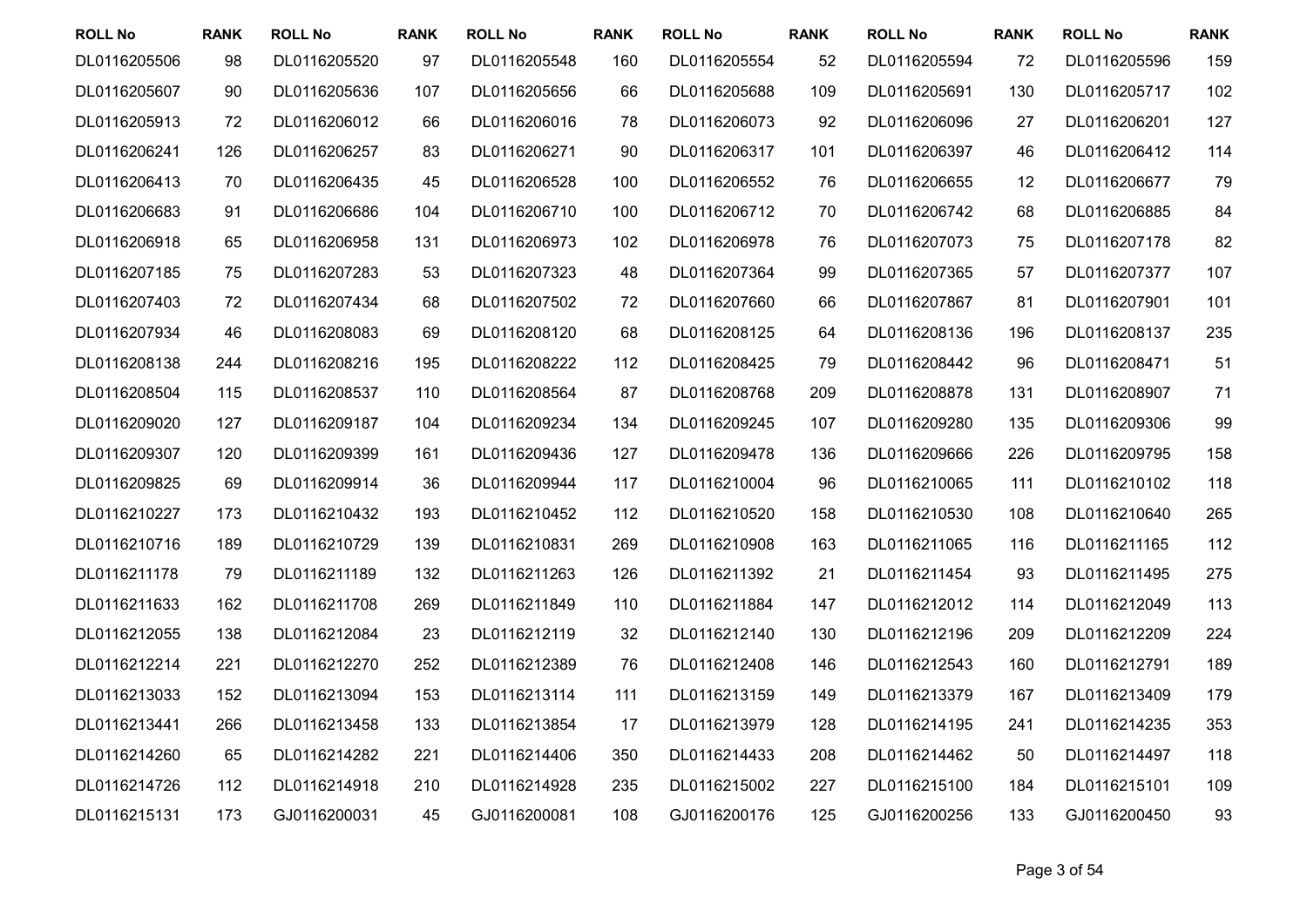| <b>ROLL No</b> | <b>RANK</b> | <b>ROLL No</b> | <b>RANK</b> | <b>ROLL No</b> | <b>RANK</b> | <b>ROLL No</b> | <b>RANK</b> | <b>ROLL No</b> | <b>RANK</b> | <b>ROLL No</b> | <b>RANK</b> |
|----------------|-------------|----------------|-------------|----------------|-------------|----------------|-------------|----------------|-------------|----------------|-------------|
| GJ0116200876   | 348         | GJ0116201014   | 132         | GJ0116201211   | 142         | GJ0116201268   | 155         | GJ0116201314   | 65          | GJ0116201370   | 141         |
| GJ0116201976   | 207         | GJ0216200164   | 113         | GJ0216200497   | 129         | GJ0316200303   | 99          | GJ0816200132   | 151         | GJ0816200284   | 80          |
| GJ1016200251   | 163         | GJ1016200419   | 67          | GJ1016200472   | 103         | GJ1016200634   | 71          | GJ1116200346   | 50          | GJ1116200374   | 151         |
| GJ1116200587   | 143         | GJ1116200595   | 54          | GJ1116200740   | 342         | GJ1116200842   | 154         | GJ1116201122   | 88          | GJ1116201179   | 74          |
| GJ1116201311   | 92          | GJ1116201352   | 118         | GJ1116201367   | 249         | GJ1116201411   | 252         | GJ1216200112   | 79          | GJ1216200231   | 39          |
| GJ1216200265   | 71          | GJ1216200282   | 129         | GJ1216200544   | 44          | GJ1216200663   | 77          | GJ1216200800   | 95          | GJ1216200846   | 71          |
| GJ1216201035   | 324         | GJ1216201066   | 71          | HP0116200271   | 159         | HP0316200298   | 64          | HP0316200419   | 107         | HP0416200095   | 102         |
| HP0416200398   | 89          | HP0416200419   | 144         | HP0416200623   | 117         | HP0416200964   | 329         | HP0616200006   | 177         | HP0616200163   | 146         |
| HP0616200328   | 134         | HP0616200567   | 108         | HP0616200591   | 354         | HP0716200200   | 114         | HP1016200054   | 185         | HP1016200142   | 233         |
| HP1016200149   | 319         | HR0116200005   | 117         | HR0116200056   | 138         | HR0116200084   | 67          | HR0116200094   | 120         | HR0116200165   | 114         |
| HR0116200255   | 66          | HR0116200419   | 186         | HR0116200606   | 82          | HR0116200614   | 131         | HR0116200941   | 39          | HR0116201058   | 295         |
| HR0316200071   | 130         | HR0316200145   | 61          | HR0316200184   | 90          | HR0316200198   | 68          | HR0316200226   | 98          | HR0316200240   | 166         |
| HR0316200263   | 146         | HR0316200285   | 95          | HR0316200292   | 76          | HR0316200365   | 110         | HR0316200396   | 109         | HR0316200455   | 19          |
| HR0316200697   | 90          | HR0316200726   | 124         | HR0316200784   | 70          | HR0316200845   | 98          | HR0316200969   | 134         | HR0316200988   | 83          |
| HR0316201016   | 93          | HR0316201037   | 174         | HR0316201073   | 216         | HR0316201130   | 228         | HR0316201150   | 312         | HR0316201252   | 110         |
| HR0316201478   | 74          | HR0416200010   | 18          | HR0416200130   | 62          | HR0416200131   | 144         | HR0416200152   | 118         | HR0416200169   | 83          |
| HR0416200197   | 107         | HR0416200262   | 51          | HR0416200271   | 55          | HR0416200275   | 70          | HR0416200297   | 63          | HR0416200326   | 110         |
| HR0416200382   | 103         | HR0416200417   | 104         | HR0416200453   | 45          | HR0416200542   | 83          | HR0416200566   | 140         | HR0416200577   | 53          |
| HR0416200600   | 94          | HR0416200637   | 119         | HR0416200655   | 69          | HR0416200657   | 65          | HR0416200679   | 87          | HR0416200698   | 61          |
| HR0416200724   | 88          | HR0416200746   | 147         | HR0416200792   | 72          | HR0416200804   | 71          | HR0416200973   | 99          | HR0416200981   | 56          |
| HR0416201005   | 70          | HR0416201171   | 159         | HR0416201180   | 55          | HR0416201242   | 65          | HR0416201336   | 89          | HR0416201408   | 82          |
| HR0416201425   | 100         | HR0416201445   | 130         | HR0416201476   | 28          | HR0416201520   | 138         | HR0416201559   | 142         | HR0416201587   | 107         |
| HR0416201639   | 71          | HR0416201714   | 54          | HR0416201751   | 14          | HR0416201797   | 67          | HR0416201803   | 107         | HR0416201843   | 89          |
| HR0416201901   | 104         | HR0416201938   | 140         | HR0416201962   | 148         | HR0416201964   | 64          | HR0416202016   | $\,6$       | HR0416202050   | 71          |
| HR0416202243   | 54          | HR0416202330   | 79          | HR0416202437   | 149         | HR0416202723   | 107         | HR0416202771   | 185         | HR0416202788   | 196         |
| HR0416202809   | 170         | HR0416202999   | 140         | HR0416203350   | 28          | HR0416203438   | 224         | HR0416203461   | 102         | HR0416203544   | 110         |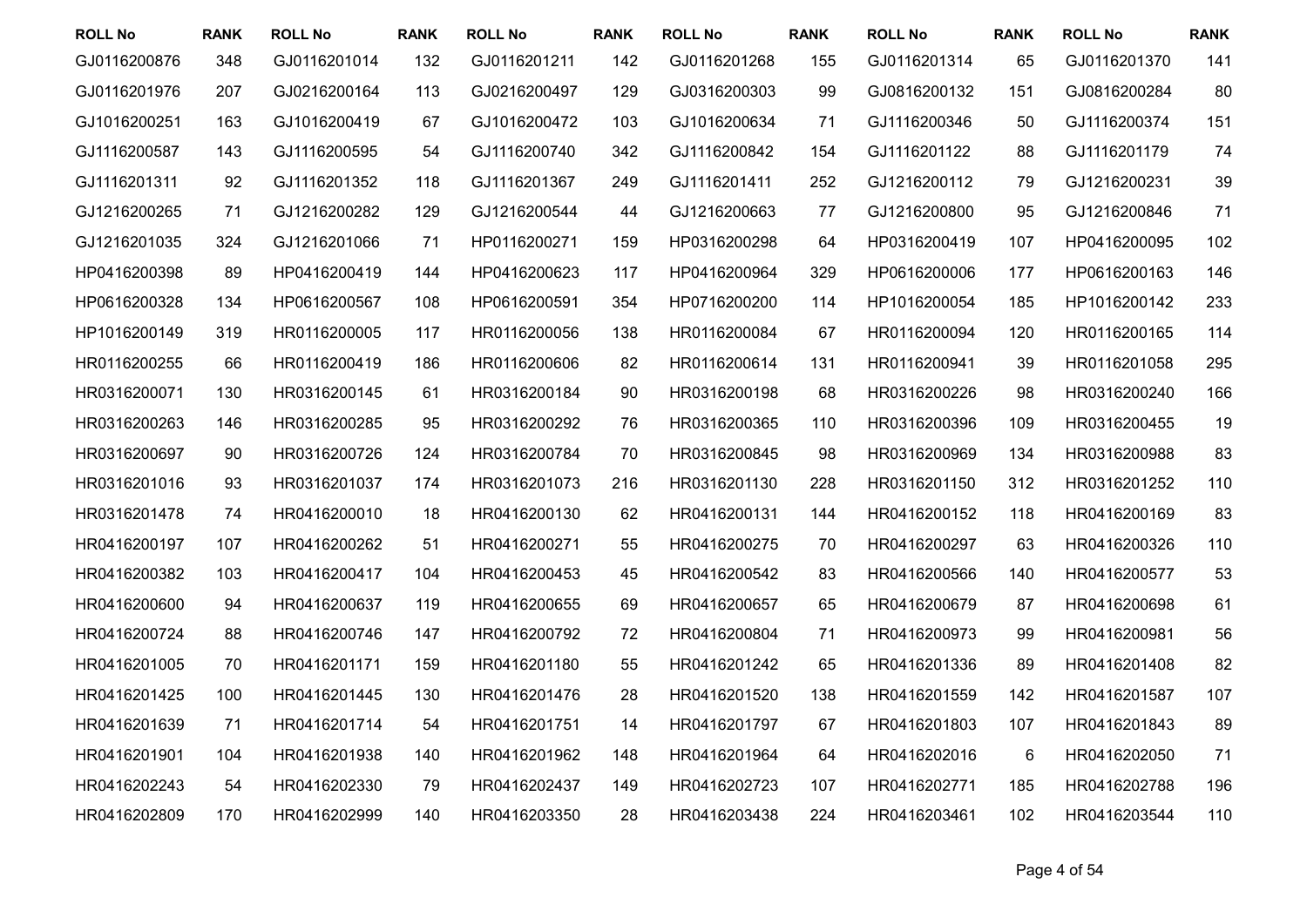| <b>ROLL No</b> | <b>RANK</b>    | <b>ROLL No</b> | <b>RANK</b> | <b>ROLL No</b> | <b>RANK</b> | <b>ROLL No</b> | <b>RANK</b> | <b>ROLL No</b> | <b>RANK</b> | <b>ROLL No</b> | <b>RANK</b> |
|----------------|----------------|----------------|-------------|----------------|-------------|----------------|-------------|----------------|-------------|----------------|-------------|
| HR0416203573   | 31             | HR0416203595   | 289         | HR0416203633   | 230         | HR0416203643   | 155         | HR0416203672   | 211         | HR0416203679   | 244         |
| HR0416203920   | 141            | HR0416203985   | 72          | HR0416204025   | 177         | HR0416204154   | 214         | HR0416204167   | 212         | HR0416204212   | 274         |
| HR0416204409   | $\overline{2}$ | HR0416204449   | 14          | HR0416204531   | 128         | HR0416204559   | 133         | HR0416204615   | 145         | HR0416204702   | 172         |
| HR0416204736   | 147            | HR0516200008   | 115         | HR0516200051   | 80          | HR0516200214   | 55          | HR0516200218   | 88          | HR0516200535   | 89          |
| HR0516200664   | 105            | HR0516200705   | 80          | HR0516201018   | 74          | HR0516201134   | 128         | HR0516201275   | 88          | HR0516201356   | 71          |
| HR0516201533   | 71             | HR0516201646   | 69          | HR0516202086   | 227         | HR0516202163   | 219         | HR0516202227   | 91          | HR0516202457   | 252         |
| HR0516202630   | 190            | HR0616200034   | 43          | HR0616200035   | 96          | HR0616200120   | 142         | HR0616200239   | 52          | HR0616200759   | 112         |
| HR0616200907   | 133            | HR0716200029   | 118         | HR0716200168   | 111         | HR0716200236   | 365         | HR0716200601   | 71          | HR0716200608   | 199         |
| HR0716200784   | 143            | HR0916200020   | 130         | HR0916200038   | 138         | HR0916200240   | 72          | HR0916200430   | 63          | HR1016200114   | 161         |
| JH0116200171   | 96             | JH0116200204   | 129         | JH0216200047   | 8           | JH0216200096   | 102         | JH0216200132   | 46          | JH0216200147   | 75          |
| JH0216200412   | 198            | JH0216200476   | 46          | JH0216200482   | 111         | JH0216200523   | 84          | JH0216200543   | 103         | JH0216200554   | 46          |
| JH0216200561   | 107            | JH0216200588   | 67          | JH0216200604   | 75          | JH0216200622   | 66          | JH0216200625   | 117         | JH0216200685   | 120         |
| JH0216200722   | 112            | JH0316200135   | 93          | JH0316200273   | 122         | JH0316200504   | 108         | JH0416200265   | 79          | JH0416200655   | 129         |
| JH0416200878   | 100            | JH0416200990   | 61          | JH0416201004   | 56          | JH0416201592   | 155         | JH0416201758   | 131         | JH0416201979   | 150         |
| JH0416202099   | 59             | JH0416202206   | 138         | JK0216200352   | 120         | JK0216200398   | 86          | JK0216200432   | 100         | JK0216201201   | 47          |
| JK0216201205   | 158            | JK0216201308   | 72          | JK0216201523   | 156         | JK0216201532   | 158         | JK0216202565   | 167         | JK0216202575   | 144         |
| JK0216202890   | 363            | JK0216203135   | 215         | JK0316200001   | 137         | JK0316200103   | 71          | JK0316200235   | 258         | JK0416200022   | 50          |
| JK0416200144   | 64             | JK0416200165   | 151         | JK0416200688   | 102         | JK0416201374   | 77          | JK0416201475   | 357         | KK0416200046   | 19          |
| KK0416200070   | 86             | KK0416200375   | 119         | KK0416200388   | 75          | KK0416200497   | 147         | KK0416200527   | 64          | KK0416200726   | 142         |
| KK0416200783   | 75             | KK0416200792   | 83          | KK0416200793   | 81          | KK0416200802   | 11          | KK0416200970   | 69          | KK0416201312   | 115         |
| KK0416201428   | 70             | KK0416201431   | 64          | KK0416201627   | 82          | KK0416201739   | 119         | KK0416201790   | 15          | KK0416201811   | 56          |
| KK0416201843   | 129            | KK0416201919   | 90          | KK0416201936   | 139         | KK0416202244   | 39          | KK0416202290   | 117         | KK0416202292   | 135         |
| KK0416202331   | 41             | KK0416202378   | 135         | KK0416202419   | 71          | KK0416202514   | 114         | KK0416202614   | 46          | KK0416202625   | 144         |
| KK0416202666   | 76             | KK0416202761   | 7           | KK0416203233   | 93          | KK0416203257   | 66          | KK0416203349   | 123         | KK0416203551   | 206         |
| KK0416203769   | 55             | KK0416203926   | 93          | KK0416204225   | 71          | KK0416204419   | 236         | KK0416204809   | 29          | KK0416204834   | 9           |
| KK0416205086   | 25             | KK0416205146   | 29          | KK0816200395   | 350         | KK0816200468   | 165         | KK0916200124   | 77          | KK1016200064   | 147         |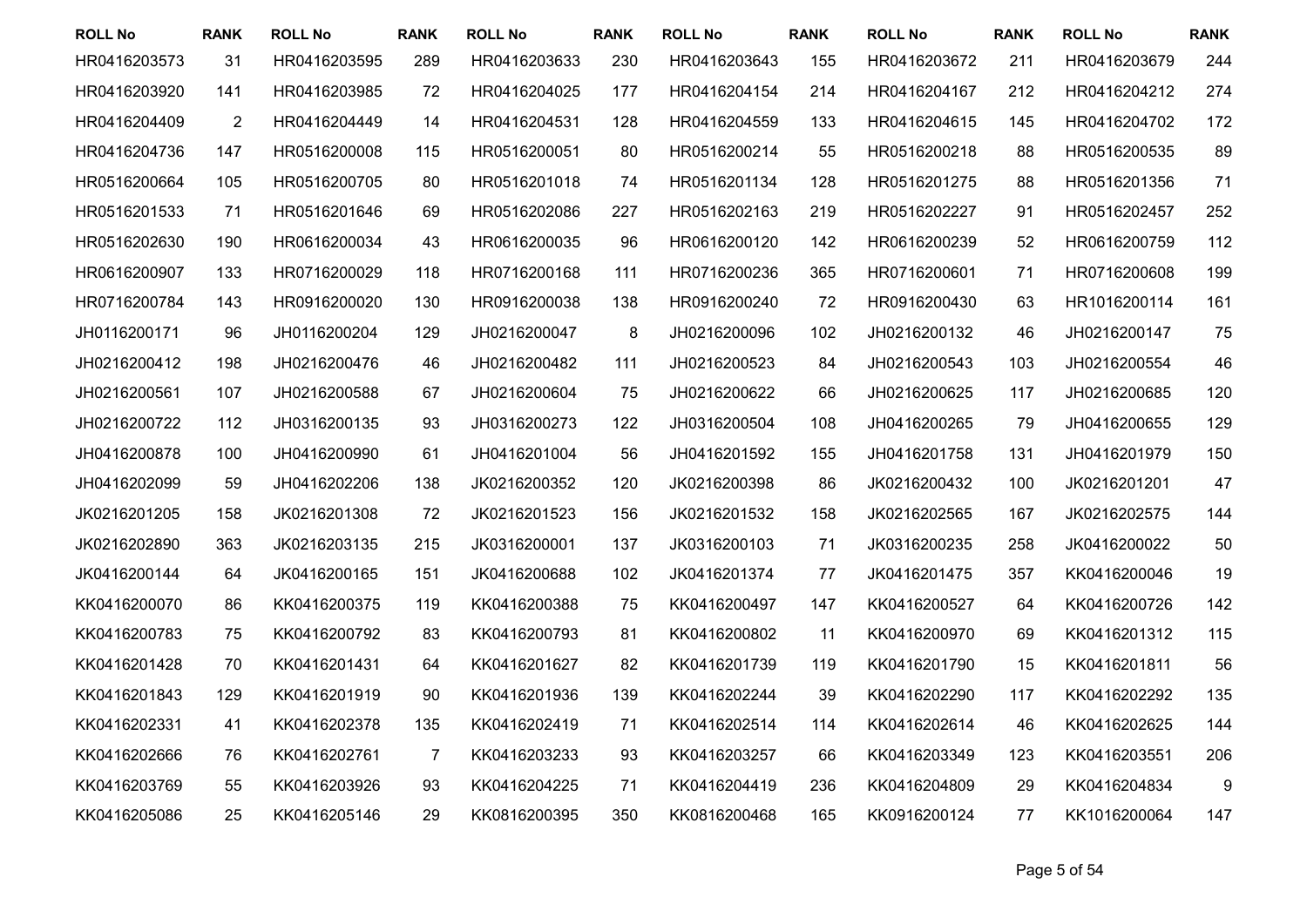| <b>ROLL No</b> | <b>RANK</b> | <b>ROLL No</b> | <b>RANK</b> | <b>ROLL No</b> | <b>RANK</b> | <b>ROLL No</b> | <b>RANK</b> | <b>ROLL No</b> | <b>RANK</b> | <b>ROLL No</b> | <b>RANK</b>    |
|----------------|-------------|----------------|-------------|----------------|-------------|----------------|-------------|----------------|-------------|----------------|----------------|
| KK1016200070   | 76          | KK1016200152   | 61          | KK1016200355   | 100         | KK1016200502   | 67          | KK1016200513   | 110         | KK1016200669   | 341            |
| KK1016200927   | 81          | KK1216200053   | 174         | KK1216200108   | 89          | KK1216200208   | 142         | KK1216200214   | 44          | KK1416200449   | 104            |
| KK1416200637   | 145         | KK1416200745   | 110         | KK1416200932   | 102         | KK1416200967   | 91          | KK1416201164   | 97          | KK1416201731   | $\overline{2}$ |
| KK1716200009   | 180         | KK1816200008   | 115         | KL0116200182   | 58          | KL0416200192   | 29          | KL0416200227   | 110         | KL0416200255   | 38             |
| KL0416200267   | 116         | KL0416200278   | 64          | KL0416200487   | 100         | KL0416200654   | 100         | KL0416201012   | 108         | KL0416201022   | 91             |
| KL0416201031   | 86          | KL0416201145   | 72          | KL0416201294   | 83          | KL0416201489   | 167         | KL0416201868   | 361         | KL0416202414   | 240            |
| KL0416202418   | 204         | KL0416202618   | 113         | KL0416202892   | 111         | KL0416202953   | 251         | KL0416202969   | 250         | KL0416202979   | 116            |
| KL0416203110   | 103         | KL0416203380   | 24          | KL0416203392   | 142         | KL0516200024   | 134         | KL0716200003   | 100         | KL0716200017   | 88             |
| KL0716200081   | 120         | KL0716200146   | 97          | KL0716200200   | 101         | KL0716200251   | 164         | KL0716200286   | 71          | KL0716200464   | 103            |
| KL0716200467   | 101         | KL0716200574   | 152         | KL0716200655   | 120         | KL0716200681   | 102         | KL0716200705   | 104         | KL0716200732   | 103            |
| KL0716200738   | 71          | KL0716200761   | 63          | KL0716200939   | 136         | KL0716201177   | 63          | KL0716201516   | 190         | KL0716201735   | 138            |
| KL0816200139   | 90          | KL0816200178   | 182         | KL0916200040   | 155         | KL0916200068   | 76          | KL0916200227   | 83          | KL0916200317   | 41             |
| KL0916200428   | 88          | KL0916200504   | 78          | KL0916201208   | 300         | KL1116200328   | 61          | KL1116200766   | 88          | KL1116200828   | 67             |
| KL1116200849   | 110         | KL1116200867   | 72          | KL1116201054   | 50          | KL1116201327   | 3           | KL1216200369   | 73          | KL1216200446   | 67             |
| KL1216200511   | 91          | KL1216200572   | 71          | KL1216200832   | 91          | KL1216200906   | 99          | KL1216200942   | 70          | KL1216200948   | 76             |
| KL1216201077   | 71          | KL1216201111   | 113         | KL1216201115   | 59          | KL1216201562   | 16          | KL1216201594   | 159         | KL1216201628   | 63             |
| KL1216201744   | 354         | KL1216202013   | 117         | KL1316200100   | 119         | KL1316200597   | 120         | KL1316200600   | 96          | KL1316200608   | 99             |
| KL1316200654   | 106         | KL1316200867   | 200         | KL1316201037   | 121         | KL1316201090   | 79          | KL1316201099   | 205         | KL1316201104   | 173            |
| KL1316201388   | 129         | KL1316201396   | 202         | KL1516200200   | 92          | KL1516200298   | 155         | KL1516200403   | 70          | KL1516200488   | 107            |
| KL1516200583   | 161         | KL1516200697   | 120         | KL1516201077   | 214         | KL1516201210   | 109         | KL1616200067   | 57          | KL1616200087   | 38             |
| KL1616200258   | 146         | KL1716200130   | 178         | KL1716200152   | 56          | KL1716200313   | 37          | KL1716200381   | 95          | KL1716200420   | 104            |
| KL1716200430   | 89          | KL1716200483   | 35          | KL1716200507   | 96          | KL1716200552   | 116         | KL1716200557   | 14          | KL1716200573   | 100            |
| KL1716200619   | 27          | KL1716200663   | 84          | KL1716200691   | 79          | KL1716200740   | 119         | KL1716200741   | 106         | KL1716200749   | 75             |
| KL1716200840   | 85          | KL1716201016   | 83          | KL1716201027   | 66          | KL1716201033   | 80          | KL1716201069   | 57          | KL1716201105   | 94             |
| KL1716201139   | 99          | KL1716201200   | 32          | KL1716201289   | 129         | KL1716201437   | 148         | KL1716201545   | 102         | KL1716201693   | 33             |
| KL1716201813   | 65          | KL1716201826   | 55          | KL1716202151   | 131         | KL1716202187   | 47          | KL1716202412   | 134         | KL1716202423   | 161            |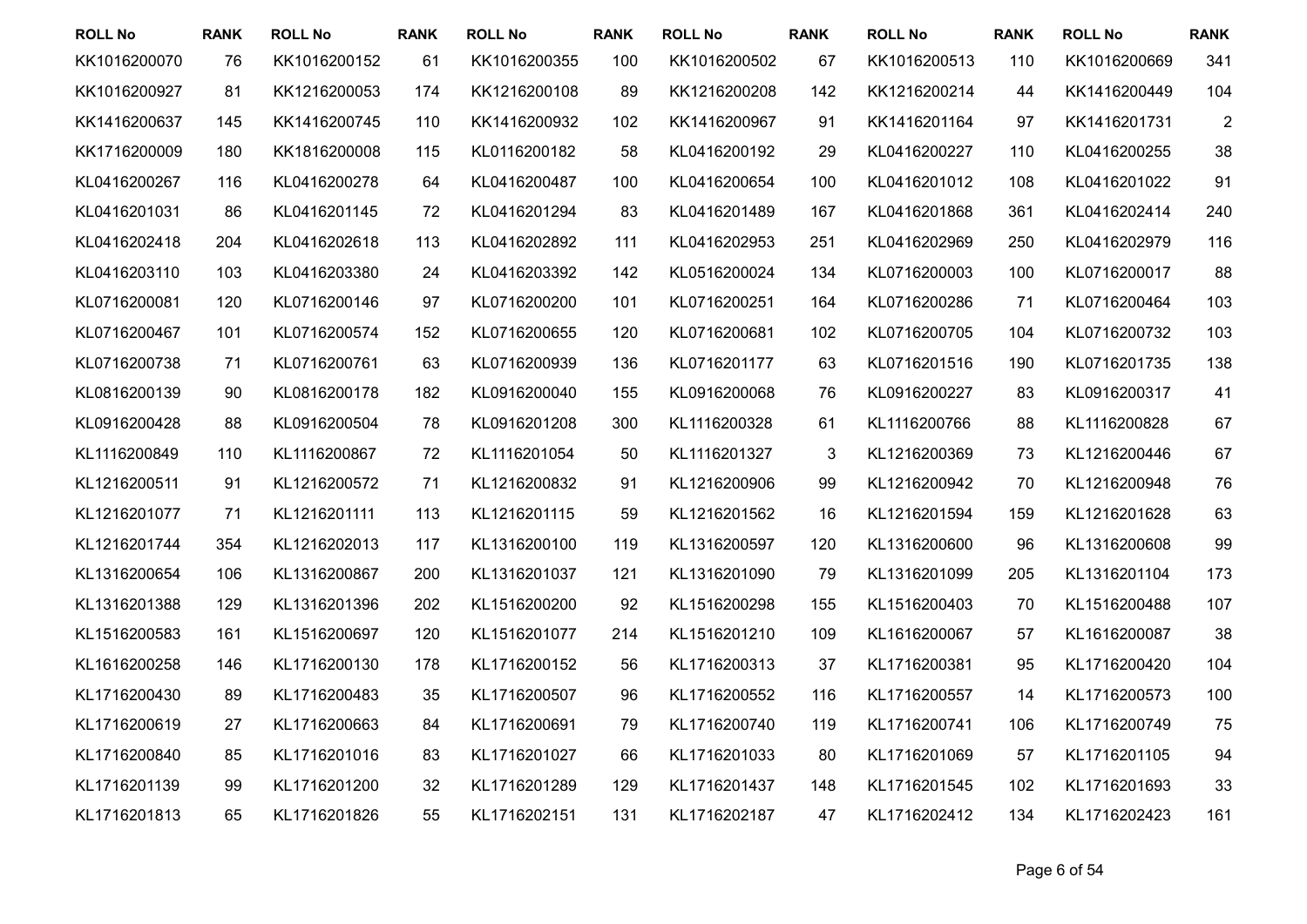| <b>ROLL No</b> | <b>RANK</b> | <b>ROLL No</b> | <b>RANK</b> | <b>ROLL No</b> | <b>RANK</b>    | <b>ROLL No</b> | <b>RANK</b> | <b>ROLL No</b> | <b>RANK</b>  | <b>ROLL No</b> | <b>RANK</b> |
|----------------|-------------|----------------|-------------|----------------|----------------|----------------|-------------|----------------|--------------|----------------|-------------|
| KL1716202911   | 57          | KL1716202960   | 94          | KL1716203045   | 166            | KL1716203060   | 140         | KL1816200022   | 97           | KL1816200174   | 120         |
| KL1816200280   | 105         | KL1816200367   | 90          | KL1816200386   | 16             | KL1816200466   | 76          | KL1816200868   | 103          | KL1816201134   | 71          |
| KL1816201192   | 69          | KL1816201334   | 104         | KL1816201339   | 101            | KL1816201370   | 75          | KL1816201615   | 161          | KL1816202423   | 192         |
| MG0116200128   | 96          | MG0116200222   | 158         | MG0116200580   | 151            | MG0116200669   | 219         | MG0116200694   | 250          | MG0116200709   | 231         |
| MN0116200129   | 131         | MN0116200743   | 147         | MN0116200772   | 152            | MN0116201161   | 165         | MP0316200096   | 108          | MP0316200104   | 139         |
| MP0316200290   | 113         | MP0316200371   | 33          | MP0316200418   | 71             | MP0316200433   | 80          | MP0316200585   | $\mathbf{1}$ | MP0316200592   | 25          |
| MP0316200735   | 114         | MP0316200768   | 119         | MP0316200807   | 318            | MP0316200820   | 132         | MP0316200854   | 280          | MP0316200957   | 202         |
| MP0316201203   | 69          | MP0316201328   | 51          | MP0316201385   | 95             | MP0316201492   | 116         | MP0316201495   | 105          | MP0616200035   | 72          |
| MP0616200358   | 196         | MP0716200407   | 102         | MP0716200944   | $\overline{7}$ | MP0716201766   | 86          | MP0716202151   | 165          | MP0716202172   | 44          |
| MP0816200118   | 137         | MP0816200633   | 71          | MP1216200033   | 34             | MP1216200099   | 106         | MP1216200129   | 115          | MP1216200414   | 70          |
| MP1316200297   | 88          | MR0116200103   | 128         | MR0216200118   | 65             | MR0316200527   | 100         | MR0316200797   | 145          | MR0416200211   | 93          |
| MR0916200166   | 141         | MR0916200370   | 236         | MR1316200590   | 213            | MR1616200004   | 78          | MR1616200011   | 93           | MR1616200048   | 60          |
| MR1616200059   | 67          | MR1616200080   | 125         | MR1616200117   | 65             | MR1616200134   | 181         | MR1616200341   | 57           | MR1616200477   | 124         |
| MR1616200656   | 93          | MR1616200730   | 87          | MR1616200751   | 149            | MR1616200807   | 46          | MR1616201056   | 50           | MR1616201094   | 137         |
| MR1616201361   | 100         | MR1616201420   | 28          | MR1616201463   | 131            | MR1616201610   | 119         | MR1616201646   | 71           | MR1616201653   | 91          |
| MR1616201869   | 262         | MR1616201870   | 361         | MR1616201889   | 201            | MR1616201892   | 238         | MR1616201914   | 249          | MR1616201919   | 215         |
| MR1616201953   | 201         | MR1616201973   | 89          | MR1616201997   | 232            | MR1616202095   | 51          | MR1616202181   | 15           | MR1616202196   | 72          |
| MR1616202241   | 128         | MR1616202242   | 77          | MR1616202259   | 69             | MR1616202341   | 132         | MR1616202376   | 40           | MR1616202388   | 12          |
| MR1616202463   | 85          | MR1616202482   | 67          | MR1616202509   | 58             | MR1616202588   | 226         | MR1616202679   | 148          | MR1616202695   | 250         |
| MR1616202727   | 317         | MR1616202755   | 261         | MR1616202856   | 61             | MR1616202902   | 137         | MR1616202912   | 41           | MR1616202914   | 333         |
| MR1616202944   | 206         | MR1616202953   | 290         | MR1616202962   | 159            | MR1616203057   | 38          | MR1616203115   | 165          | MR1616203316   | 13          |
| MR1616203367   | 64          | MR1616203429   | 37          | MR1616203450   | 63             | MR1616203486   | 132         | MR1616203715   | 81           | MR1616203845   | 55          |
| MR1716200104   | 121         | MR1716200792   | 19          | MR1716201606   | 114            | MR1716201608   | 31          | MR1716201621   | 79           | MR1716201658   | 90          |
| MR1716201706   | 68          | MR1716202075   | 40          | MR1816200645   | 84             | MR1916200171   | 112         | MR1916200959   | 23           | MR1916201112   | 108         |
| MR2216200021   | 35          | MR2216200059   | 122         | MR2216200074   | 79             | MR2216200150   | 120         | MR2216200167   | 77           | MR2216200236   | 149         |
| MR2216200261   | 116         | MR2216200263   | 87          | MR2216200276   | 65             | MR2216200284   | 144         | MR2216200296   | 81           | MR2216200457   | 70          |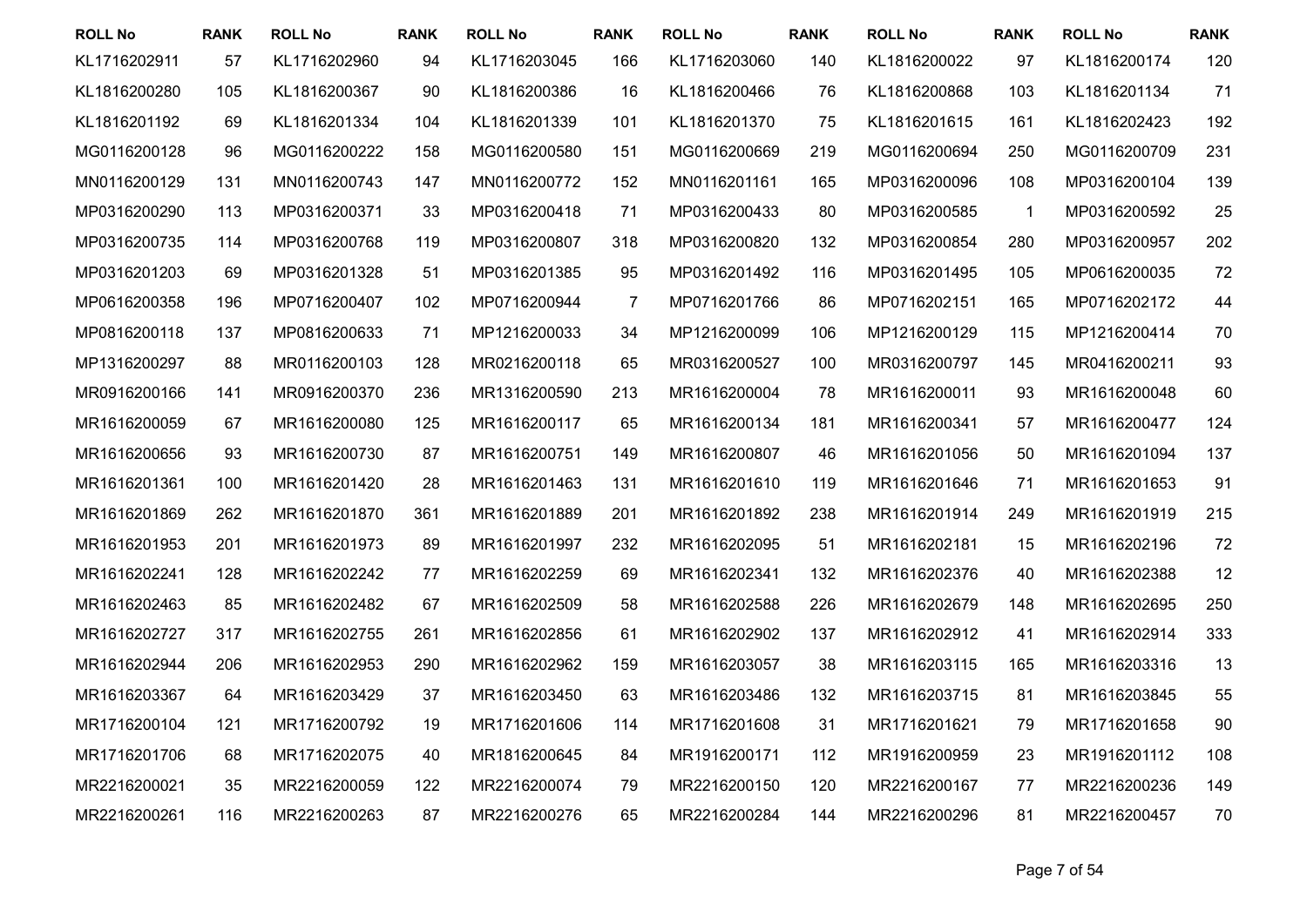| <b>ROLL No</b> | <b>RANK</b> | <b>ROLL No</b> | <b>RANK</b> | <b>ROLL No</b> | <b>RANK</b> | <b>ROLL No</b> | <b>RANK</b> | <b>ROLL No</b> | <b>RANK</b> | <b>ROLL No</b> | <b>RANK</b> |
|----------------|-------------|----------------|-------------|----------------|-------------|----------------|-------------|----------------|-------------|----------------|-------------|
| MR2216200557   | 65          | MR2216200610   | 108         | MR2216200746   | 119         | MR2216200780   | 131         | MR2216200791   | 68          | MR2216200863   | 52          |
| MR2216200959   | 72          | MR2216201071   | 75          | MR2216201145   | 101         | MR2216201181   | 68          | MR2216201264   | 127         | MR2216201279   | 79          |
| MR2216201304   | 127         | MR2216201449   | 67          | MR2216201768   | 142         | MR2216201803   | 161         | MR2216201958   | 27          | MR2216202066   | 131         |
| MR2216202097   | 125         | MR2216202125   | 98          | MR2216202210   | 141         | MR2216202296   | 68          | MR2216202306   | 60          | MR2216202341   | 74          |
| MR2216202350   | 42          | MR2216202401   | 122         | MR2216202621   | 80          | MR2216202756   | 73          | MR2216202829   | 86          | MR2216202843   | 67          |
| MR2216202892   | 102         | MR2216203049   | 71          | MR2216203086   | 98          | MR2216203093   | 70          | MR2216203116   | 61          | MR2216203124   | 65          |
| MR2216203194   | 79          | MR2216203241   | 131         | MR2216203264   | 67          | MR2216203325   | 66          | MR2216203394   | 128         | MR2216203411   | 71          |
| MR2216203470   | 66          | MR2216203519   | 106         | MR2216203556   | 90          | MR2216203598   | 61          | MR2216203631   | 43          | MR2216203656   | 80          |
| MR2216203706   | 130         | MR2216203812   | 37          | MR2216203880   | 115         | MR2216203945   | 144         | MR2216204197   | 83          | MR2216204208   | 58          |
| MR2216204210   | 81          | MR2216204354   | 161         | MR2216204355   | 72          | MR2216204566   | 75          | MR2216204595   | 14          | MR2216204642   | 229         |
| MR2216204703   | 64          | MR2216204740   | 24          | MR2216204809   | 95          | MR2216204953   | 196         | MR2216205207   | 33          | MR2216205285   | 287         |
| MR2216205376   | 155         | MR2216205522   | 131         | MR2216205545   | 271         | MR2216205626   | 33          | MR2216205639   | 138         | MR2216205716   | 138         |
| MR2216205769   | 282         | MR2216205850   | 161         | MR2216205858   | 245         | MR2216205952   | 6           | MR2216206155   | 262         | MR2216206181   | 14          |
| MR2216206189   | 78          | MR2216206206   | 69          | MR2216206275   | 48          | MR2216206308   | 112         | MR2216206384   | 104         | MR2216206414   | 96          |
| MR2516200271   | 81          | MR2616200170   | 37          | MR2616200230   | 127         | MR2716200708   | 200         | MR2716200944   | 97          | MR2816200001   | 130         |
| MR2816200005   | 67          | MR2816200011   | 4           | MR2816200413   | 163         | MR2816200430   | 100         | MR2916200123   | 172         | MZ0116200085   | 104         |
| MZ0116200104   | 161         | MZ0116200230   | 138         | NL0116200046   | 137         | NL0116200051   | 153         | OR0216200020   | 3           | OR0216200366   | 71          |
| OR0316200081   | 63          | OR0316200112   | 132         | OR0316200250   | 168         | OR0316200307   | 70          | OR0416200080   | 47          | OR0416200141   | 22          |
| OR0416200271   | 57          | OR0416200294   | 56          | OR0416200303   | 54          | OR0416200338   | 170         | OR0416200348   | 168         | OR0416200352   | 153         |
| OR0416200359   | 85          | OR0416200360   | 113         | OR0416200369   | 77          | OR0416200388   | 149         | OR0416200420   | 68          | OR0416200537   | 22          |
| OR0416200596   | 75          | OR0416200624   | 51          | OR0416200636   | 89          | OR0416200643   | 91          | OR0416200789   | 106         | OR0416200857   | 77          |
| OR0416200874   | 88          | OR0416200893   | 147         | OR0416201016   | 93          | OR0416201023   | 54          | OR0416201033   | 72          | OR0416201052   | 30          |
| OR0416201082   | 12          | OR0416201202   | 82          | OR0416201270   | 116         | OR0416201327   | 79          | OR0416201449   | 129         | OR0416201464   | 100         |
| OR0416201499   | 96          | OR0416201522   | 36          | OR0416201571   | 30          | OR0416201682   | 143         | OR0416201801   | 165         | OR0416201881   | 52          |
| OR0416201892   | 92          | OR0416202031   | 154         | OR0416202125   | 124         | OR0416202366   | 64          | OR0416202378   | 66          | OR0416202444   | 51          |
| OR0416202491   | 162         | OR0416202754   | 132         | OR0416202819   | $\mathbf 1$ | OR0416202874   | 114         | OR0416202892   | 124         | OR0416202916   | 72          |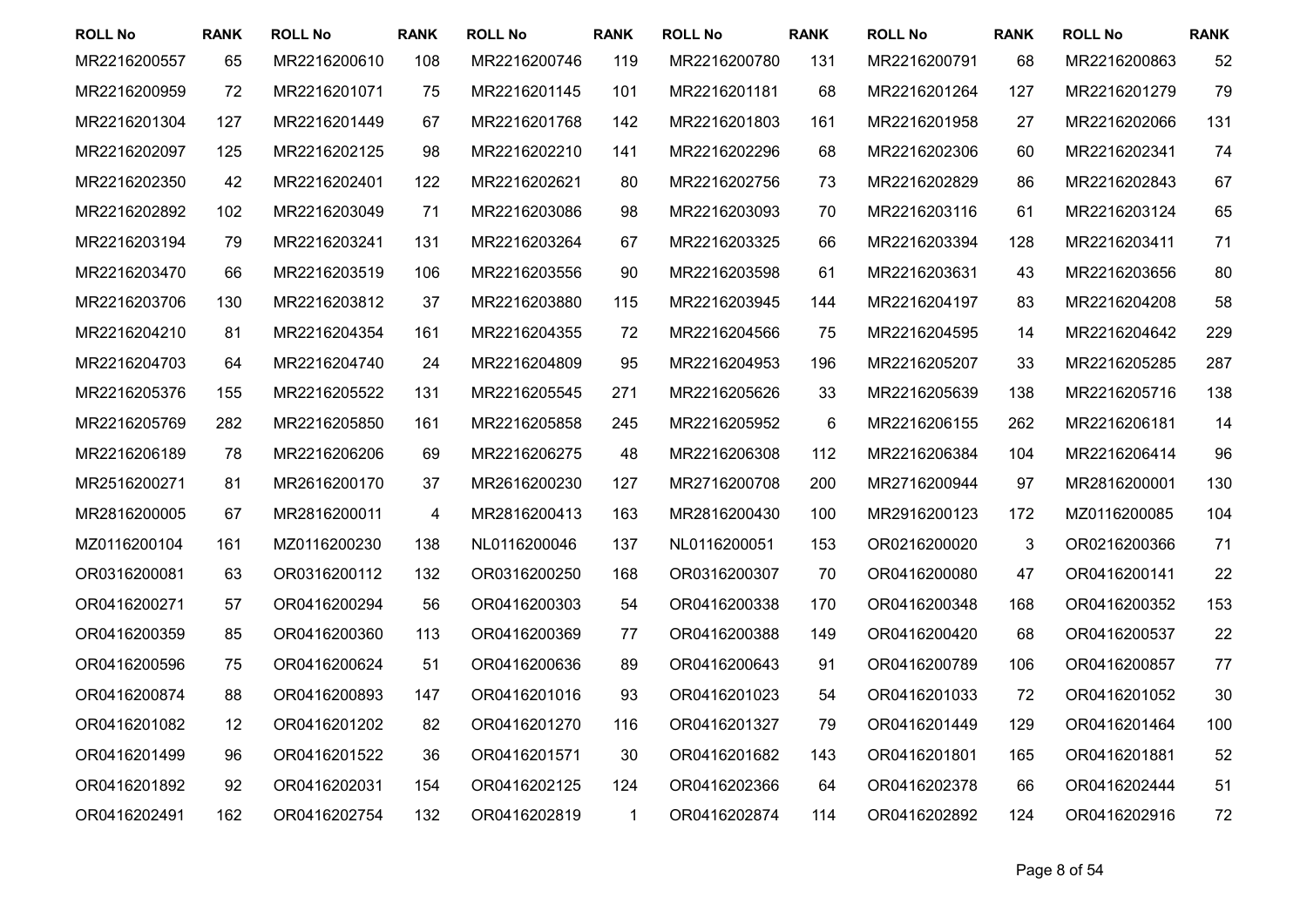| <b>ROLL No</b> | <b>RANK</b> | <b>ROLL No</b> | <b>RANK</b> | <b>ROLL No</b> | <b>RANK</b> | <b>ROLL No</b> | <b>RANK</b> | <b>ROLL No</b> | <b>RANK</b> | <b>ROLL No</b> | <b>RANK</b> |
|----------------|-------------|----------------|-------------|----------------|-------------|----------------|-------------|----------------|-------------|----------------|-------------|
| OR0416202932   | 105         | OR0416202945   | 134         | OR0416203107   | 170         | OR0416203130   | 240         | OR0416203156   | 227         | OR0416203157   | 85          |
| OR0416203170   | 187         | OR0416203173   | 230         | OR0416203408   | 148         | OR0416203428   | 3           | OR0416203533   | 144         | OR0416203543   | 213         |
| OR0416203621   | 222         | OR0416203719   | 229         | OR0416203733   | 123         | OR0416203746   | 84          | OR0416203779   | 161         | OR0516200022   | 51          |
| OR0516200235   | 98          | OR0516200326   | 119         | OR0516200336   | 356         | OR0516200391   | 215         | OR0516200548   | 66          | OR0516200564   | 106         |
| OR0516200590   | 97          | OR0516200606   | 77          | OR0816200162   | 167         | OR0816200334   | 64          | OR0816200344   | 161         | OR0816200379   | 155         |
| OR0816200385   | 107         | OR0816200400   | 100         | OR0816200414   | 103         | OR0816200465   | 96          | OR0816200489   | 173         | OR0816200493   | 71          |
| OR0916200025   | 82          | OR0916200251   | 132         | OR0916200267   | 72          | OR0916200278   | 72          | OR0916200443   | 111         | OR0916200611   | 102         |
| OR0916200621   | 151         | OR0916200643   | 89          | OR0916200730   | 173         | PB0116200271   | 104         | PB0116200334   | 141         | PB0116200517   | 179         |
| PB0116200696   | 65          | PB0216200045   | 175         | PB0216200053   | 80          | PB0216200100   | 82          | PB0216200139   | 82          | PB0216200225   | 112         |
| PB0216200351   | 74          | PB0216200434   | 24          | PB0216200546   | 172         | PB0216200844   | 35          | PB0216200907   | 70          | PB0216201312   | 99          |
| PB0216201398   | 32          | PB0416200261   | 138         | PB0416201005   | 70          | PB0516200167   | 79          | PB0716200076   | 104         | PB0816200092   | 69          |
| PB0816200288   | 128         | PB0816200352   | 65          | PB0816200357   | 101         | PB0816200377   | 72          | PB0816200804   | 134         | PB1116200243   | 155         |
| PO0116200006   | 61          | PO0116200034   | 49          | PO0116200122   | 151         | PO0116200484   | 115         | PO0116200863   | 97          | PO0116200965   | 131         |
| PO0116201540   | 73          | RJ0116200078   | 73          | RJ0116200121   | 60          | RJ0116200134   | 113         | RJ0116200136   | 83          | RJ0116200207   | 70          |
| RJ0116200932   | 234         | RJ0216200224   | 97          | RJ0216200409   | 153         | RJ0216200422   | 281         | RJ0516200164   | 85          | RJ0516200356   | 99          |
| RJ0516200627   | 101         | RJ0516200700   | 45          | RJ0616200234   | 71          | RJ0616200240   | 58          | RJ0616200422   | 79          | RJ0616200535   | 102         |
| RJ0616200594   | 83          | RJ0616200692   | 138         | RJ0616200840   | 100         | RJ0616200857   | 85          | RJ0616200885   | 130         | RJ0616200945   | 41          |
| RJ0616200977   | 45          | RJ0616201040   | 98          | RJ0616201050   | 51          | RJ0616201131   | 144         | RJ0616201204   | 163         | RJ0616201233   | 103         |
| RJ0616201290   | 63          | RJ0616201629   | 153         | RJ0616201687   | 20          | RJ0616201961   | 120         | RJ0616201972   | 58          | RJ0616202232   | 44          |
| RJ0616202371   | 110         | RJ0616202532   | 139         | RJ0616202628   | 87          | RJ0616202872   | 85          | RJ0616202891   | 76          | RJ0616202992   | 99          |
| RJ0616203005   | 91          | RJ0616203074   | 96          | RJ0616203235   | 115         | RJ0616203597   | 78          | RJ0616203853   | 99          | RJ0616203964   | 91          |
| RJ0616204046   | 110         | RJ0616204189   | 76          | RJ0616204249   | 103         | RJ0616204554   | 129         | RJ0616204936   | 116         | RJ0616205219   | 72          |
| RJ0616205401   | 66          | RJ0616205490   | 74          | RJ0616205598   | 101         | RJ0616205673   | 102         | RJ0616205726   | 76          | RJ0616205764   | 102         |
| RJ0616205894   | 19          | RJ0616206467   | 103         | RJ0616206743   | 119         | RJ0616206842   | 49          | RJ0616206898   | 71          | RJ0616207639   | 232         |
| RJ0616207880   | 103         | RJ0616208127   | 349         | RJ0616208152   | 156         | RJ0616208253   | 345         | RJ0616208256   | 149         | RJ0616208290   | 240         |
| RJ0616208321   | 241         | RJ0616208451   | 304         | RJ0616208489   | 76          | RJ0616208555   | 346         | RJ0616208627   | 279         | RJ0616208654   | 358         |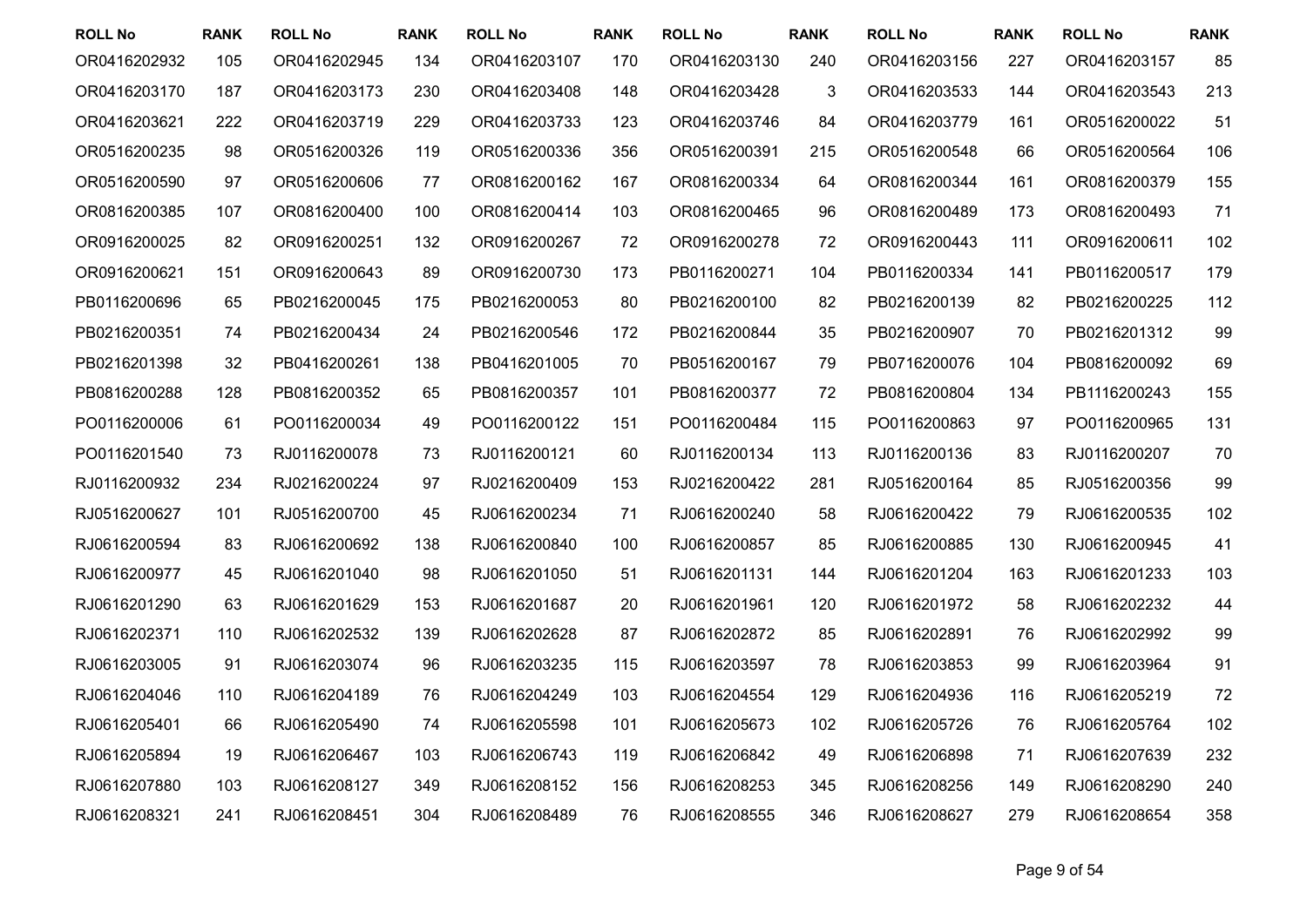| <b>ROLL No</b> | <b>RANK</b> | <b>ROLL No</b> | <b>RANK</b> | <b>ROLL No</b> | <b>RANK</b> | <b>ROLL No</b> | <b>RANK</b> | <b>ROLL No</b> | <b>RANK</b> | <b>ROLL No</b> | <b>RANK</b> |
|----------------|-------------|----------------|-------------|----------------|-------------|----------------|-------------|----------------|-------------|----------------|-------------|
| RJ0616208918   | 101         | RJ0616209079   | 267         | RJ0616209388   | 243         | RJ0616209554   | 174         | RJ0616209777   | 217         | RJ0616209837   | 352         |
| RJ0616209881   | 211         | RJ0616209998   | 249         | RJ0616210046   | 242         | RJ0616210207   | 314         | RJ0616210478   | 187         | RJ0616210491   | 151         |
| RJ0616210599   | 60          | RJ0616210674   | 173         | RJ0616210738   | 173         | RJ0616210955   | 80          | RJ0616211018   | 139         | RJ0616211028   | 251         |
| RJ0616211089   | 179         | RJ0616211292   | 237         | RJ0616211369   | 160         | RJ0616211642   | 51          | RJ0616211667   | 192         | RJ0616211769   | 83          |
| RJ0616211846   | 9           | RJ0616211899   | 344         | RJ0616212094   | 264         | RJ0616212118   | 62          | RJ0616212168   | 238         | RJ0716200040   | 98          |
| RJ0716200097   | 100         | RJ0716200258   | 59          | RJ0716200309   | 57          | RJ0716200373   | 69          | RJ0716200487   | 139         | RJ0716200551   | 71          |
| RJ0716200595   | 122         | RJ0716200619   | 108         | RJ0716200650   | 63          | RJ0716200852   | 115         | RJ0716201062   | 81          | RJ0716201141   | 102         |
| RJ0716201351   | 167         | RJ0716201537   | 110         | RJ0716201578   | 103         | RJ0716201586   | 68          | RJ0716201621   | 273         | RJ0716201659   | 118         |
| RJ0716201729   | 199         | RJ0716201766   | 101         | RJ0716201790   | 210         | RJ0816200023   | 141         | RJ0816200170   | 57          | RJ0816200369   | 92          |
| RJ0816200627   | 308         | RJ0816200643   | 40          | RJ0816200814   | 48          | RJ0816201216   | 228         | RJ0916201524   | 215         | RJ1016200221   | 120         |
| RJ1016200899   | 253         | RJ1016200941   | 139         | RJ1116200084   | 178         | RJ1116200819   | 54          | RJ1116201081   | 145         | RJ1116201095   | 38          |
| RJ1116201096   | 112         | RJ1116201140   | 86          | RJ1116201243   | 117         | RJ1116201607   | 122         | RJ1116201662   | 92          | RJ1116201786   | 299         |
| TA0116200428   | 106         | TA0116200454   | 72          | TA0116200508   | 178         | TL0116200011   | 136         | TL0116200066   | 132         | TL0116200329   | 111         |
| TL0116200399   | 128         | TL0116200507   | 107         | TL0116200541   | 85          | TL0116200550   | 119         | TL0116200635   | 90          | TL0116201195   | 72          |
| TL0116201211   | 101         | TL0116201352   | 57          | TL0116201369   | 28          | TL0116201701   | 59          | TL0116201878   | 68          | TL0116202032   | 65          |
| TL0116202443   | 72          | TL0116202630   | 113         | TL0116202663   | 147         | TL0116202754   | 81          | TL0116202986   | 142         | TL0116203030   | 132         |
| TL0116203031   | 98          | TL0116203042   | 85          | TL0116203168   | 96          | TL0116203221   | 36          | TL0116203315   | 33          | TL0116203398   | 87          |
| TL0116203433   | 53          | TL0116203447   | 116         | TL0116203625   | 130         | TL0116203630   | 117         | TL0116203674   | 100         | TL0116203696   | 109         |
| TL0116203898   | 30          | TL0116203992   | 116         | TL0116204125   | 115         | TL0116204260   | 343         | TL0116204273   | 365         | TL0116204274   | 363         |
| TL0116204283   | 18          | TL0116204369   | 231         | TL0116204409   | 214         | TL0116204492   | 105         | TL0116204711   | 118         | TL0116204853   | 130         |
| TL0116204926   | 157         | TL0116205121   | 67          | TL0116205146   | 57          | TL0116205209   | 80          | TL0116205229   | 68          | TL0116205322   | 71          |
| TL0116205419   | 34          | TL0116205465   | 101         | TL0116205467   | 74          | TL0116205478   | 94          | TL0116205599   | 70          | TL0116205662   | 67          |
| TL0116205731   | 69          | TL0116205748   | 67          | TL0116206000   | 86          | TL0116206010   | 30          | TL0116206084   | 82          | TL0116206090   | 307         |
| TL0116206333   | 263         | TL0116206400   | 286         | TL0116206491   | 303         | TL0116206720   | 101         | TL0116206754   | 26          | TL0116206756   | 47          |
| TL0116206964   | 224         | TL0116207023   | 61          | TL0116207082   | 104         | TL0116207112   | 113         | TL0116207277   | 96          | TL0116207297   | 59          |
| TL0116207540   | 5           | TL0116207553   | 139         | TL0216200010   | 167         | TL0216200843   | 164         | TL0316200163   | 359         | TL0316200215   | 62          |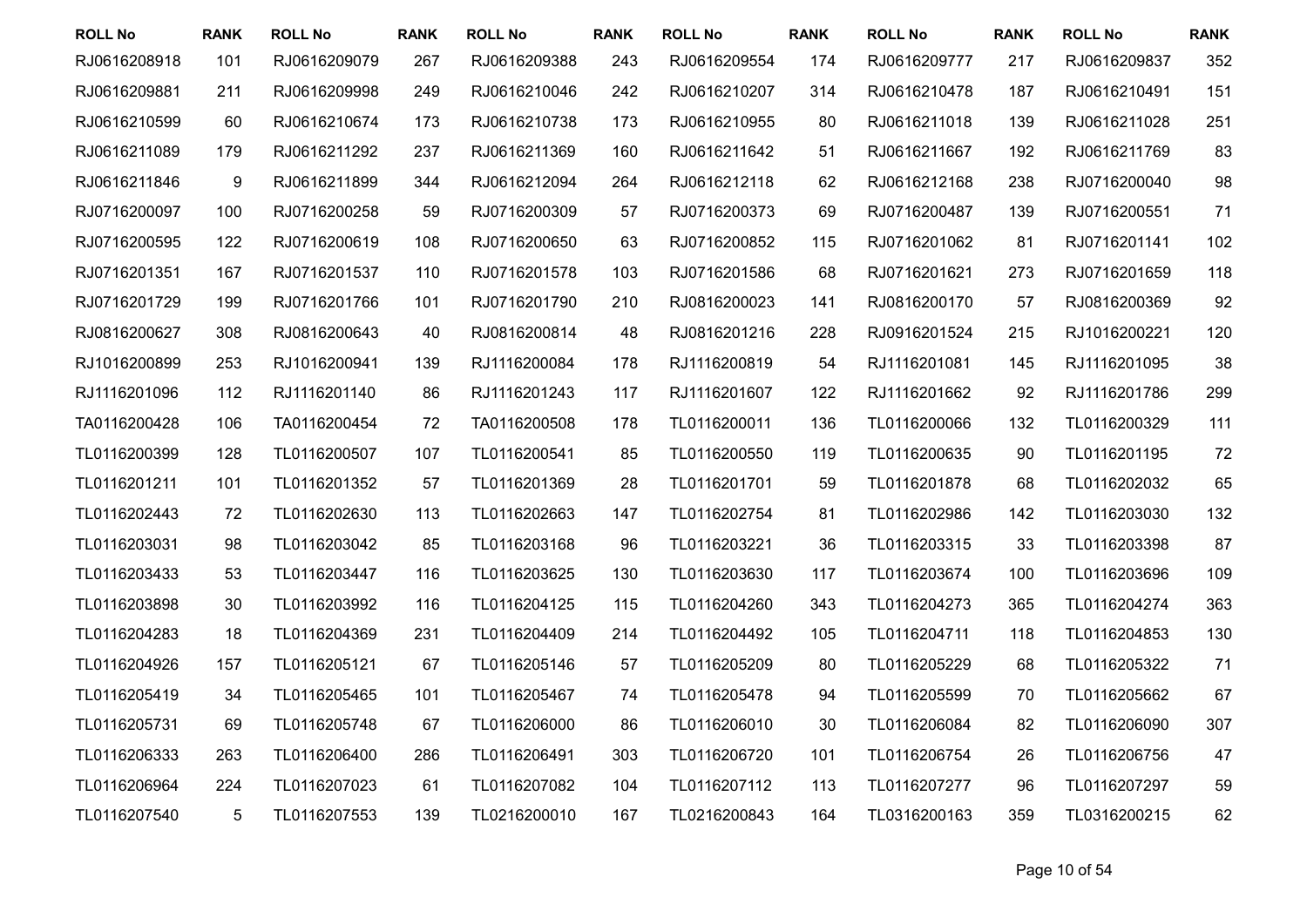| <b>ROLL No</b> | <b>RANK</b> | <b>ROLL No</b> | <b>RANK</b>  | <b>ROLL No</b> | <b>RANK</b>  | <b>ROLL No</b> | <b>RANK</b> | <b>ROLL No</b> | <b>RANK</b> | <b>ROLL No</b> | <b>RANK</b> |
|----------------|-------------|----------------|--------------|----------------|--------------|----------------|-------------|----------------|-------------|----------------|-------------|
| TL0416200129   | 135         | TN0116200175   | 125          | TN0116200234   | 113          | TN0116200876   | 70          | TN0116200959   | 39          | TN0116201194   | 49          |
| TN0116201318   | 72          | TN0116201702   | 156          | TN0116201848   | 44           | TN0116202082   | 158         | TN0116202129   | 260         | TN0116202246   | 178         |
| TN0116202377   | 112         | TN0116202467   | 106          | TN0116202481   | $\mathbf{1}$ | TN0116202556   | 233         | TN0116202658   | 33          | TN0116202697   | 103         |
| TN0116202773   | 60          | TN0116202854   | 56           | TN0116202898   | 62           | TN0116203251   | 192         | TN0116203390   | 325         | TN0116203434   | 92          |
| TN0116203506   | 105         | TN0116203509   | $\mathbf{1}$ | TN0116203678   | 100          | TN0116204244   | 115         | TN0116204621   | 20          | TN0116204680   | 128         |
| TN0116205019   | 94          | TN0116205313   | 89           | TN0116205398   | 154          | TN0116205559   | 37          | TN0216200076   | 95          | TN0216200367   | 110         |
| TN0216200602   | 106         | TN0216200674   | 113          | TN0616200184   | 106          | TN0816200148   | 141         | TN0816200979   | 256         | TN0816201042   | 78          |
| TN1116201920   | 42          | TN1416200816   | 68           | TN1416201006   | 98           | TN1416201235   | 355         | TN1416201711   | 113         | TN2016200148   | 30          |
| TN2016200287   | 27          | TN2016200570   | 125          | UK0116200124   | 48           | UK0116200182   | 124         | UK0116200218   | 49          | UK0116200557   | 64          |
| UK0116200580   | 119         | UK0116200582   | $\mathbf 5$  | UK0116200797   | 161          | UK0116200835   | 63          | UK0116200859   | 75          | UK0116200911   | 158         |
| UK0116201392   | 48          | UK0116201570   | 177          | UK0116201769   | 129          | UK0116201943   | 216         | UK0116202206   | 111         | UK0116202212   | 159         |
| UK0216200105   | 95          | UK0216200115   | 133          | UK0216200371   | 130          | UK0216200504   | 57          | UK0216200544   | 137         | UK0216200832   | 70          |
| UK0216200914   | 140         | UK0216201101   | 141          | UK0316200139   | 69           | UK0416200023   | 42          | UK0616200050   | 90          | UK0616200071   | 88          |
| UK0616200073   | 68          | UK0616200286   | 131          | UK0616200312   | 105          | UK0616200338   | 73          | UK0616200407   | 77          | UK0616200446   | 89          |
| UK0616200452   | 90          | UK0616200521   | 64           | UK0616200525   | 100          | UK0616200534   | 148         | UK0616200623   | 28          | UK0616200853   | 20          |
| UK0616201004   | 111         | UK0616201010   | 35           | UK0616201015   | 117          | UK0616201062   | 69          | UK0616201085   | 67          | UK0616201227   | 118         |
| UK0616201232   | 117         | UK0616201492   | 10           | UK0616201496   | 131          | UK0616201547   | 174         | UK0616201568   | $\,6$       | UK0616201577   | 97          |
| UK0616201618   | 305         | UK0616201712   | 179          | UP0116201103   | 67           | UP0116201214   | 100         | UP0216200110   | 84          | UP0216200249   | 55          |
| UP0216200302   | 63          | UP0216200339   | 96           | UP0216200465   | 183          | UP0316200173   | 95          | UP0316200435   | 98          | UP0316200997   | 92          |
| UP0316201017   | 84          | UP0316201147   | 54           | UP0316201148   | 65           | UP0316201174   | 55          | UP0316202039   | 141         | UP0316202280   | 100         |
| UP0316202281   | 59          | UP0316202597   | 123          | UP0316202848   | 29           | UP0316202853   | 26          | UP0316202885   | 208         | UP0416200553   | 362         |
| UP0416200693   | 206         | UP0416200772   | 220          | UP0416201028   | 103          | UP0416201134   | 101         | UP0716200169   | 52          | UP0716200183   | 117         |
| UP0716200197   | 106         | UP0716200380   | 243          | UP0716200482   | 207          | UP0716200492   | 169         | UP0716200665   | 173         | UP0716200717   | 128         |
| UP0716200762   | 17          | UP0716200830   | 213          | UP0816200266   | 105          | UP0816200534   | 109         | UP0816201272   | 182         | UP0916200035   | 59          |
| UP0916200111   | 140         | UP0916200198   | 132          | UP0916200300   | 104          | UP0916200305   | 20          | UP0916200349   | 60          | UP0916200360   | 27          |
| UP0916200385   | 61          | UP0916200421   | 44           | UP0916200430   | 75           | UP0916200455   | 76          | UP0916200530   | 46          | UP0916200603   | 103         |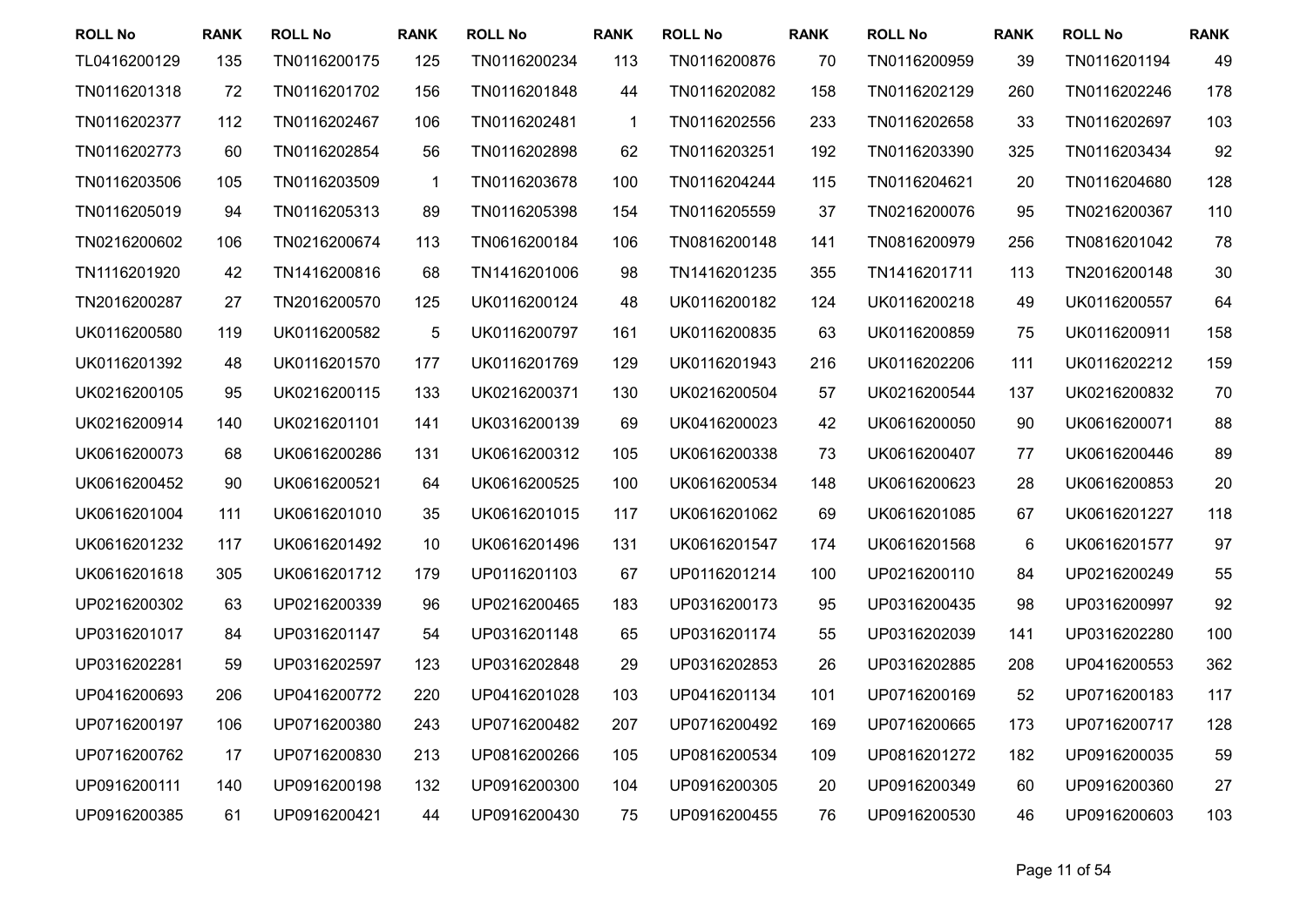| <b>ROLL No</b> | <b>RANK</b> | <b>ROLL No</b> | <b>RANK</b> | <b>ROLL No</b> | <b>RANK</b> | <b>ROLL No</b> | <b>RANK</b> | <b>ROLL No</b> | <b>RANK</b> | <b>ROLL No</b> | <b>RANK</b> |
|----------------|-------------|----------------|-------------|----------------|-------------|----------------|-------------|----------------|-------------|----------------|-------------|
| UP0916200614   | 57          | UP0916200634   | 86          | UP0916200638   | 141         | UP0916200733   | 114         | UP0916200810   | 132         | UP0916200824   | 362         |
| UP0916200865   | 177         | UP0916201082   | 180         | UP0916201145   | 101         | UP0916201220   | 67          | UP0916201247   | 106         | UP1016200473   | 103         |
| UP1116200090   | 110         | UP1116200112   | 104         | UP1116200284   | 92          | UP1116200422   | 113         | UP1116200493   | 101         | UP1116200970   | 102         |
| UP1116200976   | 54          | UP1116200982   | 87          | UP1116200988   | 83          | UP1116201010   | 124         | UP1116201019   | 73          | UP1116201045   | 82          |
| UP1116201050   | 76          | UP1116201052   | 47          | UP1116201150   | 87          | UP1116201231   | 54          | UP1116201234   | 28          | UP1116201261   | 65          |
| UP1116201267   | 64          | UP1116201292   | 62          | UP1116201300   | 91          | UP1116201302   | 52          | UP1116201373   | 258         | UP1116201520   | 241         |
| UP1116201548   | 180         | UP1116201586   | 88          | UP1116201612   | 298         | UP1116201754   | 249         | UP1116201794   | 166         | UP1116201836   | 110         |
| UP1116202041   | 223         | UP1116202061   | 50          | UP1216200178   | 15          | UP1216200363   | 56          | UP1216200841   | 131         | UP1216201138   | 81          |
| UP1216201685   | 101         | UP1216201785   | 130         | UP1216202612   | 13          | UP1216203026   | 102         | UP1216203308   | 117         | UP1216203776   | 209         |
| UP1216203930   | 107         | UP1216204172   | 113         | UP1216204469   | 138         | UP1316200011   | 72          | UP1316200238   | 67          | UP1416200146   | 27          |
| UP1416201409   | 106         | UP1516200372   | 293         | UP1516200503   | 114         | UP1516200767   | 109         | UP1616200220   | 35          | UP1616200278   | 69          |
| UP1616200315   | 30          | UP1616200417   | 135         | UP1716200103   | 85          | UP1816200126   | 53          | UP1816200135   | 101         | UP1816200139   | 39          |
| UP1816200144   | 89          | UP1816200153   | 127         | UP1816200171   | 26          | UP1816200179   | 30          | UP1816200204   | 83          | UP1816200254   | 167         |
| UP1816200259   | 166         | UP1816200274   | 89          | UP1816200384   | 78          | UP1816200386   | 94          | UP1816200390   | 91          | UP1816200547   | 116         |
| UP1816200581   | 181         | UP1816200588   | 71          | UP1816200625   | 133         | UP1816200684   | 54          | UP1816200705   | 74          | UP1816200776   | 61          |
| UP1816200904   | 48          | UP1816200992   | 57          | UP1816201057   | 68          | UP1816201255   | 90          | UP1816201272   | 85          | UP1816201291   | 114         |
| UP1816201297   | 128         | UP1816201402   | 51          | UP1816201604   | 64          | UP1816201727   | 71          | UP1816201737   | 29          | UP1816201766   | 49          |
| UP1816201831   | 141         | UP1816201844   | 72          | UP1816201846   | 155         | UP1816201951   | 85          | UP1816201961   | 114         | UP1816202015   | 80          |
| UP1816202016   | 48          | UP1816202056   | 78          | UP1816202146   | 81          | UP1816202316   | 44          | UP1816202355   | 136         | UP1816202402   | 115         |
| UP1816202420   | 95          | UP1816202426   | 107         | UP1816202466   | 82          | UP1816202605   | 167         | UP1816202852   | 104         | UP1816202865   | 40          |
| UP1816202874   | 54          | UP1816202907   | 75          | UP1816202931   | 65          | UP1816203228   | 116         | UP1816203238   | 131         | UP1816203348   | 106         |
| UP1816203448   | 78          | UP1816203623   | 91          | UP1816203797   | 83          | UP1816203838   | 96          | UP1816203874   | 54          | UP1816203904   | 118         |
| UP1816204258   | 235         | UP1816204276   | 218         | UP1816204306   | 98          | UP1816204382   | 224         | UP1816204480   | 149         | UP1816204484   | 328         |
| UP1816204495   | 193         | UP1816204537   | 13          | UP1816204607   | 245         | UP1816204656   | 74          | WB0116200110   | 105         | WB0116200165   | 94          |
| WB0116200302   | 18          | WB0116200382   | 272         | WB0116200412   | 39          | WB0116200480   | 80          | WB0116200486   | 125         | WB0116200674   | 119         |
| WB0116200725   | 144         | WB0116200770   | 138         | WB0216200113   | 162         | WB0216200141   | 76          | WB0216200146   | 70          | WB0216200224   | 104         |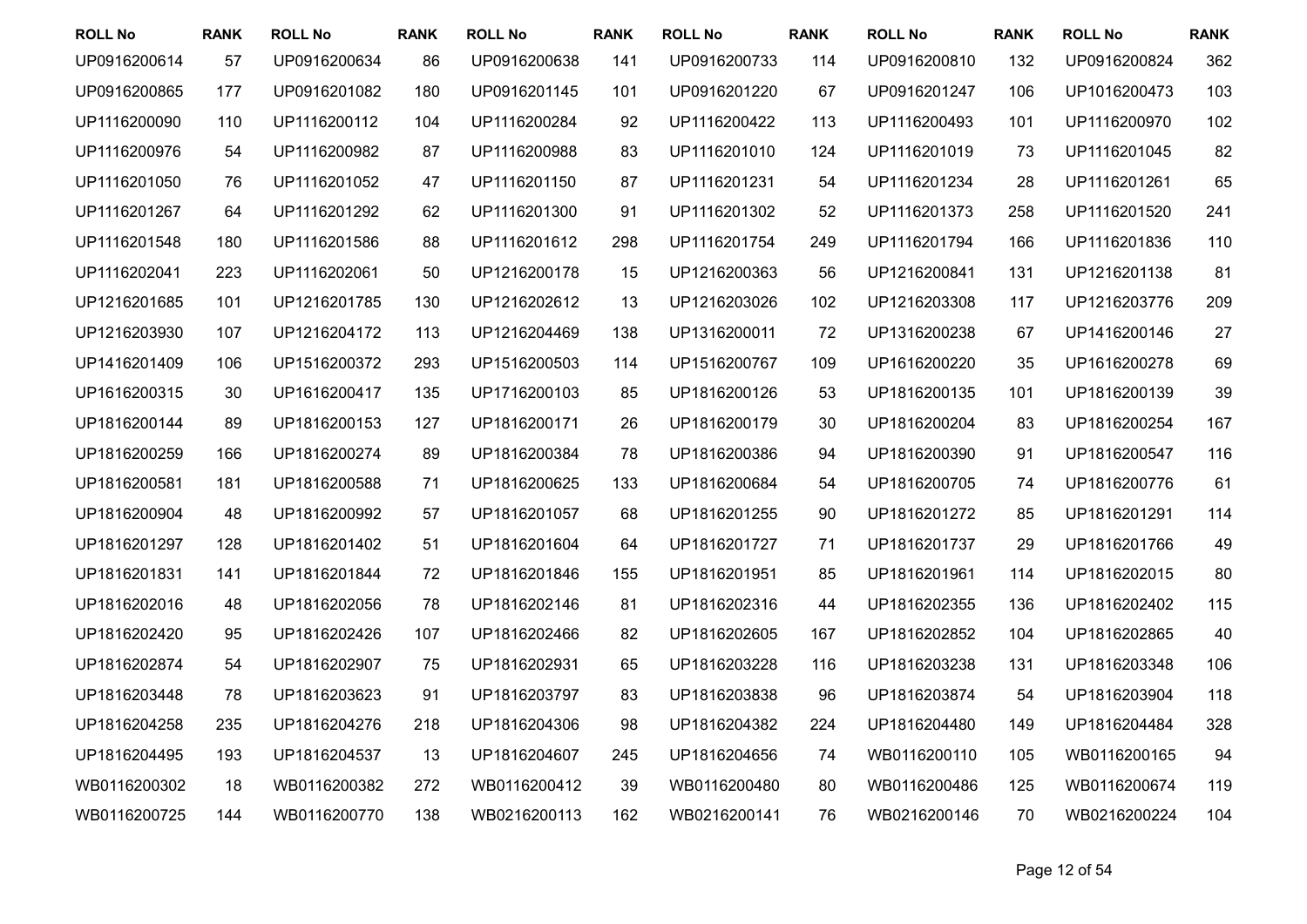| <b>ROLL No</b> | <b>RANK</b> | <b>ROLL No</b> | <b>RANK</b>  | <b>ROLL No</b> | <b>RANK</b>    | <b>ROLL No</b> | <b>RANK</b> | <b>ROLL No</b> | <b>RANK</b> | <b>ROLL No</b> | <b>RANK</b> |
|----------------|-------------|----------------|--------------|----------------|----------------|----------------|-------------|----------------|-------------|----------------|-------------|
| WB0216200282   | 91          | WB0216200320   | 102          | WB0216200416   | 90             | WB0216200538   | 94          | WB0216200601   | 98          | WB0216200615   | 126         |
| WB0216200616   | 90          | WB0216200620   | 70           | WB0216200662   | 10             | WB0216200688   | 71          | WB0216200712   | 259         | WB0216200718   | 124         |
| WB0216200747   | 154         | WB0216200773   | 53           | WB0216200789   | 78             | WB0216200876   | 201         | WB0216200882   | 201         | WB0216201102   | 283         |
| WB0216201259   | 129         | WB0216201270   | 102          | WB0216201275   | 216            | WB0416200080   | 93          | WB0416200217   | 119         | WB0416200254   | 79          |
| WB0416200269   | 97          | WB0416200308   | 306          | WB0416200357   | 139            | WB0416200447   | 107         | WB0416200458   | 97          | WB0416200460   | 77          |
| WB0416200476   | 128         | WB0416200479   | 32           | WB0416200511   | 48             | WB0416200514   | 89          | WB0416200528   | 18          | WB0416200654   | 112         |
| WB0416200663   | 81          | WB0416200798   | 149          | WB0616200161   | 56             | WB0616200354   | 58          | WB0616200367   | 126         | WB0616200417   | 92          |
| WB0616200462   | 154         | WB0616200469   | 77           | WB0616200514   | 95             | WB0616200535   | 96          | WB0616200554   | 81          | WB0616200619   | 157         |
| WB0616200634   | 70          | WB0616200680   | 34           | WB0616200691   | 67             | WB0616200697   | 10          | WB0616200723   | 110         | WB0616200833   | 205         |
| WB0616200841   | 99          | WB0716200039   | 169          | WB0716200040   | 103            | WB0716200216   | 93          | WB0716200264   | 120         | WB0716200280   | 57          |
| WB0716200283   | 68          | WB0716200304   | 50           | WB0716200370   | 140            | WB0716200408   | 115         | WB0716200441   | 96          | WB0716200478   | 69          |
| WB0716200479   | 86          | WB0716200516   | 112          | WB0716200607   | 47             | WB0716200659   | 201         | WB0716200688   | 207         | WB0716200756   | 221         |
| WB0716200793   | 71          | WB0716200842   | 161          | WB0816200032   | 122            | WB0816200045   | 121         | WB0816200079   | 60          | WB0816200302   | 128         |
| WB0816200504   | 135         | WB0816200604   | 128          | WB0816200622   | 56             | WB0816200680   | 72          | WB0816200693   | 57          | WB0816200702   | 126         |
| WB0816200711   | 105         | WB0816200746   | 65           | WB0816200799   | 22             | WB0816200802   | 17          | WB0816200831   | 54          | WB0816200902   | 122         |
| WB0816200923   | 74          | WB0816200976   | 139          | WB0816200995   | 38             | WB0816201056   | 360         | WB0816201066   | 297         | WB0816201105   | 124         |
| WB0816201128   | 255         | WB0816201135   | 194          | WB0816201186   | 130            | WB0816201283   | 181         | WB0816201364   | 132         | WB0816201371   | 158         |
| WB0816201431   | 113         | WB0816201456   | 4            | WB0816201477   | 207            | WB1016200058   | 66          | WB1016200070   | 13          | WB1016200176   | 84          |
| WB1016200199   | 114         | WB1016200266   | $\mathbf{1}$ | WB1016200276   | $\overline{2}$ | WB1016200312   | 10          | WB1016200318   | 126         | WB1016200361   | 9           |
| WB1016200395   | 16          | WB1016200403   | 30           | WB1016200440   | 55             | WB1016200471   | 99          | WB1016200519   | 100         | WB1016200537   | 83          |
| WB1016200568   | 115         | WB1016200585   | 71           | WB1016200605   | 56             | WB1016200657   | 145         | WB1016200676   | 73          | WB1016200747   | 72          |
| WB1016200854   | 126         | WB1016200867   | 61           | WB1016200942   | 98             | WB1016200945   | 6           | WB1016200952   | 108         | WB1016201027   | 71          |
| WB1016201078   | 66          | WB1016201130   | 110          | WB1016201143   | 145            | WB1016201155   | 136         | WB1016201200   | 63          | WB1016201254   | 143         |
| WB1016201272   | 60          | WB1016201380   | 100          | WB1016201484   | 90             | WB1016201519   | 72          | WB1016201552   | 70          | WB1016201606   | 99          |
| WB1016201621   | 103         | WB1016201633   | 54           | WB1016201786   | 128            | WB1016201797   | 32          | WB1016201834   | 117         | WB1016201904   | 133         |
| WB1016201960   | 98          | WB1016201975   | 84           | WB1016201993   | 42             | WB1016202050   | 127         | WB1016202084   | 75          | WB1016202127   | 40          |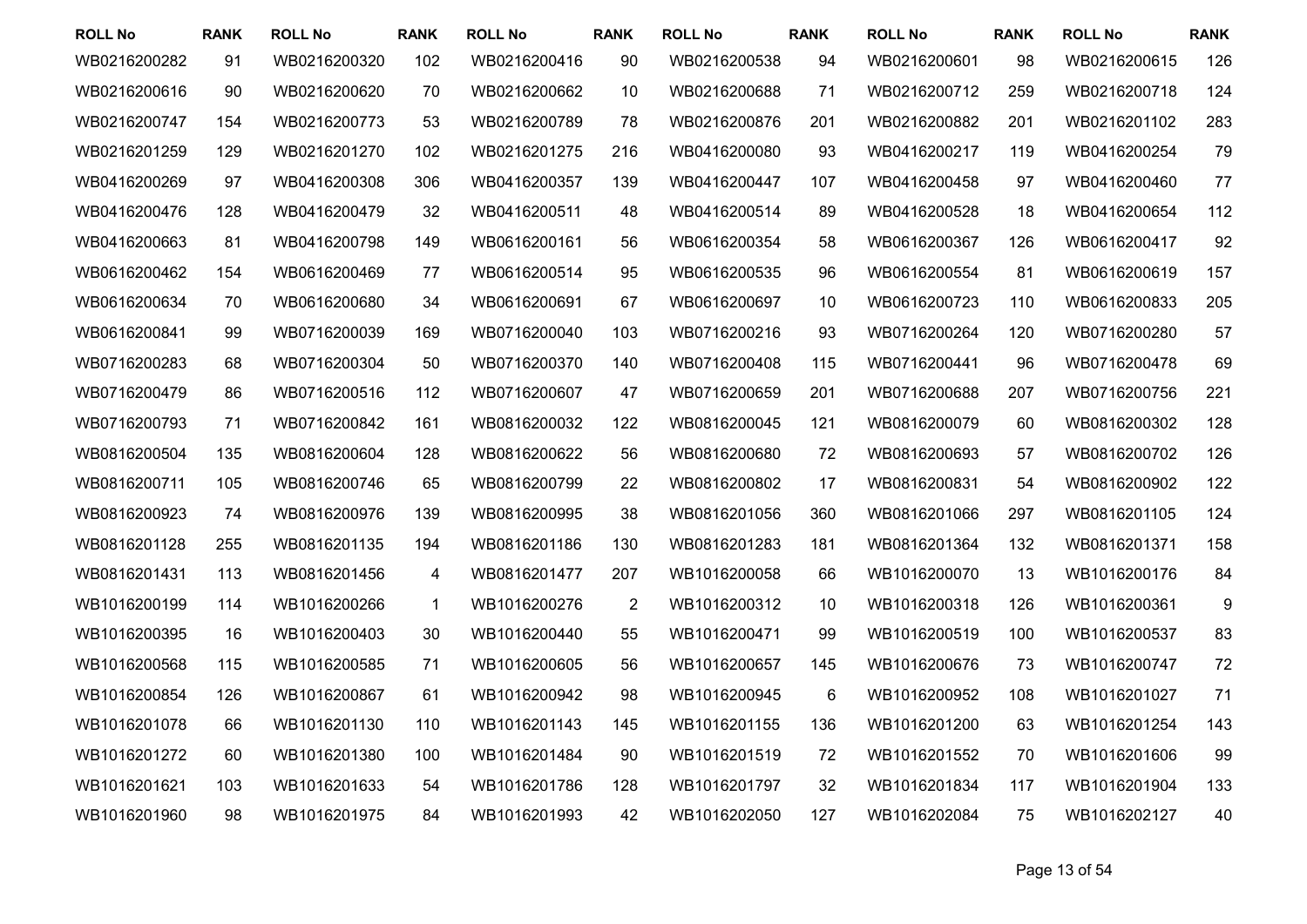| <b>ROLL No</b> | <b>RANK</b> | <b>ROLL No</b> | <b>RANK</b> | <b>ROLL No</b> | <b>RANK</b> | <b>ROLL No</b> | <b>RANK</b> | <b>ROLL No</b> | <b>RANK</b> | <b>ROLL No</b> | <b>RANK</b> |
|----------------|-------------|----------------|-------------|----------------|-------------|----------------|-------------|----------------|-------------|----------------|-------------|
| WB1016202129   | 55          | WB1016202138   | 59          | WB1016202165   | 60          | WB1016202176   | 85          | WB1016202198   | 91          | WB1016202217   | 30          |
| WB1016202376   | 83          | WB1016202473   | 125         | WB1016202479   | 57          | WB1016202554   | 75          | WB1016202586   | 139         | WB1016202609   | 25          |
| WB1016202651   | 48          | WB1016202728   | 140         | WB1016202865   | 60          | WB1016202877   | 32          | WB1016202880   | 5           | WB1016202888   | 98          |
| WB1016202935   | 109         | WB1016202940   | 66          | WB1016202973   | 93          | WB1016202999   | 45          | WB1016203128   | 49          | WB1016203214   | 49          |
| WB1016203296   | 107         | WB1016203395   | 72          | WB1016203419   | 82          | WB1016203457   | 61          | WB1016203485   | 36          | WB1016203493   | 90          |
| WB1016203559   | 55          | WB1016203573   | 39          | WB1016203633   | 106         | WB1016203636   | 121         | WB1016203639   | 157         | WB1016203655   | 71          |
| WB1016203751   | 100         | WB1016203915   | 73          | WB1016204026   | 22          | WB1016204050   | 61          | WB1016204055   | 101         | WB1016204081   | 57          |
| WB1016204110   | 52          | WB1016204124   | 78          | WB1016204132   | 53          | WB1016204152   | 116         | WB1016204188   | 98          | WB1016204213   | 24          |
| WB1016204228   | 58          | WB1016204276   | 61          | WB1016204487   | 144         | WB1016204522   | 68          | WB1016204552   | 36          | WB1016204588   | 62          |
| WB1016204661   | 85          | WB1016204723   | 23          | WB1016204761   | 37          | WB1016204807   | 91          | WB1016204809   | 78          | WB1016204813   | 102         |
| WB1016204835   | 16          | WB1016204851   | 53          | WB1016204853   | 49          | WB1016204937   | 51          | WB1016204969   | 116         | WB1016205029   | 148         |
| WB1016205046   | 92          | WB1016205100   | 83          | WB1016205106   | 41          | WB1016205162   | 72          | WB1016205171   | 71          | WB1016205195   | 70          |
| WB1016205219   | 89          | WB1016205224   | 121         | WB1016205235   | 49          | WB1016205244   | 70          | WB1016205248   | 67          | WB1016205461   | 40          |
| WB1016205494   | 114         | WB1016205512   | 50          | WB1016205551   | 4           | WB1016205559   | 7           | WB1016205643   | 129         | WB1016205673   | 70          |
| WB1016205684   | 44          | WB1016205782   | 90          | WB1016205790   | 67          | WB1016205829   | 115         | WB1016205837   | 87          | WB1016205873   | 30          |
| WB1016205934   | 41          | WB1016206031   | 337         | WB1016206063   | 20          | WB1016206081   | 104         | WB1016206160   | 148         | WB1016206206   | 203         |
| WB1016206213   | 169         | WB1016206216   | 55          | WB1016206253   | 64          | WB1016206255   | 68          | WB1016206268   | 9           | WB1016206289   | 89          |
| WB1016206365   | 71          | WB1016206381   | 19          | WB1016206410   | 63          | WB1016206454   | 59          | WB1016206499   | 127         | WB1016206557   | 59          |
| WB1016206575   | 93          | WB1016206708   | 28          | WB1016206756   | 121         | WB1016206773   | 217         | WB1016206838   | 84          | WB1016206950   | 103         |
| WB1016206984   | 176         | WB1016207025   | 221         | WB1016207129   | 112         | WB1016207260   | 112         | WB1016207275   | 74          | WB1016207310   | 221         |
| WB1016207330   | 148         | WB1016207362   | 114         | WB1016207406   | 34          | WB1016207484   | 270         | WB1016207514   | 108         | WB1016207662   | 225         |
| WB1016207685   | 188         | WB1016207688   | 140         | WB1016207704   | 22          | WB1016207803   | 8           | WB1016207822   | 143         | WB1016207895   | 302         |
| WB1016208004   | 70          | WB1016208040   | 104         | WB1016208103   | 13          | WB1016208129   | 234         | WB1016208240   | 149         | WB1016208302   | 50          |
| WB1016208327   | 108         | WB1016208385   | 144         | WB1016208388   | 174         | WB1016208407   | 102         | WB1016208408   | 110         | WB1016208422   | 111         |
| WB1016208434   | 46          | WB1016208490   | 34          | WB1016208556   | 12          | WB1016208592   | 109         | WB1016208606   | 338         | WB1016208654   | 93          |
| WB1016208810   | 139         | WB1016208886   | 156         | WB1016208974   | 51          | WB1016208976   | 155         | WB1016208993   | 74          | WB1016209104   | 222         |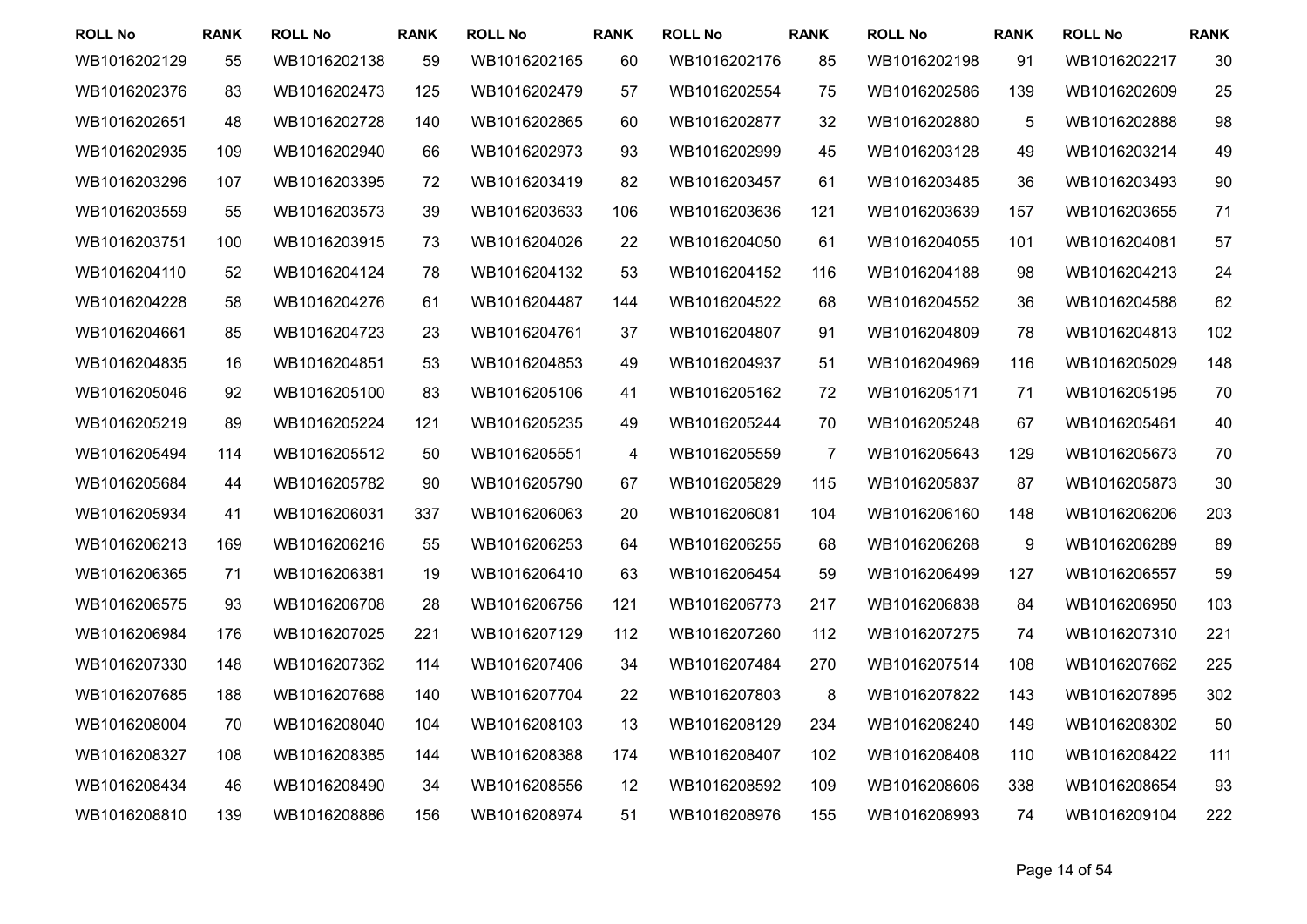| <b>ROLL No</b> | <b>RANK</b> | <b>ROLL No</b> | <b>RANK</b> | <b>ROLL No</b> | <b>RANK</b> | <b>ROLL No</b> | <b>RANK</b> | <b>ROLL No</b> | <b>RANK</b> | <b>ROLL No</b> | <b>RANK</b> |
|----------------|-------------|----------------|-------------|----------------|-------------|----------------|-------------|----------------|-------------|----------------|-------------|
| WB1016209130   | 175         | WB1016209133   | 101         | WB1016209138   | 57          | WB1016209151   | 196         | WB1016209197   | 114         | WB1016209267   | 37          |
| WB1016209324   | 217         | WB1016209364   | 276         | WB1016209382   | 119         | WB1016209402   | 324         | WB1016209439   | 197         | WB1016209440   | 14          |
| WB1016209460   | 119         | WB1016209539   | 35          | WB1016209565   | 191         | WB1016209617   | 223         | WB1016209789   | 178         | WB1016209813   | 43          |
| WB1016209823   | 110         | WB1016209934   | 96          | WB1016209951   | 112         | WB1016209968   | 81          | WB1016209976   | 84          | WB1016210016   | 117         |
| WB1016210036   | 160         | WB1016210129   | 20          | WB1016210200   | 91          | WB1016210245   | 112         | WB1016210269   | 217         | WB1016210344   | 111         |
| WB1016210368   | 88          | WB1016210399   | 110         | WB1016210430   | 93          | WB1016210441   | 156         | WB1116200015   | 55          | WB1116200041   | 181         |
| WB1116200087   | 25          | WB1116200191   | 132         | WB1116200228   | 93          | WB1116200284   | 74          | WB1116200562   | 26          | WB1116200802   | 73          |
| WB1116200838   | 125         | WB1116200891   | 121         | WB1116201007   | 84          | WB1116201036   | 155         | WB1116201143   | 158         | WB1116201356   | 67          |
| WB1116201360   | 222         | WB1116201451   | 178         | WB1116201603   | 20          | WB1116201647   | 288         | WB1116201717   | 244         | WB1116201887   | 95          |
| WB1116201974   | 230         |                |             |                |             |                |             |                |             |                |             |

(ii)The candidates whose roll numbers are listed below have qualified in the test for fellowship (JRF only) as per clause 3.1 of our notification.

## **Total Candidates : 87**

| <b>ROLL No</b> | <b>RANK</b> | <b>ROLL No</b> | <b>RANK</b> | <b>ROLL No</b> | <b>RANK</b> | <b>ROLL No</b> | <b>RANK</b> | <b>ROLL No</b> | <b>RANK</b> | <b>ROLL No</b> | <b>RANK</b>    |
|----------------|-------------|----------------|-------------|----------------|-------------|----------------|-------------|----------------|-------------|----------------|----------------|
| AM0116200766   | 243         | AN0116200143   | 154         | AP0316200014   | 160         | AP0916200026   | 106         | AP1016200179   | 284         | BR0616200127   | 113            |
| CG0116200995   | 213         | CG0216200901   | 157         | CH0116201043   | 58          | CH0116203885   | 104         | DL0116200677   | 17          | DL0116202474   | 91             |
| DL0116203986   | 113         | DL0116205110   | 120         | DL0116206411   | 144         | DL0116207494   | 75          | GJ1216200482   | 30          | GJ1216200506   | 144            |
| HR0116200555   | 115         | HR0316201499   | 308         | HR0416204372   | 346         | HR0416204714   | 96          | HR0416204733   | 158         | HR0716200595   | 241            |
| JH0116200296   | 170         | JH0416200238   | 47          | KK0416200482   | 31          | KK0416201514   | 8           | KK0416202074   | 3           | KK0416202152   | 105            |
| KK0416202508   | 75          | KK0416203070   | 2           | KK0416203708   | 94          | KK0416203753   | 16          | KK0416204647   | 104         | KK0416204755   | $\overline{7}$ |
| KK0416204857   | 161         | KK1016200582   | 127         | KL0416203019   | 297         | KL1716201298   | 34          | MR1616201596   | 89          | MR1616202732   | 42             |
| MR2216200536   | 125         | MR2216200957   | 137         | MR2216205218   | 104         | MR2216206111   | 221         | OR0416201191   | 107         | OR0516200517   | 92             |
| PB0716200069   | 131         | RJ0616206375   | 108         | RJ0616208559   | 79          | RJ0616208998   | 222         | RJ0616209025   | 347         | RJ0616210647   | 243            |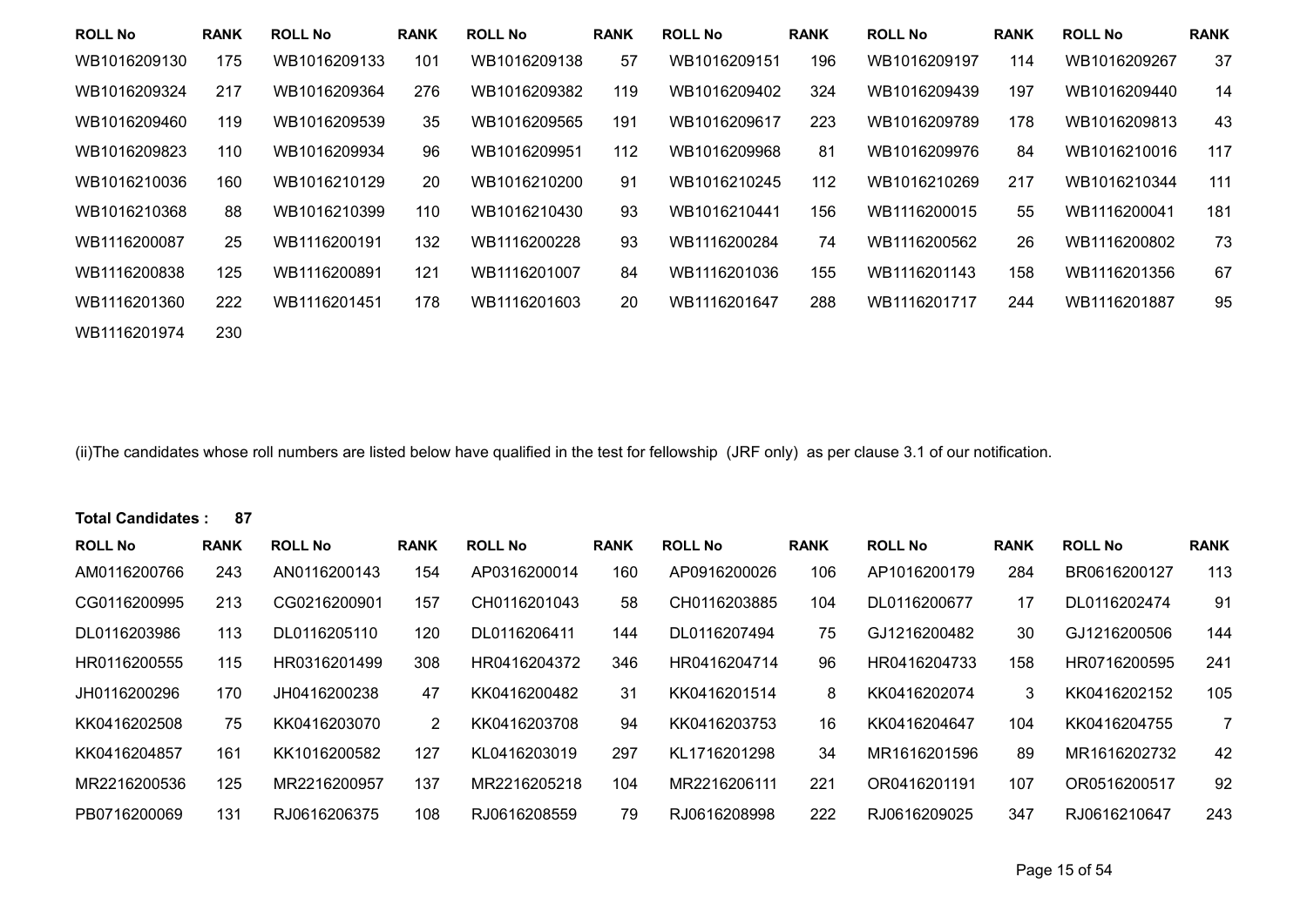| <b>ROLL No</b> | <b>RANK</b> | <b>ROLL No</b> | <b>RANK</b> | <b>ROLL No</b> | <b>RANK</b> | <b>ROLL No</b> | <b>RANK</b> | <b>ROLL No</b> | <b>RANK</b> | <b>ROLL No</b> | <b>RANK</b> |
|----------------|-------------|----------------|-------------|----------------|-------------|----------------|-------------|----------------|-------------|----------------|-------------|
| RJ0916200087   | 104         | RJ1016200663   | 244         | TL0116204699   | 334         | TL0116204802   | 176         | TL0116207513   | 104         | TN0116200133   | 44          |
| TN0116200489   | 87          | TN0116201112   | 68          | TN0216200576   | 120         | TN0216201449   | 97          | TN0816200331   | 114         | TN1116200236   | 98          |
| TN1416201022   | 120         | TN1816200108   | 45          | UP0916200294   | 62          | UP0916200861   | 293         | UP1116201102   | 159         | UP1216202137   | 119         |
| UP1416200043   | 113         | UP1816202998   | 106         | UP1816203310   | 118         | UP1816203657   | 61          | WB0216200794   | 71          | WB0416200023   | 80          |
| WB0416200718   | 5           | WB0716200708   | 14          | WB1016201069   | 81          | WB1016202824   | 23          | WB1016203271   | 29          | WB1016204925   | 23          |
| WB1016207633   | 140         | WB1016208620   | 323         | WB1016210231   | 183         |                |             |                |             |                |             |

## **II. JRF (NET) UGC :-**

The candidates whose roll numbers are listed below have qualified in the test for JRF-NET. These candidates are also eligible for Lectureship/Assistant Professor(NET) subject to their fulfilling criteria for lectureship as laid down by UGC .

## **Total Candidates : 1656**

| <b>ROLL No</b> | <b>RANK</b> | <b>ROLL No</b> | <b>RANK</b> | <b>ROLL No</b> | <b>RANK</b> | <b>ROLL No</b> | <b>RANK</b> | <b>ROLL No</b> | <b>RANK</b> | <b>ROLL No</b> | <b>RANK</b> |
|----------------|-------------|----------------|-------------|----------------|-------------|----------------|-------------|----------------|-------------|----------------|-------------|
| AL0116200072   | 167         | AM0116200065   | 129         | AM0116200146   | 157         | AM0216201008   | 165         | AM0216201047   | 142         | AM0216201426   | 78          |
| AM0216201486   | 71          | AM0216201501   | 156         | AM0216201585   | 58          | AM0216201729   | 11          | AM0216201890   | 86          | AM0216202088   | 88          |
| AM0216202189   | 60          | AM0216202376   | 239         | AM0216202424   | 87          | AM0216202469   | 170         | AM0216202493   | 254         | AM0216202518   | 145         |
| AM0216202541   | 58          | AM0216202623   | 205         | AM0216202686   | 79          | AM0216202692   | 159         | AM0216202707   | 91          | AM0216202749   | 143         |
| AM0216203077   | 63          | AM0216203351   | 166         | AM0216203606   | 251         | AM0316200005   | 31          | AM0316200161   | 159         | AM0316200170   | 155         |
| AM0316200614   | 97          | AM0416200327   | 184         | AM0516200267   | 53          | AM0516200337   | 49          | AM0516200439   | 208         | AP0716200031   | 43          |
| AP0816200304   | 74          | AP1316200018   | 104         | AP1616200209   | 78          | AP1816200107   | 82          | AP1816200452   | 113         | BR0516200012   | 176         |
| BR0616200202   | 137         | BR0616200237   | 104         | BR0716200113   | 173         | BR0716200494   | 98          | BR0716200696   | 96          | BR0716200748   | 56          |
| BR0716201321   | 119         | BR0716201402   | 254         | BR0716201656   | 140         | BR0716201707   | 53          | BR0716201817   | 219         | BR0716201845   | 156         |
| BR0716201918   | 66          | BR0716202275   | 40          | BR0816200092   | 92          | BR0916200131   | 77          | CG0116200006   | 32          | CG0116200524   | 19          |
| CG0216201111   | 101         | CG0216201142   | 138         | CG0316200762   | 115         | CG0316201268   | 73          | CG0316201809   | 96          | CG0316202274   | 242         |
| CG0316202611   | 84          | CH0116200006   | 28          | CH0116200019   | 100         | CH0116200187   | 76          | CH0116200289   | 113         | CH0116200408   | 118         |
| CH0116200416   | 84          | CH0116200420   | 86          | CH0116200452   | 59          | CH0116200474   | 145         | CH0116200601   | 106         | CH0116200668   | 67          |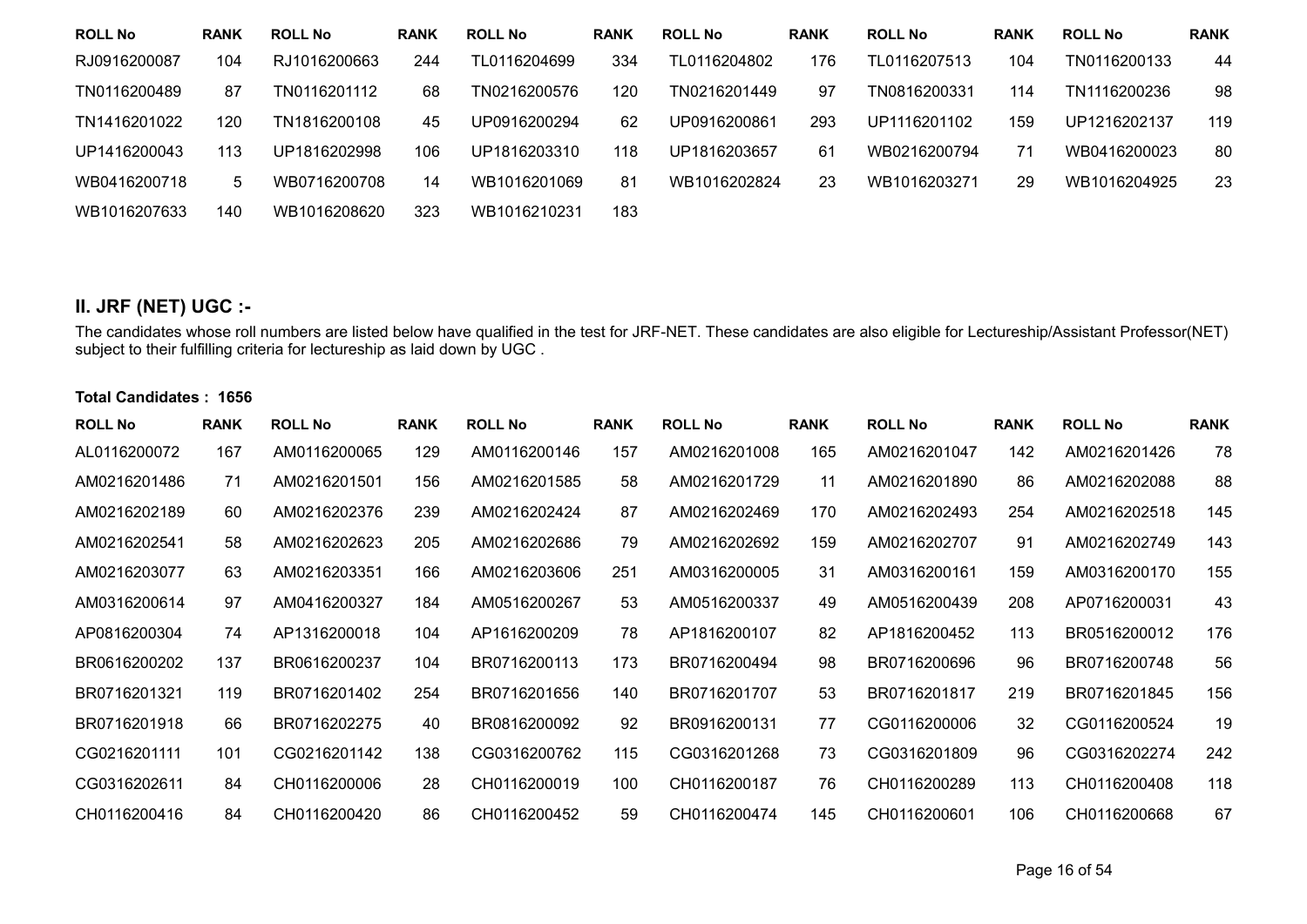| <b>ROLL No</b> | <b>RANK</b> | <b>ROLL No</b> | <b>RANK</b> | <b>ROLL No</b> | <b>RANK</b> | <b>ROLL No</b> | <b>RANK</b> | <b>ROLL No</b> | <b>RANK</b> | <b>ROLL No</b> | <b>RANK</b> |
|----------------|-------------|----------------|-------------|----------------|-------------|----------------|-------------|----------------|-------------|----------------|-------------|
| CH0116201337   | 83          | CH0116201358   | 145         | CH0116201391   | 22          | CH0116201409   | 57          | CH0116201473   | 77          | CH0116201736   | 19          |
| CH0116202516   | 117         | CH0116202526   | 62          | CH0116202529   | 39          | CH0116202621   | 107         | CH0116203229   | 69          | CH0116203357   | 41          |
| CH0116203581   | 101         | CH0116203586   | 52          | CH0116203612   | 146         | CH0116203648   | 77          | CH0116204287   | 124         | CH0116204575   | 187         |
| CH0116204693   | 156         | CH0116204867   | 90          | CH0116204877   | 107         | CH0116204907   | 93          | CH0116205094   | 14          | CH0116205299   | 245         |
| CH0116205401   | 193         | CH0116205493   | 195         | DL0116200001   | 134         | DL0116200291   | 71          | DL0116200371   | 17          | DL0116200412   | 116         |
| DL0116200469   | 77          | DL0116200499   | 82          | DL0116200534   | 75          | DL0116200563   | 83          | DL0116200604   | 94          | DL0116200637   | 148         |
| DL0116200719   | 44          | DL0116200729   | 144         | DL0116200741   | 110         | DL0116200772   | 29          | DL0116200805   | 95          | DL0116200815   | 92          |
| DL0116200836   | 81          | DL0116200873   | 86          | DL0116200952   | 50          | DL0116201006   | 56          | DL0116201046   | 39          | DL0116201176   | 58          |
| DL0116201190   | 45          | DL0116201285   | 139         | DL0116201314   | 89          | DL0116201350   | 82          | DL0116201406   | 53          | DL0116201428   | 51          |
| DL0116201518   | 120         | DL0116201559   | 99          | DL0116201605   | 80          | DL0116201614   | 92          | DL0116201627   | 113         | DL0116201634   | 124         |
| DL0116201667   | 69          | DL0116201670   | 91          | DL0116201712   | 67          | DL0116201776   | 130         | DL0116202061   | 47          | DL0116202127   | 79          |
| DL0116202314   | 91          | DL0116202324   | 49          | DL0116202484   | 56          | DL0116202719   | 112         | DL0116202795   | 81          | DL0116203066   | 47          |
| DL0116203124   | 61          | DL0116203206   | 122         | DL0116203215   | 59          | DL0116203239   | 83          | DL0116203248   | 79          | DL0116203297   | 147         |
| DL0116203336   | 100         | DL0116203378   | 56          | DL0116203395   | 94          | DL0116203414   | 23          | DL0116203433   | 47          | DL0116203471   | 49          |
| DL0116203579   | 81          | DL0116203589   | 29          | DL0116203660   | 78          | DL0116203731   | 81          | DL0116203736   | 66          | DL0116203753   | 128         |
| DL0116203822   | 63          | DL0116203840   | 116         | DL0116203954   | 114         | DL0116204083   | 92          | DL0116204133   | 18          | DL0116204177   | 50          |
| DL0116204220   | 38          | DL0116204288   | 59          | DL0116204622   | 74          | DL0116204677   | 107         | DL0116204724   | 96          | DL0116204760   | 81          |
| DL0116204807   | 37          | DL0116204832   | 103         | DL0116204918   | 111         | DL0116204955   | 145         | DL0116204968   | 79          | DL0116205036   | 116         |
| DL0116205038   | 80          | DL0116205074   | 148         | DL0116205123   | 111         | DL0116205125   | 77          | DL0116205154   | 80          | DL0116205155   | 30          |
| DL0116205245   | 76          | DL0116205267   | 106         | DL0116205279   | 167         | DL0116205321   | 54          | DL0116205339   | 71          | DL0116205352   | 78          |
| DL0116205400   | 102         | DL0116205434   | 145         | DL0116205453   | 55          | DL0116205454   | 40          | DL0116205456   | 77          | DL0116205514   | 97          |
| DL0116205523   | 95          | DL0116205621   | 50          | DL0116205624   | 61          | DL0116205635   | 81          | DL0116205678   | 91          | DL0116205692   | 46          |
| DL0116205703   | 33          | DL0116205790   | 88          | DL0116205833   | 89          | DL0116205875   | 7           | DL0116205960   | 60          | DL0116205974   | 88          |
| DL0116206060   | 18          | DL0116206063   | 150         | DL0116206084   | 74          | DL0116206120   | 50          | DL0116206166   | 62          | DL0116206179   | 88          |
| DL0116206185   | 87          | DL0116206251   | 75          | DL0116206278   | 97          | DL0116206292   | 52          | DL0116206328   | 16          | DL0116206393   | 77          |
| DL0116206426   | 67          | DL0116206467   | 36          | DL0116206521   | 71          | DL0116206591   | 108         | DL0116206618   | 70          | DL0116206656   | 114         |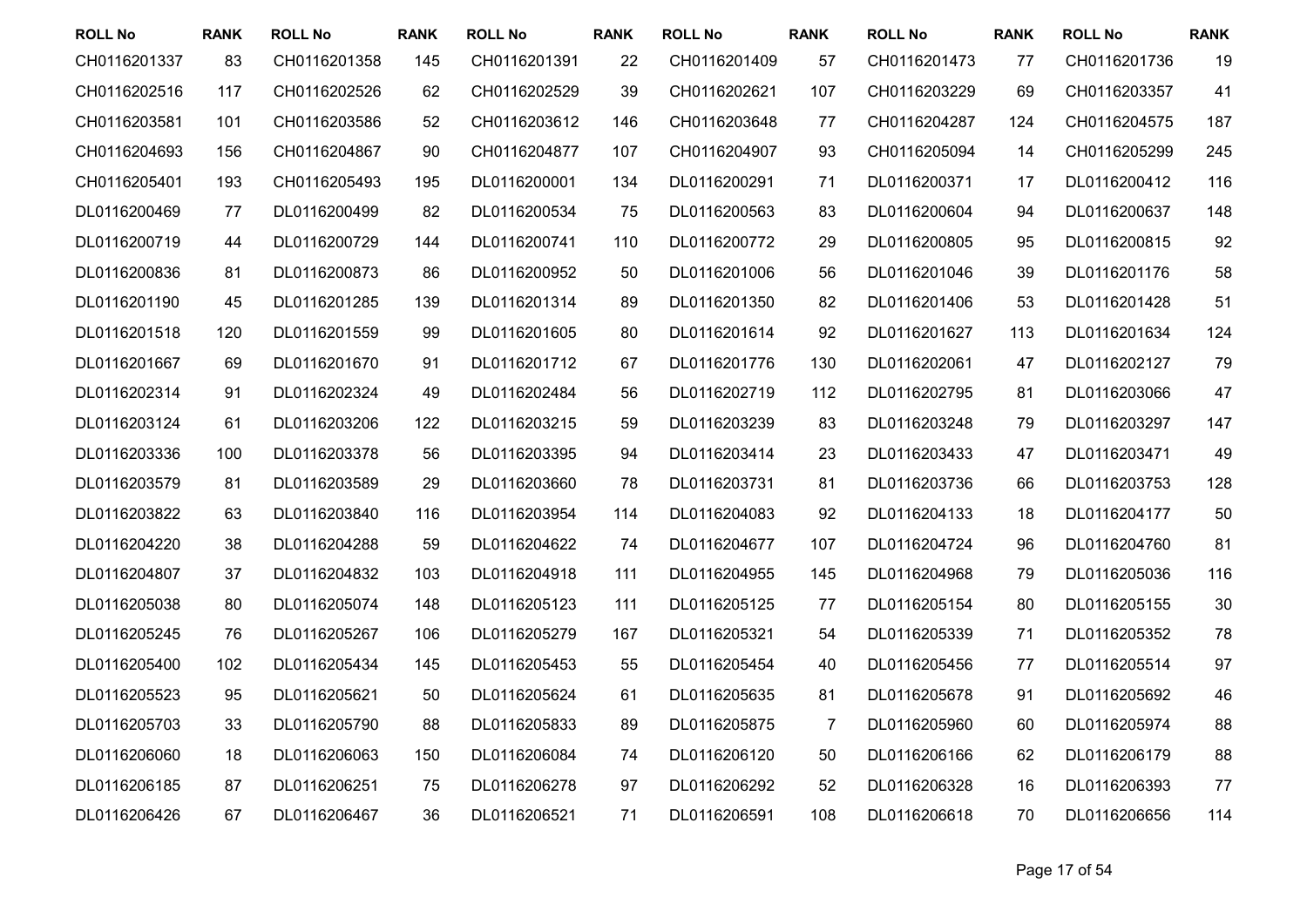| <b>ROLL No</b> | <b>RANK</b> | <b>ROLL No</b> | <b>RANK</b> | <b>ROLL No</b> | <b>RANK</b> | <b>ROLL No</b> | <b>RANK</b> | <b>ROLL No</b> | <b>RANK</b> | <b>ROLL No</b> | <b>RANK</b> |
|----------------|-------------|----------------|-------------|----------------|-------------|----------------|-------------|----------------|-------------|----------------|-------------|
| DL0116206768   | 109         | DL0116206882   | 58          | DL0116206911   | 83          | DL0116206941   | 78          | DL0116206968   | 93          | DL0116207078   | 62          |
| DL0116207155   | 133         | DL0116207162   | 82          | DL0116207206   | 41          | DL0116207207   | 93          | DL0116207217   | 46          | DL0116207338   | 70          |
| DL0116207369   | 84          | DL0116207374   | 33          | DL0116207383   | 73          | DL0116207554   | 38          | DL0116207664   | 118         | DL0116207716   | 91          |
| DL0116207804   | 135         | DL0116207831   | 98          | DL0116207834   | 40          | DL0116207885   | 53          | DL0116207890   | 11          | DL0116207918   | 98          |
| DL0116207920   | 94          | DL0116207940   | 91          | DL0116207945   | 98          | DL0116208104   | 19          | DL0116208166   | 67          | DL0116208193   | 127         |
| DL0116208198   | 200         | DL0116208255   | 105         | DL0116208323   | 98          | DL0116208338   | 75          | DL0116208348   | 111         | DL0116208414   | 76          |
| DL0116208438   | 121         | DL0116208441   | 64          | DL0116208533   | 107         | DL0116208595   | 156         | DL0116208637   | 77          | DL0116208701   | 133         |
| DL0116208702   | 97          | DL0116208845   | 225         | DL0116208861   | 21          | DL0116208883   | 71          | DL0116208924   | 105         | DL0116208953   | 146         |
| DL0116209033   | 104         | DL0116209048   | 107         | DL0116209087   | 66          | DL0116209151   | 64          | DL0116209174   | 114         | DL0116209380   | 11          |
| DL0116209454   | 150         | DL0116209490   | 249         | DL0116209500   | 130         | DL0116209530   | 227         | DL0116209631   | 48          | DL0116209695   | 22          |
| DL0116209754   | 120         | DL0116209854   | 114         | DL0116209868   | 118         | DL0116209946   | 82          | DL0116209948   | 48          | DL0116210075   | 120         |
| DL0116210175   | 156         | DL0116210203   | 155         | DL0116210245   | 155         | DL0116210246   | 161         | DL0116210317   | 156         | DL0116210433   | 68          |
| DL0116210474   | 67          | DL0116210522   | 109         | DL0116210544   | 86          | DL0116210579   | 59          | DL0116210666   | 145         | DL0116210706   | 103         |
| DL0116210763   | 322         | DL0116210816   | 239         | DL0116210890   | 44          | DL0116210907   | 108         | DL0116210927   | 89          | DL0116210928   | 250         |
| DL0116210943   | 66          | DL0116210979   | 107         | DL0116211030   | 152         | DL0116211074   | 93          | DL0116211110   | 34          | DL0116211121   | 82          |
| DL0116211264   | 156         | DL0116211651   | 227         | DL0116211693   | 224         | DL0116211745   | 52          | DL0116211750   | 158         | DL0116211811   | 12          |
| DL0116211827   | 95          | DL0116211958   | 50          | DL0116211970   | 143         | DL0116212033   | 152         | DL0116212138   | 251         | DL0116212276   | 101         |
| DL0116212399   | 118         | DL0116212423   | 29          | DL0116212463   | 88          | DL0116212733   | 80          | DL0116212782   | 305         | DL0116212794   | 287         |
| DL0116212851   | 209         | DL0116212921   | 63          | DL0116213043   | 96          | DL0116213082   | 98          | DL0116213198   | 95          | DL0116213209   | 161         |
| DL0116213217   | 58          | DL0116213261   | 92          | DL0116213319   | 201         | DL0116213334   | 151         | DL0116213381   | 87          | DL0116213478   | 42          |
| DL0116213639   | 15          | DL0116213663   | 103         | DL0116213685   | 148         | DL0116213796   | 149         | DL0116213897   | 67          | DL0116213963   | 116         |
| DL0116213980   | 173         | DL0116214002   | 167         | DL0116214022   | 62          | DL0116214133   | 73          | DL0116214255   | 191         | DL0116214301   | 214         |
| DL0116214341   | 316         | DL0116214519   | 47          | DL0116214547   | 87          | DL0116214591   | 58          | DL0116214592   | 180         | DL0116214722   | 92          |
| DL0116214792   | 112         | DL0116214824   | 253         | DL0116214835   | 141         | DL0116214847   | 273         | DL0116215086   | 152         | DL0116215114   | 149         |
| DL0116215194   | 136         | GJ0116200067   | 37          | GJ0116200163   | 81          | GJ0116200419   | 51          | GJ0116200446   | 68          | GJ0116201257   | 90          |
| GJ0116201437   | 60          | GJ0116201536   | 83          | GJ0116201732   | 153         | GJ0116201924   | 159         | GJ0216200094   | 80          | GJ0316200268   | 61          |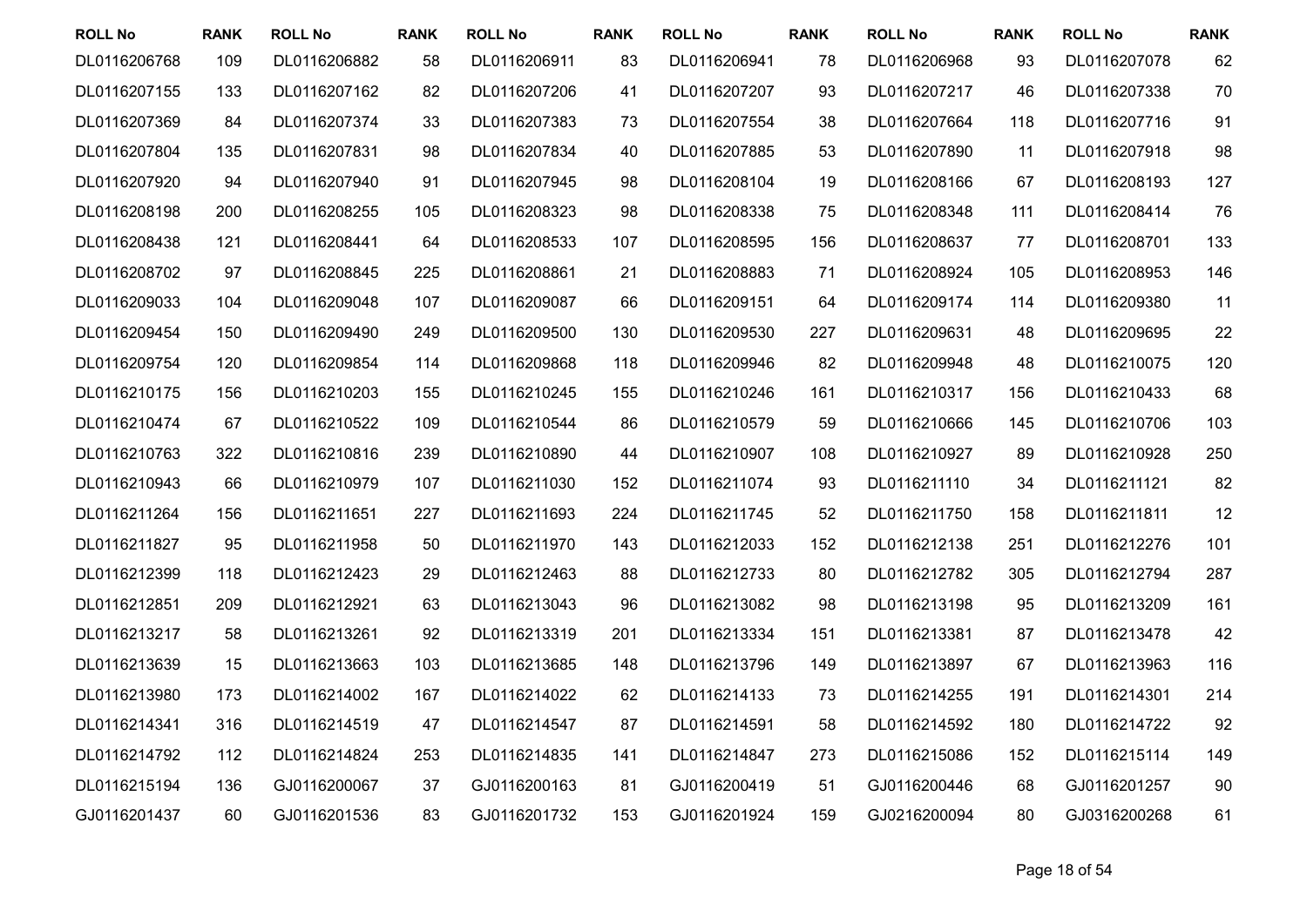| <b>ROLL No</b> | <b>RANK</b> | <b>ROLL No</b> | <b>RANK</b> | <b>ROLL No</b> | <b>RANK</b> | <b>ROLL No</b> | <b>RANK</b> | <b>ROLL No</b> | <b>RANK</b> | <b>ROLL No</b> | <b>RANK</b> |
|----------------|-------------|----------------|-------------|----------------|-------------|----------------|-------------|----------------|-------------|----------------|-------------|
| GJ0816200214   | 95          | GJ1016200314   | 82          | GJ1016200317   | 152         | GJ1016200408   | 85          | GJ1016200823   | 158         | GJ1016200846   | 48          |
| GJ1116200515   | 101         | GJ1116200992   | 57          | GJ1116201151   | 81          | GJ1216200556   | 46          | GJ1216200577   | 129         | GJ1216200588   | 120         |
| GJ1216200645   | 60          | GJ1216200838   | 141         | GJ1216200885   | 19          | GJ1416200107   | 60          | GO0116200978   | 65          | HP0116200031   | 116         |
| HP0116200161   | 46          | HP0416200654   | 63          | HP0416200727   | 245         | HP0616200387   | 26          | HP0616200474   | 50          | HP0716200380   | 83          |
| HP0816200029   | 66          | HP0816200157   | 184         | HP1016200057   | 78          | HP1016200058   | 166         | HP1016200077   | 74          | HR0116200042   | 40          |
| HR0116200262   | 110         | HR0116200390   | 147         | HR0116200482   | 307         | HR0116200633   | 55          | HR0116200657   | 87          | HR0116200979   | 94          |
| HR0116201050   | 90          | HR0116201066   | 178         | HR0116201084   | 299         | HR0116201321   | 167         | HR0316200077   | 113         | HR0316200096   | 100         |
| HR0316200178   | 96          | HR0316200203   | 143         | HR0316200209   | 110         | HR0316200386   | 118         | HR0316200483   | 72          | HR0316200535   | 96          |
| HR0316200555   | 80          | HR0316200596   | 32          | HR0316200622   | 49          | HR0316200754   | 53          | HR0316200934   | 95          | HR0316201088   | 111         |
| HR0316201163   | 63          | HR0316201196   | 324         | HR0316201331   | 141         | HR0316201364   | 160         | HR0316201400   | 151         | HR0316201542   | 92          |
| HR0316201550   | 315         | HR0416200129   | 52          | HR0416200420   | 120         | HR0416200705   | 159         | HR0416200734   | 77          | HR0416200745   | 45          |
| HR0416200836   | 115         | HR0416200942   | 119         | HR0416200963   | 53          | HR0416201035   | 92          | HR0416201103   | 52          | HR0416201152   | 32          |
| HR0416201221   | 60          | HR0416201246   | 53          | HR0416201396   | 59          | HR0416201447   | 86          | HR0416201457   | 43          | HR0416201503   | 108         |
| HR0416201529   | 51          | HR0416201616   | 79          | HR0416201641   | 102         | HR0416201756   | 120         | HR0416201801   | 65          | HR0416201812   | 112         |
| HR0416202001   | 88          | HR0416202183   | 85          | HR0416202314   | 91          | HR0416202332   | 120         | HR0416202390   | 168         | HR0416202436   | 134         |
| HR0416202507   | 113         | HR0416202623   | 143         | HR0416202883   | 110         | HR0416202890   | 209         | HR0416203099   | 235         | HR0416203372   | 169         |
| HR0416203542   | 218         | HR0416203548   | 247         | HR0416203551   | 170         | HR0416203656   | 102         | HR0416203948   | 197         | HR0416204053   | 181         |
| HR0416204121   | 168         | HR0416204156   | 277         | HR0416204247   | 146         | HR0416204370   | 170         | HR0416204371   | 230         | HR0416204457   | 49          |
| HR0416204492   | 167         | HR0416204673   | 93          | HR0416204718   | 95          | HR0516200074   | 96          | HR0516200135   | 62          | HR0516200187   | 106         |
| HR0516200464   | 21          | HR0516200481   | 63          | HR0516200607   | 113         | HR0516200698   | 60          | HR0516200704   | 68          | HR0516200714   | 42          |
| HR0516200794   | 89          | HR0516200810   | 87          | HR0516200961   | 122         | HR0516200970   | 39          | HR0516201015   | 74          | HR0516201084   | 63          |
| HR0516201131   | 34          | HR0516201396   | 148         | HR0516201404   | 222         | HR0516201967   | 46          | HR0516201985   | 205         | HR0516202153   | 95          |
| HR0516202362   | 215         | HR0516202407   | 154         | HR0516202450   | 45          | HR0516202465   | 42          | HR0516202657   | 135         | HR0616200092   | 83          |
| HR0616200101   | 63          | HR0616200115   | 51          | HR0616200203   | 55          | HR0616200224   | 77          | HR0616200277   | 58          | HR0616200429   | 294         |
| HR0616200438   | 56          | HR0616200519   | 123         | HR0616200732   | 52          | HR0616200848   | 97          | HR0716200063   | 9           | HR0716200163   | 107         |
| HR0716200196   | 147         | HR0716200225   | 113         | HR0716200483   | 96          | HR0716200484   | 91          | HR0716200766   | 49          | HR0716200819   | 207         |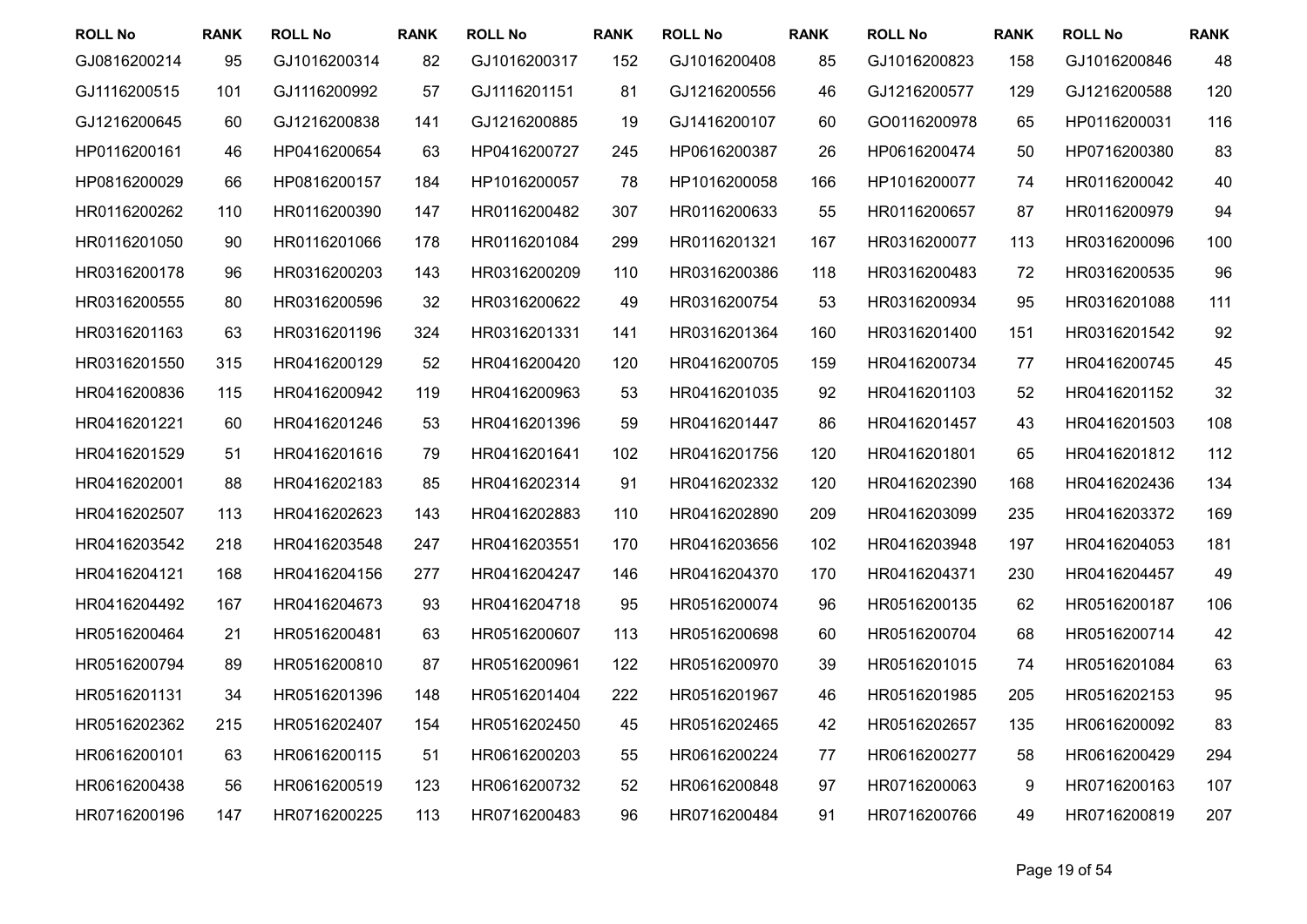| <b>ROLL No</b> | <b>RANK</b> | <b>ROLL No</b> | <b>RANK</b> | <b>ROLL No</b> | <b>RANK</b> | <b>ROLL No</b> | <b>RANK</b> | <b>ROLL No</b> | <b>RANK</b> | <b>ROLL No</b> | <b>RANK</b> |
|----------------|-------------|----------------|-------------|----------------|-------------|----------------|-------------|----------------|-------------|----------------|-------------|
| HR0816200040   | 85          | HR0916200066   | 93          | HR0916200295   | 59          | HR0916200316   | 144         | HR0916200361   | 69          | HR0916200507   | 59          |
| HR0916200753   | 27          | HR0916200834   | 40          | HR0916201153   | 107         | HR0916201250   | 87          | HR0916201264   | 213         | HR0916201339   | 169         |
| HR0916201371   | 149         | HR1016200042   | 120         | HR1016200328   | 154         | JH0116200059   | 155         | JH0216200227   | 54          | JH0216200285   | 86          |
| JH0316200239   | 117         | JH0316200603   | 73          | JH0416200318   | 148         | JH0416200347   | 163         | JH0416200832   | 159         | JH0416200993   | 162         |
| JH0416201060   | 164         | JH0416201457   | 237         | JH0416201892   | 170         | JH0416202086   | 161         | JH0416202136   | 101         | JH0516200168   | 252         |
| JH0516200249   | 62          | JK0116200251   | 52          | JK0216200047   | 113         | JK0216200179   | 149         | JK0216200206   | 66          | JK0216200315   | 147         |
| JK0216200442   | 97          | JK0216200469   | 83          | JK0216200477   | 120         | JK0216200563   | 114         | JK0216200590   | 80          | JK0216200605   | 10          |
| JK0216200698   | 150         | JK0216200753   | 77          | JK0216200808   | 25          | JK0216201249   | 46          | JK0216201271   | 86          | JK0216201488   | 148         |
| JK0216201513   | 149         | JK0216201539   | 247         | JK0216201653   | 215         | JK0216201783   | 140         | JK0216201966   | 54          | JK0216202114   | 72          |
| JK0216202282   | 47          | JK0216202374   | 145         | JK0216202609   | 159         | JK0216202789   | 140         | JK0216202932   | 340         | JK0316200042   | 76          |
| JK0316200047   | 141         | JK0316200072   | 140         | JK0316200210   | 59          | JK0316200289   | 39          | JK0416200055   | 38          | JK0416200088   | 98          |
| JK0416200117   | 57          | JK0416200532   | 39          | JK0416200928   | 105         | JK0416201067   | 253         | JK0416201176   | 74          | JK0416201356   | 153         |
| JK0416201487   | 339         | KK0416200249   | 113         | KK0416200256   | 68          | KK0416200335   | 76          | KK0416200662   | 118         | KK0416201990   | 75          |
| KK0416202398   | 64          | KK0416202566   | 66          | KK0416202710   | 59          | KK0416202949   | 99          | KK0416202962   | 125         | KK0416203316   | 116         |
| KK0416203886   | 91          | KK0416204097   | 45          | KK0416204379   | 104         | KK0816200832   | 240         | KK0916200031   | 104         | KK0916200170   | 112         |
| KK1016200591   | 100         | KK1016200713   | 136         | KK1016200794   | 75          | KK1016200804   | 81          | KK1016201266   | 78          | KK1216200052   | 101         |
| KK1216201162   | 33          | KK1416200794   | 118         | KK1416200875   | 146         | KK1416201228   | 107         | KK1416201278   | 147         | KK1416201317   | 72          |
| KK1416201779   | 88          | KK1416201942   | 128         | KK1516200745   | 48          | KK1516200749   | 32          | KL0116200174   | 40          | KL0116200418   | 110         |
| KL0116200528   | 79          | KL0116200592   | 112         | KL0116200606   | 114         | KL0416200012   | 11          | KL0416200269   | 69          | KL0416200358   | 49          |
| KL0416200859   | 27          | KL0416201081   | 120         | KL0416201333   | 89          | KL0416201432   | 58          | KL0416201583   | 51          | KL0416201831   | 62          |
| KL0416202412   | 184         | KL0416202438   | 285         | KL0416202452   | 81          | KL0416202718   | 85          | KL0416202755   | 213         | KL0416202837   | 140         |
| KL0416202934   | 194         | KL0416203006   | 138         | KL0516200108   | 56          | KL0716200059   | 100         | KL0716200077   | 48          | KL0716200096   | 45          |
| KL0716200148   | 19          | KL0716200427   | 57          | KL0716200510   | 78          | KL0716200523   | 57          | KL0716200551   | 94          | KL0716200556   | 115         |
| KL0716200579   | 144         | KL0716200615   | 147         | KL0716200635   | 64          | KL0716200637   | 99          | KL0716200662   | 82          | KL0716200663   | 118         |
| KL0716200669   | 77          | KL0716200709   | 118         | KL0716200721   | 81          | KL0716200735   | 67          | KL0716200946   | 79          | KL0716201033   | 77          |
| KL0716201630   | 43          | KL0716201670   | 96          | KL0716201689   | 101         | KL0716201764   | 57          | KL0816200095   | 28          | KL0916200004   | 96          |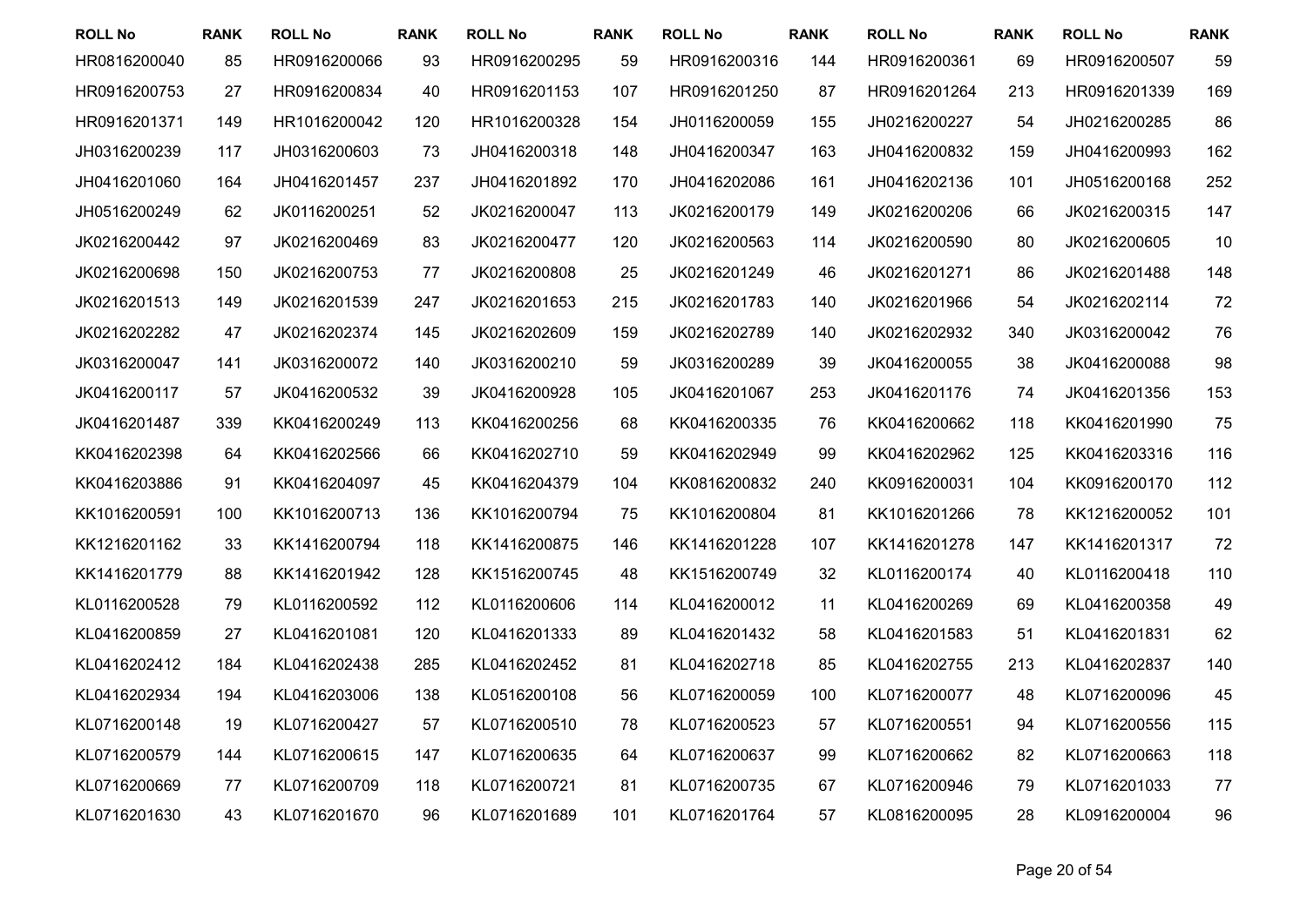| <b>ROLL No</b> | <b>RANK</b> | <b>ROLL No</b> | <b>RANK</b> | <b>ROLL No</b> | <b>RANK</b> | <b>ROLL No</b> | <b>RANK</b> | <b>ROLL No</b> | <b>RANK</b> | <b>ROLL No</b> | <b>RANK</b> |
|----------------|-------------|----------------|-------------|----------------|-------------|----------------|-------------|----------------|-------------|----------------|-------------|
| KL0916200439   | 133         | KL0916201010   | 145         | KL0916201093   | 253         | KL1116200179   | 52          | KL1116200348   | 64          | KL1116201300   | 127         |
| KL1116201509   | 254         | KL1216200053   | 107         | KL1216200175   | 113         | KL1216200270   | 117         | KL1216200313   | 87          | KL1216200353   | 141         |
| KL1216200389   | 79          | KL1216200409   | 99          | KL1216200458   | 84          | KL1216200543   | 62          | KL1216200777   | 97          | KL1216200826   | 82          |
| KL1216200852   | 79          | KL1216201334   | 106         | KL1216201442   | 166         | KL1216201475   | 211         | KL1216201716   | 120         | KL1216201907   | 125         |
| KL1316200211   | 74          | KL1316200779   | 95          | KL1316200780   | 92          | KL1316200954   | 105         | KL1516200049   | 135         | KL1516200476   | 110         |
| KL1516200497   | 117         | KL1516200898   | 205         | KL1616200048   | 81          | KL1616200284   | 83          | KL1716200133   | 172         | KL1716200138   | 19          |
| KL1716200149   | 105         | KL1716200211   | 15          | KL1716200280   | 73          | KL1716200351   | 82          | KL1716200416   | 79          | KL1716200565   | 106         |
| KL1716200578   | 70          | KL1716200635   | 34          | KL1716200644   | 61          | KL1716200666   | 61          | KL1716200737   | 96          | KL1716200922   | 97          |
| KL1716201012   | 71          | KL1716201202   | 99          | KL1716201272   | 82          | KL1716201279   | 68          | KL1716201578   | 89          | KL1716201664   | 60          |
| KL1716202000   | 119         | KL1716202185   | 136         | KL1716202286   | 95          | KL1716202786   | 142         | KL1716202971   | 163         | KL1716202991   | 44          |
| KL1716203090   | 128         | KL1816200089   | 166         | KL1816200316   | 106         | KL1816200459   | 29          | KL1816200481   | 114         | KL1816200657   | 119         |
| KL1816200721   | 89          | KL1816201098   | 92          | KL1816201527   | 76          | KL1816201638   | 336         | KL1816201895   | 73          | KL1816202301   | 57          |
| KL1816202381   | 225         | KL1816202384   | 201         | KL1816202453   | 201         | LL0116200016   | 160         | LL0116250001   | 104         | MG0116200230   | 151         |
| MG0116200568   | 165         | MN0116200102   | 131         | MN0116201239   | 66          | MN0116201316   | 232         | MP0316201378   | 31          | MP0616200267   | 83          |
| MP0716200181   | 32          | MP0716200841   | 117         | MP0716201631   | 241         | MP0716202037   | 206         | MP0716202226   | 241         | MP1116200289   | 62          |
| MP1216200511   | 112         | MP1316200108   | 164         | MP1316200157   | 56          | MP1316200166   | 95          | MR0116200251   | 62          | MR0116200266   | 57          |
| MR0316200857   | 155         | MR0316200915   | 125         | MR0416200193   | 83          | MR1016200466   | 150         | MR1016200753   | 100         | MR1416200019   | 165         |
| MR1516200225   | 59          | MR1516200571   | 233         | MR1616200146   | 89          | MR1616200403   | 77          | MR1616200502   | 59          | MR1616200532   | 112         |
| MR1616200867   | 81          | MR1616201395   | 83          | MR1616201448   | 81          | MR1616201544   | 160         | MR1616202086   | 61          | MR1616202102   | 55          |
| MR1616202375   | 96          | MR1616202659   | 81          | MR1616202737   | 60          | MR1616202738   | 19          | MR1616203257   | 92          | MR1616203318   | 45          |
| MR1616203542   | 85          | MR1616203548   | 124         | MR1616203566   | 95          | MR1616203660   | 163         | MR1716200795   | 161         | MR1716200915   | 134         |
| MR1716201204   | 113         | MR1716201290   | 331         | MR1716201346   | 239         | MR1716201776   | 217         | MR1716202229   | 245         | MR1916200754   | 149         |
| MR1916201181   | 150         | MR1916201877   | 101         | MR2216200104   | 109         | MR2216200251   | 115         | MR2216200419   | 117         | MR2216200429   | 56          |
| MR2216200446   | 125         | MR2216200462   | 73          | MR2216200497   | 91          | MR2216200547   | 46          | MR2216200674   | 107         | MR2216200758   | 98          |
| MR2216200820   | 124         | MR2216200993   | 147         | MR2216201008   | 152         | MR2216201021   | 89          | MR2216201026   | 48          | MR2216201031   | 41          |
| MR2216201037   | 56          | MR2216201084   | 119         | MR2216201100   | 93          | MR2216201155   | 85          | MR2216201288   | 43          | MR2216201361   | 89          |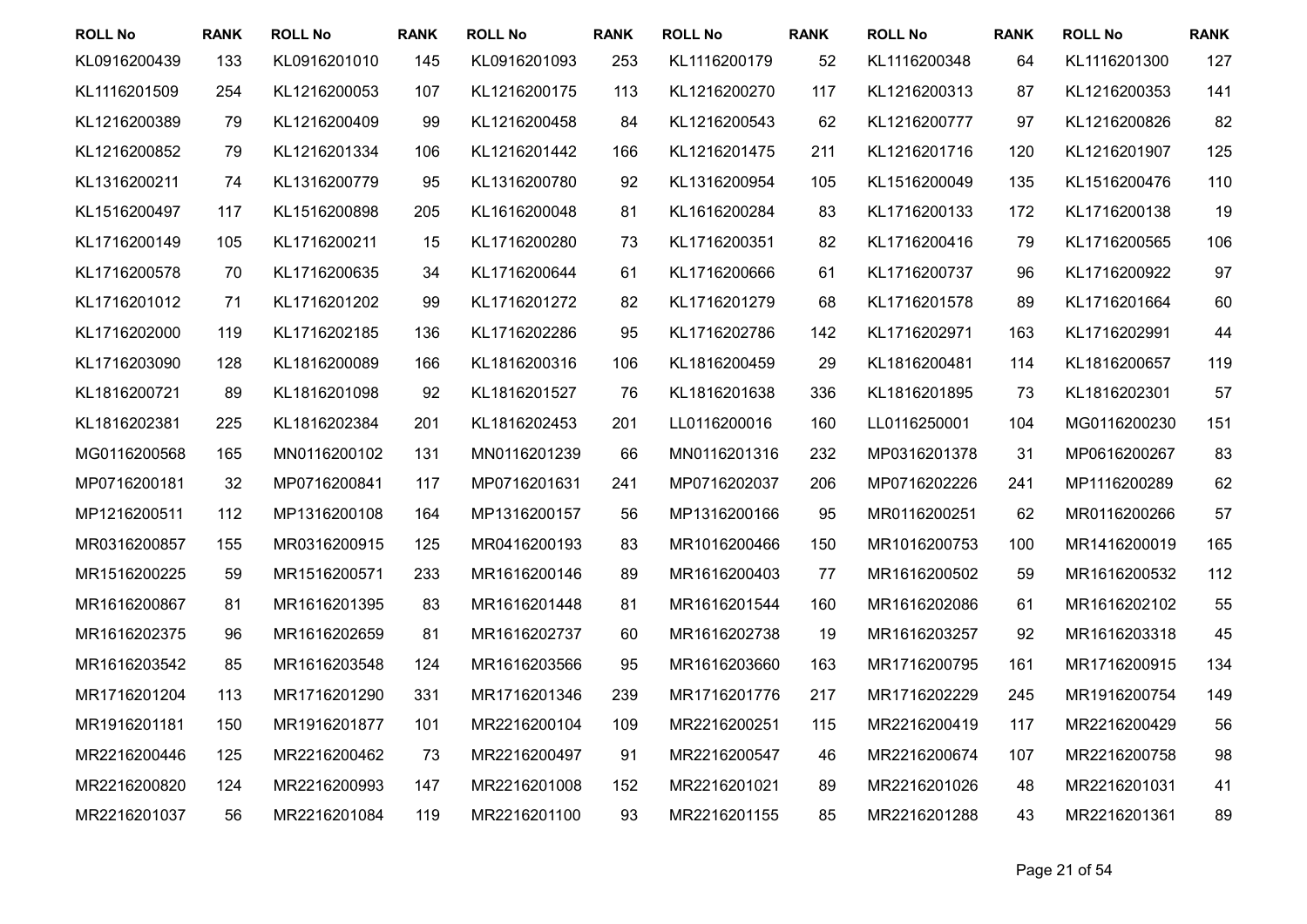| <b>ROLL No</b> | <b>RANK</b> | <b>ROLL No</b> | <b>RANK</b> | <b>ROLL No</b> | <b>RANK</b> | <b>ROLL No</b> | <b>RANK</b> | <b>ROLL No</b> | <b>RANK</b> | <b>ROLL No</b> | <b>RANK</b> |
|----------------|-------------|----------------|-------------|----------------|-------------|----------------|-------------|----------------|-------------|----------------|-------------|
| MR2216201435   | 39          | MR2216201464   | 94          | MR2216201548   | 31          | MR2216201746   | 85          | MR2216201763   | 89          | MR2216201852   | 143         |
| MR2216201912   | 61          | MR2216201982   | 47          | MR2216202034   | 71          | MR2216202038   | 75          | MR2216202518   | 113         | MR2216202519   | 101         |
| MR2216202553   | 74          | MR2216202655   | 75          | MR2216202671   | 102         | MR2216202872   | 36          | MR2216203076   | 76          | MR2216203105   | 37          |
| MR2216203139   | 99          | MR2216203214   | 88          | MR2216203226   | 52          | MR2216203239   | 25          | MR2216203410   | 26          | MR2216203627   | 143         |
| MR2216203661   | 167         | MR2216203744   | 73          | MR2216204095   | 79          | MR2216204149   | 60          | MR2216204167   | 40          | MR2216204344   | 97          |
| MR2216204424   | 91          | MR2216204539   | 119         | MR2216204721   | 89          | MR2216204919   | 153         | MR2216205038   | 72          | MR2216205075   | 83          |
| MR2216205109   | 68          | MR2216205163   | 108         | MR2216205962   | 122         | MR2216206060   | 88          | MR2516200109   | 97          | MR2716200595   | 86          |
| MR2816200102   | 72          | MR2816200322   | 46          | MR2816200360   | 77          | MZ0116200075   | 166         | MZ0116200246   | 139         | NL0216200305   | 238         |
| OR0216200001   | 92          | OR0216200216   | 114         | OR0216200272   | 57          | OR0216200324   | 57          | OR0416200004   | 106         | OR0416200035   | 20          |
| OR0416200087   | 31          | OR0416200221   | 70          | OR0416200245   | 74          | OR0416200278   | 63          | OR0416200357   | 65          | OR0416200633   | 82          |
| OR0416200926   | 32          | OR0416201163   | 108         | OR0416201636   | 139         | OR0416201869   | 59          | OR0416201872   | 89          | OR0416202104   | 89          |
| OR0416202114   | 90          | OR0416202206   | 121         | OR0416202228   | 93          | OR0416202338   | 42          | OR0416202458   | 41          | OR0416202517   | 31          |
| OR0416202581   | 145         | OR0416202838   | 250         | OR0416203252   | 248         | OR0416203290   | 85          | OR0416203292   | 249         | OR0416203327   | 64          |
| OR0416203391   | 219         | OR0416203623   | 74          | OR0416203742   | 142         | OR0516200173   | 79          | OR0516200207   | 73          | OR0516200229   | 147         |
| OR0516200389   | 85          | OR0516200659   | 161         | OR0616200005   | 80          | OR0616200060   | 68          | OR0616200071   | 85          | OR0616200106   | 158         |
| OR0816200044   | 33          | OR0816200059   | 80          | OR0816200158   | 151         | OR0916200285   | 56          | OR0916200417   | 74          | PB0116200252   | 70          |
| PB0116200264   | 60          | PB0116200427   | 54          | PB0116200660   | 90          | PB0216200292   | 58          | PB0216200495   | 28          | PB0216200864   | 38          |
| PB0216201132   | 47          | PB0216201369   | 87          | PB0216201434   | 87          | PB0416200421   | 140         | PB0416200735   | 120         | PB0416201010   | 168         |
| PB0516200325   | 45          | PB0516200351   | 182         | PB0516200397   | 152         | PB0516200409   | 326         | PB0516200590   | 115         | PB0816200194   | 82          |
| PB0816200380   | 255         | PB0816200488   | 110         | PB0816200512   | 238         | PB0816200630   | 31          | PB0816200672   | 95          | PB0816200810   | 84          |
| PB1116200097   | 34          | PB1116200117   | 4           | PB1116200238   | 75          | PO0116200005   | 43          | RJ0116200070   | 115         | RJ0116200501   | 140         |
| RJ0116200993   | 209         | RJ0216200052   | 143         | RJ0216200081   | 160         | RJ0216200387   | 291         | RJ0216200535   | 259         | RJ0216200641   | 87          |
| RJ0216200752   | 59          | RJ0216200804   | 42          | RJ0216201049   | 221         | RJ0516200140   | 23          | RJ0516200371   | 145         | RJ0516200565   | 142         |
| RJ0516200618   | 82          | RJ0516200652   | 75          | RJ0616200205   | 57          | RJ0616200312   | 133         | RJ0616200488   | 137         | RJ0616200490   | 160         |
| RJ0616200631   | 55          | RJ0616200947   | 47          | RJ0616201416   | 47          | RJ0616202285   | 80          | RJ0616202322   | 121         | RJ0616202483   | 34          |
| RJ0616202597   | 116         | RJ0616202640   | 125         | RJ0616202849   | 49          | RJ0616202854   | 123         | RJ0616202950   | 53          | RJ0616203152   | 77          |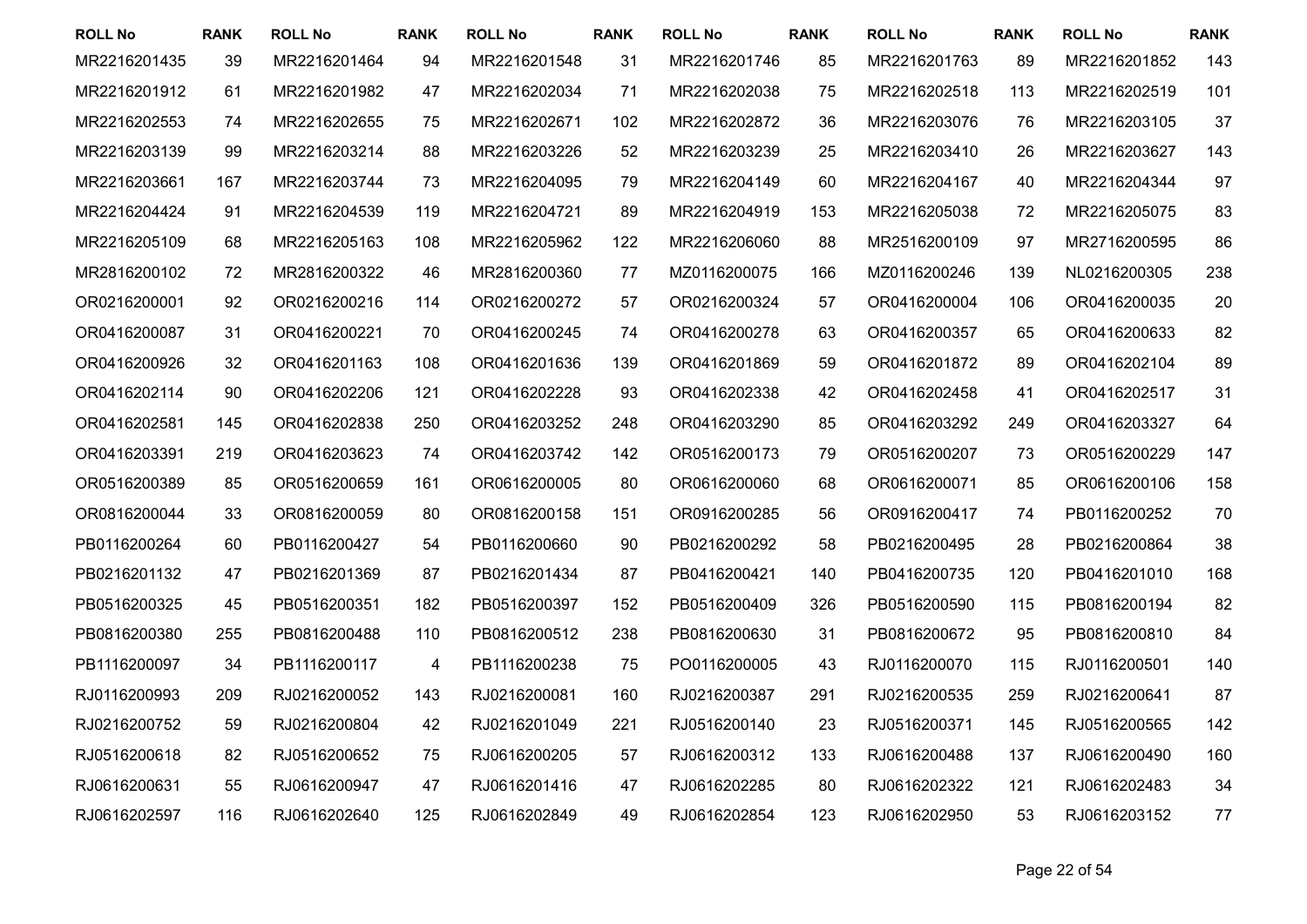| <b>ROLL No</b> | <b>RANK</b> | <b>ROLL No</b> | <b>RANK</b> | <b>ROLL No</b> | <b>RANK</b> | <b>ROLL No</b> | <b>RANK</b> | <b>ROLL No</b> | <b>RANK</b> | <b>ROLL No</b> | <b>RANK</b> |
|----------------|-------------|----------------|-------------|----------------|-------------|----------------|-------------|----------------|-------------|----------------|-------------|
| RJ0616203298   | 88          | RJ0616203337   | 57          | RJ0616204034   | 88          | RJ0616204314   | 67          | RJ0616204589   | 96          | RJ0616204745   | 120         |
| RJ0616204812   | 112         | RJ0616204896   | 59          | RJ0616204999   | 90          | RJ0616205227   | 93          | RJ0616205289   | 91          | RJ0616205342   | 89          |
| RJ0616205393   | 58          | RJ0616205614   | 46          | RJ0616205771   | 62          | RJ0616205796   | 19          | RJ0616205909   | 96          | RJ0616205967   | 144         |
| RJ0616206190   | 114         | RJ0616206966   | 123         | RJ0616207000   | 10          | RJ0616207107   | 83          | RJ0616207145   | 118         | RJ0616207517   | 211         |
| RJ0616207677   | 97          | RJ0616207904   | 106         | RJ0616207976   | 80          | RJ0616207991   | 80          | RJ0616208216   | 234         | RJ0616208363   | 150         |
| RJ0616208733   | 253         | RJ0616209215   | 320         | RJ0616209332   | 254         | RJ0616209469   | 126         | RJ0616209793   | 43          | RJ0616210175   | 206         |
| RJ0616210259   | 316         | RJ0616210298   | 243         | RJ0616210381   | 92          | RJ0616210817   | 223         | RJ0616211055   | 150         | RJ0616211210   | 167         |
| RJ0616211241   | 162         | RJ0616211283   | 164         | RJ0616211330   | 77          | RJ0616211335   | 171         | RJ0616211488   | 95          | RJ0616211514   | 123         |
| RJ0616211523   | 215         | RJ0616211650   | 167         | RJ0616211696   | 242         | RJ0616211858   | 318         | RJ0616211891   | 223         | RJ0616211917   | 242         |
| RJ0616211934   | 117         | RJ0616211998   | 143         | RJ0616212214   | 117         | RJ0616212429   | 244         | RJ0716200119   | 167         | RJ0716200133   | 138         |
| RJ0716200230   | 95          | RJ0716200303   | 109         | RJ0716200317   | 114         | RJ0716200414   | 164         | RJ0716200503   | 71          | RJ0716200589   | 80          |
| RJ0716200667   | 100         | RJ0716200892   | 21          | RJ0716201001   | 90          | RJ0716201441   | 131         | RJ0716201455   | 82          | RJ0716201499   | 110         |
| RJ0716201513   | 39          | RJ0716201529   | 51          | RJ0716201871   | 114         | RJ0816200372   | 116         | RJ0816200507   | 145         | RJ0816200587   | 337         |
| RJ0816200693   | 332         | RJ0816200726   | 58          | RJ0816200799   | 95          | RJ0816201050   | 171         | RJ0816201152   | 246         | RJ0916200419   | 118         |
| RJ0916201406   | 188         | RJ0916201874   | 147         | RJ1016200702   | 264         | RJ1016200726   | 245         | RJ1016200945   | 69          | RJ1116200087   | 161         |
| RJ1116200231   | 136         | RJ1116200489   | 105         | RJ1116201035   | 141         | RJ1116201169   | 147         | RJ1116201267   | 146         | RJ1116201335   | 250         |
| RJ1116201365   | 239         | RJ1116201513   | 168         | RJ1116201583   | 203         | RJ1116201653   | 18          | RJ1116201809   | 133         | RJ1116201843   | 149         |
| SM0116200045   | 163         | SM0116200048   | 162         | SM0116200138   | 136         | TA0116200291   | 139         | TL0116200053   | 103         | TL0116200064   | 123         |
| TL0116200351   | 91          | TL0116200469   | 110         | TL0116200572   | 111         | TL0116200794   | 68          | TL0116200916   | 113         | TL0116200943   | 75          |
| TL0116201174   | 106         | TL0116201403   | 48          | TL0116201594   | 87          | TL0116201968   | 80          | TL0116202250   | 100         | TL0116202574   | 99          |
| TL0116203339   | 141         | TL0116203344   | 92          | TL0116203784   | 92          | TL0116203831   | 74          | TL0116204006   | 63          | TL0116204121   | 45          |
| TL0116204335   | 175         | TL0116204368   | 121         | TL0116204385   | 171         | TL0116204539   | 106         | TL0116204592   | 256         | TL0116204618   | 321         |
| TL0116204642   | 90          | TL0116204798   | 67          | TL0116204831   | 164         | TL0116205013   | 58          | TL0116205133   | 78          | TL0116205141   | 97          |
| TL0116205441   | 92          | TL0116205485   | 61          | TL0116205631   | 76          | TL0116205671   | 81          | TL0116205913   | 79          | TL0116205987   | 15          |
| TL0116206162   | 254         | TL0116206244   | 227         | TL0116206302   | 173         | TL0116206414   | 64          | TL0116206444   | 110         | TL0116206530   | 157         |
| TL0116206604   | 58          | TL0116206676   | 22          | TL0216200784   | 172         | TL0316200167   | 135         | TN0116200103   | 62          | TN0116201902   | 147         |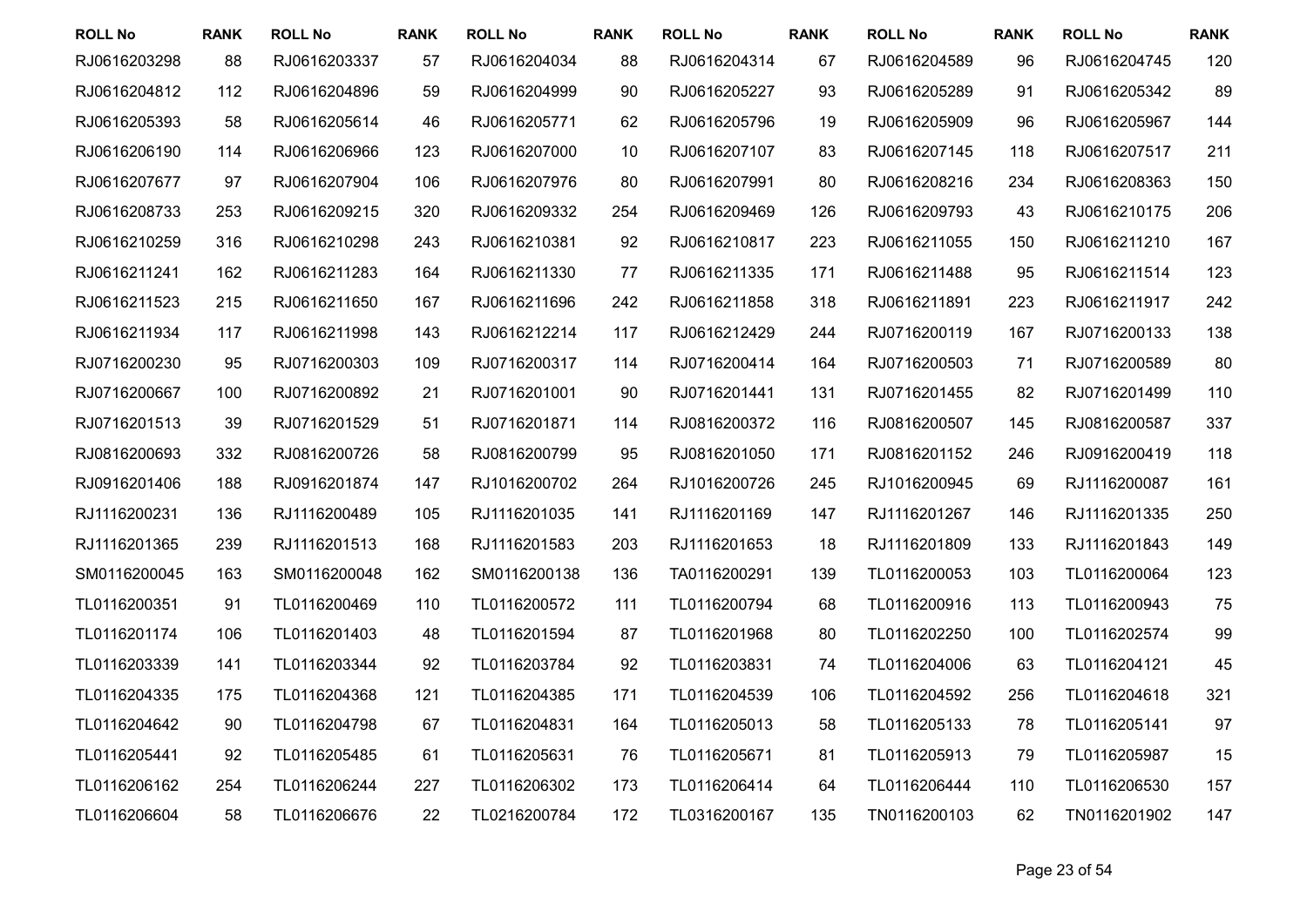| <b>ROLL No</b> | <b>RANK</b> | <b>ROLL No</b> | <b>RANK</b> | <b>ROLL No</b> | <b>RANK</b> | <b>ROLL No</b> | <b>RANK</b> | <b>ROLL No</b> | <b>RANK</b> | <b>ROLL No</b> | <b>RANK</b> |
|----------------|-------------|----------------|-------------|----------------|-------------|----------------|-------------|----------------|-------------|----------------|-------------|
| TN0116201907   | 59          | TN0116202257   | 154         | TN0116202623   | 75          | TN0116204228   | 157         | TN0116204263   | 36          | TN0116204523   | 76          |
| TN0116204648   | 217         | TN0116205841   | 172         | TN0516200463   | 169         | TN0816200444   | 105         | TN0816201266   | 160         | TN0816201388   | 120         |
| TN1116200150   | 117         | TN1116200668   | 81          | TN1116201083   | 91          | TN1116201128   | 59          | TN1416200530   | 74          | TN1416200825   | 98          |
| TN1416202477   | 213         | TN1416202615   | 165         | TN1516200952   | 147         | UK0116200058   | 21          | UK0116200063   | 103         | UK0116200069   | 14          |
| UK0116200111   | 73          | UK0116200127   | 24          | UK0116200152   | 105         | UK0116200818   | 82          | UK0116200868   | 95          | UK0116200956   | 60          |
| UK0116200984   | 74          | UK0116201345   | 81          | UK0116201381   | 139         | UK0116201463   | 229         | UK0116201554   | 104         | UK0116201929   | 309         |
| UK0116201989   | 27          | UK0116202059   | 51          | UK0116202228   | 138         | UK0116202249   | 156         | UK0116202272   | 86          | UK0216200305   | 53          |
| UK0216200426   | 83          | UK0216200495   | 58          | UK0216200783   | 75          | UK0216200826   | 59          | UK0216200834   | 62          | UK0216200915   | 72          |
| UK0216200972   | 78          | UK0216201150   | 149         | UK0316200034   | 90          | UK0316200229   | 140         | UK0416200003   | 95          | UK0616200055   | 112         |
| UK0616200153   | 87          | UK0616200182   | $\,6$       | UK0616200560   | 122         | UK0616200938   | 95          | UK0616201031   | 148         | UK0616201136   | 85          |
| UK0616201699   | 239         | UP0116200082   | 113         | UP0116200114   | 117         | UP0116200308   | 125         | UP0116200387   | 115         | UP0116200390   | 114         |
| UP0116200631   | 107         | UP0116200672   | 52          | UP0116200680   | 89          | UP0116200842   | 244         | UP0116200868   | 127         | UP0116201194   | 88          |
| UP0116201340   | 88          | UP0116201447   | 165         | UP0116201556   | 132         | UP0216200001   | 138         | UP0216200062   | 63          | UP0216200063   | 120         |
| UP0216200091   | 96          | UP0216200210   | 79          | UP0216200321   | 87          | UP0216200341   | 90          | UP0216200456   | 232         | UP0216200676   | 165         |
| UP0216250002   | 255         | UP0316200078   | 94          | UP0316200252   | 104         | UP0316200503   | 111         | UP0316200516   | 33          | UP0316200576   | 80          |
| UP0316200700   | 85          | UP0316200979   | 113         | UP0316201135   | 75          | UP0316201188   | 85          | UP0316201225   | 88          | UP0316201229   | 78          |
| UP0316201902   | 79          | UP0316201998   | 74          | UP0316202346   | 252         | UP0316202480   | 151         | UP0316202526   | 166         | UP0316202555   | 172         |
| UP0316202583   | 161         | UP0316202747   | 151         | UP0416200160   | 148         | UP0416200177   | 76          | UP0416200187   | 82          | UP0416201037   | 124         |
| UP0416201077   | 55          | UP0416201158   | 253         | UP0716200019   | 25          | UP0716200122   | 103         | UP0716200238   | 66          | UP0716200381   | 155         |
| UP0716200470   | 108         | UP0716200716   | 163         | UP0816200259   | 109         | UP0816200458   | 145         | UP0816200583   | 89          | UP0816200624   | 145         |
| UP0816201052   | 99          | UP0816201059   | 248         | UP0816201132   | 128         | UP0816201136   | 148         | UP0816201138   | 138         | UP0816201248   | 170         |
| UP0816201508   | 199         | UP0916200087   | 89          | UP0916200127   | 107         | UP0916200150   | 35          | UP0916200158   | 81          | UP0916200190   | 102         |
| UP0916200258   | 119         | UP0916200315   | 44          | UP0916200368   | 93          | UP0916200408   | 78          | UP0916200473   | 69          | UP0916200526   | 83          |
| UP0916200612   | 71          | UP0916200669   | 106         | UP0916200676   | 83          | UP0916200699   | 111         | UP0916200736   | 86          | UP0916200783   | 79          |
| UP0916200803   | 83          | UP0916200924   | 134         | UP0916200987   | 97          | UP0916201000   | 196         | UP0916201031   | 330         | UP0916201055   | 158         |
| UP0916201246   | 53          | UP0916201298   | 77          | UP0916201358   | 169         | UP1016200249   | 104         | UP1016200318   | 74          | UP1116200055   | 173         |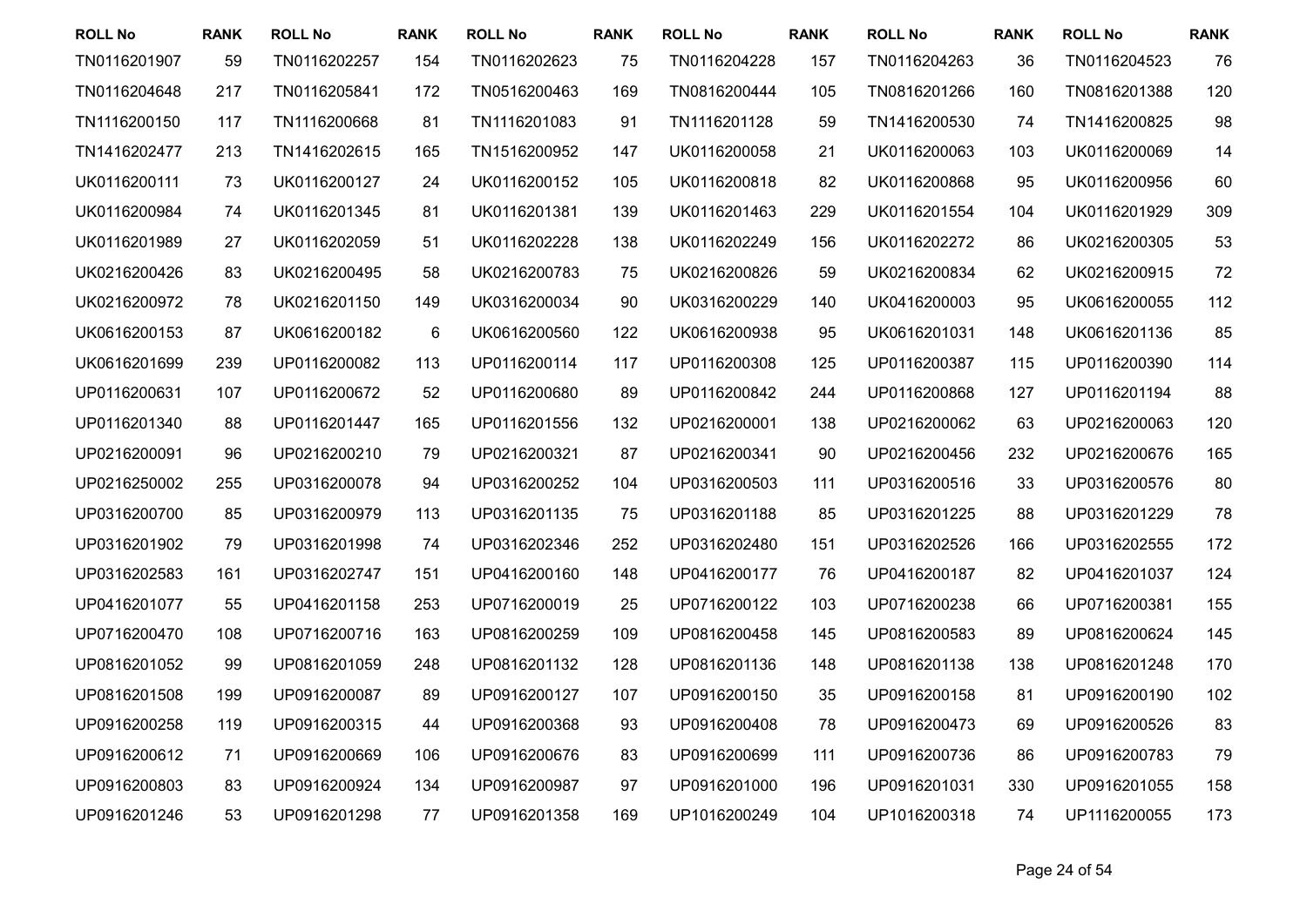| <b>ROLL No</b> | <b>RANK</b> | <b>ROLL No</b> | <b>RANK</b> | <b>ROLL No</b> | <b>RANK</b> | <b>ROLL No</b> | <b>RANK</b> | <b>ROLL No</b> | <b>RANK</b> | <b>ROLL No</b> | <b>RANK</b> |
|----------------|-------------|----------------|-------------|----------------|-------------|----------------|-------------|----------------|-------------|----------------|-------------|
| UP1116200205   | 113         | UP1116200232   | 118         | UP1116200311   | 130         | UP1116200383   | 86          | UP1116200423   | 119         | UP1116200625   | 111         |
| UP1116200735   | 118         | UP1116200740   | 96          | UP1116200829   | 65          | UP1116200912   | 68          | UP1116200913   | 104         | UP1116201074   | 22          |
| UP1116201256   | 98          | UP1116201313   | 37          | UP1116201340   | 118         | UP1116201403   | 103         | UP1116201443   | 120         | UP1116201728   | 207         |
| UP1116201792   | 189         | UP1116201863   | 90          | UP1216200034   | 69          | UP1216200258   | 171         | UP1216200260   | 178         | UP1216200488   | 111         |
| UP1216201222   | 68          | UP1216201241   | 120         | UP1216201652   | 51          | UP1216201726   | 91          | UP1216201840   | 86          | UP1216201897   | 57          |
| UP1216201971   | 117         | UP1216202054   | 106         | UP1216202170   | 83          | UP1216202330   | 102         | UP1216202719   | 92          | UP1216202841   | 120         |
| UP1216202852   | 113         | UP1216203124   | 79          | UP1216203264   | 73          | UP1216203558   | 127         | UP1216203643   | 326         | UP1216203848   | 207         |
| UP1216204048   | 125         | UP1216204255   | 225         | UP1216204349   | 212         | UP1216204408   | 196         | UP1216204641   | 234         | UP1216204786   | 204         |
| UP1316200014   | 36          | UP1316200075   | 18          | UP1316200135   | 116         | UP1416200098   | 119         | UP1416200106   | 67          | UP1416200303   | 99          |
| UP1416200396   | 74          | UP1416200777   | 88          | UP1416201131   | 220         | UP1416201448   | 335         | UP1416201452   | 296         | UP1516200206   | 166         |
| UP1516200507   | 110         | UP1516200541   | 46          | UP1616200376   | 148         | UP1816200039   | 85          | UP1816200072   | 76          | UP1816200077   | 28          |
| UP1816200361   | 59          | UP1816200772   | 107         | UP1816200788   | 71          | UP1816200978   | 118         | UP1816201209   | 117         | UP1816201802   | 148         |
| UP1816201808   | 85          | UP1816201908   | 165         | UP1816202236   | 81          | UP1816202245   | 78          | UP1816202319   | 75          | UP1816202381   | 111         |
| UP1816202589   | 95          | UP1816202758   | 111         | UP1816202803   | 44          | UP1816202895   | 73          | UP1816202986   | 109         | UP1816203087   | 145         |
| UP1816203088   | 129         | UP1816203140   | 221         | UP1816203362   | 80          | UP1816203434   | 44          | UP1816203500   | 113         | UP1816203541   | 56          |
| UP1816203608   | 91          | UP1816203803   | 59          | UP1816204279   | 252         | UP1816204309   | 96          | UP1816204432   | 244         | UP1816204435   | 250         |
| UP1816204508   | 203         | UP1816204567   | 246         | WB0116200003   | 27          | WB0116200031   | 131         | WB0116200088   | 55          | WB0116200169   | 80          |
| WB0116200202   | 114         | WB0116200414   | 79          | WB0116200430   | 118         | WB0116200434   | 319         | WB0116200512   | 40          | WB0116200657   | 138         |
| WB0116200715   | 154         | WB0116200723   | 88          | WB0216200083   | 109         | WB0216200105   | 72          | WB0216200166   | 60          | WB0216200187   | 55          |
| WB0216200215   | 3           | WB0216200237   | 77          | WB0216200343   | 124         | WB0216200390   | 53          | WB0216200409   | 44          | WB0216200630   | 59          |
| WB0216200659   | 34          | WB0216200682   | 43          | WB0216200708   | 237         | WB0216200742   | 70          | WB0216200819   | 83          | WB0216200860   | 217         |
| WB0216200977   | 200         | WB0216200990   | 131         | WB0216200997   | 311         | WB0216201036   | 204         | WB0216201060   | 157         | WB0216201201   | 125         |
| WB0216201208   | 105         | WB0216201253   | 103         | WB0416200096   | 28          | WB0416200278   | 75          | WB0416200294   | 66          | WB0416200440   | 58          |
| WB0416200633   | 218         | WB0416200684   | 254         | WB0616200419   | 114         | WB0616200473   | 246         | WB0616200497   | 124         | WB0616200525   | 117         |
| WB0616200632   | 5           | WB0616200731   | 168         | WB0616200755   | 206         | WB0716200090   | 85          | WB0716200231   | 164         | WB0716200265   | 141         |
| WB0716200272   | 43          | WB0716200292   | 40          | WB0716200653   | 111         | WB0716200817   | 198         | WB0716200874   | 146         | WB0716200891   | 147         |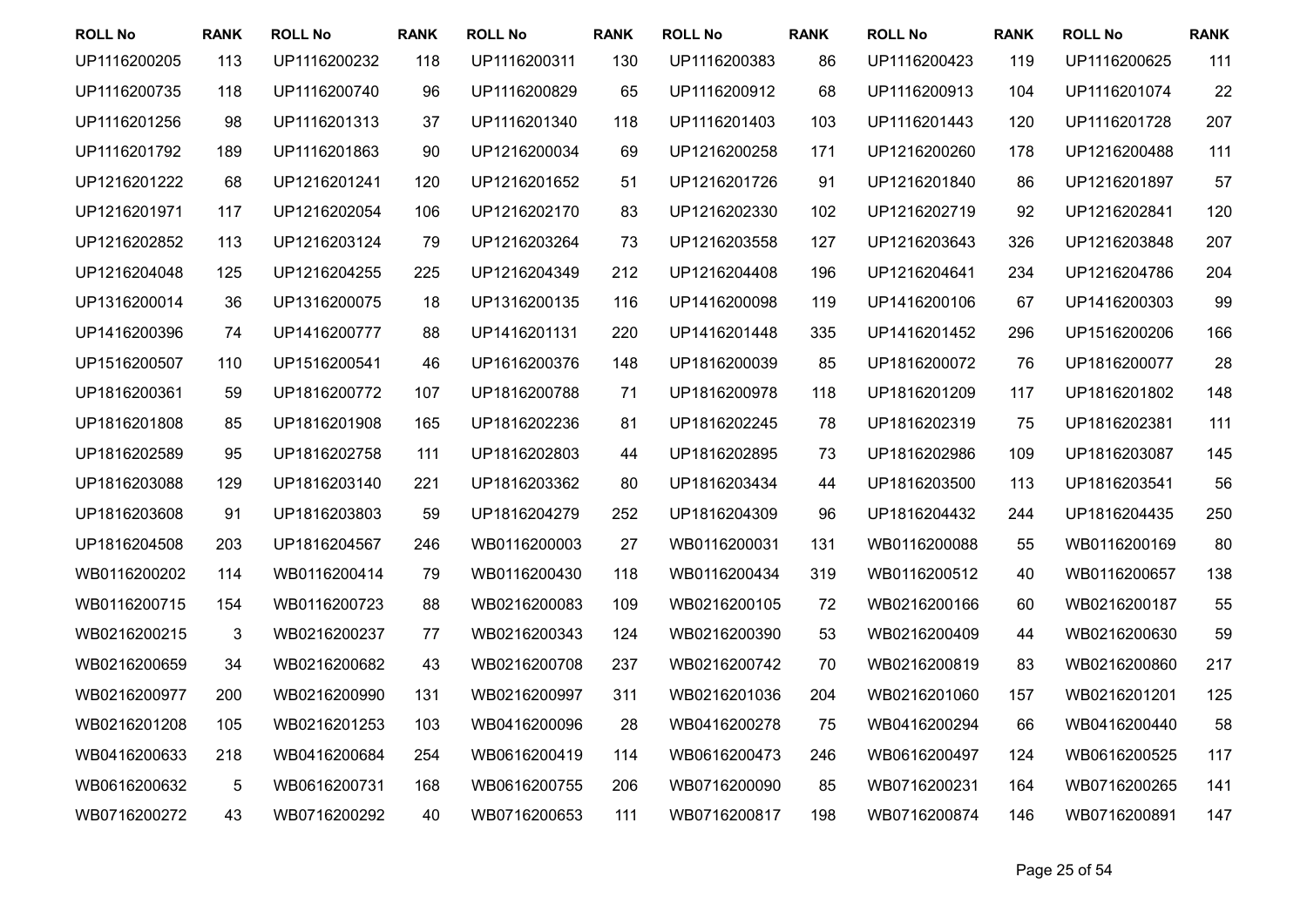| <b>ROLL No</b> | <b>RANK</b> | <b>ROLL No</b> | <b>RANK</b> | <b>ROLL No</b> | <b>RANK</b> | <b>ROLL No</b> | <b>RANK</b> | <b>ROLL No</b> | <b>RANK</b> | <b>ROLL No</b> | <b>RANK</b> |
|----------------|-------------|----------------|-------------|----------------|-------------|----------------|-------------|----------------|-------------|----------------|-------------|
| WB0816200193   | 111         | WB0816200445   | 126         | WB0816200478   | 82          | WB0816200522   | 51          | WB0816200533   | 14          | WB0816200551   | 62          |
| WB0816200556   | 56          | WB0816200599   | 4           | WB0816200630   | 38          | WB0816200656   | 46          | WB0816200798   | 116         | WB0816200865   | 93          |
| WB0816200985   | 162         | WB0816201043   | 82          | WB0816201134   | 313         | WB0816201142   | 11          | WB0816201196   | 23          | WB0816201308   | 324         |
| WB0816201347   | 281         | WB0816201448   | 222         | WB1016200052   | 12          | WB1016200426   | 31          | WB1016200489   | 160         | WB1016200548   | 42          |
| WB1016200693   | 57          | WB1016200725   | 79          | WB1016200736   | 83          | WB1016200842   | 81          | WB1016200846   | 98          | WB1016200861   | 114         |
| WB1016201067   | 119         | WB1016201095   | 78          | WB1016201220   | 53          | WB1016201290   | 140         | WB1016201315   | 75          | WB1016201410   | 74          |
| WB1016201411   | 50          | WB1016201434   | 128         | WB1016201466   | 70          | WB1016201614   | 94          | WB1016201659   | 22          | WB1016201679   | 101         |
| WB1016201680   | 38          | WB1016201828   | 80          | WB1016201875   | 49          | WB1016202097   | 111         | WB1016202135   | 80          | WB1016202169   | 67          |
| WB1016202222   | 81          | WB1016202269   | 148         | WB1016202500   | 77          | WB1016202517   | 62          | WB1016202565   | 73          | WB1016202618   | 69          |
| WB1016202670   | 145         | WB1016202679   | 24          | WB1016202717   | 75          | WB1016202748   | 98          | WB1016202751   | 81          | WB1016202814   | 78          |
| WB1016202844   | 105         | WB1016202900   | 141         | WB1016202946   | 73          | WB1016203065   | 60          | WB1016203091   | 139         | WB1016203206   | 63          |
| WB1016203315   | 132         | WB1016203471   | 40          | WB1016203545   | 82          | WB1016203719   | 120         | WB1016203775   | 46          | WB1016203785   | 73          |
| WB1016203816   | 13          | WB1016203884   | 97          | WB1016203918   | 55          | WB1016203954   | 46          | WB1016204032   | 116         | WB1016204044   | 120         |
| WB1016204073   | 108         | WB1016204112   | 41          | WB1016204268   | 77          | WB1016204358   | 62          | WB1016204363   | 21          | WB1016204600   | 128         |
| WB1016204742   | 28          | WB1016204789   | 44          | WB1016204804   | 29          | WB1016204814   | 60          | WB1016204839   | 98          | WB1016204945   | 51          |
| WB1016205050   | 77          | WB1016205055   | 80          | WB1016205085   | 73          | WB1016205137   | 113         | WB1016205897   | 140         | WB1016205909   | 115         |
| WB1016206026   | 257         | WB1016206061   | 70          | WB1016206186   | 133         | WB1016206297   | 83          | WB1016206385   | 104         | WB1016206398   | 92          |
| WB1016206432   | 98          | WB1016206461   | 89          | WB1016206463   | 79          | WB1016206588   | 310         | WB1016206621   | 327         | WB1016206723   | 111         |
| WB1016206765   | 257         | WB1016206826   | 71          | WB1016206993   | 268         | WB1016207098   | 135         | WB1016207151   | 158         | WB1016207161   | 158         |
| WB1016207229   | 85          | WB1016207293   | 95          | WB1016207315   | 91          | WB1016207328   | 76          | WB1016207457   | 215         | WB1016207490   | 24          |
| WB1016207560   | 151         | WB1016207616   | 116         | WB1016207677   | 115         | WB1016207762   | 119         | WB1016207774   | 129         | WB1016207780   | 13          |
| WB1016207863   | 57          | WB1016207873   | 104         | WB1016207915   | 151         | WB1016207957   | 52          | WB1016208173   | 48          | WB1016208182   | 196         |
| WB1016208331   | 57          | WB1016208357   | 44          | WB1016208359   | 154         | WB1016208533   | 134         | WB1016208925   | 60          | WB1016209080   | 214         |
| WB1016209095   | 27          | WB1016209135   | 103         | WB1016209154   | 94          | WB1016209223   | 141         | WB1016209230   | 59          | WB1016209434   | 88          |
| WB1016209435   | 181         | WB1016209598   | 66          | WB1016209600   | 69          | WB1016209736   | 254         | WB1016209759   | 245         | WB1016209770   | 151         |
| WB1016209795   | 225         | WB1016209916   | 196         | WB1016209948   | 194         | WB1016209952   | 78          | WB1016210020   | 141         | WB1016210058   | 41          |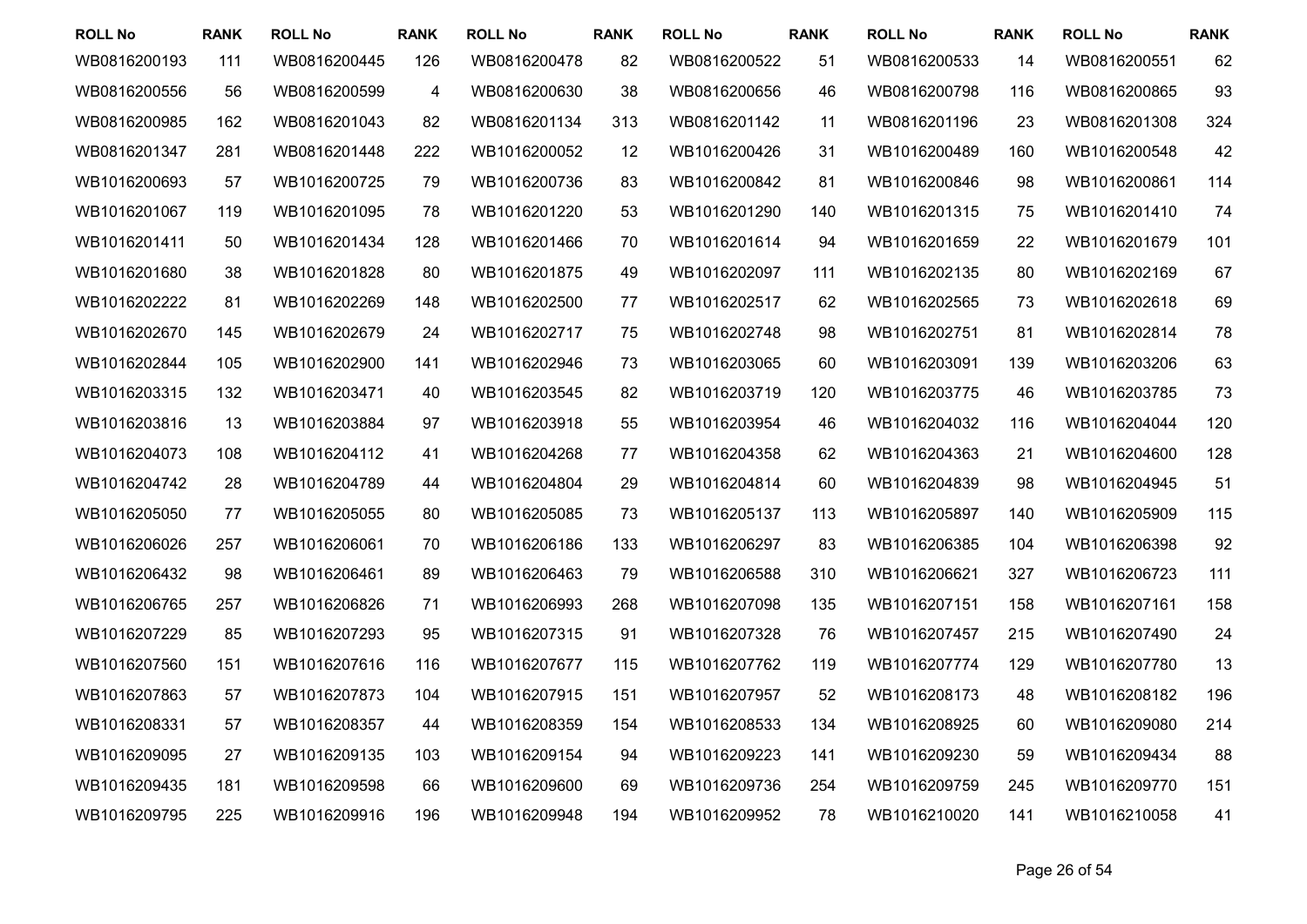| <b>ROLL No</b> | RANK | <b>ROLL No</b> | <b>RANK</b> | <b>ROLL No</b> | <b>RANK</b> | <b>ROLL No</b> | <b>RANK</b> | <b>ROLL No</b> | <b>RANK</b> | <b>ROLL No</b> | <b>RANK</b> |
|----------------|------|----------------|-------------|----------------|-------------|----------------|-------------|----------------|-------------|----------------|-------------|
| WB1016210358   | -97  | WB1116200022   | 107         | WB1116200114   | 116         | WB1116200226   | 48          | WB1116200306   | 81          | WB1116200602   | 147         |
| WB1116200938   | 89   | WB1116201058   | 121         | WB1116201147   | 176         | WB1116201165   | 106         | WB1116201269   | 202         | WB1116201447   | 221         |
| WB1116201510   | 57   | WB1116201597   | 44          | WB1116201902   | 292         | WB1116202045   | 104         | WB1116202078   | 186         | WB1116202093   | 90          |

## **III. Lectureship/Assistant Professor (NET)**

The following candidates have qualified the eligibility test for Lectureship/Assistant Professor (NET). The candidates qualifying for Lectureship/Assistant Professor (NET) will be eligible for recruitment as lecturer as well as for JRF-Ship in a Scheme/Project, if otherwise suitable as per the eligibility criteria of that Scheme/Project. However, they will not be eligible for regular JRF-NET Fellowship. They will be eligible to pursue Ph.D program with or without any fellowship other than JRF-NET . **Total Candidates : <sup>4195</sup>**

| <b>ROLL No</b> | <b>RANK</b> | <b>ROLL No</b> | <b>RANK</b> | <b>ROLL No</b> | <b>RANK</b> | <b>ROLL No</b> | <b>RANK</b> | <b>ROLL No</b> | <b>RANK</b> | <b>ROLL No</b> | <b>RANK</b> |
|----------------|-------------|----------------|-------------|----------------|-------------|----------------|-------------|----------------|-------------|----------------|-------------|
| AL0116200036   | 110         | AL0116200041   | 93          | AL0116200146   | 34          | AL0116200232   | 111         | AL0116200260   | 92          | AL0116200491   | 88          |
| AM0116200020   | 130         | AM0116200079   | 58          | AM0116200483   | 59          | AM0116200579   | 96          | AM0116200609   | 24          | AM0216200042   | 117         |
| AM0216200076   | 123         | AM0216200095   | 12          | AM0216200214   | 103         | AM0216200267   | 110         | AM0216200643   | 62          | AM0216200837   | 102         |
| AM0216200984   | 103         | AM0216201012   | 100         | AM0216201034   | 24          | AM0216201048   | 83          | AM0216201267   | 93          | AM0216201470   | 32          |
| AM0216201474   | 36          | AM0216201547   | 28          | AM0216201650   | 29          | AM0216201698   | 22          | AM0216201785   | 33          | AM0216201898   | 41          |
| AM0216202016   | 21          | AM0216202047   | 26          | AM0216202051   | 48          | AM0216202109   | 94          | AM0216202149   | 51          | AM0216202184   | 100         |
| AM0216202199   | 48          | AM0216202294   | 58          | AM0216202296   | 64          | AM0216202373   | 25          | AM0216202467   | 40          | AM0216202534   | 51          |
| AM0216202588   | 17          | AM0216202598   | 35          | AM0216202663   | 100         | AM0216202685   | 91          | AM0216202770   | 80          | AM0216202783   | 43          |
| AM0216202960   | 112         | AM0216203019   | 112         | AM0216203480   | 101         | AM0216203489   | 95          | AM0216203712   | 227         | AM0216203727   | 186         |
| AM0216203740   | 243         | AM0216203859   | 243         | AM0216204146   | 146         | AM0316200126   | 43          | AM0316200221   | 69          | AM0316200338   | 61          |
| AM0316200340   | 32          | AM0316200386   | 43          | AM0316200835   | 46          | AM0316200915   | 84          | AM0316200921   | 36          | AM0416200099   | 38          |
| AM0416200269   | 44          | AM0416200272   | 26          | AM0516200259   | 49          | AM0516200302   | 34          | AM0516200342   | 34          | AM0516200411   | 44          |
| AN0116200099   | 113         | AP0116200072   | 109         | AP0116200081   | 38          | AP0116200148   | 59          | AP0116200215   | 115         | AP0116200270   | 23          |
| AP0116200379   | 68          | AP0316200034   | 83          | AP0316200069   | 66          | AP0316200079   | 108         | AP0316200174   | 51          | AP0416200044   | 34          |
| AP0416200047   | 26          | AP0516200016   | 105         | AP0616200020   | 60          | AP0716200138   | 58          | AP0716200234   | 123         | AP0716200252   | 57          |
| AP0716200320   | 43          | AP0716200403   | 148         | AP0716200479   | 123         | AP0716200530   | 200         | AP0816200081   | 95          | AP0816200188   | 101         |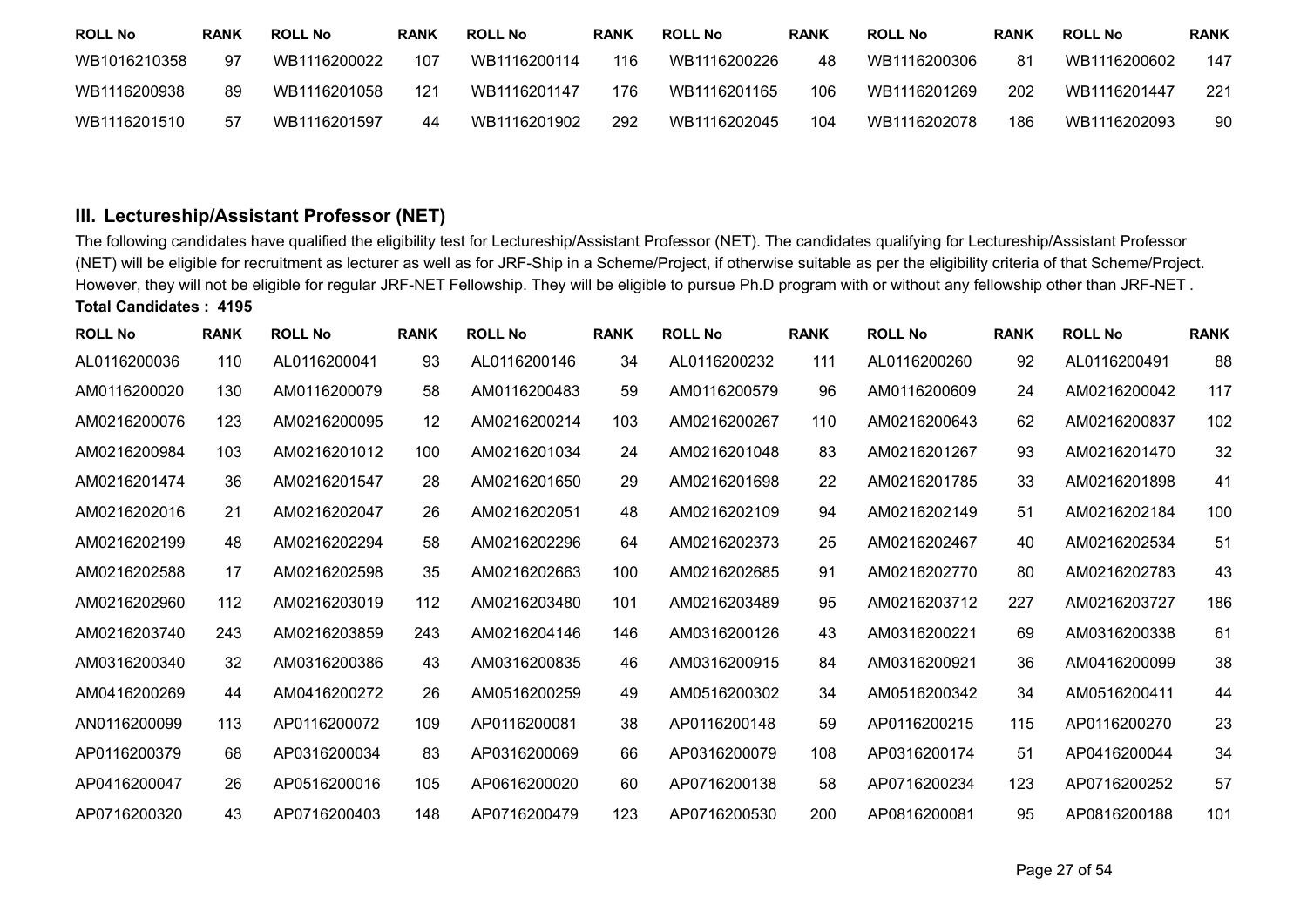| <b>ROLL No</b> | <b>RANK</b> | <b>ROLL No</b> | <b>RANK</b> | <b>ROLL No</b> | <b>RANK</b> | <b>ROLL No</b> | <b>RANK</b> | <b>ROLL No</b> | <b>RANK</b> | <b>ROLL No</b> | <b>RANK</b> |
|----------------|-------------|----------------|-------------|----------------|-------------|----------------|-------------|----------------|-------------|----------------|-------------|
| AP0816200200   | 104         | AP0816200276   | 49          | AP0916200247   | 79          | AP1016200178   | 205         | AP1016200212   | 158         | AP1016200289   | 60          |
| AP1116200080   | 203         | AP1216200056   | 185         | AP1316200254   | 49          | AP1316200285   | 49          | AP1316200379   | 88          | AP1416200094   | 198         |
| AP1416200136   | 233         | AP1616200036   | 29          | AP1616200078   | 61          | AP1616200088   | 22          | AP1616200196   | 102         | AP1616200201   | 71          |
| AP1616200283   | 70          | AP1616200304   | 232         | AP1616200369   | 162         | AP1616200517   | 29          | AP1616200719   | 30          | AP1616200736   | 15          |
| AP1616200747   | 101         | AP1716200173   | 86          | AP1716200528   | 82          | AP1816200001   | 169         | AP1816200069   | 92          | AP1816200160   | 72          |
| AP1816200175   | 81          | AP1816200287   | 102         | AP1816200310   | 83          | AP1816200672   | 203         | AP1816200771   | 233         | AP1816200875   | 63          |
| AP1816200880   | 52          | AP1816201126   | 97          | AP1916200016   | 67          | AP2116200039   | 188         | BR0216200024   | 64          | BR0216200101   | 51          |
| BR0216200284   | 88          | BR0216200515   | 70          | BR0416200352   | 78          | BR0516200109   | 21          | BR0516200200   | 65          | BR0516200353   | 57          |
| BR0516200450   | 50          | BR0516200564   | 133         | BR0616200209   | 65          | BR0616200220   | 38          | BR0616200322   | 21          | BR0616200363   | 59          |
| BR0616200513   | 48          | BR0716200031   | 142         | BR0716200035   | 101         | BR0716200080   | 21          | BR0716200278   | 50          | BR0716200308   | 59          |
| BR0716200330   | 69          | BR0716200339   | 62          | BR0716200348   | 78          | BR0716200391   | 26          | BR0716200430   | 55          | BR0716200702   | 58          |
| BR0716200737   | 50          | BR0716200811   | 56          | BR0716201520   | 84          | BR0716201830   | 74          | BR0716201854   | 101         | BR0716201948   | 91          |
| BR0716201979   | 58          | BR0716202079   | 99          | BR0716202123   | 225         | BR0716202220   | 153         | BR0716202229   | 183         | BR0716202246   | 49          |
| BR0716202287   | 106         | BR0716202297   | 158         | BR0816200166   | 81          | BR0816200176   | 46          | BR0816200247   | 90          | BR0916200078   | 202         |
| CG0116200023   | 131         | CG0116200026   | 106         | CG0116200079   | 92          | CG0116200260   | 83          | CG0116200486   | 60          | CG0116200606   | 66          |
| CG0116200701   | 64          | CG0116200801   | 47          | CG0116201231   | 129         | CG0216200022   | 115         | CG0216200316   | 27          | CG0216200378   | 61          |
| CG0216200379   | 30          | CG0216200660   | 99          | CG0216200864   | 85          | CG0216200944   | 92          | CG0216201172   | 77          | CG0316200007   | 93          |
| CG0316200106   | 113         | CG0316200164   | 33          | CG0316200338   | 67          | CG0316200487   | 53          | CG0316200829   | 64          | CG0316200997   | 55          |
| CG0316201017   | 47          | CG0316201479   | 61          | CG0316201592   | 62          | CG0316201725   | 95          | CG0316201844   | 53          | CG0316201905   | 131         |
| CG0316202235   | 224         | CG0316202262   | 215         | CG0316202373   | 152         | CG0316202481   | 171         | CG0316202641   | 75          | CG0316202776   | 144         |
| CH0116200004   | 7           | CH0116200034   | 46          | CH0116200081   | 61          | CH0116200122   | 109         | CH0116200145   | 86          | CH0116200164   | 35          |
| CH0116200182   | 27          | CH0116200197   | 64          | CH0116200271   | 21          | CH0116200318   | 34          | CH0116200339   | 56          | CH0116200376   | 78          |
| CH0116200413   | 49          | CH0116200451   | 35          | CH0116200520   | 24          | CH0116200530   | 66          | CH0116200551   | 85          | CH0116200561   | 62          |
| CH0116200591   | 55          | CH0116200679   | 35          | CH0116200707   | 25          | CH0116200740   | 17          | CH0116200880   | 30          | CH0116200931   | 21          |
| CH0116200940   | 47          | CH0116200964   | 40          | CH0116201049   | 34          | CH0116201104   | 87          | CH0116201341   | 27          | CH0116201520   | 31          |
| CH0116201547   | 35          | CH0116201553   | 20          | CH0116201616   | 76          | CH0116201659   | 76          | CH0116201687   | 52          | CH0116201743   | 33          |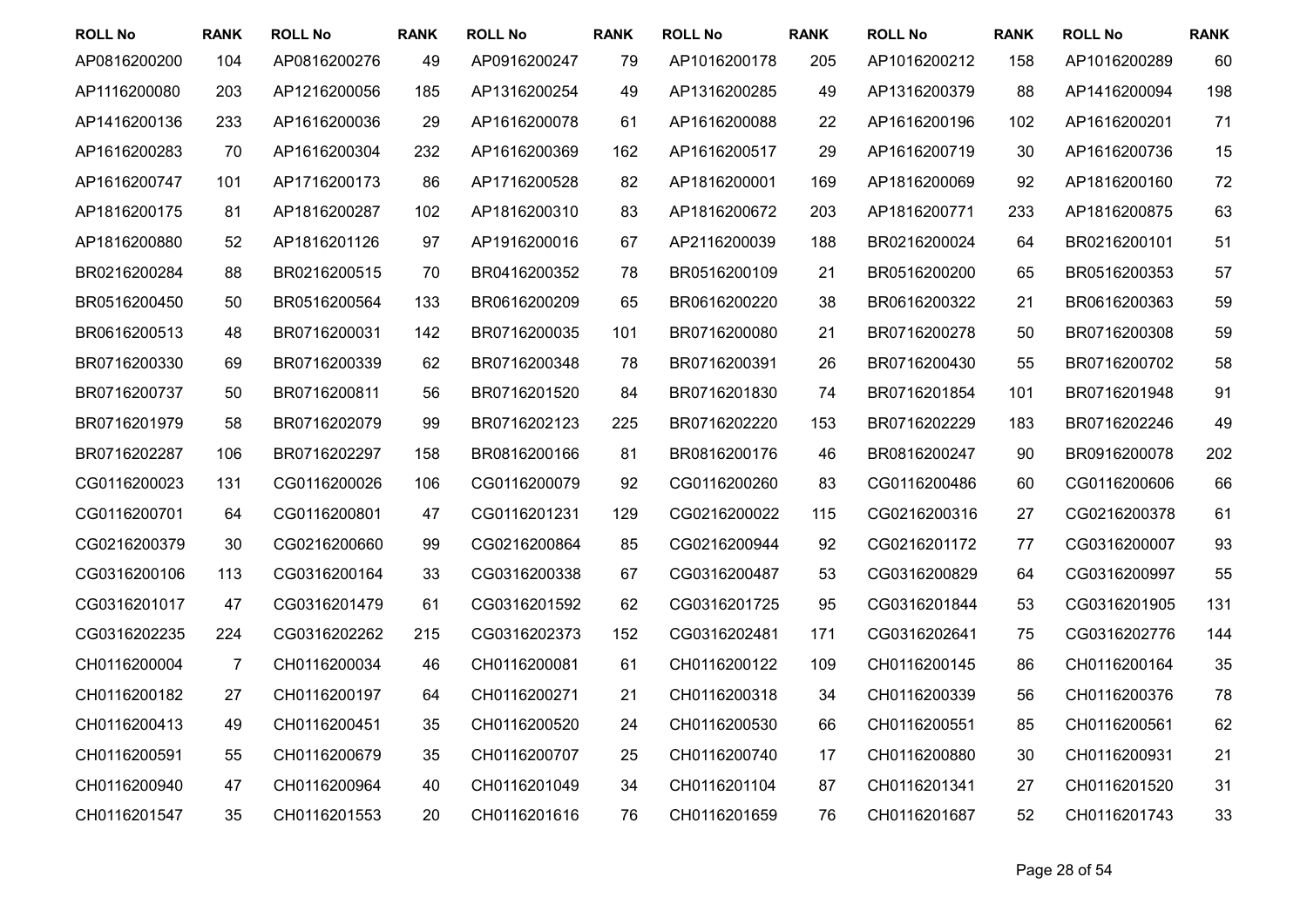| <b>ROLL No</b> | <b>RANK</b> | <b>ROLL No</b> | RANK | <b>ROLL No</b> | <b>RANK</b>  | <b>ROLL No</b> | <b>RANK</b> | <b>ROLL No</b> | <b>RANK</b> | <b>ROLL No</b> | <b>RANK</b> |
|----------------|-------------|----------------|------|----------------|--------------|----------------|-------------|----------------|-------------|----------------|-------------|
| CH0116201748   | 56          | CH0116201796   | 50   | CH0116201831   | 34           | CH0116201834   | 23          | CH0116201882   | 16          | CH0116201901   | 82          |
| CH0116201921   | 19          | CH0116201933   | 29   | CH0116201934   | 22           | CH0116202042   | 56          | CH0116202052   | 83          | CH0116202058   | 37          |
| CH0116202061   | 112         | CH0116202069   | 49   | CH0116202097   | 20           | CH0116202121   | 32          | CH0116202173   | 62          | CH0116202176   | 37          |
| CH0116202223   | 18          | CH0116202466   | 33   | CH0116202478   | 36           | CH0116202563   | 27          | CH0116202657   | 54          | CH0116202692   | 70          |
| CH0116202737   | 36          | CH0116202802   | 56   | CH0116202827   | 19           | CH0116202843   | 15          | CH0116202854   | 82          | CH0116202927   | 30          |
| CH0116202944   | 60          | CH0116202951   | 49   | CH0116202954   | 66           | CH0116202975   | 78          | CH0116202977   | 102         | CH0116202985   | 91          |
| CH0116202997   | 64          | CH0116203034   | 98   | CH0116203199   | 62           | CH0116203204   | 61          | CH0116203277   | 69          | CH0116203447   | 61          |
| CH0116203567   | 88          | CH0116203605   | 36   | CH0116203629   | 109          | CH0116203645   | 94          | CH0116203740   | 62          | CH0116203797   | 4           |
| CH0116203842   | 36          | CH0116203861   | 57   | CH0116203884   | 67           | CH0116203900   | 19          | CH0116203904   | 39          | CH0116203990   | 37          |
| CH0116203992   | 20          | CH0116204003   | 211  | CH0116204036   | 211          | CH0116204077   | 79          | CH0116204136   | 111         | CH0116204335   | 133         |
| CH0116204366   | 181         | CH0116204411   | 3    | CH0116204425   | 207          | CH0116204430   | 93          | CH0116204499   | 238         | CH0116204531   | 13          |
| CH0116204606   | 197         | CH0116204650   | 59   | CH0116204668   | 235          | CH0116204684   | 172         | CH0116204743   | 125         | CH0116204760   | 17          |
| CH0116204812   | 21          | CH0116204826   | 129  | CH0116204827   | 34           | CH0116204872   | 128         | CH0116204874   | 51          | CH0116204936   | 15          |
| CH0116204974   | 121         | CH0116204993   | 20   | CH0116204994   | 35           | CH0116205000   | 24          | CH0116205001   | 37          | CH0116205024   | 24          |
| CH0116205126   | 87          | CH0116205292   | 176  | CH0116205413   | 36           | CH0116205417   | 15          | CH0116205470   | 62          | CH0116205475   | 95          |
| CH0116205479   | 92          | CH0116205503   | 99   | CH0116205564   | 138          | DD0116200001   | 121         | DL0116200030   | 48          | DL0116200056   | 63          |
| DL0116200059   | 32          | DL0116200086   | 89   | DL0116200151   | $\mathbf{1}$ | DL0116200169   | 126         | DL0116200184   | 6           | DL0116200221   | 122         |
| DL0116200442   | 33          | DL0116200445   | 70   | DL0116200447   | 53           | DL0116200459   | 71          | DL0116200480   | 58          | DL0116200552   | 26          |
| DL0116200589   | 22          | DL0116200602   | 26   | DL0116200643   | 70           | DL0116200662   | 34          | DL0116200674   | 38          | DL0116200679   | 71          |
| DL0116200692   | 30          | DL0116200796   | 80   | DL0116200808   | 24           | DL0116200849   | 15          | DL0116200870   | 30          | DL0116200895   | 21          |
| DL0116200933   | 64          | DL0116200934   | 52   | DL0116200946   | 63           | DL0116201023   | 55          | DL0116201067   | 81          | DL0116201119   | 59          |
| DL0116201143   | 52          | DL0116201199   | 75   | DL0116201209   | 92           | DL0116201224   | 60          | DL0116201226   | 41          | DL0116201229   | 37          |
| DL0116201237   | 59          | DL0116201242   | 64   | DL0116201247   | 28           | DL0116201248   | 9           | DL0116201249   | 47          | DL0116201260   | 58          |
| DL0116201277   | 63          | DL0116201283   | 31   | DL0116201302   | 39           | DL0116201397   | 81          | DL0116201411   | 31          | DL0116201432   | 18          |
| DL0116201440   | 33          | DL0116201452   | 24   | DL0116201483   | 56           | DL0116201489   | 43          | DL0116201490   | 54          | DL0116201499   | 75          |
| DL0116201547   | 67          | DL0116201555   | 71   | DL0116201578   | 22           | DL0116201659   | 48          | DL0116201672   | 28          | DL0116201677   | 69          |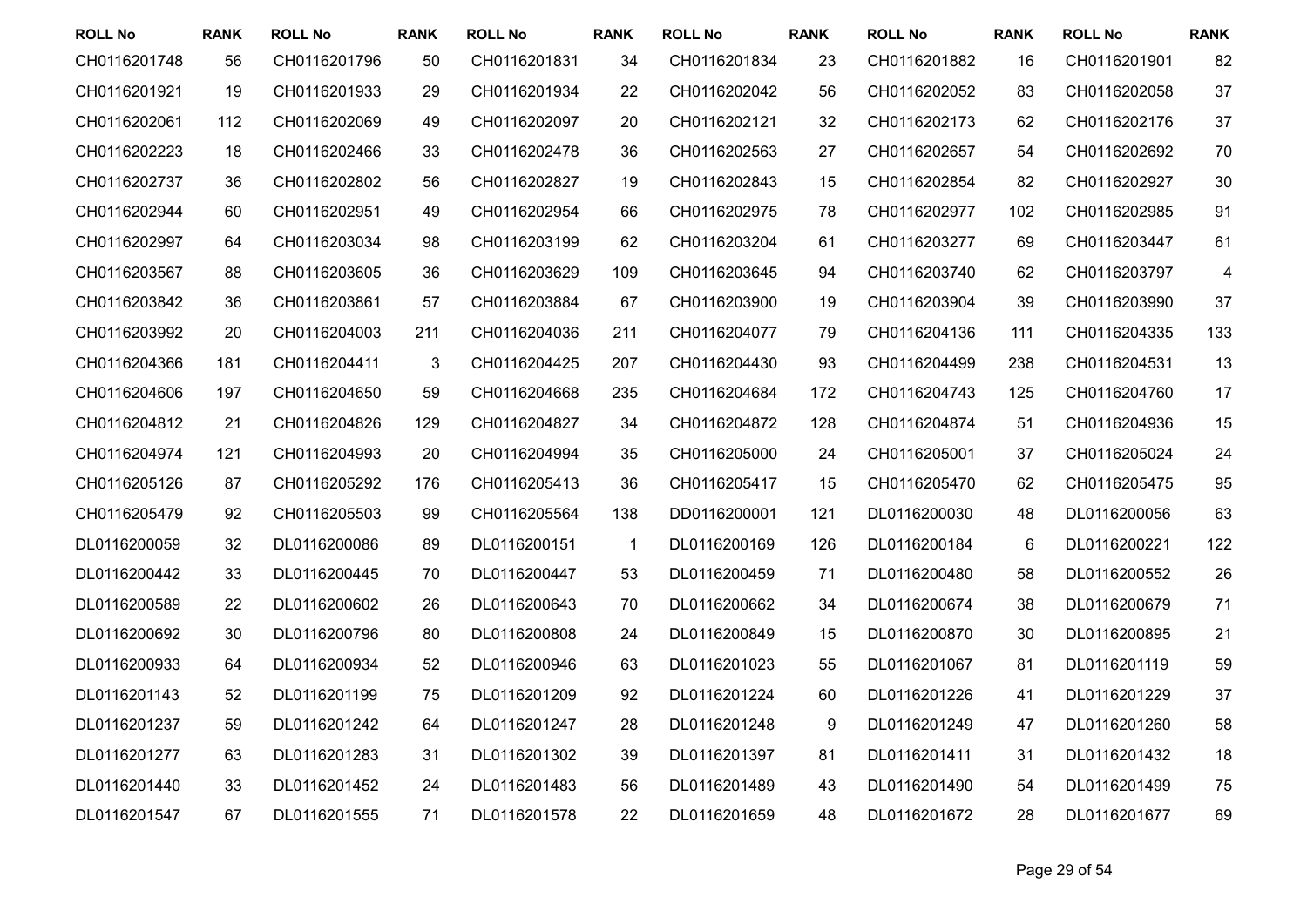| <b>ROLL No</b> | <b>RANK</b> | <b>ROLL No</b> | <b>RANK</b> | <b>ROLL No</b> | <b>RANK</b> | <b>ROLL No</b> | <b>RANK</b> | <b>ROLL No</b> | <b>RANK</b> | <b>ROLL No</b> | <b>RANK</b> |
|----------------|-------------|----------------|-------------|----------------|-------------|----------------|-------------|----------------|-------------|----------------|-------------|
| DL0116201731   | 53          | DL0116201747   | 61          | DL0116201866   | 36          | DL0116201974   | 22          | DL0116202036   | 58          | DL0116202038   | 22          |
| DL0116202054   | 51          | DL0116202086   | 15          | DL0116202087   | 28          | DL0116202103   | 24          | DL0116202133   | 43          | DL0116202179   | 55          |
| DL0116202195   | 73          | DL0116202197   | 47          | DL0116202199   | 62          | DL0116202201   | 58          | DL0116202205   | 31          | DL0116202212   | 62          |
| DL0116202213   | 29          | DL0116202246   | 39          | DL0116202278   | 81          | DL0116202289   | 35          | DL0116202311   | 95          | DL0116202319   | 35          |
| DL0116202359   | 40          | DL0116202371   | 34          | DL0116202416   | 55          | DL0116202506   | 61          | DL0116202521   | 60          | DL0116202554   | 88          |
| DL0116202573   | 63          | DL0116202596   | 30          | DL0116202598   | 63          | DL0116202604   | 66          | DL0116202625   | 36          | DL0116202685   | 34          |
| DL0116202701   | 93          | DL0116202708   | 87          | DL0116202711   | 62          | DL0116202752   | 39          | DL0116202755   | 50          | DL0116202825   | 37          |
| DL0116202827   | 62          | DL0116202837   | 63          | DL0116202856   | 59          | DL0116202919   | 61          | DL0116202984   | 57          | DL0116203022   | 57          |
| DL0116203078   | 38          | DL0116203102   | 56          | DL0116203105   | 26          | DL0116203130   | 63          | DL0116203159   | 38          | DL0116203171   | 27          |
| DL0116203187   | 36          | DL0116203260   | 59          | DL0116203261   | 76          | DL0116203293   | 46          | DL0116203301   | 101         | DL0116203320   | 15          |
| DL0116203435   | 19          | DL0116203506   | 53          | DL0116203554   | 63          | DL0116203559   | 56          | DL0116203585   | 67          | DL0116203587   | 55          |
| DL0116203601   | 64          | DL0116203619   | 39          | DL0116203638   | 32          | DL0116203669   | 95          | DL0116203676   | 49          | DL0116203759   | 36          |
| DL0116203763   | 81          | DL0116203765   | 30          | DL0116203793   | 24          | DL0116203860   | 31          | DL0116203880   | 8           | DL0116203943   | 86          |
| DL0116203956   | 110         | DL0116203976   | 62          | DL0116204003   | 20          | DL0116204027   | 56          | DL0116204036   | 47          | DL0116204055   | 59          |
| DL0116204161   | 59          | DL0116204176   | 49          | DL0116204186   | 38          | DL0116204190   | 34          | DL0116204260   | 50          | DL0116204271   | 19          |
| DL0116204286   | 21          | DL0116204308   | 58          | DL0116204321   | 26          | DL0116204361   | 53          | DL0116204374   | 63          | DL0116204428   | 32          |
| DL0116204460   | 58          | DL0116204465   | 27          | DL0116204479   | 19          | DL0116204501   | 35          | DL0116204507   | 19          | DL0116204514   | 14          |
| DL0116204535   | 35          | DL0116204569   | 26          | DL0116204616   | 55          | DL0116204663   | 26          | DL0116204668   | 28          | DL0116204723   | 28          |
| DL0116204728   | 82          | DL0116204738   | 35          | DL0116204739   | 22          | DL0116204847   | 35          | DL0116204867   | 94          | DL0116204877   | 39          |
| DL0116204890   | 59          | DL0116204891   | 21          | DL0116204999   | 23          | DL0116205066   | 33          | DL0116205144   | 20          | DL0116205179   | 71          |
| DL0116205200   | 37          | DL0116205210   | 67          | DL0116205228   | 22          | DL0116205233   | 59          | DL0116205283   | 25          | DL0116205330   | 37          |
| DL0116205357   | 66          | DL0116205368   | 31          | DL0116205480   | 21          | DL0116205500   | 48          | DL0116205507   | 82          | DL0116205512   | 36          |
| DL0116205589   | 52          | DL0116205616   | 28          | DL0116205620   | 44          | DL0116205644   | 37          | DL0116205666   | 22          | DL0116205676   | 48          |
| DL0116205677   | 53          | DL0116205685   | 53          | DL0116205716   | 29          | DL0116205718   | 77          | DL0116205725   | 27          | DL0116205757   | 18          |
| DL0116205769   | 30          | DL0116205772   | 60          | DL0116205780   | 36          | DL0116205805   | 19          | DL0116205821   | 59          | DL0116205860   | 21          |
| DL0116205864   | 28          | DL0116205880   | 16          | DL0116205907   | 25          | DL0116205919   | 83          | DL0116206033   | 58          | DL0116206085   | 19          |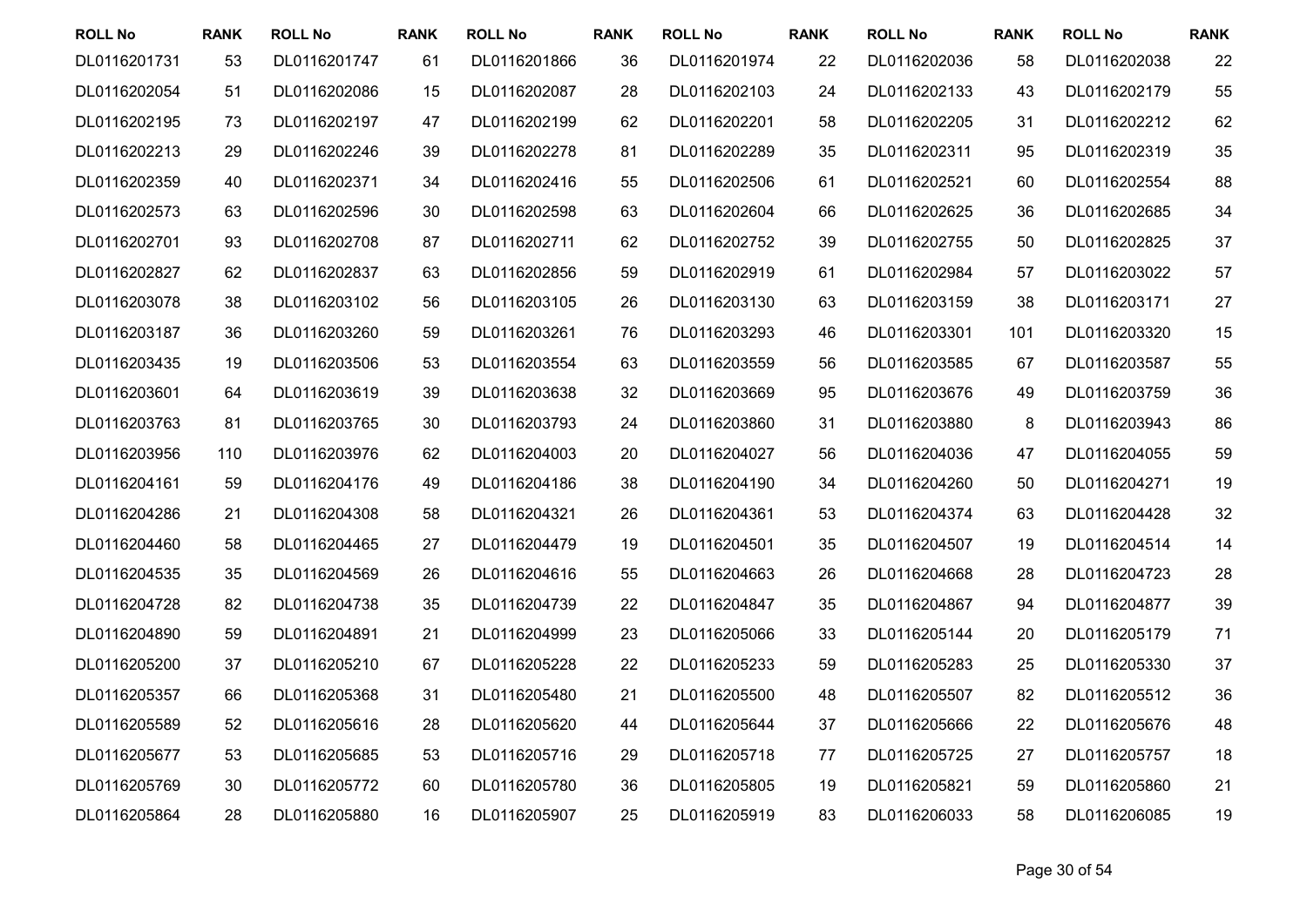| <b>ROLL No</b> | <b>RANK</b> | <b>ROLL No</b> | <b>RANK</b> | <b>ROLL No</b> | <b>RANK</b> | <b>ROLL No</b> | <b>RANK</b> | <b>ROLL No</b> | <b>RANK</b> | <b>ROLL No</b> | <b>RANK</b> |
|----------------|-------------|----------------|-------------|----------------|-------------|----------------|-------------|----------------|-------------|----------------|-------------|
| DL0116206086   | 26          | DL0116206098   | 52          | DL0116206103   | 49          | DL0116206115   | 63          | DL0116206203   | 41          | DL0116206255   | 26          |
| DL0116206261   | 60          | DL0116206326   | 42          | DL0116206373   | 32          | DL0116206403   | 24          | DL0116206449   | 56          | DL0116206532   | 91          |
| DL0116206534   | 27          | DL0116206567   | 28          | DL0116206620   | 34          | DL0116206640   | 88          | DL0116206673   | 59          | DL0116206682   | 24          |
| DL0116206732   | 62          | DL0116206763   | 27          | DL0116206829   | 33          | DL0116206845   | 32          | DL0116206921   | 28          | DL0116206926   | 31          |
| DL0116206934   | 25          | DL0116206940   | 54          | DL0116206947   | 38          | DL0116206956   | 25          | DL0116207026   | 49          | DL0116207036   | 23          |
| DL0116207051   | 15          | DL0116207074   | 54          | DL0116207115   | 48          | DL0116207130   | 29          | DL0116207149   | 24          | DL0116207189   | 35          |
| DL0116207202   | 64          | DL0116207240   | 52          | DL0116207249   | 48          | DL0116207262   | 32          | DL0116207331   | 37          | DL0116207390   | 26          |
| DL0116207423   | 71          | DL0116207441   | 57          | DL0116207442   | 63          | DL0116207453   | 66          | DL0116207517   | 24          | DL0116207553   | 32          |
| DL0116207591   | 70          | DL0116207685   | 20          | DL0116207757   | 55          | DL0116207767   | 34          | DL0116207785   | 26          | DL0116207806   | 62          |
| DL0116207815   | 70          | DL0116207824   | 41          | DL0116207849   | 25          | DL0116207922   | 64          | DL0116207923   | 28          | DL0116207977   | 50          |
| DL0116207990   | 52          | DL0116208004   | 60          | DL0116208070   | 74          | DL0116208088   | 48          | DL0116208126   | 48          | DL0116208165   | 14          |
| DL0116208176   | 83          | DL0116208177   | 84          | DL0116208231   | 51          | DL0116208325   | 66          | DL0116208372   | 25          | DL0116208391   | 35          |
| DL0116208406   | 27          | DL0116208413   | 39          | DL0116208429   | 93          | DL0116208434   | 26          | DL0116208448   | 30          | DL0116208512   | 55          |
| DL0116208557   | 38          | DL0116208571   | 77          | DL0116208612   | 78          | DL0116208627   | 58          | DL0116208629   | 68          | DL0116208633   | 84          |
| DL0116208654   | 71          | DL0116208694   | 71          | DL0116208762   | 142         | DL0116208770   | 74          | DL0116208807   | 84          | DL0116208856   | 39          |
| DL0116208859   | 25          | DL0116208871   | 81          | DL0116208923   | 28          | DL0116208927   | 54          | DL0116208971   | 64          | DL0116208975   | 23          |
| DL0116209001   | 34          | DL0116209013   | 66          | DL0116209017   | 36          | DL0116209026   | 65          | DL0116209034   | 36          | DL0116209035   | 21          |
| DL0116209044   | 39          | DL0116209096   | 17          | DL0116209182   | 57          | DL0116209210   | 31          | DL0116209222   | 61          | DL0116209233   | 62          |
| DL0116209279   | 67          | DL0116209315   | 59          | DL0116209347   | 67          | DL0116209361   | 62          | DL0116209407   | 58          | DL0116209415   | 72          |
| DL0116209483   | 56          | DL0116209617   | 51          | DL0116209625   | 17          | DL0116209654   | 44          | DL0116209732   | 86          | DL0116209734   | 11          |
| DL0116209746   | 94          | DL0116209747   | 50          | DL0116209772   | 94          | DL0116209805   | 33          | DL0116209812   | 56          | DL0116209841   | 25          |
| DL0116209850   | 55          | DL0116209866   | 91          | DL0116209912   | 61          | DL0116209913   | 93          | DL0116210028   | 60          | DL0116210067   | 29          |
| DL0116210109   | 69          | DL0116210110   | 27          | DL0116210112   | 34          | DL0116210165   | 48          | DL0116210189   | 96          | DL0116210205   | 59          |
| DL0116210211   | 49          | DL0116210219   | 82          | DL0116210243   | 72          | DL0116210270   | 25          | DL0116210359   | 99          | DL0116210367   | 79          |
| DL0116210395   | 66          | DL0116210405   | 76          | DL0116210417   | 94          | DL0116210478   | 95          | DL0116210516   | 26          | DL0116210517   | 53          |
| DL0116210534   | 111         | DL0116210594   | 64          | DL0116210604   | 68          | DL0116210612   | 20          | DL0116210617   | 20          | DL0116210701   | 61          |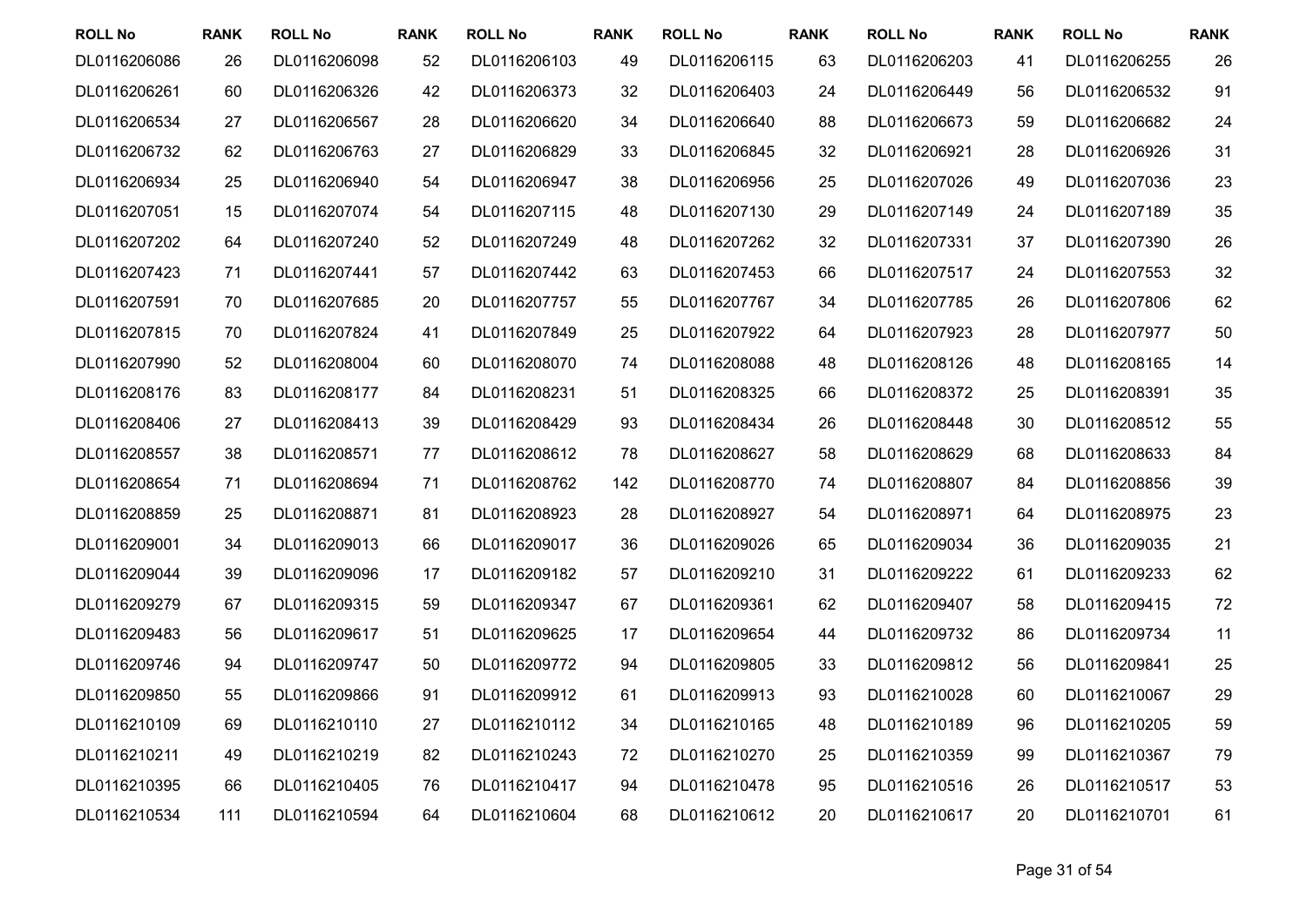| <b>ROLL No</b> | <b>RANK</b> | <b>ROLL No</b> | <b>RANK</b> | <b>ROLL No</b> | <b>RANK</b> | <b>ROLL No</b> | <b>RANK</b> | <b>ROLL No</b> | <b>RANK</b> | <b>ROLL No</b> | <b>RANK</b> |
|----------------|-------------|----------------|-------------|----------------|-------------|----------------|-------------|----------------|-------------|----------------|-------------|
| DL0116210733   | 92          | DL0116210774   | 46          | DL0116210860   | 34          | DL0116210865   | 80          | DL0116210874   | 40          | DL0116211022   | 79          |
| DL0116211035   | 37          | DL0116211099   | 66          | DL0116211100   | 69          | DL0116211159   | 101         | DL0116211185   | 68          | DL0116211196   | 37          |
| DL0116211201   | 101         | DL0116211257   | 48          | DL0116211270   | 94          | DL0116211361   | 112         | DL0116211371   | 79          | DL0116211386   | 139         |
| DL0116211393   | 146         | DL0116211438   | 24          | DL0116211479   | 34          | DL0116211484   | 45          | DL0116211539   | 77          | DL0116211561   | 40          |
| DL0116211572   | 239         | DL0116211660   | 98          | DL0116211684   | 42          | DL0116211746   | 72          | DL0116211871   | 92          | DL0116211937   | 41          |
| DL0116211939   | 86          | DL0116211955   | 78          | DL0116212062   | 127         | DL0116212063   | 16          | DL0116212073   | 68          | DL0116212122   | 60          |
| DL0116212123   | 77          | DL0116212164   | 22          | DL0116212216   | 198         | DL0116212224   | 109         | DL0116212295   | 78          | DL0116212317   | 55          |
| DL0116212375   | 114         | DL0116212426   | 52          | DL0116212520   | 44          | DL0116212592   | 54          | DL0116212631   | 38          | DL0116212632   | 137         |
| DL0116212653   | 206         | DL0116212689   | 136         | DL0116212693   | 134         | DL0116212707   | 78          | DL0116212725   | 103         | DL0116212727   | 171         |
| DL0116212766   | 216         | DL0116212767   | 79          | DL0116212776   | 108         | DL0116212812   | 105         | DL0116212817   | 148         | DL0116212861   | 39          |
| DL0116212877   | 21          | DL0116212918   | 47          | DL0116212928   | 89          | DL0116212931   | 84          | DL0116212942   | 19          | DL0116212965   | 39          |
| DL0116213056   | 79          | DL0116213060   | 82          | DL0116213107   | 35          | DL0116213138   | 88          | DL0116213143   | 37          | DL0116213171   | 99          |
| DL0116213172   | 91          | DL0116213177   | 48          | DL0116213218   | 76          | DL0116213278   | 141         | DL0116213280   | 31          | DL0116213345   | 195         |
| DL0116213351   | 197         | DL0116213352   | 155         | DL0116213363   | 133         | DL0116213447   | 101         | DL0116213456   | 125         | DL0116213481   | 91          |
| DL0116213496   | 87          | DL0116213568   | 144         | DL0116213635   | 78          | DL0116213659   | 27          | DL0116213742   | 112         | DL0116213778   | 100         |
| DL0116213811   | 179         | DL0116213840   | 79          | DL0116213901   | 120         | DL0116213923   | 19          | DL0116213987   | 87          | DL0116214005   | 46          |
| DL0116214042   | 110         | DL0116214103   | 36          | DL0116214168   | 99          | DL0116214174   | 63          | DL0116214201   | 81          | DL0116214311   | 109         |
| DL0116214374   | 148         | DL0116214458   | 90          | DL0116214484   | 56          | DL0116214492   | 130         | DL0116214504   | 82          | DL0116214561   | 40          |
| DL0116214652   | 67          | DL0116214683   | 107         | DL0116214684   | 95          | DL0116214693   | 119         | DL0116214700   | 99          | DL0116214718   | 40          |
| DL0116214734   | 64          | DL0116214866   | 49          | DL0116214873   | 56          | DL0116214892   | 200         | DL0116214959   | 237         | DL0116214966   | 27          |
| DL0116214970   | 68          | DL0116215005   | 135         | DL0116215035   | 125         | DL0116215053   | 52          | DL0116215058   | 71          | DL0116215080   | 91          |
| DL0116215128   | 92          | DL0116215165   | 116         | DL0116215176   | 43          | DL0116215189   | 66          | DL0116250007   | 132         | DN0116200030   | 142         |
| GJ0116200030   | 80          | GJ0116200187   | 24          | GJ0116200516   | 91          | GJ0116200696   | 32          | GJ0116200775   | 64          | GJ0116200886   | 139         |
| GJ0116200889   | 128         | GJ0116200964   | 56          | GJ0116201013   | 59          | GJ0116201617   | 48          | GJ0116201694   | 3           | GJ0116201703   | 19          |
| GJ0116201733   | 48          | GJ0116201803   | 144         | GJ0116201851   | 126         | GJ0116201871   | 53          | GJ0216200073   | 86          | GJ0216200129   | 112         |
| GJ0216200374   | 43          | GJ0216200440   | 53          | GJ0216200467   | 79          | GJ0216200491   | 138         | GJ0216200494   | 16          | GJ0216200514   | 12          |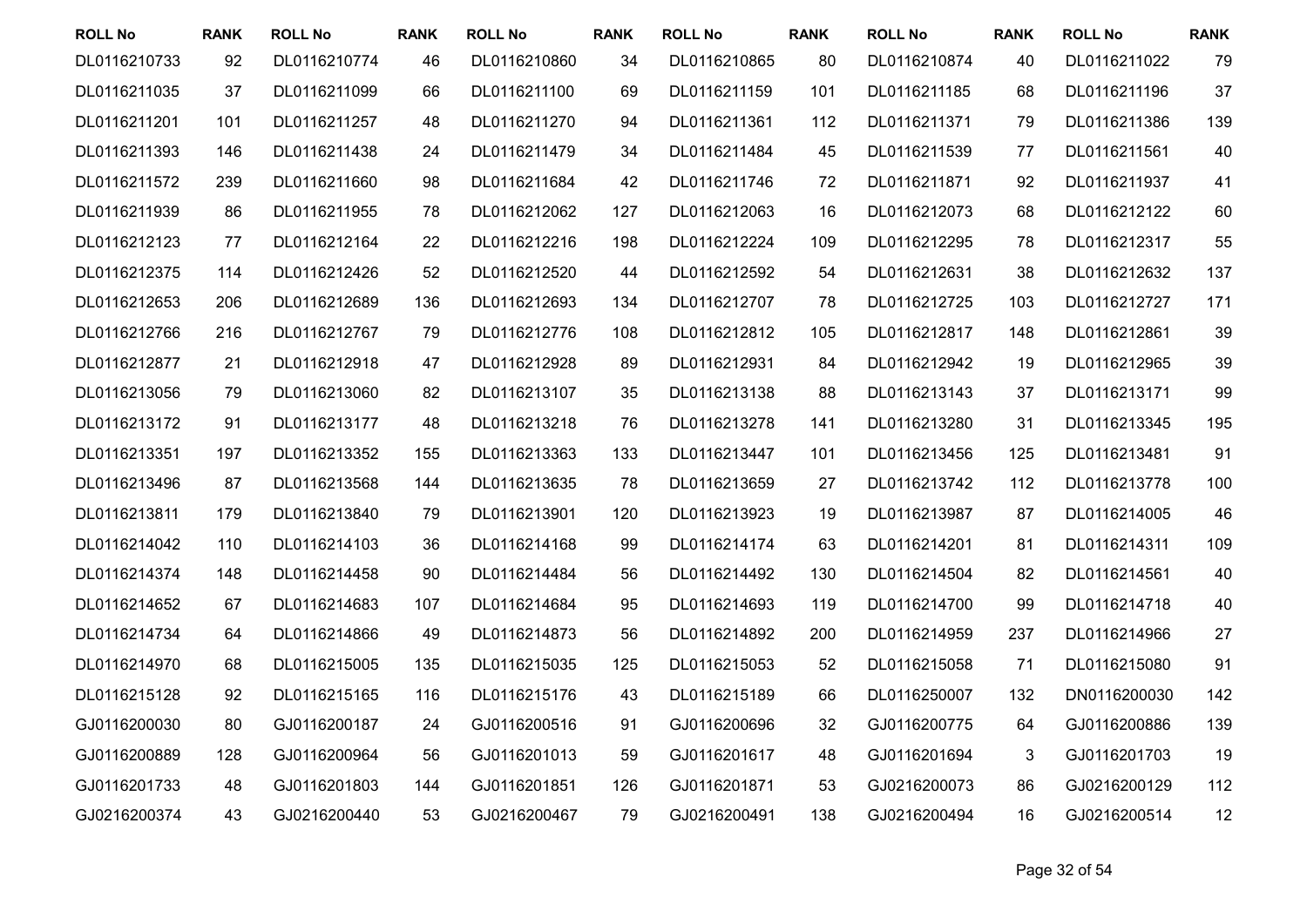| <b>ROLL No</b> | <b>RANK</b> | <b>ROLL No</b> | <b>RANK</b>    | <b>ROLL No</b> | <b>RANK</b>    | <b>ROLL No</b> | <b>RANK</b> | <b>ROLL No</b> | <b>RANK</b> | <b>ROLL No</b> | <b>RANK</b> |
|----------------|-------------|----------------|----------------|----------------|----------------|----------------|-------------|----------------|-------------|----------------|-------------|
| GJ0216200521   | 14          | GJ0316200240   | 35             | GJ0316200253   | 23             | GJ0616200124   | 71          | GJ0816200099   | 90          | GJ0816200231   | 62          |
| GJ0816200301   | 34          | GJ1016200193   | 37             | GJ1016200231   | 72             | GJ1016200284   | 35          | GJ1016200290   | 26          | GJ1016200312   | 62          |
| GJ1016200422   | 39          | GJ1016200426   | 48             | GJ1016200435   | 24             | GJ1016200442   | 23          | GJ1016200452   | 51          | GJ1016200474   | 8           |
| GJ1016200586   | 55          | GJ1016200649   | 32             | GJ1016200718   | 100            | GJ1016200737   | 61          | GJ1016200806   | 59          | GJ1016200817   | 90          |
| GJ1016200820   | 61          | GJ1116200018   | 99             | GJ1116200217   | 34             | GJ1116200234   | 66          | GJ1116200424   | 111         | GJ1116200426   | 35          |
| GJ1116200430   | 111         | GJ1116200603   | 62             | GJ1116200719   | 67             | GJ1116200915   | 47          | GJ1116200925   | 94          | GJ1116201048   | 38          |
| GJ1116201067   | 89          | GJ1116201094   | 93             | GJ1116201184   | 94             | GJ1116201227   | 52          | GJ1116201233   | 56          | GJ1116201349   | 43          |
| GJ1116201462   | 36          | GJ1216200100   | 24             | GJ1216200150   | 65             | GJ1216200205   | 53          | GJ1216200331   | 35          | GJ1216200441   | 76          |
| GJ1216200511   | 89          | GJ1216200614   | 63             | GJ1216200615   | 29             | GJ1216200617   | 33          | GJ1216200632   | 35          | GJ1216200640   | 38          |
| GJ1216200669   | 39          | GJ1216200690   | 31             | GJ1216200714   | 98             | GJ1216200827   | 15          | GJ1216200870   | 79          | GJ1216200972   | 11          |
| GJ1216201042   | 34          | GJ1316200184   | 36             | GJ1316200413   | 141            | GJ1416200055   | 66          | GO0116200046   | 33          | GO0116200072   | 30          |
| GO0116200089   | 51          | GO0116200283   | 39             | GO0116200306   | 34             | GO0116200638   | 86          | GO0116200639   | 28          | GO0116200645   | 53          |
| GO0116200700   | 145         | GO0116200749   | 21             | GO0116200799   | 94             | GO0116200934   | 51          | HP0116200050   | 57          | HP0116200067   | 61          |
| HP0116200101   | 69          | HP0116200110   | 39             | HP0116200146   | 15             | HP0116200169   | 51          | HP0116200181   | 135         | HP0116200253   | 73          |
| HP0116200295   | 189         | HP0316200009   | 93             | HP0316200018   | 88             | HP0316200052   | 31          | HP0316200316   | 53          | HP0316200431   | 59          |
| HP0416200114   | 26          | HP0416200160   | 81             | HP0416200220   | 104            | HP0416200280   | 70          | HP0416200295   | 27          | HP0416200332   | 1           |
| HP0416200400   | 21          | HP0416200452   | $\overline{2}$ | HP0416200676   | 84             | HP0416200974   | 32          | HP0616200310   | 28          | HP0616200327   | 34          |
| HP0616200352   | 30          | HP0616200432   | 51             | HP0616200462   | 68             | HP0716200175   | 19          | HP0716200205   | 84          | HP0716200215   | 89          |
| HP0716200350   | 151         | HP0716200366   | 22             | HP0916200037   | 29             | HP0916200104   | 70          | HP0916200139   | 42          | HP0916200159   | 101         |
| HP1016200002   | 24          | HP1016200062   | 103            | HP1016200099   | 145            | HP1016200157   | 209         | HR0116200014   | 68          | HR0116200027   | 19          |
| HR0116200125   | 63          | HR0116200170   | 63             | HR0116200264   | 25             | HR0116200336   | 93          | HR0116200361   | 93          | HR0116200389   | 14          |
| HR0116200643   | 49          | HR0116200749   | 64             | HR0116200770   | 22             | HR0116200836   | 125         | HR0116200945   | 77          | HR0116200970   | 87          |
| HR0116201026   | 187         | HR0116201053   | 131            | HR0116201111   | 103            | HR0116201189   | 33          | HR0116201194   | 37          | HR0116201306   | 30          |
| HR0116201322   | 80          | HR0316200029   | 10             | HR0316200036   | $\overline{2}$ | HR0316200057   | 92          | HR0316200080   | 62          | HR0316200104   | 24          |
| HR0316200120   | 35          | HR0316200175   | 55             | HR0316200183   | 32             | HR0316200218   | 33          | HR0316200224   | 87          | HR0316200232   | 37          |
| HR0316200247   | 65          | HR0316200280   | $\overline{7}$ | HR0316200413   | 69             | HR0316200469   | 83          | HR0316200473   | 61          | HR0316200520   | 48          |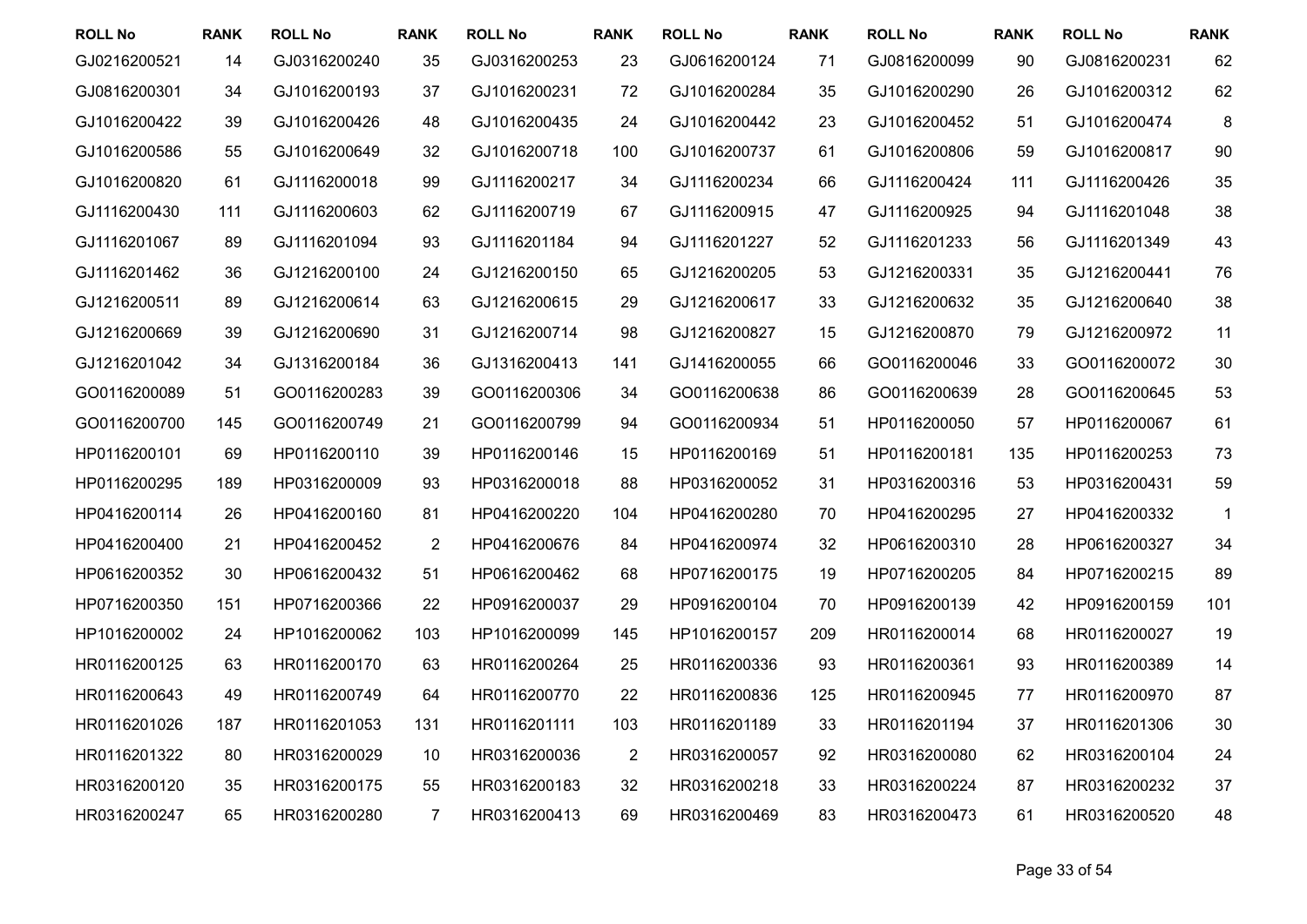| <b>ROLL No</b> | <b>RANK</b> | <b>ROLL No</b> | <b>RANK</b> | <b>ROLL No</b> | <b>RANK</b> | <b>ROLL No</b> | <b>RANK</b> | <b>ROLL No</b> | <b>RANK</b>  | <b>ROLL No</b> | <b>RANK</b> |
|----------------|-------------|----------------|-------------|----------------|-------------|----------------|-------------|----------------|--------------|----------------|-------------|
| HR0316200529   | 36          | HR0316200713   | 32          | HR0316200720   | 21          | HR0316200728   | 24          | HR0316200880   | 50           | HR0316200900   | 48          |
| HR0316200923   | 38          | HR0316200978   | 129         | HR0316201083   | 138         | HR0316201113   | 138         | HR0316201192   | 191          | HR0316201312   | 50          |
| HR0316201332   | 47          | HR0316201466   | 172         | HR0316201481   | 141         | HR0416200004   | 156         | HR0416200049   | 149          | HR0416200114   | 6           |
| HR0416200148   | 12          | HR0416200173   | 81          | HR0416200174   | 95          | HR0416200177   | 60          | HR0416200218   | 65           | HR0416200224   | 57          |
| HR0416200320   | 39          | HR0416200331   | 104         | HR0416200370   | 69          | HR0416200375   | 71          | HR0416200379   | 56           | HR0416200390   | 71          |
| HR0416200416   | 29          | HR0416200430   | 38          | HR0416200440   | 109         | HR0416200480   | 64          | HR0416200487   | 61           | HR0416200493   | 70          |
| HR0416200509   | 57          | HR0416200516   | 61          | HR0416200569   | 25          | HR0416200597   | 106         | HR0416200616   | 110          | HR0416200617   | 75          |
| HR0416200631   | 64          | HR0416200714   | 83          | HR0416200730   | 69          | HR0416200735   | 61          | HR0416200752   | 91           | HR0416200776   | 49          |
| HR0416200827   | 47          | HR0416200843   | 56          | HR0416200883   | 18          | HR0416200911   | 56          | HR0416201011   | 64           | HR0416201104   | 63          |
| HR0416201250   | 52          | HR0416201463   | 53          | HR0416201474   | 52          | HR0416201574   | 52          | HR0416201590   | 60           | HR0416201603   | 62          |
| HR0416201620   | 27          | HR0416201717   | 22          | HR0416201733   | 70          | HR0416202112   | 41          | HR0416202158   | 62           | HR0416202168   | 46          |
| HR0416202279   | 49          | HR0416202288   | 39          | HR0416202289   | 51          | HR0416202318   | 52          | HR0416202322   | 34           | HR0416202378   | 32          |
| HR0416202388   | 36          | HR0416202414   | 79          | HR0416202432   | 124         | HR0416202461   | 57          | HR0416202494   | 30           | HR0416202499   | 36          |
| HR0416202597   | 55          | HR0416202631   | 167         | HR0416202645   | 151         | HR0416202653   | 122         | HR0416202871   | 190          | HR0416202880   | 106         |
| HR0416202930   | 82          | HR0416202969   | 87          | HR0416202998   | 72          | HR0416203017   | 51          | HR0416203153   | $\mathbf{1}$ | HR0416203195   | 101         |
| HR0416203207   | 50          | HR0416203215   | 126         | HR0416203359   | 23          | HR0416203397   | 101         | HR0416203402   | 55           | HR0416203412   | 82          |
| HR0416203419   | 93          | HR0416203468   | 124         | HR0416203487   | 138         | HR0416203492   | 129         | HR0416203513   | 121          | HR0416203576   | 143         |
| HR0416203581   | 148         | HR0416203592   | 106         | HR0416203624   | 206         | HR0416203628   | 29          | HR0416203750   | 43           | HR0416203854   | 74          |
| HR0416203864   | 35          | HR0416203917   | 70          | HR0416203995   | 145         | HR0416204015   | 187         | HR0416204097   | 154          | HR0416204112   | 83          |
| HR0416204119   | 109         | HR0416204161   | 102         | HR0416204213   | 53          | HR0416204251   | 21          | HR0416204260   | 34           | HR0416204369   | 154         |
| HR0416204374   | 119         | HR0416204380   | 29          | HR0416204404   | 43          | HR0416204488   | 101         | HR0416204581   | 88           | HR0416204604   | 24          |
| HR0416204632   | 76          | HR0416204664   | 47          | HR0516200080   | 21          | HR0516200106   | 38          | HR0516200155   | 54           | HR0516200186   | 21          |
| HR0516200201   | 51          | HR0516200224   | 92          | HR0516200242   | 31          | HR0516200259   | 65          | HR0516200381   | 59           | HR0516200383   | 32          |
| HR0516200386   | 46          | HR0516200519   | 81          | HR0516200544   | 62          | HR0516200588   | 22          | HR0516200595   | 69           | HR0516200604   | 25          |
| HR0516200633   | 34          | HR0516200665   | 83          | HR0516200737   | 90          | HR0516200764   | 64          | HR0516200906   | 33           | HR0516201023   | 59          |
| HR0516201046   | 74          | HR0516201072   | 15          | HR0516201074   | 56          | HR0516201090   | 36          | HR0516201129   | 32           | HR0516201168   | 34          |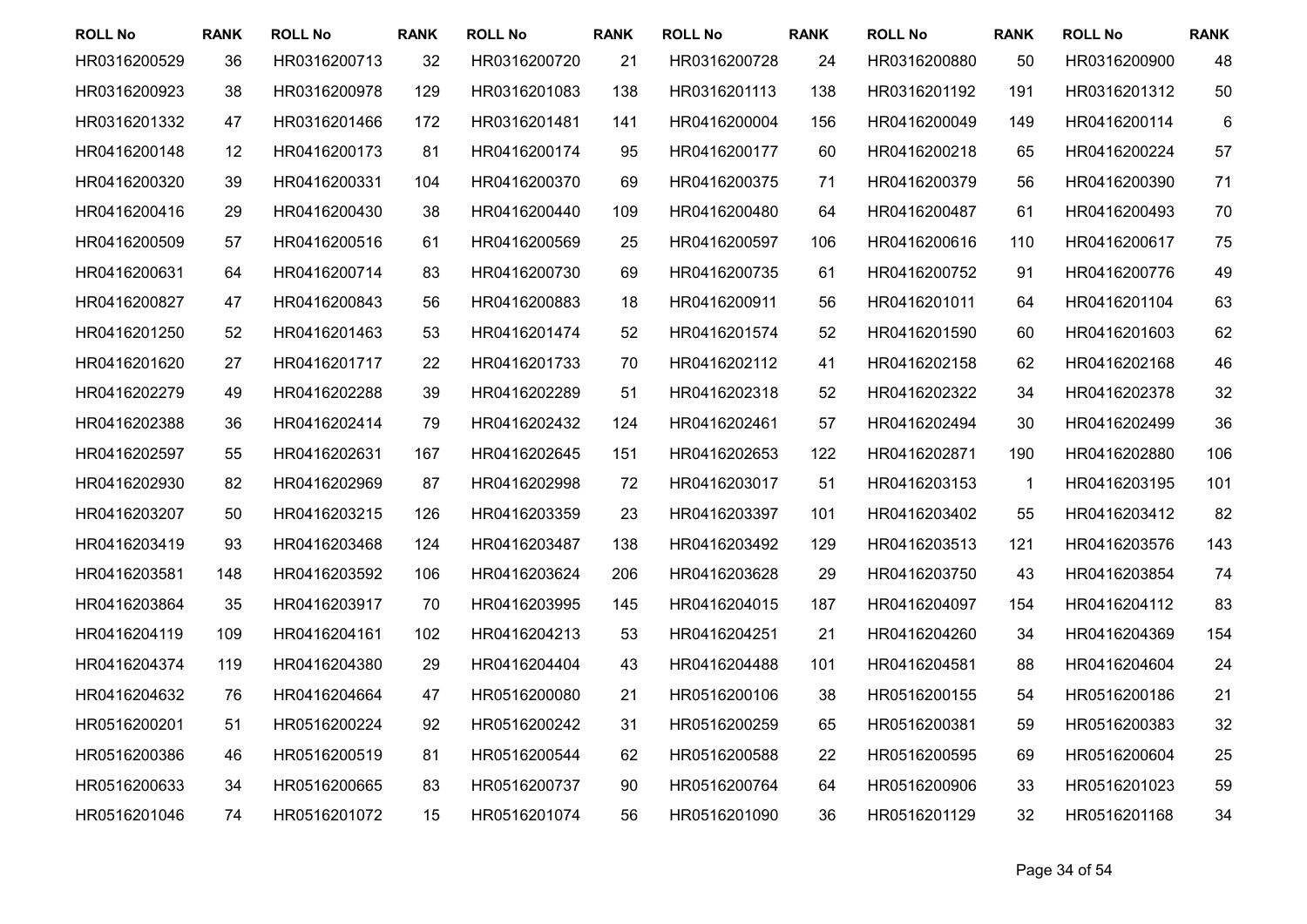| <b>ROLL No</b> | <b>RANK</b> | <b>ROLL No</b> | <b>RANK</b> | <b>ROLL No</b> | <b>RANK</b> | <b>ROLL No</b> | <b>RANK</b> | <b>ROLL No</b> | <b>RANK</b> | <b>ROLL No</b> | <b>RANK</b> |
|----------------|-------------|----------------|-------------|----------------|-------------|----------------|-------------|----------------|-------------|----------------|-------------|
| HR0516201185   | 32          | HR0516201262   | 43          | HR0516201296   | 15          | HR0516201425   | 34          | HR0516201648   | 81          | HR0516201684   | 33          |
| HR0516201734   | 94          | HR0516201876   | 104         | HR0516201945   | 138         | HR0516201998   | 122         | HR0516201999   | 94          | HR0516202044   | 148         |
| HR0516202171   | 51          | HR0516202184   | 82          | HR0516202198   | 68          | HR0516202236   | 79          | HR0516202267   | 68          | HR0516202340   | 94          |
| HR0516202350   | 57          | HR0516202375   | 61          | HR0516202466   | 210         | HR0516202542   | 74          | HR0516202543   | 71          | HR0516202548   | 17          |
| HR0516202616   | 66          | HR0516202644   | 86          | HR0616200024   | 60          | HR0616200038   | 30          | HR0616200187   | 28          | HR0616200206   | 21          |
| HR0616200243   | 58          | HR0616200246   | 95          | HR0616200315   | 63          | HR0616200460   | 11          | HR0616200472   | 53          | HR0616200496   | 121         |
| HR0616200604   | 38          | HR0616200669   | 49          | HR0616200863   | 37          | HR0616200893   | 106         | HR0616200966   | 26          | HR0616200980   | 63          |
| HR0716200048   | 21          | HR0716200054   | 63          | HR0716200156   | 58          | HR0716200164   | 87          | HR0716200203   | 63          | HR0716200241   | 65          |
| HR0716200378   | 75          | HR0716200380   | 201         | HR0716200402   | 137         | HR0716200408   | 151         | HR0716200419   | 53          | HR0716200470   | 49          |
| HR0716200502   | 19          | HR0716200515   | 52          | HR0716200533   | 27          | HR0716200553   | 62          | HR0716200582   | 43          | HR0716200627   | 69          |
| HR0716200758   | 17          | HR0716200767   | 72          | HR0816200002   | 60          | HR0816200060   | 15          | HR0816200114   | 61          | HR0816200119   | 51          |
| HR0816200151   | 141         | HR0816200165   | 68          | HR0816200168   | 120         | HR0816200169   | 73          | HR0816200184   | 44          | HR0916200068   | 64          |
| HR0916200109   | 72          | HR0916200285   | 34          | HR0916200286   | 27          | HR0916200314   | 55          | HR0916200329   | 83          | HR0916200336   | 58          |
| HR0916200451   | 34          | HR0916200464   | 42          | HR0916200482   | 104         | HR0916200578   | 32          | HR0916200587   | 50          | HR0916200670   | 73          |
| HR0916200723   | 59          | HR0916200750   | 47          | HR0916200826   | 35          | HR0916200945   | 28          | HR0916201200   | 131         | HR0916201259   | 84          |
| HR0916201286   | 87          | HR0916201314   | 25          | HR1016200171   | 61          | HR1016200202   | 55          | HR1016200216   | 29          | HR1016200235   | 36          |
| HR1016200304   | 90          | HR1016200330   | 39          | JH0116200017   | 83          | JH0116200070   | 73          | JH0116200098   | 109         | JH0116200185   | 50          |
| JH0116200192   | 99          | JH0116200203   | 43          | JH0116200212   | 48          | JH0116200213   | 36          | JH0116200261   | 32          | JH0116200285   | 147         |
| JH0216200012   | 98          | JH0216200021   | 59          | JH0216200036   | 163         | JH0216200052   | 133         | JH0216200057   | 54          | JH0216200107   | 144         |
| JH0216200366   | 131         | JH0216200394   | 113         | JH0216200527   | 59          | JH0216200564   | 61          | JH0216200594   | 24          | JH0216200655   | 95          |
| JH0216200716   | 51          | JH0216200754   | 114         | JH0216200774   | 70          | JH0316200026   | 9           | JH0316200029   | 127         | JH0316200250   | 64          |
| JH0316200305   | 140         | JH0316200425   | 48          | JH0316200455   | 49          | JH0316200515   | 53          | JH0316200616   | 86          | JH0416200049   | 138         |
| JH0416200383   | 108         | JH0416200568   | 60          | JH0416200673   | 64          | JH0416200674   | 63          | JH0416200705   | 65          | JH0416200932   | 55          |
| JH0416200972   | 26          | JH0416201032   | 106         | JH0416201072   | 68          | JH0416201176   | 27          | JH0416201303   | 227         | JH0416201453   | 139         |
| JH0416201568   | 57          | JH0416201625   | 101         | JH0416201717   | 82          | JH0416201954   | 143         | JH0416202003   | 91          | JH0416202019   | 75          |
| JH0516200032   | 24          | JH0516200222   | 42          | JH0516200304   | 48          | JK0116200037   | 32          | JK0116200196   | 115         | JK0116200327   | 45          |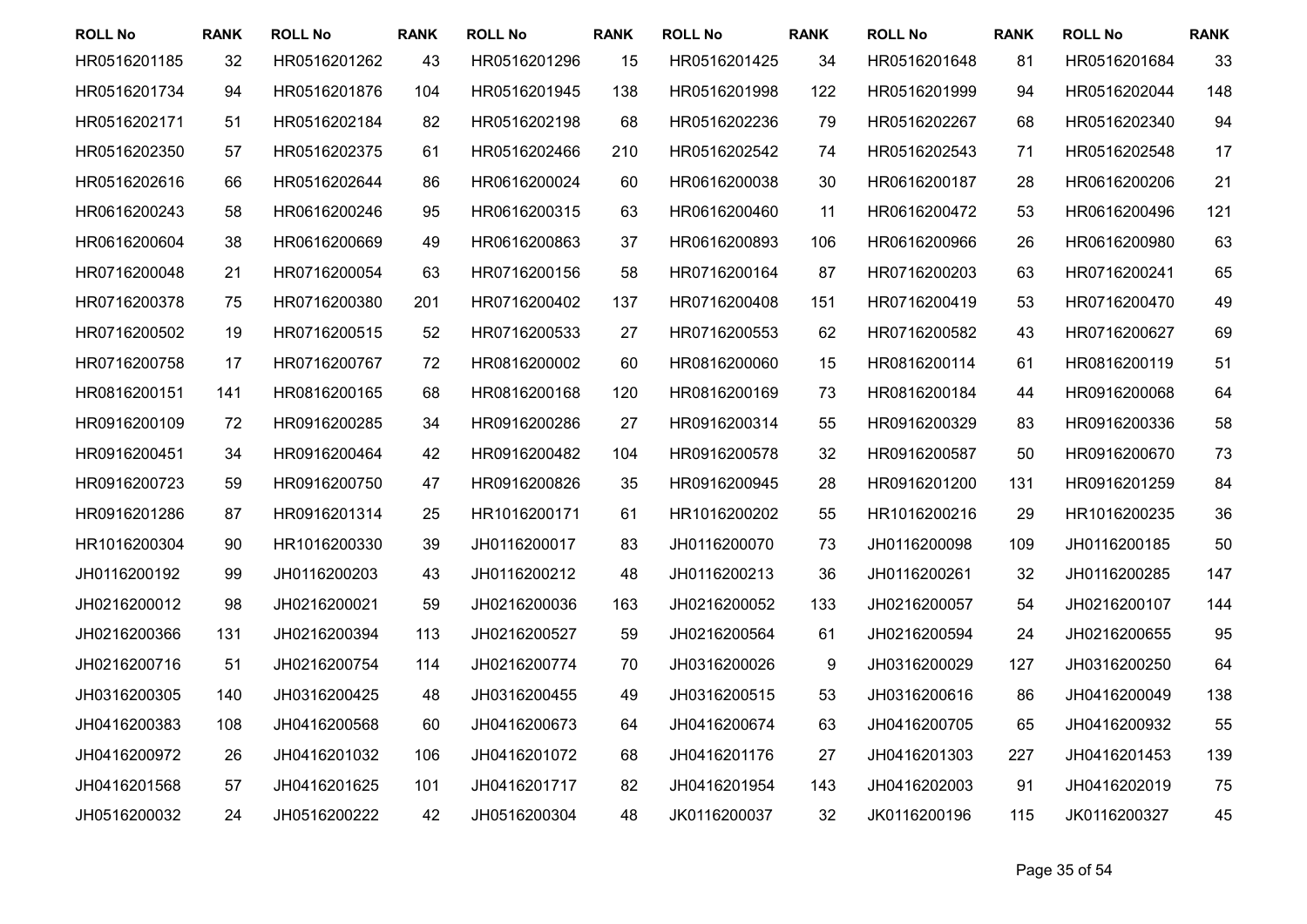| <b>ROLL No</b> | <b>RANK</b> | <b>ROLL No</b> | <b>RANK</b> | <b>ROLL No</b> | <b>RANK</b> | <b>ROLL No</b> | <b>RANK</b> | <b>ROLL No</b> | <b>RANK</b> | <b>ROLL No</b> | <b>RANK</b> |
|----------------|-------------|----------------|-------------|----------------|-------------|----------------|-------------|----------------|-------------|----------------|-------------|
| JK0216200006   | 95          | JK0216200008   | 40          | JK0216200176   | 19          | JK0216200184   | 121         | JK0216200186   | 102         | JK0216200203   | 87          |
| JK0216200388   | 100         | JK0216200504   | 37          | JK0216200508   | 32          | JK0216200581   | 26          | JK0216200693   | 19          | JK0216200701   | 109         |
| JK0216200722   | 67          | JK0216200869   | 35          | JK0216200873   | 38          | JK0216200883   | 62          | JK0216200911   | 101         | JK0216201012   | 26          |
| JK0216201027   | 24          | JK0216201041   | 24          | JK0216201065   | 27          | JK0216201069   | 62          | JK0216201154   | 102         | JK0216201176   | 86          |
| JK0216201230   | 25          | JK0216201238   | 31          | JK0216201285   | 26          | JK0216201290   | 46          | JK0216201335   | 30          | JK0216201390   | 35          |
| JK0216201617   | 28          | JK0216201646   | 129         | JK0216201688   | 154         | JK0216201973   | 137         | JK0216202010   | 64          | JK0216202021   | 106         |
| JK0216202027   | 100         | JK0216202069   | 95          | JK0216202111   | 107         | JK0216202139   | 103         | JK0216202143   | 57          | JK0216202259   | 34          |
| JK0216202277   | 37          | JK0216202395   | 56          | JK0216202398   | 20          | JK0216202413   | 82          | JK0216202567   | 104         | JK0216202655   | 112         |
| JK0216202690   | 68          | JK0216202707   | 60          | JK0216202813   | 52          | JK0216202929   | 175         | JK0216203040   | 217         | JK0316200081   | 22          |
| JK0316200093   | 109         | JK0316200127   | 86          | JK0316200136   | 72          | JK0316200187   | 78          | JK0316200266   | 28          | JK0416200012   | 36          |
| JK0416200039   | 158         | JK0416200040   | 162         | JK0416200043   | 27          | JK0416200188   | 39          | JK0416200268   | 31          | JK0416200336   | 29          |
| JK0416200343   | 106         | JK0416200392   | 51          | JK0416200414   | 49          | JK0416200459   | 38          | JK0416200479   | 65          | JK0416200541   | 17          |
| JK0416200607   | 98          | JK0416200680   | 16          | JK0416200793   | 42          | JK0416200822   | 38          | JK0416200901   | 30          | JK0416200986   | 54          |
| JK0416200988   | 25          | JK0416201009   | 28          | JK0416201010   | 37          | JK0416201025   | 28          | JK0416201136   | 47          | JK0416201181   | 25          |
| JK0416201298   | 36          | JK0416201341   | 33          | JK0416201371   | 51          | JK0416201393   | 20          | JK0416201552   | 230         | JK0416201675   | 52          |
| JK0416201693   | 22          | KK0216200346   | 16          | KK0216200449   | 11          | KK0216200594   | 88          | KK0216200607   | 38          | KK0216200629   | 97          |
| KK0216200775   | 67          | KK0416200020   | 44          | KK0416200292   | 44          | KK0416200305   | 85          | KK0416200334   | 56          | KK0416200357   | 31          |
| KK0416200374   | 68          | KK0416200396   | 20          | KK0416200423   | 24          | KK0416200430   | 66          | KK0416200434   | 23          | KK0416200478   | 62          |
| KK0416200573   | 31          | KK0416200601   | 37          | KK0416200608   | 36          | KK0416200683   | 30          | KK0416200701   | 74          | KK0416200710   | 58          |
| KK0416200716   | 72          | KK0416200730   | 93          | KK0416200740   | 39          | KK0416200834   | 84          | KK0416200870   | 60          | KK0416200891   | 19          |
| KK0416200897   | 31          | KK0416200945   | 72          | KK0416200954   | 61          | KK0416200974   | 21          | KK0416201054   | 83          | KK0416201116   | 36          |
| KK0416201119   | 25          | KK0416201224   | 34          | KK0416201231   | 52          | KK0416201278   | 66          | KK0416201529   | 54          | KK0416201609   | 37          |
| KK0416201765   | 70          | KK0416201807   | 37          | KK0416201863   | 63          | KK0416201893   | 56          | KK0416202062   | 64          | KK0416202081   | 19          |
| KK0416202094   | 59          | KK0416202098   | 33          | KK0416202102   | 94          | KK0416202146   | 37          | KK0416202197   | 19          | KK0416202216   | 39          |
| KK0416202261   | 64          | KK0416202268   | 88          | KK0416202442   | 60          | KK0416202709   | 63          | KK0416202712   | 55          | KK0416202844   | 49          |
| KK0416202931   | 13          | KK0416202933   | 50          | KK0416202940   | 50          | KK0416202961   | 64          | KK0416203328   | 126         | KK0416203424   | 59          |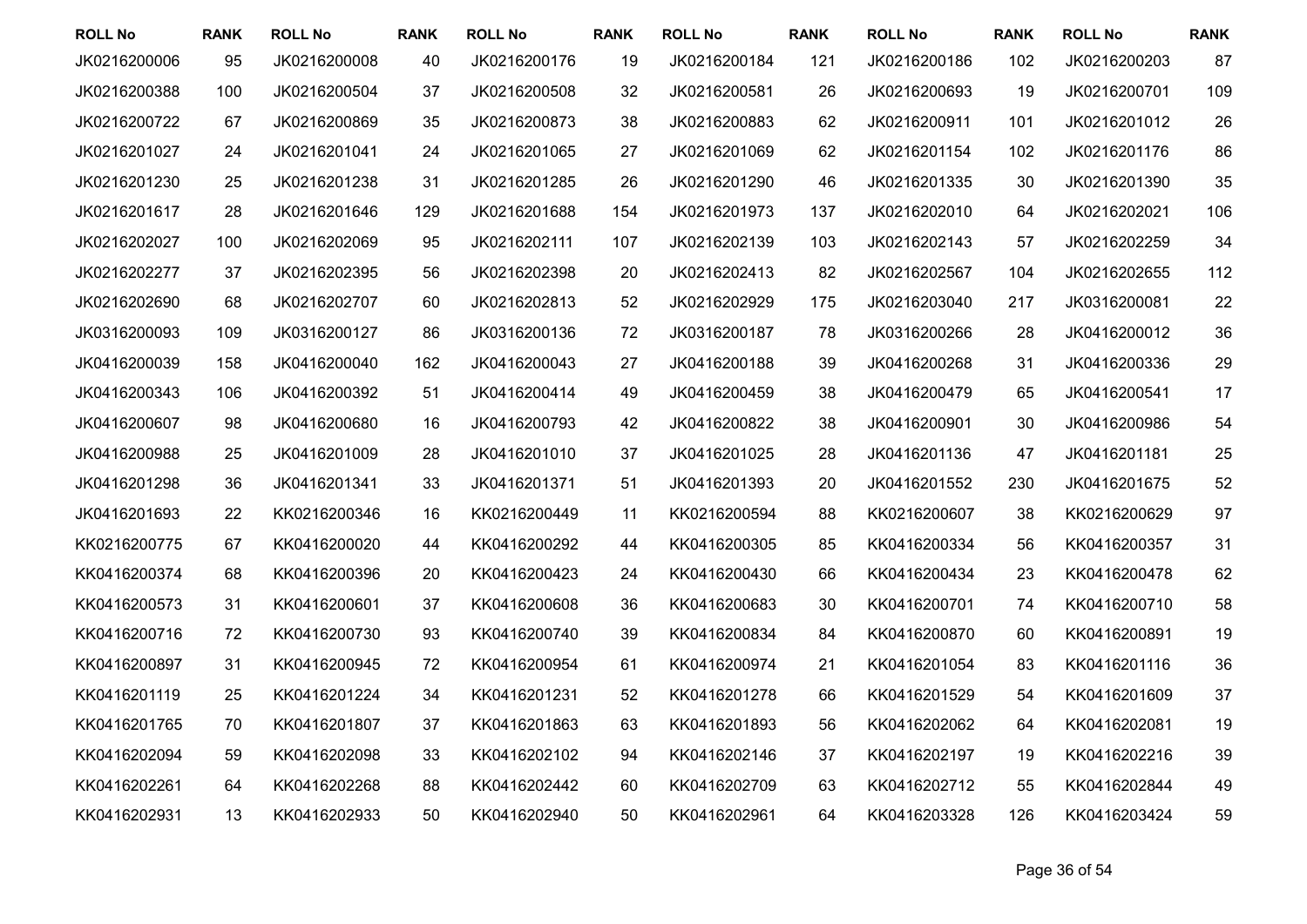| <b>ROLL No</b> | <b>RANK</b> | <b>ROLL No</b> | <b>RANK</b> | <b>ROLL No</b> | <b>RANK</b> | <b>ROLL No</b> | <b>RANK</b> | <b>ROLL No</b> | <b>RANK</b> | <b>ROLL No</b> | <b>RANK</b> |
|----------------|-------------|----------------|-------------|----------------|-------------|----------------|-------------|----------------|-------------|----------------|-------------|
| KK0416203453   | 148         | KK0416203579   | 47          | KK0416203587   | 49          | KK0416203589   | 138         | KK0416203626   | 195         | KK0416203714   | 241         |
| KK0416204122   | 35          | KK0416204185   | 99          | KK0416204189   | 23          | KK0416204260   | 182         | KK0416204301   | 20          | KK0416204366   | 182         |
| KK0416204478   | 94          | KK0416204504   | 54          | KK0416204511   | 55          | KK0416204635   | 50          | KK0416204651   | 68          | KK0416205309   | 44          |
| KK0416205355   | 15          | KK0516200128   | 94          | KK0616200160   | 95          | KK0616200162   | 98          | KK0816200548   | 101         | KK0916200054   | 69          |
| KK1016200046   | 85          | KK1016200063   | 62          | KK1016200113   | 72          | KK1016200198   | 38          | KK1016200962   | 60          | KK1016201448   | 140         |
| KK1216200039   | 109         | KK1216200077   | 58          | KK1216200147   | 71          | KK1216200347   | 70          | KK1216200400   | 32          | KK1216200633   | 56          |
| KK1216200665   | 99          | KK1216200860   | 186         | KK1216200917   | 123         | KK1216200924   | 204         | KK1216201087   | 39          | KK1216201102   | 41          |
| KK1216201120   | 55          | KK1416200069   | 71          | KK1416200128   | 39          | KK1416200251   | 66          | KK1416200255   | 35          | KK1416200285   | 105         |
| KK1416200335   | 62          | KK1416200460   | 68          | KK1416200516   | 25          | KK1416200807   | 91          | KK1416200812   | 13          | KK1416200914   | 18          |
| KK1416201051   | 101         | KK1416201411   | 9           | KK1416201436   | 146         | KK1416201628   | 180         | KK1416201771   | 41          | KK1416201956   | 166         |
| KK1416202031   | 142         | KK1516200138   | 60          | KK1516200424   | 148         | KK1516200549   | 80          | KK1516200574   | 74          | KK1516200636   | 147         |
| KK1616200047   | 97          | KK1716200010   | 114         | KK1716200015   | 36          | KK1716200050   | 30          | KK1716200169   | 62          | KK1716200331   | 74          |
| KL0116200024   | 118         | KL0116200141   | 56          | KL0116200265   | 49          | KL0116200291   | 23          | KL0116200309   | 26          | KL0116200333   | 32          |
| KL0116200365   | 57          | KL0116200454   | 44          | KL0116200557   | 102         | KL0116200579   | 19          | KL0116200614   | 55          | KL0116200677   | 93          |
| KL0116200693   | 154         | KL0416200028   | 49          | KL0416200104   | 107         | KL0416200109   | 112         | KL0416200113   | 13          | KL0416200129   | 28          |
| KL0416200213   | 72          | KL0416200233   | 36          | KL0416200244   | 55          | KL0416200361   | 93          | KL0416200381   | 68          | KL0416200421   | 64          |
| KL0416200440   | 68          | KL0416200450   | 60          | KL0416200569   | 25          | KL0416200758   | 55          | KL0416200840   | 95          | KL0416200892   | 36          |
| KL0416200896   | 66          | KL0416200909   | 58          | KL0416200998   | 31          | KL0416201062   | 69          | KL0416201134   | 56          | KL0416201168   | 70          |
| KL0416201243   | 29          | KL0416201254   | 35          | KL0416201422   | 64          | KL0416201456   | 68          | KL0416201493   | 37          | KL0416201521   | 87          |
| KL0416201561   | 66          | KL0416201619   | 31          | KL0416201654   | 48          | KL0416201786   | 52          | KL0416202166   | 54          | KL0416202583   | 15          |
| KL0416202591   | 10          | KL0416202762   | 113         | KL0416202899   | 20          | KL0416203052   | 15          | KL0416203133   | 48          | KL0416203297   | 92          |
| KL0416203395   | 77          | KL0516200002   | 57          | KL0516200056   | 153         | KL0716200007   | 102         | KL0716200021   | 15          | KL0716200075   | 19          |
| KL0716200132   | 66          | KL0716200178   | 58          | KL0716200201   | 66          | KL0716200206   | 69          | KL0716200292   | 26          | KL0716200350   | 54          |
| KL0716200451   | 36          | KL0716200485   | 28          | KL0716200490   | 22          | KL0716200564   | 60          | KL0716200595   | 58          | KL0716200600   | 61          |
| KL0716200638   | 66          | KL0716200682   | 60          | KL0716200712   | 64          | KL0716200723   | 63          | KL0716200814   | 80          | KL0716200831   | 50          |
| KL0716200911   | 32          | KL0716200914   | 31          | KL0716201005   | 66          | KL0716201059   | 68          | KL0716201077   | 51          | KL0716201174   | 63          |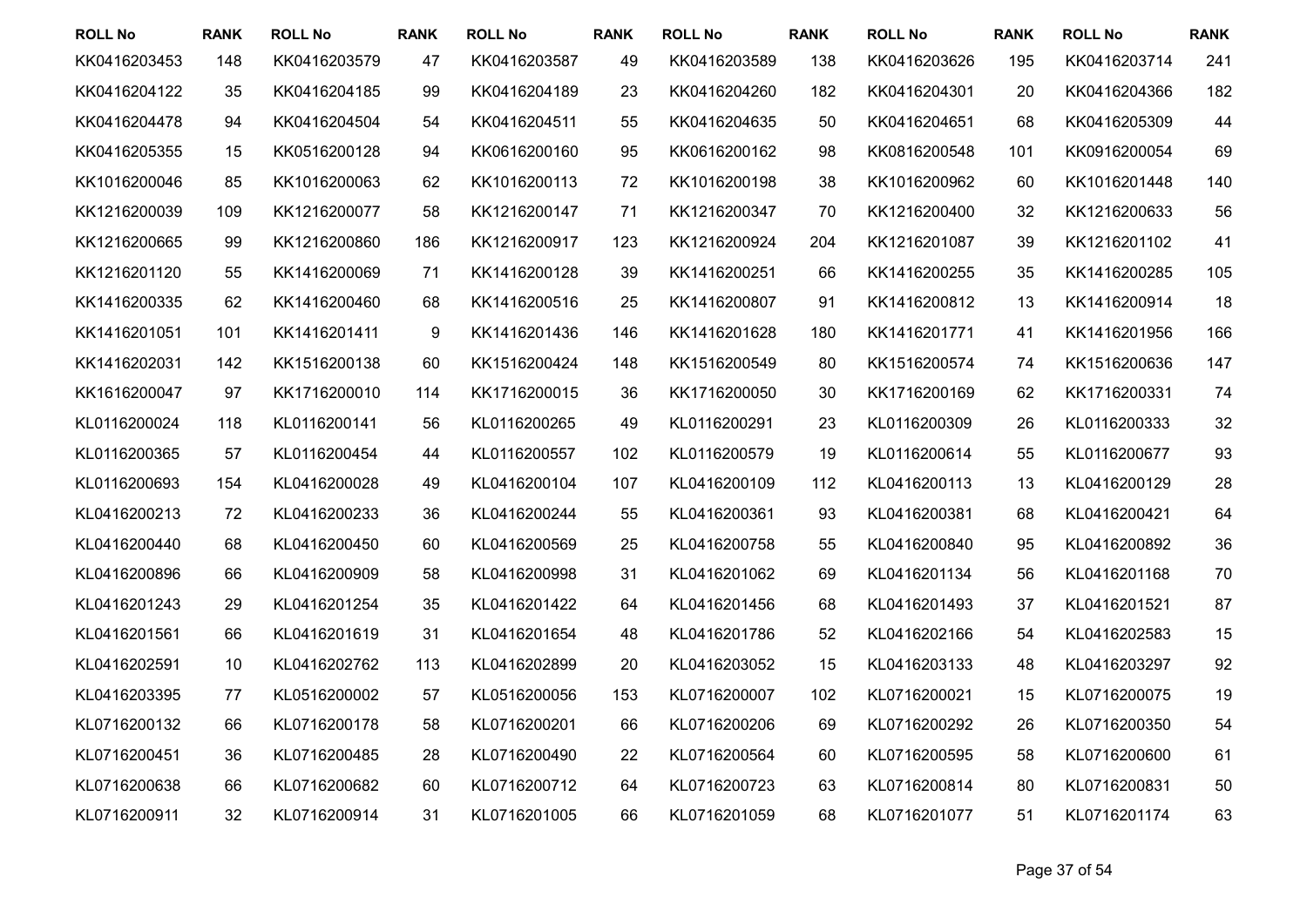| <b>ROLL No</b> | <b>RANK</b> | <b>ROLL No</b> | <b>RANK</b> | <b>ROLL No</b> | <b>RANK</b> | <b>ROLL No</b> | <b>RANK</b> | <b>ROLL No</b> | <b>RANK</b> | <b>ROLL No</b> | <b>RANK</b> |
|----------------|-------------|----------------|-------------|----------------|-------------|----------------|-------------|----------------|-------------|----------------|-------------|
| KL0716201186   | 70          | KL0716201199   | 81          | KL0716201520   | 104         | KL0716201560   | 158         | KL0716201645   | 95          | KL0716201665   | 98          |
| KL0716201738   | 23          | KL0716201751   | 85          | KL0816200025   | 19          | KL0816200036   | 94          | KL0816200116   | 69          | KL0916200074   | 32          |
| KL0916200110   | 71          | KL0916200146   | 56          | KL0916200511   | 59          | KL0916200606   | 58          | KL0916200628   | 51          | KL0916200629   | 64          |
| KL0916200754   | 62          | KL0916200775   | 16          | KL0916200948   | 81          | KL0916201181   | 77          | KL1116200014   | 72          | KL1116200088   | 25          |
| KL1116200193   | 31          | KL1116200195   | 9           | KL1116200237   | 35          | KL1116200268   | 34          | KL1116200369   | 23          | KL1116200399   | 86          |
| KL1116200421   | 35          | KL1116200487   | 69          | KL1116200656   | 18          | KL1116200787   | 68          | KL1116200858   | 39          | KL1116201092   | 74          |
| KL1116201124   | 145         | KL1116201125   | 97          | KL1116201456   | 51          | KL1116201522   | 104         | KL1116201702   | 143         | KL1116201776   | 51          |
| KL1116201868   | 31          | KL1216200009   | 86          | KL1216200010   | 76          | KL1216200076   | 55          | KL1216200150   | 59          | KL1216200161   | 69          |
| KL1216200376   | 87          | KL1216200403   | 46          | KL1216200434   | 55          | KL1216200454   | 22          | KL1216200472   | 55          | KL1216200594   | 25          |
| KL1216200598   | 62          | KL1216200640   | 26          | KL1216200681   | 60          | KL1216200702   | 60          | KL1216200713   | 58          | KL1216200717   | 59          |
| KL1216200811   | 49          | KL1216200829   | 70          | KL1216200884   | 58          | KL1216200952   | 46          | KL1216200969   | 54          | KL1216200973   | 64          |
| KL1216201031   | 60          | KL1216201075   | 69          | KL1216201079   | 63          | KL1216201091   | 59          | KL1216201119   | 26          | KL1216201183   | 60          |
| KL1216201352   | 97          | KL1216201681   | 147         | KL1216201854   | 142         | KL1216201900   | 50          | KL1216201931   | 79          | KL1216202002   | 87          |
| KL1316200068   | 65          | KL1316200086   | 68          | KL1316200101   | 69          | KL1316200193   | 55          | KL1316200221   | 67          | KL1316200228   | 63          |
| KL1316200332   | 55          | KL1316200397   | 60          | KL1316200638   | 71          | KL1316200676   | 56          | KL1316200878   | 74          | KL1316200958   | 102         |
| KL1316201383   | 111         | KL1316201402   | 115         | KL1316201438   | 150         | KL1516200075   | 68          | KL1516200088   | 71          | KL1516200113   | 20          |
| KL1516200223   | 31          | KL1516200270   | 52          | KL1516200421   | 67          | KL1516200495   | 93          | KL1516200507   | 72          | KL1516200508   | 88          |
| KL1516200685   | 30          | KL1516200696   | 58          | KL1516200746   | 86          | KL1516200896   | 43          | KL1516200924   | 41          | KL1516200953   | 115         |
| KL1516200967   | 50          | KL1516201035   | 67          | KL1516201068   | 146         | KL1516201089   | 68          | KL1516201186   | 44          | KL1516201199   | 69          |
| KL1616200006   | 70          | KL1616200019   | 65          | KL1616200043   | 27          | KL1616200061   | 36          | KL1616200063   | 66          | KL1616200070   | 63          |
| KL1716200134   | 61          | KL1716200135   | 63          | KL1716200155   | 72          | KL1716200163   | 67          | KL1716200237   | 72          | KL1716200251   | 39          |
| KL1716200260   | 31          | KL1716200304   | 38          | KL1716200309   | 33          | KL1716200316   | 22          | KL1716200335   | 66          | KL1716200337   | 70          |
| KL1716200350   | 69          | KL1716200360   | 34          | KL1716200391   | 21          | KL1716200458   | 23          | KL1716200484   | 70          | KL1716200490   | 35          |
| KL1716200541   | 31          | KL1716200590   | 65          | KL1716200634   | 69          | KL1716200656   | 62          | KL1716200661   | 38          | KL1716200664   | 55          |
| KL1716200784   | 75          | KL1716200826   | 63          | KL1716200878   | 47          | KL1716200927   | 22          | KL1716201009   | 57          | KL1716201024   | 69          |
| KL1716201061   | 70          | KL1716201090   | 37          | KL1716201112   | 19          | KL1716201179   | 66          | KL1716201199   | 19          | KL1716201231   | 86          |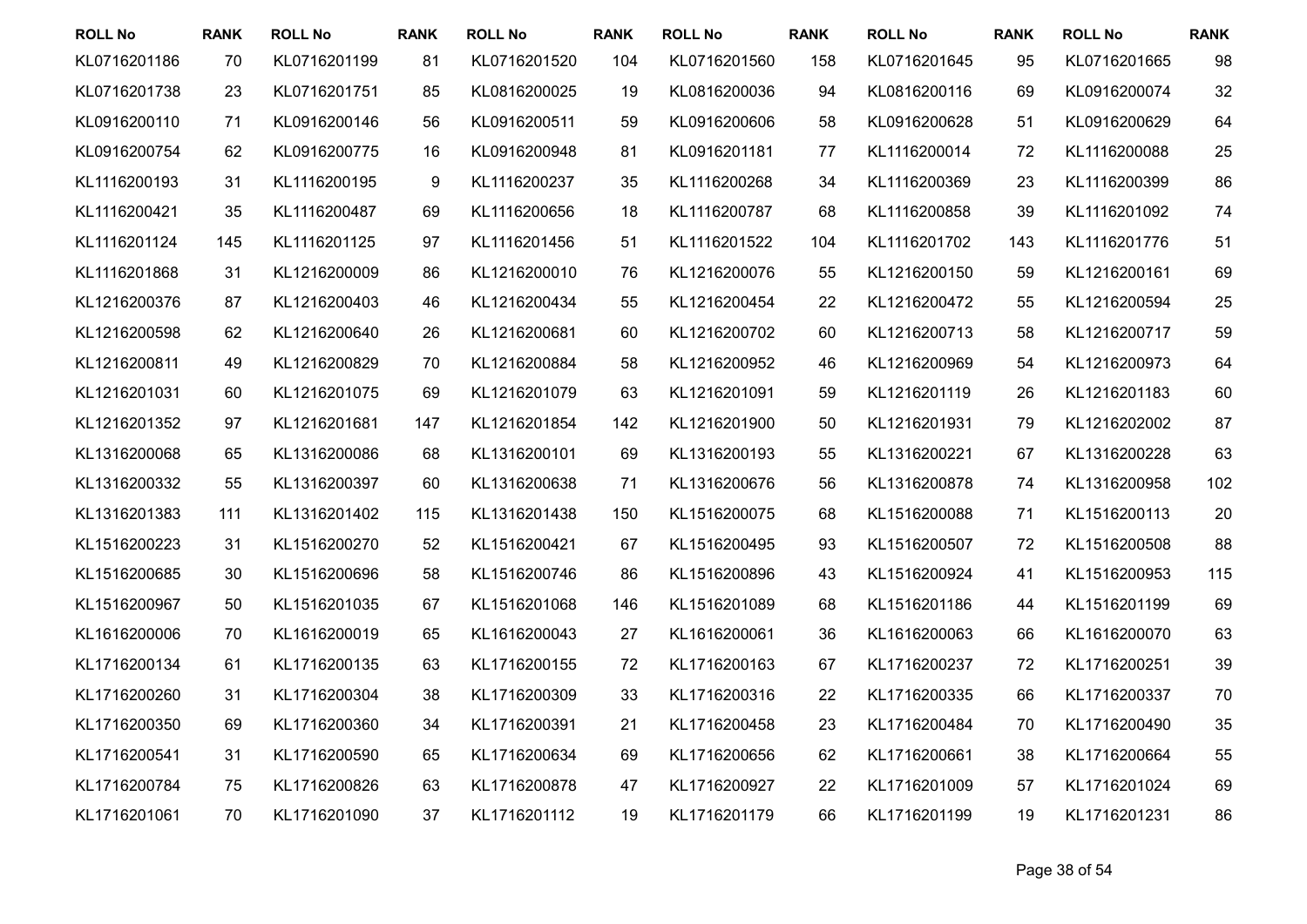| <b>ROLL No</b> | <b>RANK</b> | <b>ROLL No</b> | <b>RANK</b> | <b>ROLL No</b> | <b>RANK</b> | <b>ROLL No</b> | <b>RANK</b> | <b>ROLL No</b> | <b>RANK</b> | <b>ROLL No</b> | <b>RANK</b> |
|----------------|-------------|----------------|-------------|----------------|-------------|----------------|-------------|----------------|-------------|----------------|-------------|
| KL1716201239   | 21          | KL1716201281   | 56          | KL1716201283   | 68          | KL1716201318   | 32          | KL1716201327   | 66          | KL1716201369   | 55          |
| KL1716201470   | 35          | KL1716201476   | 58          | KL1716201480   | 89          | KL1716201576   | 32          | KL1716201642   | 60          | KL1716201663   | 23          |
| KL1716201687   | 36          | KL1716201844   | 22          | KL1716201970   | 20          | KL1716201971   | 31          | KL1716202005   | 67          | KL1716202181   | 89          |
| KL1716202308   | 77          | KL1716202406   | 45          | KL1716202419   | 73          | KL1716202467   | 154         | KL1716202502   | 25          | KL1716202512   | 36          |
| KL1716202565   | 14          | KL1716202570   | 49          | KL1716202610   | 11          | KL1716202795   | 68          | KL1716202925   | 37          | KL1716202969   | 33          |
| KL1716203067   | 49          | KL1716203086   | 44          | KL1816200047   | 139         | KL1816200268   | 89          | KL1816200418   | 66          | KL1816200447   | 69          |
| KL1816200472   | 38          | KL1816200543   | 62          | KL1816200554   | 5           | KL1816200559   | 21          | KL1816200643   | 86          | KL1816200726   | 61          |
| KL1816200773   | 52          | KL1816200782   | 34          | KL1816200875   | 10          | KL1816200922   | 50          | KL1816200974   | 68          | KL1816201058   | 66          |
| KL1816201291   | 66          | KL1816201303   | 67          | KL1816201317   | 59          | KL1816201369   | 66          | KL1816201459   | 34          | KL1816201549   | 36          |
| KL1816201603   | 136         | KL1816201866   | 38          | KL1816201874   | 244         | KL1816201914   | 96          | KL1816201922   | 158         | KL1816201945   | 112         |
| KL1816201982   | 175         | KL1816202026   | 78          | KL1816202064   | 13          | KL1816202092   | 51          | KL1816202166   | 39          | KL1816202199   | 16          |
| KL1816202208   | 41          | KL1816202411   | 12          | LL0116200029   | 95          | LL0116200072   | 101         | MG0116200018   | 94          | MG0116200072   | 109         |
| MG0116200085   | 33          | MG0116200099   | 102         | MG0116200116   | 109         | MG0116200277   | 21          | MG0116200528   | 52          | MG0116200667   | 4           |
| MG0116200696   | 152         | MG0116200715   | 140         | MG0116200720   | 46          | MN0116200153   | 112         | MN0116200210   | 66          | MN0116200218   | 65          |
| MN0116200322   | 65          | MN0116200939   | 107         | MN0116200950   | 83          | MN0116201063   | 70          | MN0116201132   | 112         | MN0116201225   | 110         |
| MN0116201475   | 167         | MP0216200219   | 212         | MP0316200002   | 45          | MP0316200053   | 97          | MP0316200072   | 124         | MP0316200100   | 122         |
| MP0316200112   | 70          | MP0316200146   | 101         | MP0316200182   | 36          | MP0316200443   | 65          | MP0316200571   | 56          | MP0316200617   | 56          |
| MP0316200626   | 32          | MP0316200632   | 70          | MP0316200728   | 25          | MP0316200738   | 89          | MP0316200770   | 87          | MP0316200837   | 70          |
| MP0316200867   | 32          | MP0316200881   | 94          | MP0316200953   | 108         | MP0316201126   | 34          | MP0316201128   | 27          | MP0316201138   | 62          |
| MP0316201143   | 25          | MP0316201181   | 63          | MP0316201193   | 30          | MP0316201202   | 36          | MP0316201246   | 34          | MP0316201254   | 35          |
| MP0316201273   | 56          | MP0316201330   | 33          | MP0316201360   | 52          | MP0316201438   | 64          | MP0316201500   | 105         | MP0516200021   | 70          |
| MP0516200101   | 101         | MP0616200015   | 96          | MP0616200106   | 37          | MP0616200319   | 24          | MP0616200327   | 31          | MP0616200630   | 78          |
| MP0716200110   | 19          | MP0716200117   | 95          | MP0716200182   | 55          | MP0716200187   | 63          | MP0716200474   | 112         | MP0716200533   | 45          |
| MP0716200776   | 55          | MP0716200895   | 72          | MP0716201110   | 62          | MP0716201312   | 58          | MP0716201511   | 101         | MP0716201635   | 66          |
| MP0716201744   | 150         | MP0716201787   | 56          | MP0716201892   | 86          | MP0716201937   | 213         | MP0716201961   | 25          | MP0716202007   | 72          |
| MP0716202031   | 121         | MP0716202071   | 77          | MP0716202102   | 64          | MP0716202130   | 233         | MP0716202218   | 64          | MP0816200130   | 72          |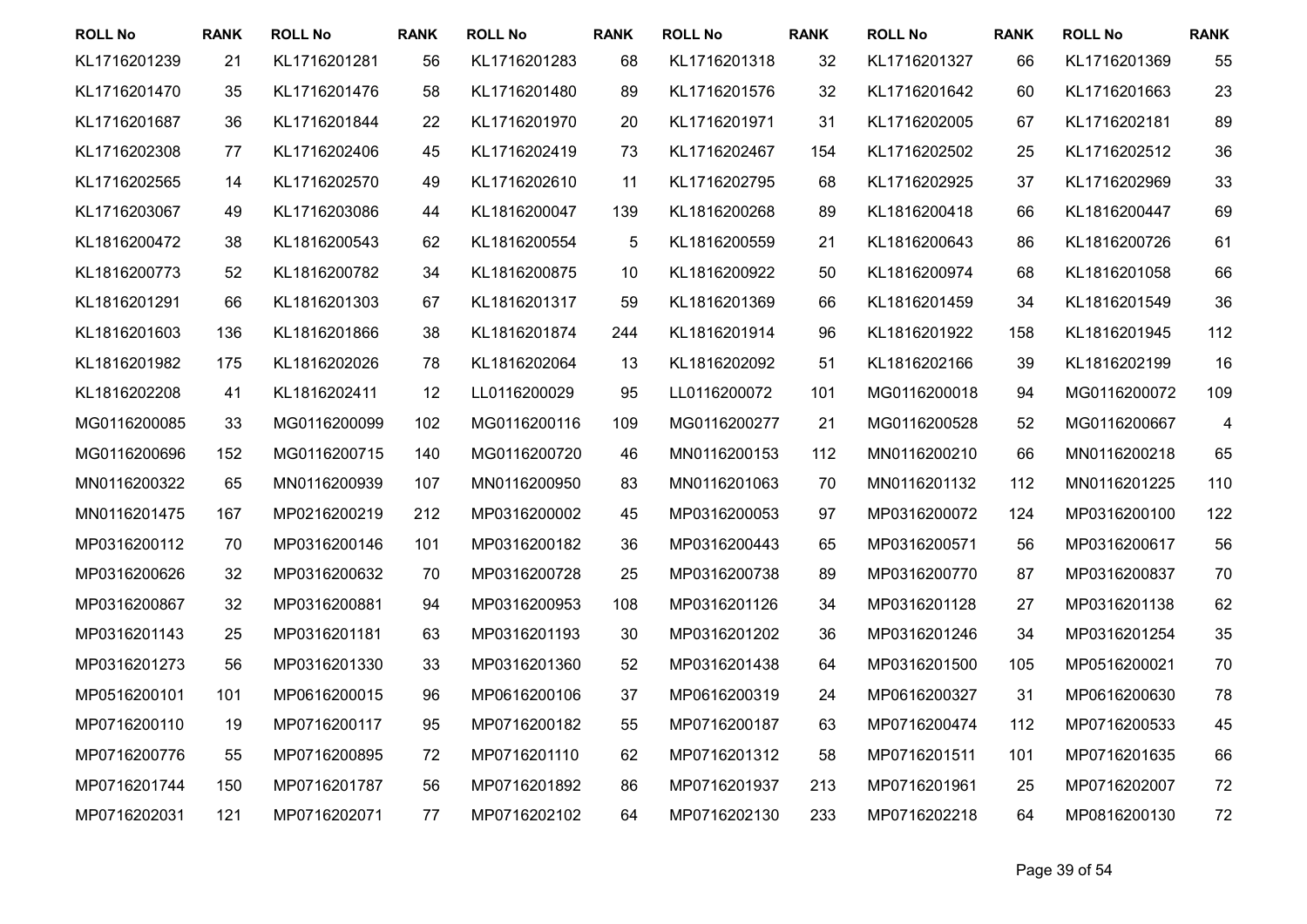| <b>ROLL No</b> | <b>RANK</b> | <b>ROLL No</b> | <b>RANK</b> | <b>ROLL No</b> | <b>RANK</b> | <b>ROLL No</b> | <b>RANK</b> | <b>ROLL No</b> | <b>RANK</b> | <b>ROLL No</b> | <b>RANK</b> |
|----------------|-------------|----------------|-------------|----------------|-------------|----------------|-------------|----------------|-------------|----------------|-------------|
| MP0816200332   | 93          | MP0816200426   | 60          | MP0816200543   | 63          | MP0816200648   | 23          | MP1116200020   | 84          | MP1216200023   | 120         |
| MP1216200075   | 142         | MP1216200260   | 80          | MP1216200317   | 18          | MP1216200371   | 47          | MP1216200443   | 103         | MP1216200598   | 213         |
| MP1216200604   | 117         | MP1216200630   | 71          | MP1216200635   | 4           | MP1216200657   | 116         | MP1316200197   | 22          | MP1516200186   | 194         |
| MR0116200022   | 115         | MR0116200131   | 83          | MR0116200543   | 44          | MR0116200655   | 36          | MR0116200839   | 101         | MR0116200894   | 127         |
| MR0116201413   | 84          | MR0316200728   | 55          | MR0316201079   | 43          | MR0316201185   | 228         | MR0316201313   | 211         | MR0416200324   | 62          |
| MR0416200353   | 3           | MR0416200423   | 36          | MR0416200637   | 88          | MR0416200752   | 31          | MR0416200915   | 49          | MR0416201211   | 38          |
| MR0416201363   | 21          | MR0916200038   | 72          | MR0916200097   | 88          | MR0916200346   | 146         | MR0916200416   | 242         | MR0916200471   | 222         |
| MR1016200017   | 118         | MR1016200083   | 83          | MR1016200130   | 57          | MR1016200425   | 94          | MR1016200697   | 50          | MR1316200019   | 56          |
| MR1316200110   | 53          | MR1316200513   | 36          | MR1316200538   | 198         | MR1316200647   | 194         | MR1416200109   | 75          | MR1416200157   | 63          |
| MR1416200251   | 21          | MR1416200458   | 139         | MR1516200229   | 79          | MR1516200276   | 24          | MR1616200013   | 4           | MR1616200019   | 104         |
| MR1616200025   | 132         | MR1616200027   | 41          | MR1616200033   | 18          | MR1616200201   | 24          | MR1616200263   | 34          | MR1616200337   | 32          |
| MR1616200545   | 22          | MR1616200570   | 69          | MR1616200716   | 21          | MR1616200858   | 84          | MR1616200933   | 56          | MR1616200951   | 34          |
| MR1616201065   | 102         | MR1616201068   | 37          | MR1616201072   | 32          | MR1616201327   | 30          | MR1616201428   | 35          | MR1616201535   | 92          |
| MR1616201809   | 24          | MR1616201815   | 29          | MR1616201901   | 48          | MR1616201934   | 2           | MR1616201939   | 42          | MR1616201971   | 23          |
| MR1616201998   | 24          | MR1616202020   | 24          | MR1616202219   | 82          | MR1616202275   | 32          | MR1616202295   | 41          | MR1616202296   | 16          |
| MR1616202449   | 33          | MR1616202490   | 63          | MR1616202546   | 76          | MR1616202562   | 23          | MR1616202633   | 56          | MR1616202680   | 17          |
| MR1616202706   | 50          | MR1616202753   | 127         | MR1616202776   | 198         | MR1616202841   | 156         | MR1616203158   | 18          | MR1616203265   | 19          |
| MR1616203345   | 63          | MR1616203353   | 23          | MR1616203456   | 15          | MR1616203496   | 64          | MR1616203528   | 80          | MR1616203532   | 38          |
| MR1616203757   | 33          | MR1616203758   | 39          | MR1616203791   | 67          | MR1616203874   | 46          | MR1616203884   | 82          | MR1616203978   | 28          |
| MR1716200109   | 146         | MR1716200188   | 90          | MR1716200282   | 83          | MR1716201072   | 93          | MR1716201151   | 72          | MR1716201342   | 139         |
| MR1716202037   | 88          | MR1716202094   | 157         | MR1716202115   | 184         | MR1716202119   | 99          | MR1716202248   | 187         | MR1816200019   | 34          |
| MR1816200033   | 103         | MR1816200115   | 10          | MR1816200159   | 65          | MR1816200835   | 144         | MR1816201067   | 106         | MR1916200027   | 95          |
| MR1916200358   | 109         | MR1916200515   | 90          | MR1916200799   | 53          | MR1916200836   | 18          | MR1916201110   | 77          | MR1916201257   | 97          |
| MR2216200025   | 115         | MR2216200038   | 157         | MR2216200069   | 17          | MR2216200071   | 132         | MR2216200099   | 38          | MR2216200112   | 116         |
| MR2216200133   | 22          | MR2216200152   | 38          | MR2216200228   | 118         | MR2216200271   | 22          | MR2216200301   | 88          | MR2216200324   | 71          |
| MR2216200406   | 56          | MR2216200407   | 70          | MR2216200423   | 84          | MR2216200436   | 21          | MR2216200520   | 107         | MR2216200552   | 22          |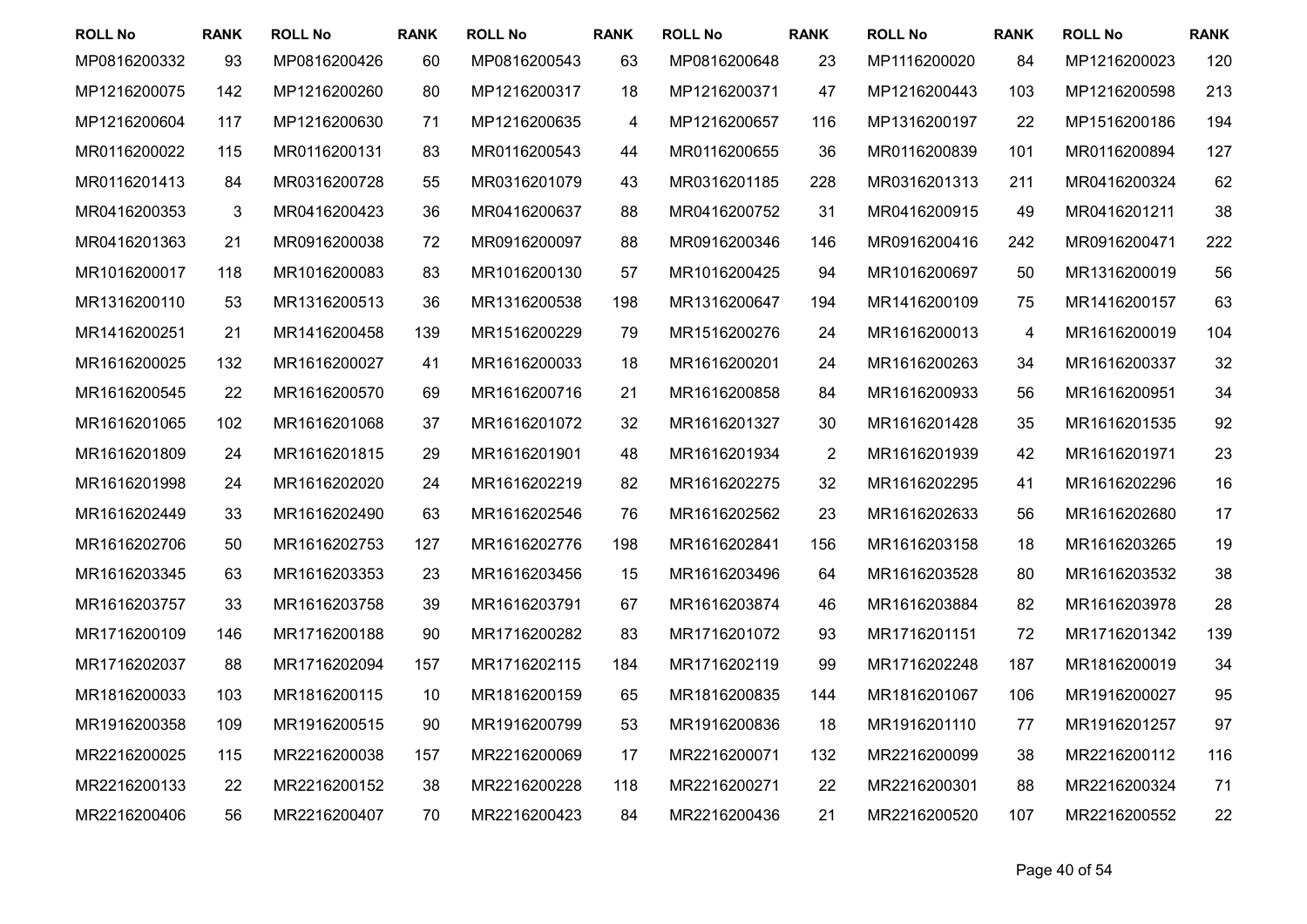| <b>ROLL No</b> | <b>RANK</b> | <b>ROLL No</b> | <b>RANK</b> | <b>ROLL No</b> | <b>RANK</b> | <b>ROLL No</b> | <b>RANK</b> | <b>ROLL No</b> | <b>RANK</b> | <b>ROLL No</b> | <b>RANK</b> |
|----------------|-------------|----------------|-------------|----------------|-------------|----------------|-------------|----------------|-------------|----------------|-------------|
| MR2216200585   | 68          | MR2216200715   | 53          | MR2216200738   | 36          | MR2216200827   | 70          | MR2216200845   | 68          | MR2216200866   | 24          |
| MR2216201035   | 30          | MR2216201157   | 41          | MR2216201195   | 63          | MR2216201269   | 60          | MR2216201346   | 55          | MR2216201409   | 51          |
| MR2216201417   | 102         | MR2216201423   | 35          | MR2216201432   | 74          | MR2216201463   | 29          | MR2216201504   | 50          | MR2216201507   | 36          |
| MR2216201539   | 38          | MR2216201562   | 62          | MR2216201681   | 25          | MR2216201698   | 34          | MR2216201714   | 24          | MR2216201729   | 36          |
| MR2216201797   | 25          | MR2216201842   | 59          | MR2216201873   | 48          | MR2216202029   | 54          | MR2216202096   | 37          | MR2216202174   | 35          |
| MR2216202203   | 36          | MR2216202232   | 93          | MR2216202322   | 26          | MR2216202329   | 65          | MR2216202499   | 35          | MR2216202520   | 25          |
| MR2216202537   | 67          | MR2216202555   | 24          | MR2216202587   | 24          | MR2216202638   | 53          | MR2216202674   | 60          | MR2216202697   | 67          |
| MR2216202708   | 30          | MR2216202826   | 15          | MR2216202907   | 35          | MR2216202923   | 50          | MR2216203020   | 58          | MR2216203077   | 50          |
| MR2216203108   | 50          | MR2216203141   | 53          | MR2216203165   | 70          | MR2216203179   | 53          | MR2216203189   | 32          | MR2216203398   | 27          |
| MR2216203418   | 54          | MR2216203563   | 36          | MR2216203583   | 71          | MR2216203619   | 28          | MR2216203647   | 69          | MR2216203652   | 36          |
| MR2216203747   | 26          | MR2216203782   | 35          | MR2216203841   | 37          | MR2216203846   | 85          | MR2216203868   | 83          | MR2216203889   | 70          |
| MR2216203909   | 30          | MR2216203934   | 69          | MR2216203946   | 71          | MR2216204009   | 55          | MR2216204036   | 19          | MR2216204045   | 57          |
| MR2216204078   | 19          | MR2216204171   | 66          | MR2216204293   | 37          | MR2216204372   | 82          | MR2216204558   | 3           | MR2216204591   | 30          |
| MR2216204605   | 75          | MR2216204616   | 140         | MR2216204658   | 75          | MR2216204747   | 37          | MR2216204771   | 88          | MR2216204800   | 42          |
| MR2216204811   | 129         | MR2216204823   | 30          | MR2216204944   | 84          | MR2216204961   | 35          | MR2216205003   | 34          | MR2216205023   | 69          |
| MR2216205073   | 60          | MR2216205113   | 38          | MR2216205132   | 62          | MR2216205145   | 60          | MR2216205205   | 82          | MR2216205255   | 60          |
| MR2216205296   | 73          | MR2216205409   | 158         | MR2216205411   | 33          | MR2216205458   | 126         | MR2216205463   | 155         | MR2216205518   | 203         |
| MR2216205548   | 202         | MR2216205576   | 176         | MR2216205762   | 143         | MR2216205770   | 63          | MR2216205813   | 8           | MR2216205934   | 80          |
| MR2216205956   | 5           | MR2216205996   | 11          | MR2216206002   | 46          | MR2216206039   | 47          | MR2216206064   | 102         | MR2216206082   | 127         |
| MR2216206149   | 171         | MR2216206263   | 87          | MR2216206282   | 38          | MR2216206292   | 94          | MR2216206351   | 145         | MR2516200247   | 47          |
| MR2516200315   | 102         | MR2616200022   | 66          | MR2616200062   | 65          | MR2716200333   | 60          | MR2716200493   | 65          | MR2816200002   | 99          |
| MR2816200013   | 118         | MR2816200120   | 32          | MR2816200121   | 38          | MR2816200253   | 22          | MR2816200389   | 31          | MR2816200448   | 83          |
| MR2816200546   | 91          | MR2816200598   | 41          | MR2816200662   | 128         | MR2916200058   | 209         | MZ0116200047   | 108         | MZ0116200159   | 96          |
| MZ0116200161   | 98          | MZ0116200169   | 90          | MZ0116200198   | 109         | MZ0116200227   | 107         | MZ0116200327   | 112         | NL0116200084   | 84          |
| NL0116200095   | 111         | NL0116200111   | 111         | NL0116200125   | 213         | NL0216200063   | 112         | NL0216200069   | 112         | NL0216200105   | 102         |
| NL0216200106   | 97          | NL0216200149   | 76          | NL0216200159   | 111         | NL0216200232   | 93          | OR0216200016   | 161         | OR0216200035   | 27          |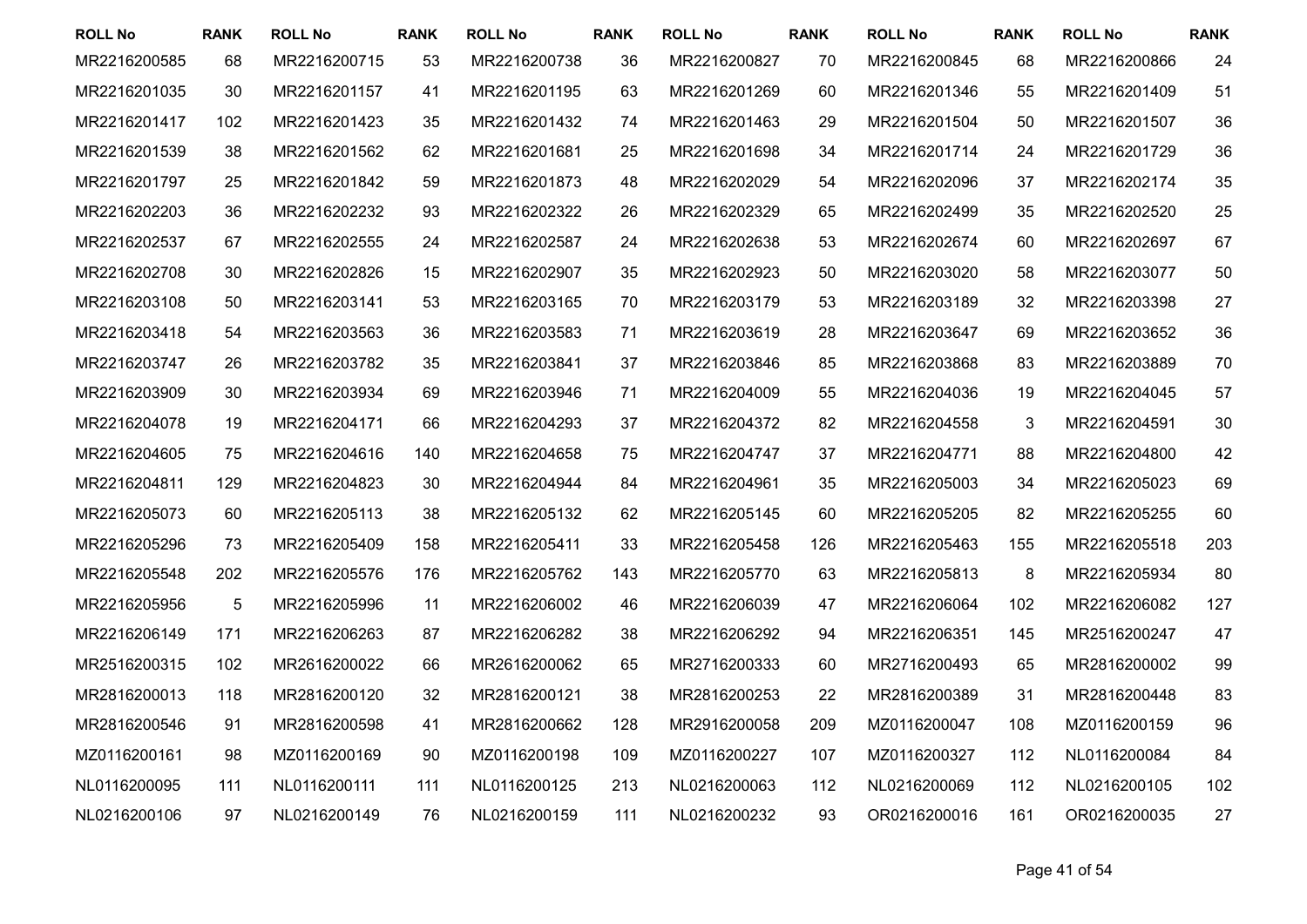| <b>ROLL No</b> | <b>RANK</b> | <b>ROLL No</b> | <b>RANK</b> | <b>ROLL No</b> | <b>RANK</b> | <b>ROLL No</b> | <b>RANK</b> | <b>ROLL No</b> | <b>RANK</b> | <b>ROLL No</b> | <b>RANK</b> |
|----------------|-------------|----------------|-------------|----------------|-------------|----------------|-------------|----------------|-------------|----------------|-------------|
| OR0216200163   | 86          | OR0216200285   | 58          | OR0216200571   | 103         | OR0216200672   | 106         | OR0216200678   | 133         | OR0316200003   | 159         |
| OR0316200216   | 65          | OR0316200365   | 83          | OR0316200501   | 27          | OR0316200502   | 143         | OR0416200036   | 16          | OR0416200103   | 145         |
| OR0416200111   | 86          | OR0416200165   | 76          | OR0416200236   | 67          | OR0416200279   | 7           | OR0416200430   | 38          | OR0416200461   | 68          |
| OR0416200684   | 29          | OR0416200724   | 59          | OR0416200832   | 83          | OR0416200847   | 39          | OR0416200879   | 106         | OR0416201042   | 34          |
| OR0416201056   | 28          | OR0416201064   | 28          | OR0416201201   | 56          | OR0416201386   | 27          | OR0416201436   | 18          | OR0416201628   | 102         |
| OR0416201673   | 104         | OR0416201727   | 69          | OR0416201732   | 55          | OR0416201848   | 21          | OR0416201854   | 59          | OR0416201989   | 57          |
| OR0416202033   | 60          | OR0416202193   | 25          | OR0416202260   | 22          | OR0416202391   | 61          | OR0416202410   | 72          | OR0416202476   | 150         |
| OR0416202655   | 39          | OR0416202746   | 38          | OR0416202765   | 42          | OR0416202903   | 40          | OR0416202922   | 60          | OR0416202949   | 19          |
| OR0416202988   | 30          | OR0416203033   | 20          | OR0416203041   | 71          | OR0416203106   | 128         | OR0416203169   | 135         | OR0416203320   | 123         |
| OR0416203330   | 135         | OR0416203343   | 47          | OR0416203352   | 89          | OR0416203362   | 98          | OR0416203379   | 243         | OR0416203399   | 207         |
| OR0416203450   | 118         | OR0416203490   | 120         | OR0416203521   | 52          | OR0416203527   | 141         | OR0416203530   | 144         | OR0416203579   | 126         |
| OR0416203598   | 99          | OR0416203737   | 194         | OR0516200032   | 106         | OR0516200042   | 70          | OR0516200073   | 41          | OR0516200195   | 35          |
| OR0516200249   | 25          | OR0516200257   | 55          | OR0516200308   | 91          | OR0516200332   | 30          | OR0516200350   | 28          | OR0516200427   | 182         |
| OR0516200578   | 52          | OR0516200584   | 56          | OR0516200608   | 18          | OR0516200652   | 100         | OR0516200663   | 45          | OR0516200678   | 70          |
| OR0616200059   | 45          | OR0616200079   | 73          | OR0816200031   | 72          | OR0816200055   | 109         | OR0816200088   | 33          | OR0816200109   | 100         |
| OR0816200114   | 27          | OR0816200204   | 49          | OR0816200281   | 218         | OR0816200389   | 32          | OR0816200498   | 48          | OR0916200059   | 117         |
| OR0916200122   | 57          | OR0916200126   | 50          | OR0916200270   | 53          | OR0916200284   | 45          | OR0916200338   | 62          | OR0916200397   | 58          |
| OR0916200506   | 218         | OR0916200517   | 24          | OR0916200525   | 151         | OR0916200619   | 54          | OR0916200691   | 73          | OR0916200726   | 76          |
| OR0916200738   | 41          | OR0916200741   | 98          | PB0116200111   | 29          | PB0116200132   | 23          | PB0116200144   | 81          | PB0116200150   | 28          |
| PB0116200158   | 86          | PB0116200202   | 46          | PB0116200222   | 82          | PB0116200281   | 19          | PB0116200408   | 87          | PB0116200443   | 104         |
| PB0116200453   | 113         | PB0116200550   | 13          | PB0116200605   | 21          | PB0216200023   | 156         | PB0216200050   | 87          | PB0216200109   | 57          |
| PB0216200111   | 72          | PB0216200133   | 64          | PB0216200144   | 20          | PB0216200164   | 19          | PB0216200168   | 29          | PB0216200169   | 28          |
| PB0216200207   | 50          | PB0216200291   | 27          | PB0216200400   | 109         | PB0216200487   | 58          | PB0216200503   | 107         | PB0216200554   | 26          |
| PB0216200582   | 75          | PB0216200614   | 27          | PB0216200646   | 126         | PB0216200749   | 75          | PB0216200964   | 34          | PB0216201001   | 49          |
| PB0216201144   | 34          | PB0216201192   | 51          | PB0216201570   | 19          | PB0216201582   | 85          | PB0416200075   | 70          | PB0416200142   | 33          |
| PB0416200185   | 93          | PB0416200336   | 66          | PB0416200416   | 81          | PB0416200423   | 210         | PB0416200497   | 32          | PB0416200631   | 21          |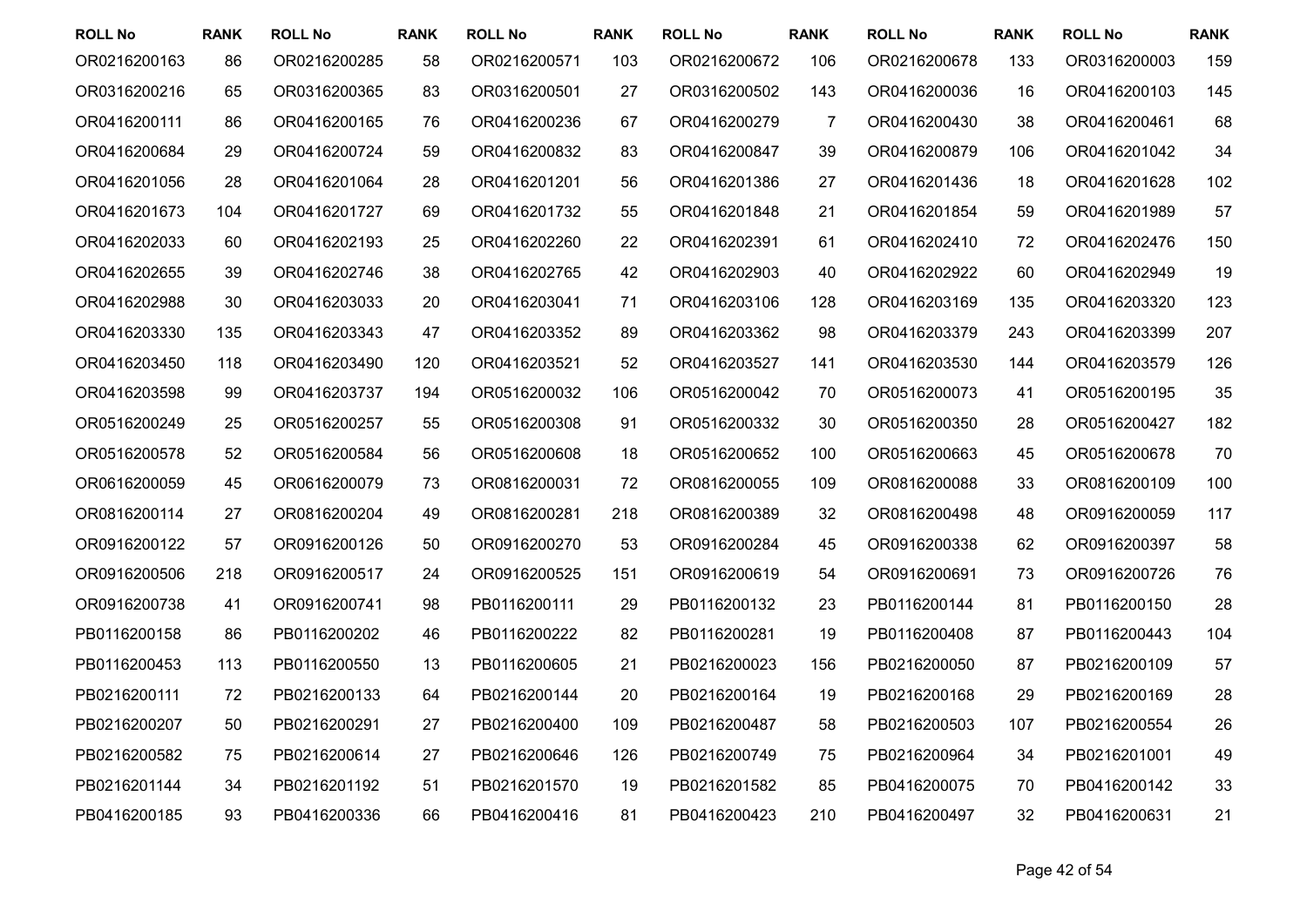| <b>ROLL No</b> | <b>RANK</b> | <b>ROLL No</b> | <b>RANK</b> | <b>ROLL No</b> | <b>RANK</b> | <b>ROLL No</b> | <b>RANK</b> | <b>ROLL No</b> | <b>RANK</b> | <b>ROLL No</b> | <b>RANK</b> |
|----------------|-------------|----------------|-------------|----------------|-------------|----------------|-------------|----------------|-------------|----------------|-------------|
| PB0416200680   | 31          | PB0416200818   | 73          | PB0416200946   | 100         | PB0516200007   | 112         | PB0516200414   | 172         | PB0516200466   | 132         |
| PB0516200491   | 134         | PB0516200495   | 105         | PB0516200699   | 59          | PB0516200738   | 83          | PB0516200858   | 18          | PB0716200202   | 33          |
| PB0716200204   | 55          | PB0816200192   | 32          | PB0816200219   | 36          | PB0816200296   | 57          | PB0816200299   | 48          | PB0816200351   | 31          |
| PB0816200399   | 33          | PB0816200433   | 95          | PB0816200585   | 86          | PB0816200593   | 33          | PB0816200600   | 109         | PB0816200629   | 34          |
| PB0816200640   | 108         | PB0816200691   | 84          | PB0816200737   | 84          | PB0816200740   | 24          | PB0816200757   | 102         | PB0816200797   | 50          |
| PB0816200842   | 75          | PB1116200062   | 69          | PB1116200066   | 81          | PB1116200132   | 159         | PB1116200215   | 72          | PB1116200332   | 39          |
| PB1116200339   | 49          | PO0116200004   | 96          | PO0116200015   | 42          | PO0116200016   | 51          | PO0116200033   | 116         | PO0116200055   | 147         |
| PO0116200060   | 155         | PO0116200075   | 105         | PO0116200154   | 84          | PO0116200167   | 62          | PO0116200196   | 34          | PO0116200201   | 60          |
| PO0116200208   | 112         | PO0116200222   | 105         | PO0116200319   | 52          | PO0116200471   | 72          | PO0116200488   | 102         | PO0116200581   | 50          |
| PO0116200594   | 59          | PO0116200627   | 50          | PO0116200653   | 72          | PO0116200658   | 89          | PO0116200668   | 110         | PO0116200691   | 89          |
| PO0116200720   | 19          | PO0116200756   | 69          | PO0116200841   | 62          | PO0116200865   | 58          | PO0116200887   | 105         | PO0116201004   | 115         |
| PO0116201128   | 83          | PO0116201153   | 110         | PO0116201206   | 159         | PO0116201340   | 170         | RJ0116200023   | 119         | RJ0116200025   | 63          |
| RJ0116200033   | 62          | RJ0116200140   | 60          | RJ0116200148   | 56          | RJ0116200186   | 51          | RJ0116200195   | 56          | RJ0116200440   | 196         |
| RJ0116200442   | 10          | RJ0116200534   | 67          | RJ0116200859   | 87          | RJ0116200896   | 89          | RJ0216200027   | 135         | RJ0216200125   | 81          |
| RJ0216200140   | 67          | RJ0216200173   | 65          | RJ0216200334   | 71          | RJ0216200521   | 240         | RJ0216200596   | 60          | RJ0216200672   | 39          |
| RJ0216200717   | 33          | RJ0216200728   | 51          | RJ0216200842   | 43          | RJ0216200921   | 136         | RJ0216200946   | 26          | RJ0216201061   | 134         |
| RJ0516200030   | 131         | RJ0516200070   | 66          | RJ0516200118   | 26          | RJ0516200182   | 84          | RJ0516200239   | 37          | RJ0516200243   | 84          |
| RJ0516200256   | 20          | RJ0516200315   | 55          | RJ0516200319   | 92          | RJ0516200447   | 99          | RJ0516200450   | 81          | RJ0516200570   | 34          |
| RJ0516200640   | 26          | RJ0516200712   | 67          | RJ0616200001   | 164         | RJ0616200084   | 108         | RJ0616200096   | 152         | RJ0616200338   | 87          |
| RJ0616200362   | 55          | RJ0616200439   | 42          | RJ0616200448   | 43          | RJ0616200501   | 95          | RJ0616200510   | 24          | RJ0616200767   | 64          |
| RJ0616200787   | 53          | RJ0616200811   | 50          | RJ0616200853   | 51          | RJ0616200935   | 53          | RJ0616201066   | 93          | RJ0616201337   | 56          |
| RJ0616201529   | 60          | RJ0616201649   | 71          | RJ0616201822   | 61          | RJ0616201944   | 95          | RJ0616201955   | 82          | RJ0616201994   | 79          |
| RJ0616202014   | 63          | RJ0616202166   | 60          | RJ0616202239   | 24          | RJ0616202278   | 71          | RJ0616202513   | 55          | RJ0616202565   | 95          |
| RJ0616202577   | 58          | RJ0616202598   | 6           | RJ0616202623   | 95          | RJ0616202663   | 64          | RJ0616202731   | 56          | RJ0616202739   | 63          |
| RJ0616202805   | 47          | RJ0616202817   | 58          | RJ0616202838   | 48          | RJ0616203018   | 56          | RJ0616203055   | 71          | RJ0616203079   | 62          |
| RJ0616203081   | 35          | RJ0616203187   | 18          | RJ0616203190   | 10          | RJ0616203257   | 93          | RJ0616203293   | 56          | RJ0616203398   | 61          |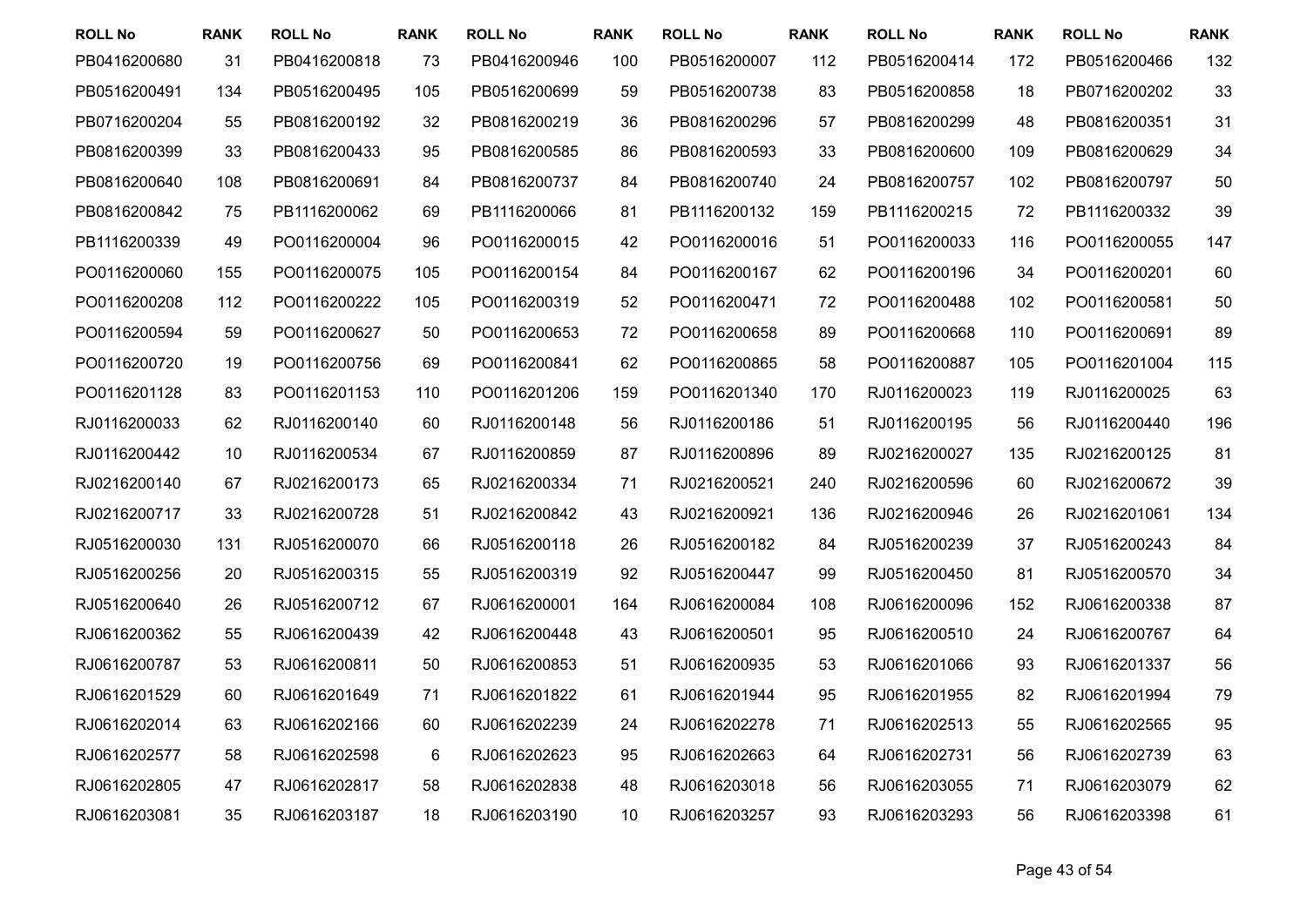| <b>ROLL No</b> | <b>RANK</b> | <b>ROLL No</b> | <b>RANK</b>  | <b>ROLL No</b> | <b>RANK</b> | <b>ROLL No</b> | <b>RANK</b> | <b>ROLL No</b> | <b>RANK</b> | <b>ROLL No</b> | <b>RANK</b> |
|----------------|-------------|----------------|--------------|----------------|-------------|----------------|-------------|----------------|-------------|----------------|-------------|
| RJ0616203428   | 64          | RJ0616203434   | 68           | RJ0616203739   | 37          | RJ0616203768   | 36          | RJ0616203866   | 93          | RJ0616203979   | 57          |
| RJ0616204011   | 59          | RJ0616204106   | 81           | RJ0616204117   | 25          | RJ0616204149   | 100         | RJ0616204190   | 76          | RJ0616204310   | 69          |
| RJ0616204329   | 26          | RJ0616204490   | 25           | RJ0616204886   | 61          | RJ0616204966   | 23          | RJ0616204983   | 68          | RJ0616205057   | 54          |
| RJ0616205072   | 61          | RJ0616205074   | $\mathbf{1}$ | RJ0616205120   | 56          | RJ0616205140   | 63          | RJ0616205149   | 34          | RJ0616205215   | 92          |
| RJ0616205471   | 39          | RJ0616205500   | 97           | RJ0616205632   | 34          | RJ0616205784   | 16          | RJ0616205808   | 65          | RJ0616205897   | 55          |
| RJ0616205916   | 81          | RJ0616206042   | 27           | RJ0616206290   | 60          | RJ0616206543   | 64          | RJ0616206545   | 67          | RJ0616206548   | 21          |
| RJ0616206742   | 61          | RJ0616206891   | 41           | RJ0616206976   | 48          | RJ0616207025   | 45          | RJ0616207475   | 100         | RJ0616207488   | 83          |
| RJ0616207500   | 63          | RJ0616207520   | 78           | RJ0616207801   | 59          | RJ0616207901   | 106         | RJ0616207993   | 89          | RJ0616208040   | 59          |
| RJ0616208190   | 113         | RJ0616208258   | 177          | RJ0616208297   | 238         | RJ0616208416   | 184         | RJ0616208465   | 190         | RJ0616208473   | 218         |
| RJ0616208488   | 231         | RJ0616208496   | 88           | RJ0616208583   | 130         | RJ0616208609   | 236         | RJ0616208685   | 103         | RJ0616208737   | 132         |
| RJ0616208774   | 156         | RJ0616208829   | 223          | RJ0616208844   | 169         | RJ0616208950   | 96          | RJ0616208955   | 133         | RJ0616208959   | 116         |
| RJ0616209003   | 193         | RJ0616209013   | 233          | RJ0616209019   | 137         | RJ0616209048   | 122         | RJ0616209093   | 154         | RJ0616209105   | 166         |
| RJ0616209106   | 202         | RJ0616209154   | 221          | RJ0616209254   | 104         | RJ0616209289   | 244         | RJ0616209335   | 221         | RJ0616209343   | 73          |
| RJ0616209555   | 94          | RJ0616209563   | 126          | RJ0616209575   | 112         | RJ0616209593   | 118         | RJ0616209605   | 145         | RJ0616209653   | 231         |
| RJ0616209658   | 81          | RJ0616209686   | 167          | RJ0616209699   | 86          | RJ0616209788   | 114         | RJ0616209792   | 234         | RJ0616209802   | 149         |
| RJ0616209942   | 106         | RJ0616209966   | 100          | RJ0616210094   | 159         | RJ0616210121   | 29          | RJ0616210248   | 108         | RJ0616210263   | 108         |
| RJ0616210273   | 158         | RJ0616210286   | 189          | RJ0616210295   | 15          | RJ0616210344   | 219         | RJ0616210369   | 81          | RJ0616210398   | 132         |
| RJ0616210438   | 145         | RJ0616210440   | 72           | RJ0616210448   | 83          | RJ0616210553   | 95          | RJ0616210666   | 56          | RJ0616210687   | 142         |
| RJ0616210712   | 117         | RJ0616210735   | 17           | RJ0616210792   | 98          | RJ0616210830   | 12          | RJ0616210862   | 96          | RJ0616210866   | 150         |
| RJ0616210897   | 151         | RJ0616210939   | 94           | RJ0616210974   | 97          | RJ0616211038   | 83          | RJ0616211308   | 142         | RJ0616211378   | 67          |
| RJ0616211552   | 102         | RJ0616211625   | 139          | RJ0616211645   | 151         | RJ0616211647   | 88          | RJ0616211680   | 91          | RJ0616211686   | 112         |
| RJ0616211729   | 171         | RJ0616211738   | 95           | RJ0616211810   | 24          | RJ0616211884   | 53          | RJ0616211890   | 133         | RJ0616211900   | 106         |
| RJ0616212017   | 51          | RJ0616212023   | 229          | RJ0616212073   | 82          | RJ0616212134   | 37          | RJ0616212202   | 81          | RJ0616212294   | 237         |
| RJ0616212338   | 238         | RJ0616212370   | 204          | RJ0616212386   | 113         | RJ0716200078   | 154         | RJ0716200103   | 62          | RJ0716200144   | 68          |
| RJ0716200162   | 65          | RJ0716200244   | 60           | RJ0716200279   | 92          | RJ0716200296   | 70          | RJ0716200328   | 32          | RJ0716200341   | 56          |
| RJ0716200365   | 62          | RJ0716200371   | 36           | RJ0716200407   | 93          | RJ0716200576   | 67          | RJ0716200590   | 85          | RJ0716200623   | 58          |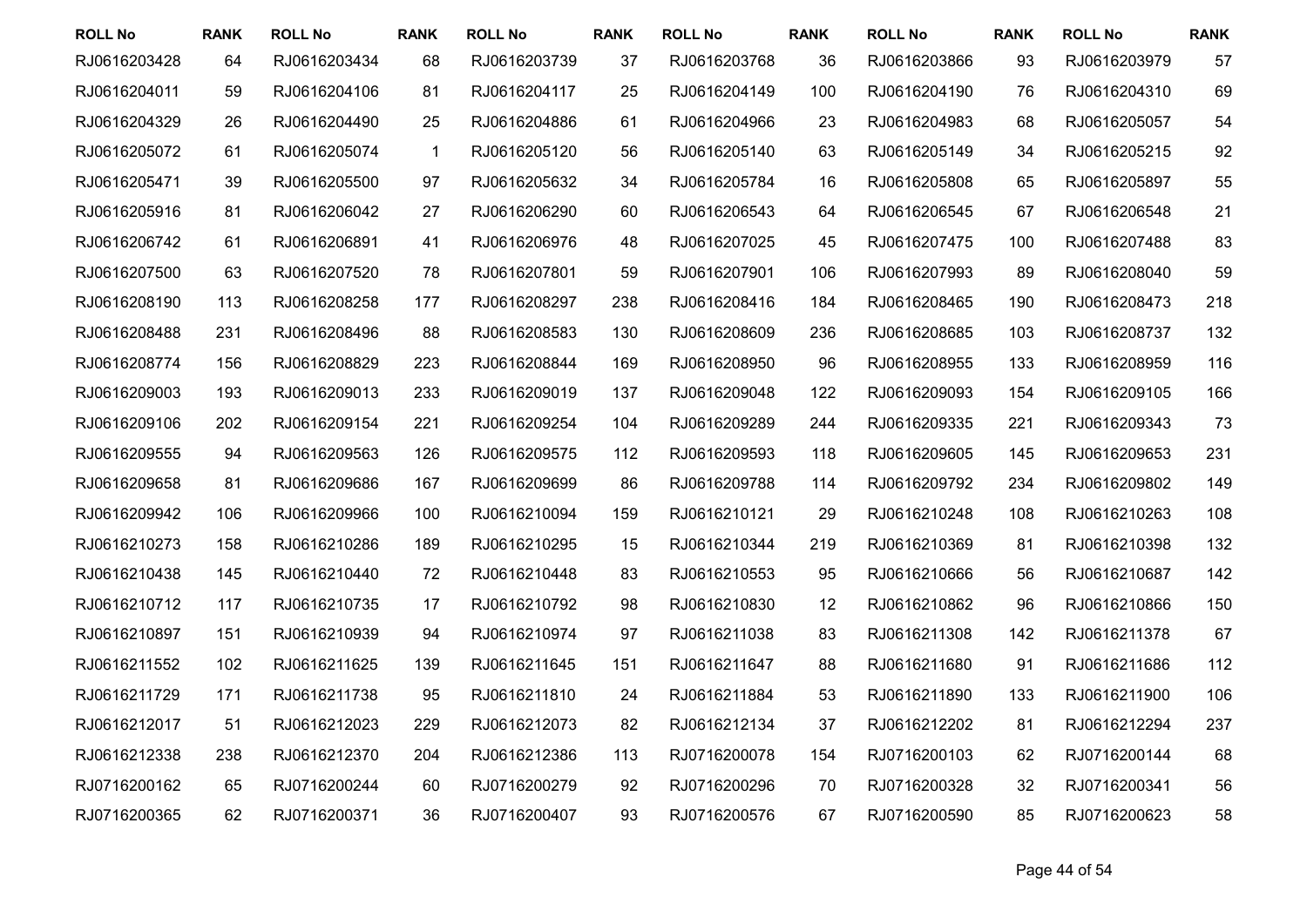| <b>ROLL No</b> | <b>RANK</b> | <b>ROLL No</b> | <b>RANK</b> | <b>ROLL No</b> | <b>RANK</b> | <b>ROLL No</b> | <b>RANK</b>             | <b>ROLL No</b> | <b>RANK</b> | <b>ROLL No</b> | <b>RANK</b> |
|----------------|-------------|----------------|-------------|----------------|-------------|----------------|-------------------------|----------------|-------------|----------------|-------------|
| RJ0716200686   | 20          | RJ0716200705   | 72          | RJ0716200906   | 43          | RJ0716200966   | 63                      | RJ0716200991   | 36          | RJ0716201252   | 70          |
| RJ0716201308   | 126         | RJ0716201330   | 112         | RJ0716201453   | 103         | RJ0716201456   | 77                      | RJ0716201461   | 112         | RJ0716201470   | 32          |
| RJ0716201501   | 63          | RJ0716201503   | 94          | RJ0716201516   | 21          | RJ0716201542   | 60                      | RJ0716201547   | 64          | RJ0716201557   | 57          |
| RJ0716201577   | 72          | RJ0716201614   | 27          | RJ0716201691   | 86          | RJ0716201761   | 164                     | RJ0716201857   | 101         | RJ0816200002   | 168         |
| RJ0816200036   | 106         | RJ0816200053   | 107         | RJ0816200192   | 29          | RJ0816200318   | 80                      | RJ0816200347   | 67          | RJ0816200526   | 93          |
| RJ0816200645   | 6           | RJ0816200789   | 52          | RJ0816200840   | 55          | RJ0816200852   | $\overline{\mathbf{4}}$ | RJ0816200942   | 38          | RJ0816201031   | 56          |
| RJ0816201054   | 87          | RJ0816201121   | 38          | RJ0816201134   | 141         | RJ0816201232   | 42                      | RJ0816201253   | 140         | RJ0816201270   | 83          |
| RJ0916200003   | 165         | RJ0916200009   | 91          | RJ0916200032   | 85          | RJ0916200223   | 59                      | RJ0916200256   | 64          | RJ0916200299   | 28          |
| RJ0916200324   | 82          | RJ0916200466   | 50          | RJ0916200605   | 55          | RJ0916201069   | 63                      | RJ0916201075   | 56          | RJ0916201192   | 96          |
| RJ0916201267   | 34          | RJ0916201359   | 97          | RJ0916201363   | 150         | RJ0916201373   | 93                      | RJ0916201382   | 94          | RJ0916201426   | 160         |
| RJ0916201537   | 183         | RJ0916201681   | 16          | RJ0916201808   | 63          | RJ1016200001   | 166                     | RJ1016200105   | 65          | RJ1016200122   | 51          |
| RJ1016200200   | 63          | RJ1016200204   | 98          | RJ1016200484   | 36          | RJ1016200654   | 147                     | RJ1016200693   | 124         | RJ1016200706   | 18          |
| RJ1016200782   | 62          | RJ1016200807   | 39          | RJ1016200861   | 103         | RJ1016200915   | 84                      | RJ1016200922   | 95          | RJ1016201021   | 95          |
| RJ1116200004   | 119         | RJ1116200016   | 143         | RJ1116200066   | 37          | RJ1116200083   | 116                     | RJ1116200156   | 39          | RJ1116200302   | 71          |
| RJ1116200316   | 34          | RJ1116200378   | 34          | RJ1116200448   | 65          | RJ1116200461   | 82                      | RJ1116200557   | 83          | RJ1116200834   | 44          |
| RJ1116200895   | 23          | RJ1116200973   | 31          | RJ1116201009   | 64          | RJ1116201128   | 112                     | RJ1116201136   | 90          | RJ1116201240   | 91          |
| RJ1116201275   | 109         | RJ1116201396   | 125         | RJ1116201457   | 69          | RJ1116201623   | 212                     | RJ1116201672   | 96          | RJ1116201760   | 187         |
| RJ1116201861   | 137         | SM0116200004   | 35          | SM0116200080   | 98          | SM0116200090   | 86                      | TA0116200087   | 104         | TA0116200186   | 59          |
| TA0116200270   | 214         | TA0116200423   | 48          | TA0116200447   | 49          | TL0116200094   | 56                      | TL0116200149   | 114         | TL0116200254   | 121         |
| TL0116200285   | 14          | TL0116200396   | 46          | TL0116200667   | 55          | TL0116200720   | 32                      | TL0116200742   | 59          | TL0116200969   | 103         |
| TL0116200981   | 99          | TL0116201006   | 27          | TL0116201100   | 76          | TL0116201131   | 51                      | TL0116201145   | 63          | TL0116201207   | 63          |
| TL0116201260   | 15          | TL0116201529   | 64          | TL0116201583   | 57          | TL0116201738   | 60                      | TL0116201745   | 47          | TL0116201761   | 50          |
| TL0116201765   | 72          | TL0116201797   | 35          | TL0116201821   | 28          | TL0116201841   | 18                      | TL0116201875   | 61          | TL0116201933   | 41          |
| TL0116202000   | 21          | TL0116202056   | 71          | TL0116202145   | 35          | TL0116202148   | 68                      | TL0116202272   | 54          | TL0116202279   | 37          |
| TL0116202307   | 30          | TL0116202324   | 70          | TL0116202405   | 87          | TL0116202414   | 89                      | TL0116202442   | 81          | TL0116202641   | 71          |
| TL0116202694   | 65          | TL0116202798   | 86          | TL0116202821   | 93          | TL0116202872   | 55                      | TL0116202887   | 29          | TL0116202990   | 58          |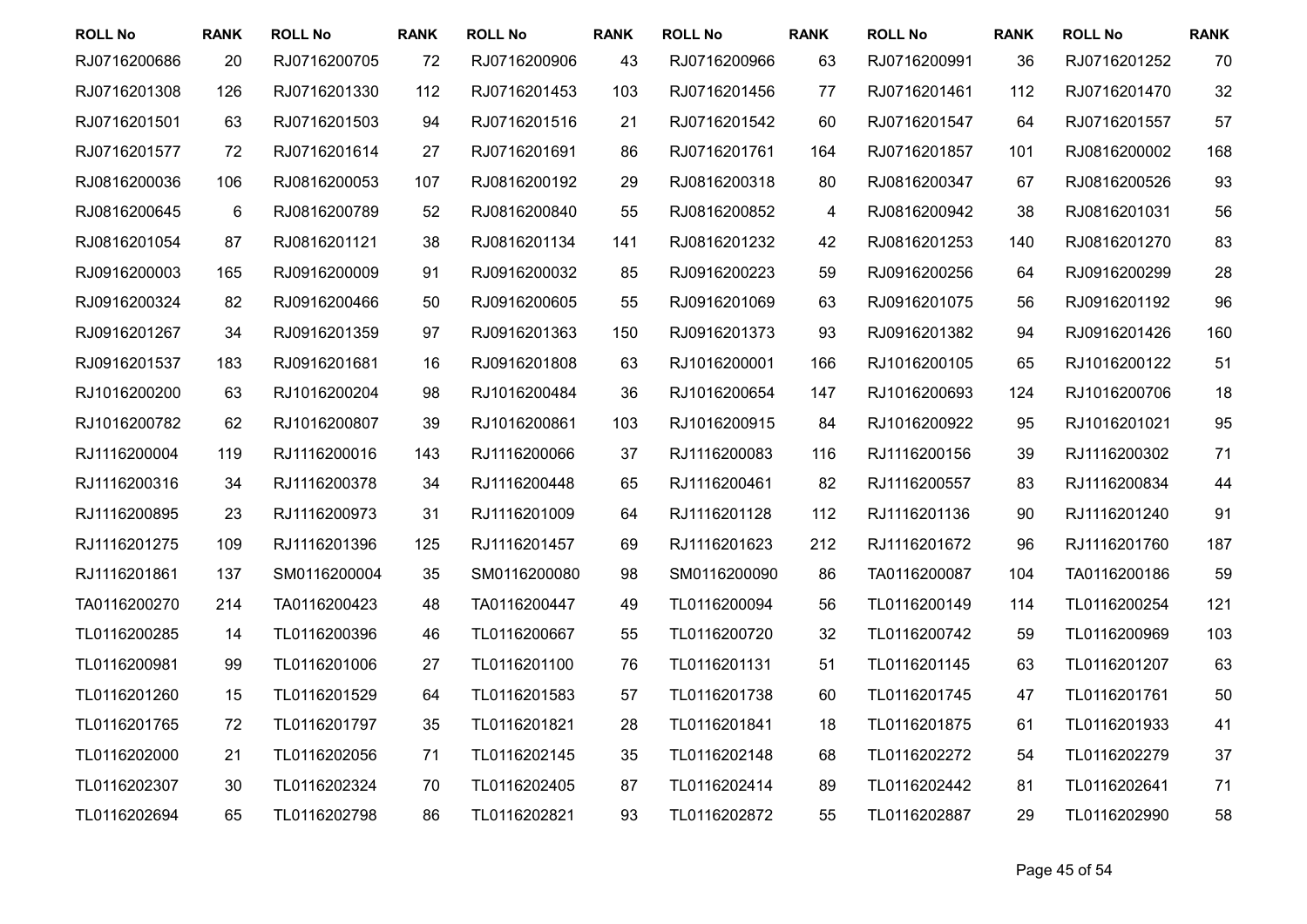| <b>ROLL No</b> | <b>RANK</b> | <b>ROLL No</b> | <b>RANK</b> | <b>ROLL No</b> | <b>RANK</b> | <b>ROLL No</b> | <b>RANK</b> | <b>ROLL No</b> | <b>RANK</b> | <b>ROLL No</b> | <b>RANK</b> |
|----------------|-------------|----------------|-------------|----------------|-------------|----------------|-------------|----------------|-------------|----------------|-------------|
| TL0116203236   | 32          | TL0116203240   | 39          | TL0116203242   | 31          | TL0116203292   | 33          | TL0116203349   | 21          | TL0116203378   | 89          |
| TL0116203392   | 26          | TL0116203418   | 29          | TL0116203468   | 67          | TL0116203554   | 93          | TL0116203582   | 25          | TL0116203663   | 22          |
| TL0116203685   | 27          | TL0116203712   | 58          | TL0116203759   | 27          | TL0116203762   | 28          | TL0116203859   | 40          | TL0116203954   | 37          |
| TL0116203961   | 67          | TL0116203971   | 70          | TL0116203998   | 41          | TL0116204049   | 57          | TL0116204083   | 30          | TL0116204155   | 53          |
| TL0116204222   | 34          | TL0116204321   | 46          | TL0116204357   | 97          | TL0116204362   | 158         | TL0116204447   | 62          | TL0116204456   | 124         |
| TL0116204566   | 146         | TL0116204649   | 112         | TL0116204653   | 74          | TL0116204673   | 78          | TL0116204823   | 184         | TL0116204864   | 61          |
| TL0116204972   | 72          | TL0116205001   | 61          | TL0116205009   | 83          | TL0116205070   | 23          | TL0116205122   | 34          | TL0116205239   | 60          |
| TL0116205264   | 52          | TL0116205299   | 58          | TL0116205325   | 60          | TL0116205391   | 51          | TL0116205454   | 98          | TL0116205474   | 62          |
| TL0116205496   | 93          | TL0116205570   | 49          | TL0116205628   | 49          | TL0116205636   | 28          | TL0116205678   | 51          | TL0116205847   | 135         |
| TL0116205869   | 161         | TL0116205902   | 36          | TL0116205928   | 113         | TL0116205933   | 208         | TL0116205966   | 224         | TL0116206094   | 159         |
| TL0116206114   | 60          | TL0116206128   | 96          | TL0116206237   | 23          | TL0116206257   | 25          | TL0116206323   | 201         | TL0116206345   | 238         |
| TL0116206348   | 158         | TL0116206412   | 82          | TL0116206423   | 123         | TL0116206457   | 129         | TL0116206471   | 80          | TL0116206502   | 119         |
| TL0116206563   | 159         | TL0116206573   | 142         | TL0116206575   | 49          | TL0116206629   | 54          | TL0116206630   | 44          | TL0116206631   | 81          |
| TL0116206678   | 42          | TL0116206772   | 64          | TL0116206777   | 19          | TL0116206806   | 57          | TL0116207156   | 15          | TL0116207261   | 36          |
| TL0116207391   | 44          | TL0116207408   | 95          | TL0116207424   | 11          | TL0116207426   | 51          | TL0216200086   | 100         | TL0216200430   | 95          |
| TL0216200453   | 63          | TL0216200463   | 44          | TL0316200033   | 26          | TL0316200174   | 229         | TL0416200283   | 151         | TL0716200242   | 153         |
| TL0716200412   | 70          | TN0116200346   | 91          | TN0116200429   | 67          | TN0116200558   | 108         | TN0116200619   | 89          | TN0116200647   | 92          |
| TN0116200674   | 70          | TN0116200787   | 64          | TN0116200847   | 53          | TN0116200866   | 90          | TN0116201268   | 61          | TN0116201291   | 24          |
| TN0116201371   | 93          | TN0116201389   | 56          | TN0116201403   | 65          | TN0116201781   | 82          | TN0116201820   | 48          | TN0116201963   | 93          |
| TN0116202371   | 132         | TN0116202402   | 76          | TN0116202528   | 89          | TN0116202567   | 165         | TN0116202630   | 19          | TN0116202778   | 62          |
| TN0116202829   | 59          | TN0116203038   | 27          | TN0116203124   | 64          | TN0116203240   | 94          | TN0116203547   | 60          | TN0116203655   | 24          |
| TN0116203946   | 62          | TN0116203995   | 61          | TN0116204370   | 91          | TN0116204672   | 49          | TN0116204687   | 85          | TN0116204832   | 144         |
| TN0116204904   | 40          | TN0116205182   | 53          | TN0116205379   | 113         | TN0116205520   | 99          | TN0116205785   | 116         | TN0216200213   | 61          |
| TN0216200368   | 69          | TN0216200389   | 21          | TN0216200432   | 44          | TN0216200440   | 33          | TN0216200491   | 69          | TN0216200563   | 55          |
| TN0216200782   | 58          | TN0216200894   | 67          | TN0216201441   | 114         | TN0216201492   | 140         | TN0216202005   | 79          | TN0216202208   | 66          |
| TN0316200408   | 198         | TN0616200149   | 11          | TN0616200218   | 126         | TN0616200261   | 51          | TN0616200274   | 59          | TN0616200617   | 89          |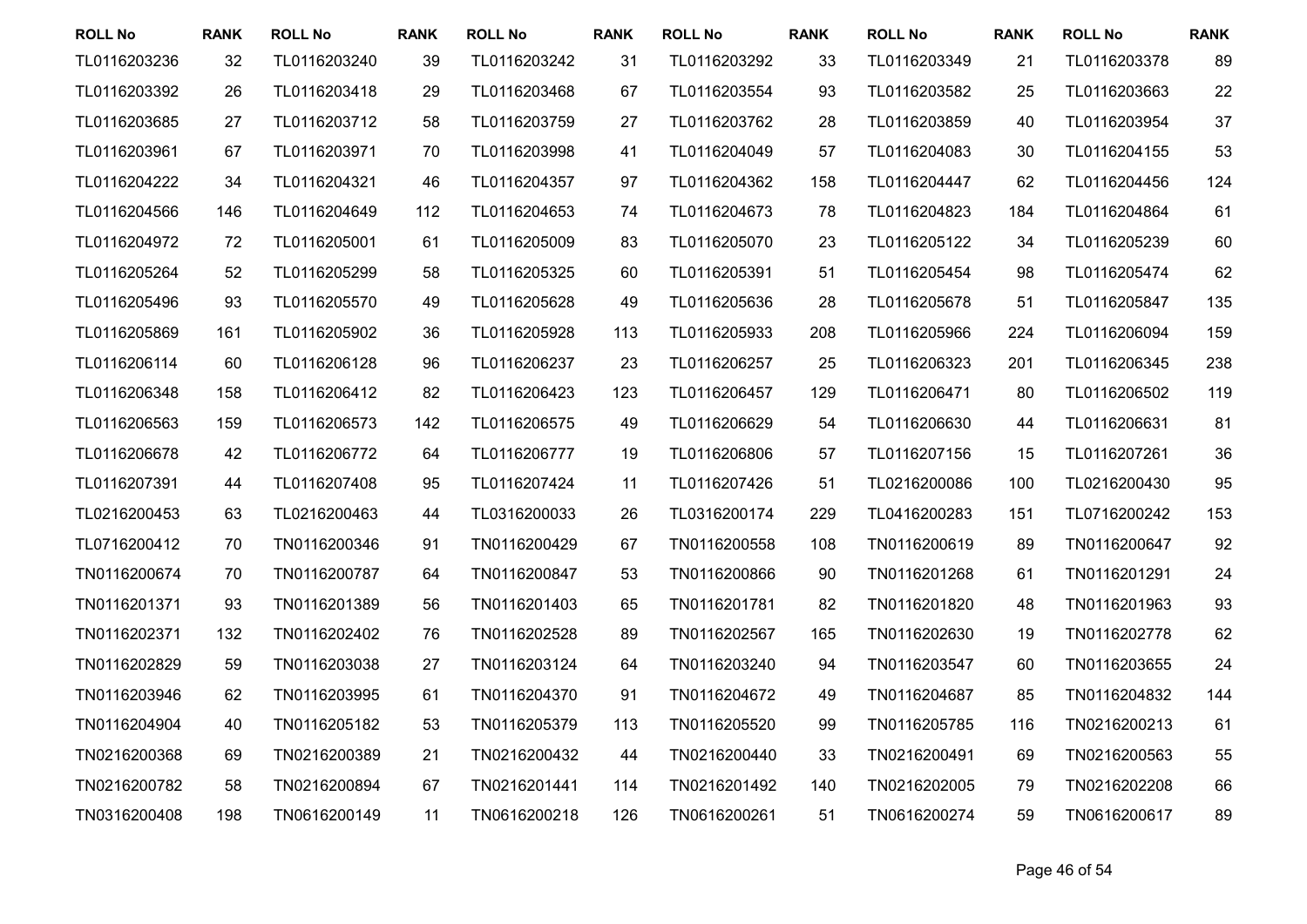| <b>ROLL No</b> | <b>RANK</b>    | <b>ROLL No</b> | <b>RANK</b> | <b>ROLL No</b> | <b>RANK</b> | <b>ROLL No</b> | <b>RANK</b> | <b>ROLL No</b> | <b>RANK</b>    | <b>ROLL No</b> | <b>RANK</b> |
|----------------|----------------|----------------|-------------|----------------|-------------|----------------|-------------|----------------|----------------|----------------|-------------|
| TN0816200057   | $\overline{2}$ | TN0816201036   | 54          | TN0816201699   | 145         | TN0816201740   | 101         | TN0816201812   | $\overline{2}$ | TN0816201894   | 25          |
| TN0816202026   | 99             | TN0816202573   | 40          | TN1116200727   | 92          | TN1116201272   | 87          | TN1116201658   | 214            | TN1216200050   | 46          |
| TN1216200247   | 34             | TN1216200283   | 58          | TN1216200475   | 190         | TN1316200278   | 121         | TN1416200070   | 134            | TN1416201017   | 62          |
| TN1416201074   | 56             | TN1416201419   | 108         | TN1416201436   | 132         | TN1416201559   | 63          | TN1416201700   | 83             | TN1416201940   | 91          |
| TN1416202155   | 148            | TN1416202224   | 164         | TN1416202294   | 86          | TN1516200875   | 102         | TN1816200097   | 66             | TN2016200252   | 59          |
| TN2016200372   | 77             | TN2016200524   | 94          | UK0116200078   | 31          | UK0116200090   | 43          | UK0116200122   | 77             | UK0116200131   | 23          |
| UK0116200138   | 77             | UK0116200201   | 74          | UK0116200208   | $\bf 8$     | UK0116200217   | 125         | UK0116200243   | 35             | UK0116200293   | 43          |
| UK0116200314   | 81             | UK0116200399   | 20          | UK0116200469   | 92          | UK0116200475   | 43          | UK0116200489   | 66             | UK0116200529   | 75          |
| UK0116200540   | 85             | UK0116200556   | 111         | UK0116200741   | 13          | UK0116200766   | 20          | UK0116200795   | 70             | UK0116200819   | 34          |
| UK0116200839   | 32             | UK0116201310   | 24          | UK0116201386   | 95          | UK0116201539   | 119         | UK0116201605   | 47             | UK0116201664   | 32          |
| UK0116201718   | 30             | UK0116201762   | 26          | UK0116201770   | 37          | UK0116201779   | 89          | UK0116202097   | 108            | UK0116202130   | 24          |
| UK0116202202   | 39             | UK0216200020   | 65          | UK0216200122   | 38          | UK0216200249   | 21          | UK0216200251   | 91             | UK0216200349   | 46          |
| UK0216200424   | 79             | UK0216200616   | 56          | UK0216200699   | 35          | UK0216200709   | 64          | UK0216200747   | 15             | UK0216200823   | 35          |
| UK0216200867   | 14             | UK0216200984   | 25          | UK0216201089   | 98          | UK0216201243   | 34          | UK0216201329   | 106            | UK0216201348   | 141         |
| UK0216201354   | 222            | UK0316200090   | 66          | UK0316200174   | 64          | UK0416200030   | 26          | UK0416200077   | 80             | UK0416200084   | 66          |
| UK0616200036   | 13             | UK0616200062   | 25          | UK0616200069   | 11          | UK0616200079   | 100         | UK0616200108   | 148            | UK0616200115   | 55          |
| UK0616200117   | 103            | UK0616200130   | 47          | UK0616200170   | 20          | UK0616200183   | 29          | UK0616200201   | 32             | UK0616200219   | 120         |
| UK0616200577   | 5              | UK0616200583   | 42          | UK0616200584   | 12          | UK0616200604   | 102         | UK0616200661   | 17             | UK0616200663   | 50          |
| UK0616200686   | 53             | UK0616200691   | 57          | UK0616200773   | 16          | UK0616200783   | 63          | UK0616200796   | 78             | UK0616200803   | 54          |
| UK0616200843   | 52             | UK0616200848   | 63          | UK0616200850   | 55          | UK0616200867   | 15          | UK0616200888   | 86             | UK0616200952   | 88          |
| UK0616200959   | 56             | UK0616201076   | 63          | UK0616201092   | 51          | UK0616201101   | 28          | UK0616201102   | 88             | UK0616201105   | 112         |
| UK0616201133   | 78             | UK0616201167   | 70          | UK0616201198   | 25          | UK0616201392   | 141         | UK0616201398   | 118            | UK0616201463   | 21          |
| UK0616201489   | 50             | UK0616201597   | 79          | UP0116200034   | 93          | UP0116200045   | 68          | UP0116200115   | 20             | UP0116200129   | 61          |
| UP0116200134   | 85             | UP0116200172   | 64          | UP0116200216   | 67          | UP0116200265   | 93          | UP0116200428   | 33             | UP0116200496   | 28          |
| UP0116200499   | 54             | UP0116200647   | 53          | UP0116200674   | 33          | UP0116201102   | 34          | UP0116201104   | 34             | UP0116201126   | 64          |
| UP0116201187   | 27             | UP0116201232   | 29          | UP0116201266   | 31          | UP0116201324   | 3           | UP0116201345   | 149            | UP0116201438   | 92          |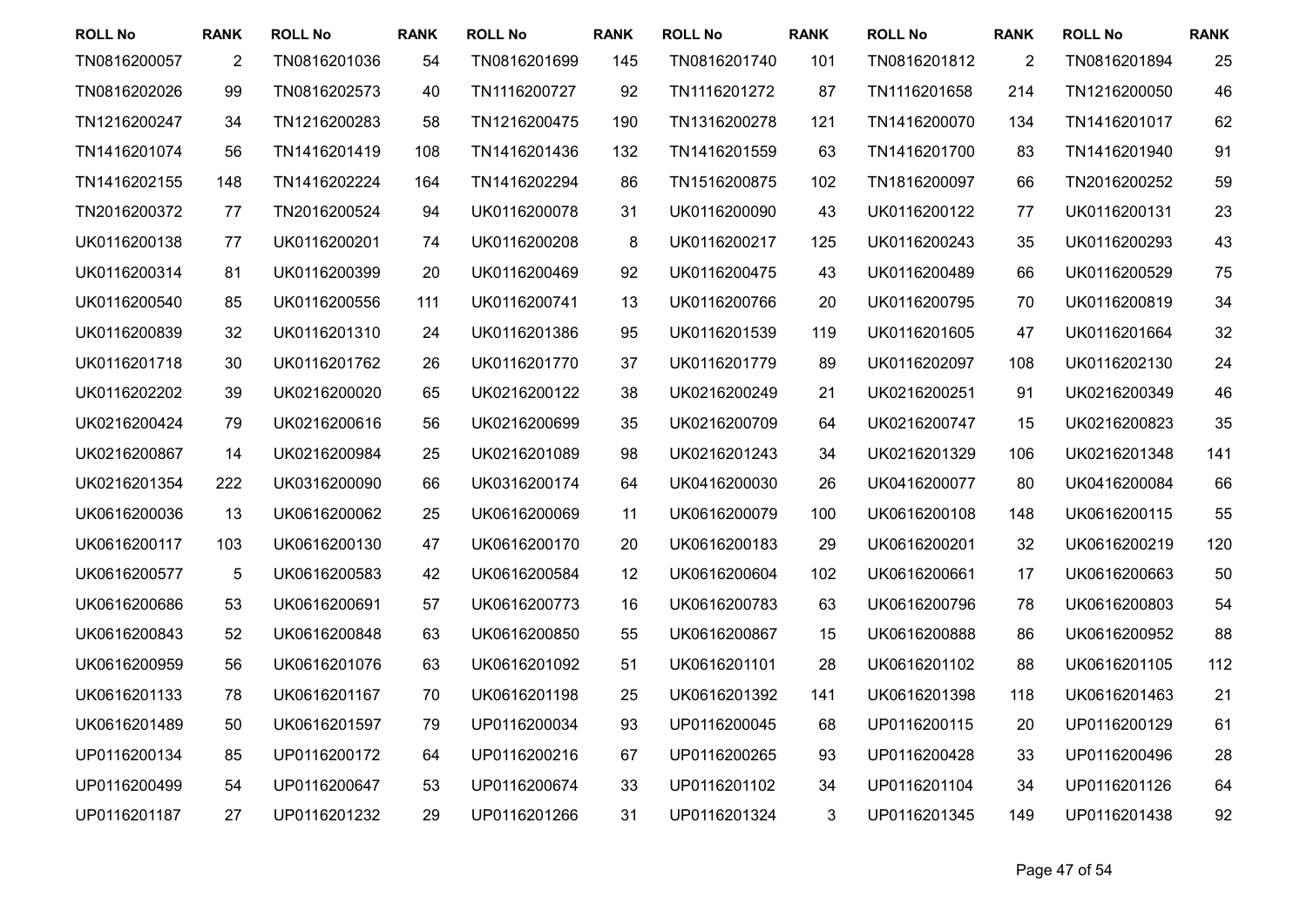| <b>ROLL No</b> | <b>RANK</b> | <b>ROLL No</b> | <b>RANK</b> | <b>ROLL No</b> | <b>RANK</b> | <b>ROLL No</b> | <b>RANK</b> | <b>ROLL No</b> | <b>RANK</b> | <b>ROLL No</b> | <b>RANK</b> |
|----------------|-------------|----------------|-------------|----------------|-------------|----------------|-------------|----------------|-------------|----------------|-------------|
| UP0116201512   | 88          | UP0116201516   | 85          | UP0116201590   | 80          | UP0116201704   | 118         | UP0216200004   | 62          | UP0216200021   | 71          |
| UP0216200045   | 120         | UP0216200117   | 94          | UP0216200225   | 35          | UP0216200267   | 31          | UP0216200362   | 53          | UP0216200436   | 144         |
| UP0216200480   | 85          | UP0216200493   | 138         | UP0216200722   | 43          | UP0216200747   | 67          | UP0216200750   | 73          | UP0316200004   | 113         |
| UP0316200029   | 94          | UP0316200182   | 81          | UP0316200285   | 59          | UP0316200305   | 63          | UP0316200329   | 39          | UP0316200452   | 70          |
| UP0316200525   | 36          | UP0316200578   | 27          | UP0316200587   | 54          | UP0316200652   | 63          | UP0316200760   | 58          | UP0316200933   | 71          |
| UP0316200971   | 33          | UP0316200983   | 65          | UP0316201030   | 50          | UP0316201067   | 64          | UP0316201146   | 55          | UP0316201241   | 50          |
| UP0316201378   | 51          | UP0316201558   | 63          | UP0316201575   | 47          | UP0316201633   | 62          | UP0316201650   | 27          | UP0316201656   | 64          |
| UP0316201771   | 41          | UP0316201871   | 47          | UP0316201882   | 46          | UP0316201954   | 69          | UP0316202065   | 64          | UP0316202116   | 56          |
| UP0316202408   | 195         | UP0316202543   | 65          | UP0316202646   | 93          | UP0316202670   | 130         | UP0316202673   | 54          | UP0316202694   | 68          |
| UP0316202701   | 87          | UP0316202706   | 65          | UP0316202757   | 74          | UP0316202804   | 53          | UP0316202886   | 110         | UP0316202924   | 85          |
| UP0316202930   | 83          | UP0316202984   | 99          | UP0316203011   | 74          | UP0416200045   | 55          | UP0416200094   | 87          | UP0416200221   | 70          |
| UP0416200251   | 70          | UP0416200291   | 56          | UP0416200342   | 94          | UP0416200398   | 58          | UP0416200429   | 107         | UP0416200464   | 23          |
| UP0416200501   | 33          | UP0416200536   | 60          | UP0416200698   | 56          | UP0416200733   | 54          | UP0416200788   | 190         | UP0416200939   | 59          |
| UP0416201074   | 33          | UP0616200002   | 116         | UP0616200302   | 54          | UP0716200013   | 151         | UP0716200017   | 50          | UP0716200058   | 71          |
| UP0716200154   | 65          | UP0716200188   | 93          | UP0716200207   | 26          | UP0716200278   | 37          | UP0716200294   | 58          | UP0716200356   | 109         |
| UP0716200378   | 84          | UP0716200395   | 145         | UP0716200460   | 45          | UP0716200465   | 46          | UP0716200671   | 35          | UP0716200713   | 74          |
| UP0716200728   | 32          | UP0816200146   | 31          | UP0816200241   | 58          | UP0816200407   | 64          | UP0816200442   | 61          | UP0816200449   | 94          |
| UP0816200636   | 70          | UP0816200733   | 62          | UP0816200758   | 19          | UP0816200773   | 64          | UP0816200913   | 41          | UP0816200918   | 54          |
| UP0816201069   | 123         | UP0816201143   | 67          | UP0816201150   | 85          | UP0816201167   | 77          | UP0816201318   | 69          | UP0816201377   | 38          |
| UP0816201406   | 118         | UP0916200002   | 55          | UP0916200028   | 81          | UP0916200137   | 55          | UP0916200161   | 57          | UP0916200192   | 37          |
| UP0916200286   | 21          | UP0916200314   | 26          | UP0916200317   | 59          | UP0916200344   | 55          | UP0916200359   | 101         | UP0916200387   | 39          |
| UP0916200392   | 39          | UP0916200395   | 60          | UP0916200418   | 57          | UP0916200423   | 95          | UP0916200436   | 21          | UP0916200506   | 48          |
| UP0916200794   | 84          | UP0916200806   | 58          | UP0916200878   | 79          | UP0916200962   | 183         | UP0916200993   | 68          | UP0916201130   | 37          |
| UP0916201168   | 75          | UP0916201171   | 29          | UP0916201176   | 26          | UP0916201289   | 76          | UP0916201309   | 88          | UP1016200164   | 35          |
| UP1016200291   | 63          | UP1016200292   | 71          | UP1116200023   | 40          | UP1116200044   | 111         | UP1116200124   | 17          | UP1116200139   | 94          |
| UP1116200206   | 61          | UP1116200222   | 58          | UP1116200255   | 30          | UP1116200353   | 23          | UP1116200537   | 20          | UP1116200556   | 94          |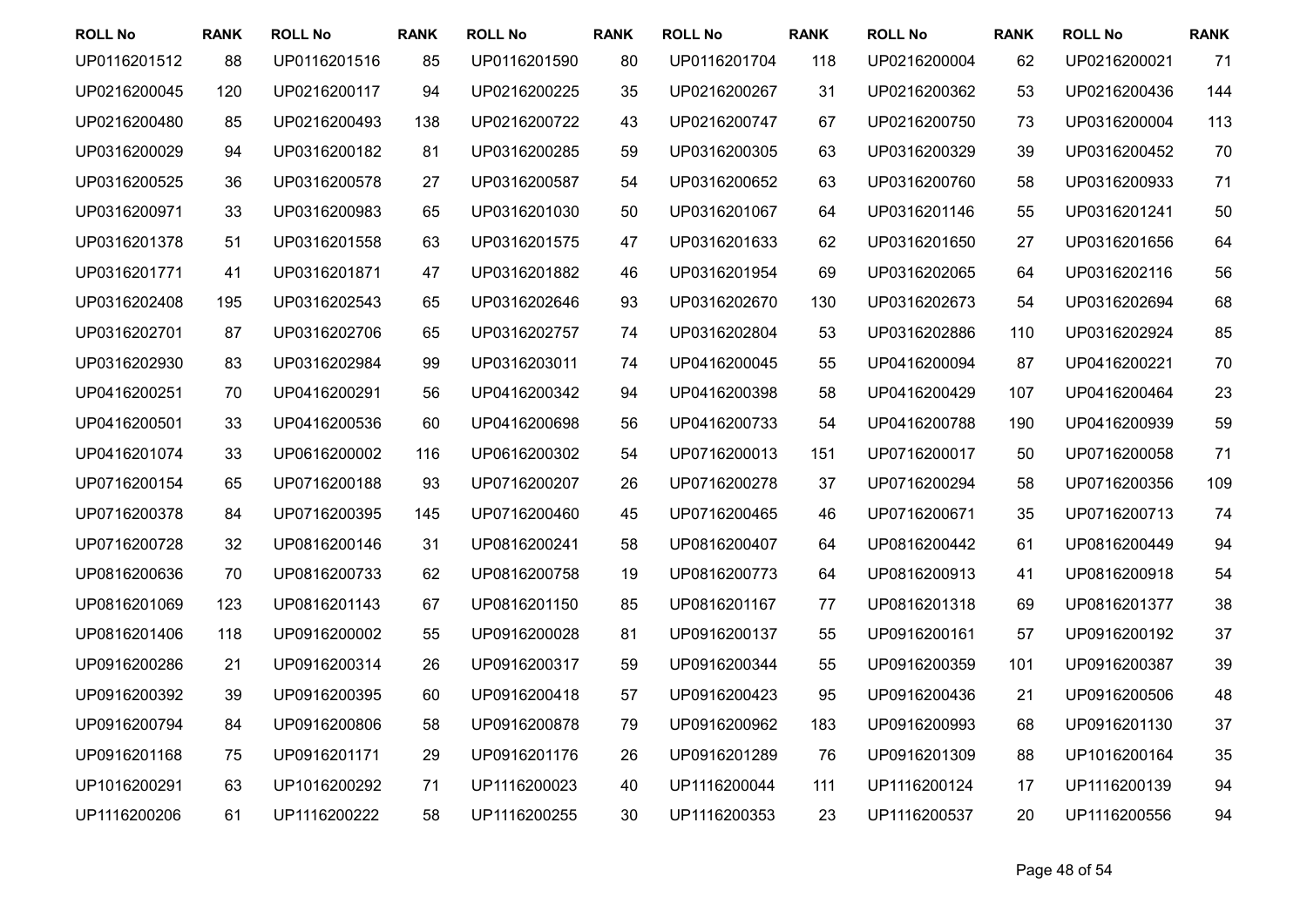| <b>ROLL No</b> | <b>RANK</b> | <b>ROLL No</b> | <b>RANK</b> | <b>ROLL No</b> | <b>RANK</b> | <b>ROLL No</b> | <b>RANK</b> | <b>ROLL No</b> | <b>RANK</b> | <b>ROLL No</b> | <b>RANK</b> |
|----------------|-------------|----------------|-------------|----------------|-------------|----------------|-------------|----------------|-------------|----------------|-------------|
| UP1116200667   | 84          | UP1116200682   | 34          | UP1116200728   | 66          | UP1116200747   | 69          | UP1116200925   | 54          | UP1116200929   | 85          |
| UP1116200932   | 88          | UP1116200940   | 58          | UP1116200941   | 63          | UP1116200973   | 34          | UP1116201044   | 64          | UP1116201065   | 18          |
| UP1116201118   | 82          | UP1116201128   | 24          | UP1116201160   | 53          | UP1116201177   | 51          | UP1116201206   | 56          | UP1116201225   | 32          |
| UP1116201263   | 34          | UP1116201266   | 57          | UP1116201301   | 23          | UP1116201352   | 18          | UP1116201388   | 66          | UP1116201451   | 28          |
| UP1116201529   | 51          | UP1116201543   | 91          | UP1116201555   | 126         | UP1116201570   | 136         | UP1116201588   | 174         | UP1116201703   | 130         |
| UP1116201709   | 175         | UP1116201733   | 39          | UP1116201745   | 18          | UP1116201747   | 63          | UP1116201923   | 89          | UP1116202016   | 68          |
| UP1116202055   | 49          | UP1216200013   | 84          | UP1216200058   | 52          | UP1216200095   | 110         | UP1216200236   | 73          | UP1216200259   | 104         |
| UP1216200403   | 33          | UP1216200430   | 71          | UP1216200500   | 65          | UP1216200739   | 65          | UP1216200791   | 56          | UP1216200792   | 86          |
| UP1216200879   | 57          | UP1216201034   | 61          | UP1216201088   | 45          | UP1216201262   | 83          | UP1216201272   | 63          | UP1216201278   | 20          |
| UP1216201305   | 93          | UP1216201306   | 27          | UP1216201474   | 27          | UP1216201487   | 63          | UP1216201582   | 52          | UP1216201583   | 72          |
| UP1216201629   | 29          | UP1216201684   | 42          | UP1216201714   | 27          | UP1216202037   | 35          | UP1216202051   | 68          | UP1216202290   | 53          |
| UP1216202295   | 58          | UP1216202341   | 51          | UP1216202428   | 61          | UP1216202455   | 56          | UP1216202688   | 64          | UP1216202752   | 59          |
| UP1216202764   | 19          | UP1216202767   | 92          | UP1216202908   | 63          | UP1216202964   | 72          | UP1216202990   | 60          | UP1216203022   | 58          |
| UP1216203072   | 61          | UP1216203132   | 55          | UP1216203235   | 68          | UP1216203250   | 53          | UP1216203337   | 75          | UP1216203451   | 93          |
| UP1216203610   | 79          | UP1216203747   | 32          | UP1216203767   | 40          | UP1216203800   | 95          | UP1216203966   | 86          | UP1216203970   | 119         |
| UP1216203988   | 153         | UP1216204037   | 207         | UP1216204145   | 151         | UP1216204149   | 208         | UP1216204203   | 157         | UP1216204248   | 198         |
| UP1216204261   | 138         | UP1216204331   | 136         | UP1216204551   | 28          | UP1316200004   | 96          | UP1316200072   | 58          | UP1316200215   | 22          |
| UP1316200263   | 133         | UP1416200035   | 70          | UP1416200045   | 48          | UP1416200156   | 68          | UP1416200259   | 88          | UP1416200301   | 51          |
| UP1416200361   | 107         | UP1416200427   | 63          | UP1416200442   | 60          | UP1416200516   | 25          | UP1416200522   | 88          | UP1416200554   | 70          |
| UP1416200907   | 36          | UP1416200924   | 70          | UP1416201019   | 78          | UP1416201036   | 81          | UP1416201065   | 50          | UP1416201121   | 120         |
| UP1416201149   | 110         | UP1416201171   | 17          | UP1416201219   | 65          | UP1416201233   | 7           | UP1416201237   | 86          | UP1416201239   | 116         |
| UP1416201294   | 54          | UP1416201365   | 190         | UP1416201390   | 104         | UP1416201404   | 183         | UP1416201408   | 195         | UP1516200079   | 65          |
| UP1516200295   | 64          | UP1516200521   | 23          | UP1516200605   | 79          | UP1516200677   | 28          | UP1516200791   | 48          | UP1516200838   | 66          |
| UP1516200855   | 51          | UP1616200044   | 37          | UP1616200052   | 93          | UP1616200164   | 58          | UP1616200205   | 128         | UP1616200238   | 123         |
| UP1616200282   | 73          | UP1616200529   | 87          | UP1716200102   | 106         | UP1716200155   | 17          | UP1716200167   | 41          | UP1816200006   | 167         |
| UP1816200103   | 62          | UP1816200111   | 60          | UP1816200116   | 63          | UP1816200148   | 79          | UP1816200191   | 58          | UP1816200203   | 92          |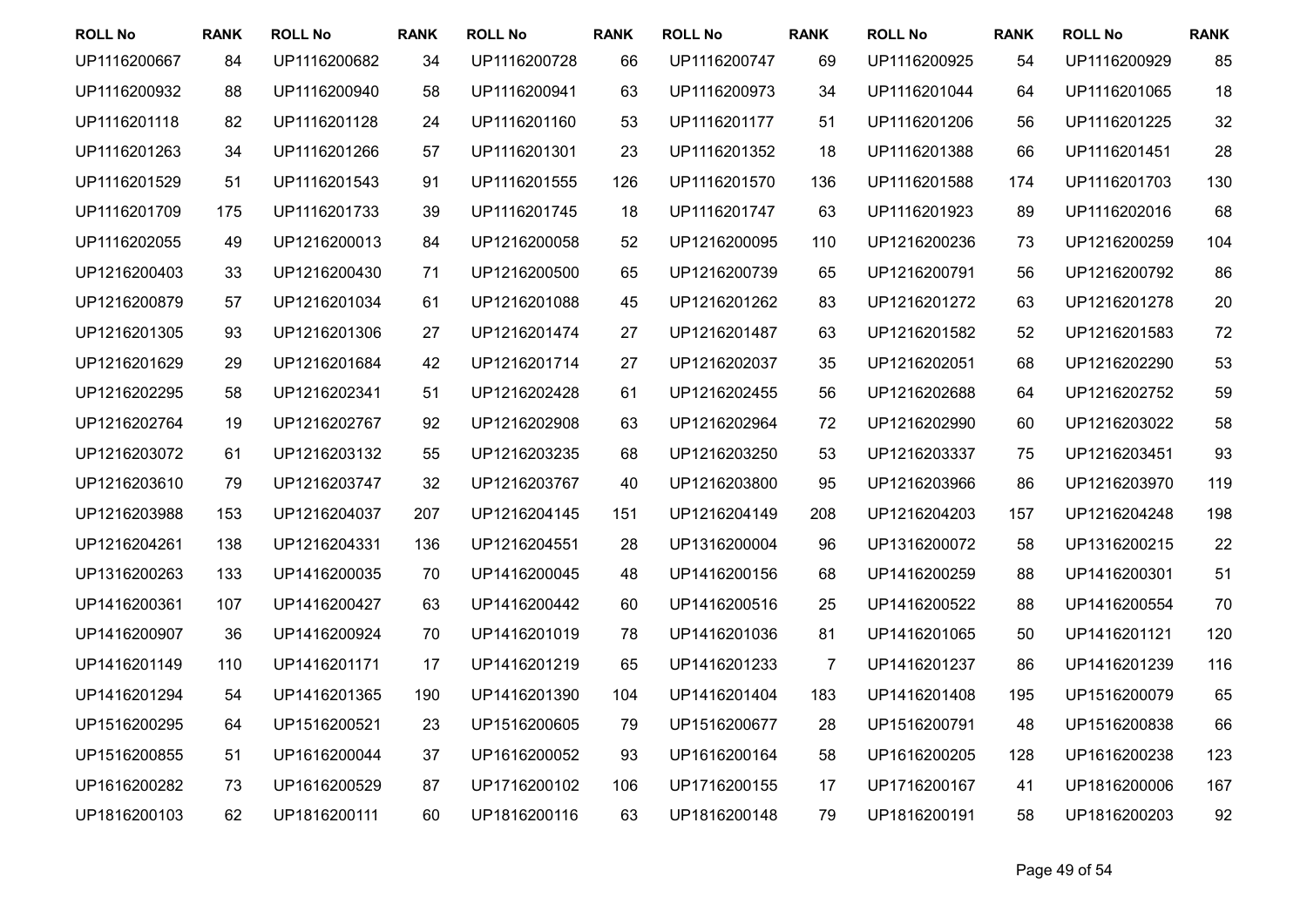| <b>ROLL No</b> | <b>RANK</b>    | <b>ROLL No</b> | <b>RANK</b> | <b>ROLL No</b> | <b>RANK</b> | <b>ROLL No</b> | <b>RANK</b> | <b>ROLL No</b> | <b>RANK</b> | <b>ROLL No</b> | <b>RANK</b> |
|----------------|----------------|----------------|-------------|----------------|-------------|----------------|-------------|----------------|-------------|----------------|-------------|
| UP1816200205   | 64             | UP1816200219   | 78          | UP1816200288   | 56          | UP1816200320   | 58          | UP1816200354   | 56          | UP1816200456   | 44          |
| UP1816200497   | 87             | UP1816200525   | 5           | UP1816200555   | 137         | UP1816200659   | 61          | UP1816200682   | 55          | UP1816200694   | 58          |
| UP1816200708   | 102            | UP1816200748   | 64          | UP1816200852   | 70          | UP1816200868   | 39          | UP1816200913   | 22          | UP1816200923   | 22          |
| UP1816200963   | 68             | UP1816201032   | 36          | UP1816201053   | 60          | UP1816201064   | 72          | UP1816201168   | 41          | UP1816201223   | 55          |
| UP1816201308   | 24             | UP1816201332   | 65          | UP1816201374   | 94          | UP1816201428   | 82          | UP1816201472   | 49          | UP1816201507   | 71          |
| UP1816201516   | 65             | UP1816201628   | 62          | UP1816201642   | 18          | UP1816201691   | 43          | UP1816201755   | 46          | UP1816201774   | 57          |
| UP1816201792   | 65             | UP1816201835   | 59          | UP1816201848   | 67          | UP1816201885   | 57          | UP1816201886   | 72          | UP1816201899   | 19          |
| UP1816201920   | 62             | UP1816201952   | 51          | UP1816201959   | 64          | UP1816201969   | 70          | UP1816202025   | 63          | UP1816202095   | 83          |
| UP1816202113   | 42             | UP1816202124   | 38          | UP1816202201   | 30          | UP1816202250   | 85          | UP1816202260   | 60          | UP1816202302   | 63          |
| UP1816202349   | 25             | UP1816202421   | 68          | UP1816202429   | 36          | UP1816202557   | 125         | UP1816202639   | 87          | UP1816202683   | 79          |
| UP1816202696   | 120            | UP1816202720   | 53          | UP1816202753   | 66          | UP1816202787   | 81          | UP1816202790   | 35          | UP1816202809   | 36          |
| UP1816202853   | 72             | UP1816202886   | 66          | UP1816202894   | 100         | UP1816202954   | 93          | UP1816203004   | 86          | UP1816203072   | 97          |
| UP1816203075   | 118            | UP1816203196   | 71          | UP1816203275   | 12          | UP1816203318   | 30          | UP1816203424   | 21          | UP1816203443   | 71          |
| UP1816203513   | 37             | UP1816203559   | 57          | UP1816203647   | 111         | UP1816203658   | 20          | UP1816203665   | 91          | UP1816203668   | 67          |
| UP1816203807   | 71             | UP1816203812   | 92          | UP1816203815   | 39          | UP1816203877   | 59          | UP1816203919   | 39          | UP1816203921   | 19          |
| UP1816203996   | 50             | UP1816204113   | 23          | UP1816204145   | 34          | UP1816204189   | 69          | UP1816204403   | 88          | UP1816204541   | 209         |
| UP1816204652   | 142            | UP1816204699   | 192         | UP1816204757   | 125         | WB0116200037   | 71          | WB0116200070   | 65          | WB0116200071   | 38          |
| WB0116200141   | 61             | WB0116200229   | 30          | WB0116200350   | 9           | WB0116200371   | 140         | WB0116200404   | 129         | WB0116200406   | 35          |
| WB0116200407   | 38             | WB0116200442   | 184         | WB0116200465   | 36          | WB0116200500   | 70          | WB0116200562   | 32          | WB0116200579   | 68          |
| WB0116200595   | 52             | WB0116200784   | 70          | WB0116200795   | 69          | WB0216200035   | 37          | WB0216200130   | 49          | WB0216200173   | 30          |
| WB0216200188   | 34             | WB0216200193   | 76          | WB0216200204   | 36          | WB0216200239   | 70          | WB0216200375   | 80          | WB0216200402   | 72          |
| WB0216200404   | $\overline{7}$ | WB0216200426   | 16          | WB0216200474   | 33          | WB0216200504   | 35          | WB0216200556   | 23          | WB0216200592   | 29          |
| WB0216200610   | 51             | WB0216200632   | 19          | WB0216200635   | 23          | WB0216200657   | 19          | WB0216200665   | 20          | WB0216200696   | 36          |
| WB0216200702   | 82             | WB0216200706   | 22          | WB0216200729   | 76          | WB0216200783   | 91          | WB0216200849   | 72          | WB0216200922   | 14          |
| WB0216200956   | 52             | WB0216200980   | 57          | WB0216200994   | 65          | WB0216201096   | 25          | WB0216201180   | 102         | WB0216201239   | 41          |
| WB0216201276   | 11             | WB0416200027   | 150         | WB0416200028   | 88          | WB0416200051   | 39          | WB0416200098   | 38          | WB0416200099   | 37          |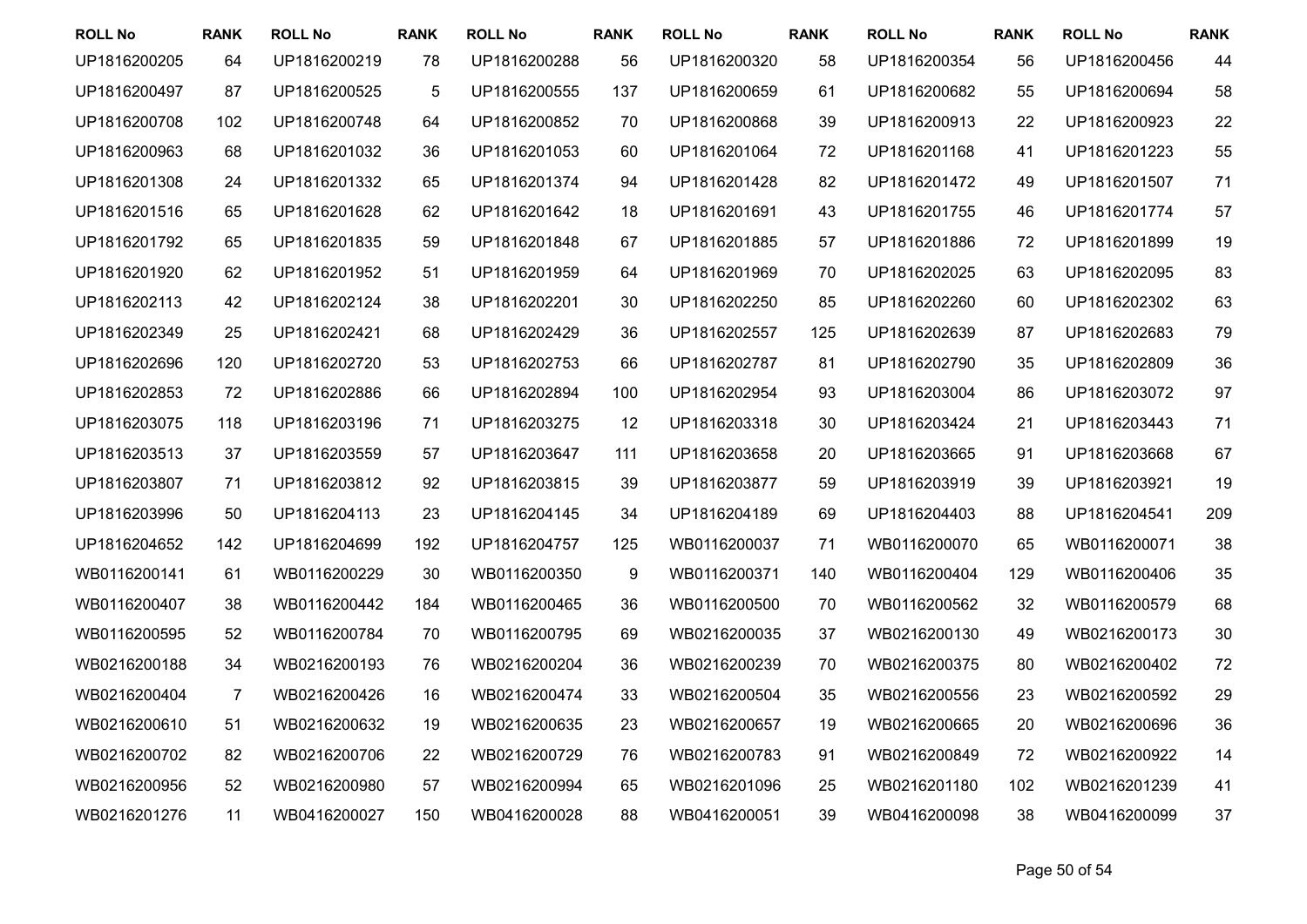| <b>ROLL No</b> | <b>RANK</b> | <b>ROLL No</b> | <b>RANK</b> | <b>ROLL No</b> | <b>RANK</b> | <b>ROLL No</b> | <b>RANK</b> | <b>ROLL No</b> | <b>RANK</b> | <b>ROLL No</b> | <b>RANK</b> |
|----------------|-------------|----------------|-------------|----------------|-------------|----------------|-------------|----------------|-------------|----------------|-------------|
| WB0416200114   | 61          | WB0416200207   | 27          | WB0416200226   | 55          | WB0416200237   | 70          | WB0416200250   | 24          | WB0416200348   | 63          |
| WB0416200349   | 208         | WB0416200352   | 47          | WB0416200358   | 151         | WB0416200477   | 30          | WB0416200544   | 45          | WB0416200559   | 52          |
| WB0416200567   | 20          | WB0416200579   | 20          | WB0416200581   | 37          | WB0416200709   | 226         | WB0416200730   | 71          | WB0416200751   | 208         |
| WB0416200803   | 145         | WB0616200092   | 30          | WB0616200122   | 35          | WB0616200163   | 28          | WB0616200194   | 33          | WB0616200256   | 38          |
| WB0616200317   | 21          | WB0616200340   | 25          | WB0616200376   | 62          | WB0616200406   | 33          | WB0616200441   | 208         | WB0616200502   | 36          |
| WB0616200551   | 24          | WB0616200560   | 19          | WB0616200566   | 30          | WB0616200591   | 64          | WB0616200595   | 76          | WB0616200606   | 36          |
| WB0616200671   | 55          | WB0616200686   | 31          | WB0616200709   | 42          | WB0616200742   | 17          | WB0616200753   | 36          | WB0616200782   | 96          |
| WB0716200033   | 83          | WB0716200053   | 20          | WB0716200117   | 38          | WB0716200249   | 93          | WB0716200259   | 38          | WB0716200279   | 28          |
| WB0716200284   | 21          | WB0716200295   | 31          | WB0716200316   | 31          | WB0716200333   | 64          | WB0716200381   | 85          | WB0716200490   | 55          |
| WB0716200525   | 29          | WB0716200620   | 34          | WB0716200622   | 25          | WB0716200625   | 113         | WB0716200664   | 118         | WB0716200680   | 57          |
| WB0716200720   | 199         | WB0716200722   | 112         | WB0716200782   | 96          | WB0716200835   | 97          | WB0716200856   | 110         | WB0716200860   | 40          |
| WB0816200016   | 129         | WB0816200030   | 153         | WB0816200048   | 28          | WB0816200073   | 94          | WB0816200092   | 29          | WB0816200134   | 39          |
| WB0816200139   | 107         | WB0816200158   | 23          | WB0816200184   | 69          | WB0816200218   | 55          | WB0816200235   | 68          | WB0816200319   | 33          |
| WB0816200371   | 94          | WB0816200394   | 19          | WB0816200469   | 23          | WB0816200553   | 17          | WB0816200568   | 31          | WB0816200576   | 21          |
| WB0816200609   | 79          | WB0816200610   | 36          | WB0816200617   | 33          | WB0816200632   | 75          | WB0816200663   | 51          | WB0816200697   | 36          |
| WB0816200720   | 28          | WB0816200740   | 53          | WB0816200745   | 20          | WB0816200764   | 62          | WB0816200790   | 15          | WB0816200804   | 17          |
| WB0816200809   | 52          | WB0816200812   | 36          | WB0816200832   | 32          | WB0816200836   | 4           | WB0816200850   | 28          | WB0816200857   | 80          |
| WB0816200939   | 83          | WB0816200952   | 89          | WB0816200999   | 144         | WB0816201023   | 31          | WB0816201038   | 36          | WB0816201087   | 177         |
| WB0816201115   | 149         | WB0816201127   | 60          | WB0816201179   | 96          | WB0816201239   | 115         | WB0816201249   | 98          | WB0816201293   | 27          |
| WB0816201295   | 19          | WB0816201302   | 152         | WB0816201326   | 76          | WB0816201337   | 163         | WB0816201361   | 92          | WB0816201401   | 76          |
| WB0816201406   | 51          | WB1016200061   | 140         | WB1016200086   | 68          | WB1016200092   | 69          | WB1016200108   | 160         | WB1016200124   | 82          |
| WB1016200126   | 136         | WB1016200136   | 45          | WB1016200144   | 66          | WB1016200148   | 70          | WB1016200193   | 128         | WB1016200225   | 130         |
| WB1016200300   | 53          | WB1016200307   | 141         | WB1016200325   | 34          | WB1016200410   | 114         | WB1016200459   | 3           | WB1016200475   | 90          |
| WB1016200510   | 117         | WB1016200522   | 39          | WB1016200565   | 38          | WB1016200589   | 34          | WB1016200612   | 110         | WB1016200620   | 32          |
| WB1016200644   | 31          | WB1016200662   | 27          | WB1016200698   | 35          | WB1016200778   | 63          | WB1016200793   | 90          | WB1016200830   | 84          |
| WB1016200857   | 34          | WB1016200858   | 66          | WB1016200914   | 57          | WB1016200922   | 36          | WB1016200932   | 35          | WB1016201062   | 37          |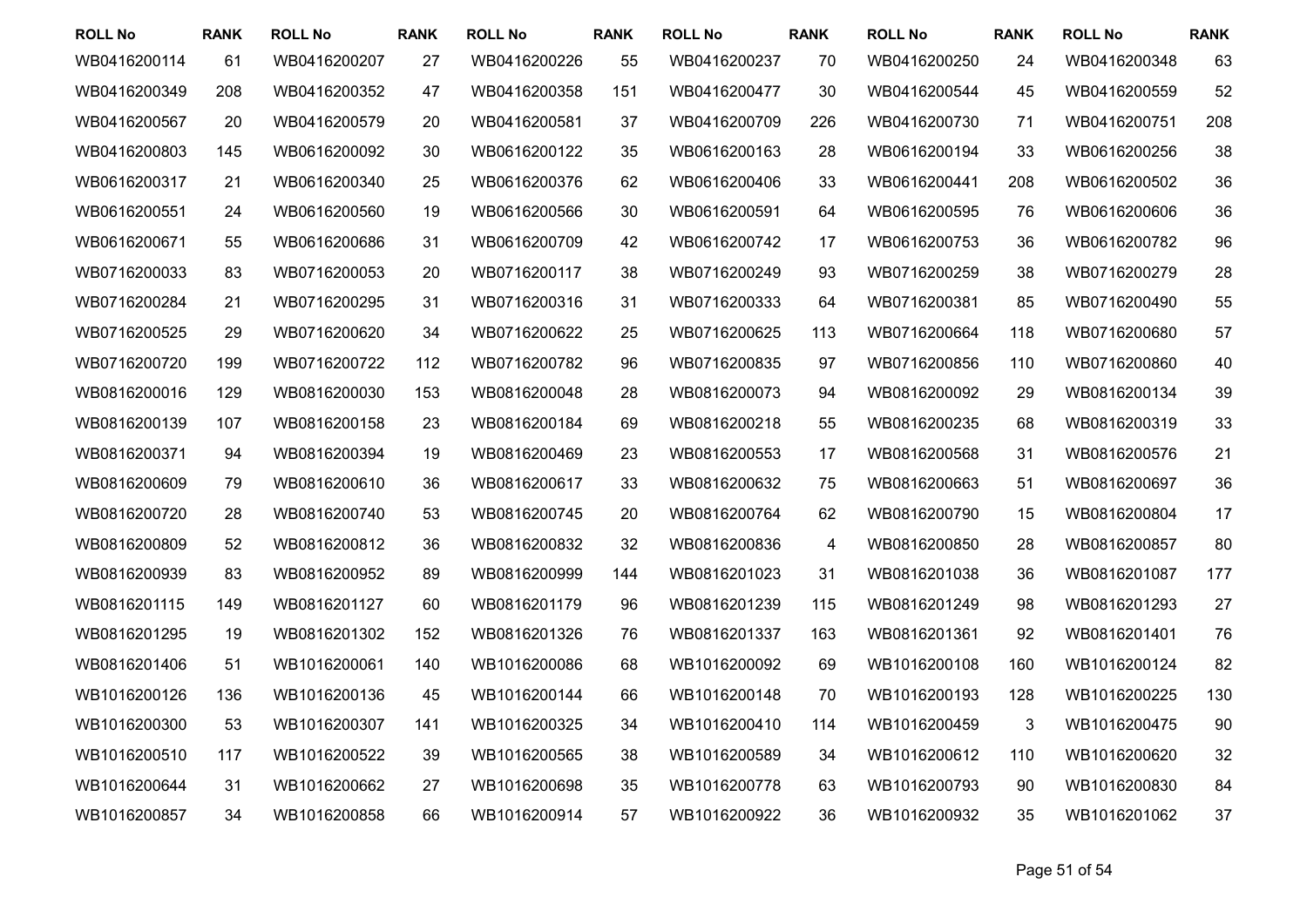| <b>ROLL No</b> | <b>RANK</b> | <b>ROLL No</b> | <b>RANK</b>    | <b>ROLL No</b> | <b>RANK</b> | <b>ROLL No</b> | <b>RANK</b> | <b>ROLL No</b> | <b>RANK</b> | <b>ROLL No</b> | <b>RANK</b> |
|----------------|-------------|----------------|----------------|----------------|-------------|----------------|-------------|----------------|-------------|----------------|-------------|
| WB1016201084   | 28          | WB1016201108   | 103            | WB1016201125   | 19          | WB1016201137   | 70          | WB1016201165   | 24          | WB1016201198   | 28          |
| WB1016201312   | 44          | WB1016201350   | 24             | WB1016201385   | 28          | WB1016201413   | 62          | WB1016201489   | 90          | WB1016201531   | 26          |
| WB1016201644   | 29          | WB1016201648   | 60             | WB1016201650   | 49          | WB1016201756   | 30          | WB1016201777   | 39          | WB1016201779   | 30          |
| WB1016201826   | 20          | WB1016201830   | 68             | WB1016201863   | 37          | WB1016201864   | 27          | WB1016202065   | 28          | WB1016202070   | 86          |
| WB1016202120   | 37          | WB1016202125   | 36             | WB1016202132   | 83          | WB1016202156   | 30          | WB1016202202   | 23          | WB1016202239   | 14          |
| WB1016202247   | 33          | WB1016202270   | 91             | WB1016202291   | 19          | WB1016202295   | 22          | WB1016202318   | 27          | WB1016202343   | 58          |
| WB1016202345   | 38          | WB1016202378   | 29             | WB1016202387   | 68          | WB1016202388   | 36          | WB1016202406   | 34          | WB1016202424   | 29          |
| WB1016202433   | 25          | WB1016202532   | 36             | WB1016202543   | 66          | WB1016202590   | 27          | WB1016202597   | 54          | WB1016202598   | 72          |
| WB1016202642   | 31          | WB1016202659   | 35             | WB1016202719   | 38          | WB1016202800   | 30          | WB1016202885   | 86          | WB1016202893   | 85          |
| WB1016202923   | 66          | WB1016202928   | 92             | WB1016202956   | 58          | WB1016202957   | 65          | WB1016202990   | 25          | WB1016202997   | 66          |
| WB1016203014   | 33          | WB1016203030   | 38             | WB1016203053   | 91          | WB1016203100   | 20          | WB1016203146   | 28          | WB1016203147   | 24          |
| WB1016203177   | 65          | WB1016203216   | 20             | WB1016203232   | 27          | WB1016203294   | 36          | WB1016203332   | 56          | WB1016203443   | 39          |
| WB1016203461   | 34          | WB1016203469   | 71             | WB1016203498   | 22          | WB1016203507   | 69          | WB1016203512   | 72          | WB1016203671   | 26          |
| WB1016203790   | 52          | WB1016203856   | 34             | WB1016203901   | 20          | WB1016203950   | 55          | WB1016204046   | 52          | WB1016204071   | 31          |
| WB1016204127   | 19          | WB1016204143   | $\overline{7}$ | WB1016204203   | 20          | WB1016204222   | 25          | WB1016204227   | 31          | WB1016204231   | 36          |
| WB1016204240   | 37          | WB1016204286   | 64             | WB1016204288   | 51          | WB1016204298   | 69          | WB1016204301   | 47          | WB1016204348   | 30          |
| WB1016204353   | 60          | WB1016204393   | 33             | WB1016204410   | 59          | WB1016204420   | 65          | WB1016204438   | 25          | WB1016204532   | 84          |
| WB1016204538   | 95          | WB1016204544   | 35             | WB1016204586   | 31          | WB1016204606   | 20          | WB1016204622   | 39          | WB1016204655   | 24          |
| WB1016204674   | 63          | WB1016204680   | 27             | WB1016204682   | 19          | WB1016204691   | 82          | WB1016204718   | 27          | WB1016204738   | 32          |
| WB1016204746   | 31          | WB1016204769   | 82             | WB1016204783   | 75          | WB1016204784   | 24          | WB1016204811   | 64          | WB1016204812   | 47          |
| WB1016204819   | 54          | WB1016204858   | 63             | WB1016204888   | 27          | WB1016204896   | 21          | WB1016204947   | 22          | WB1016204958   | 25          |
| WB1016205002   | 37          | WB1016205005   | 63             | WB1016205028   | 21          | WB1016205061   | 25          | WB1016205064   | 26          | WB1016205066   | 36          |
| WB1016205069   | 24          | WB1016205158   | 33             | WB1016205166   | 59          | WB1016205189   | 30          | WB1016205232   | 19          | WB1016205246   | 32          |
| WB1016205266   | 20          | WB1016205274   | 31             | WB1016205309   | 30          | WB1016205310   | 52          | WB1016205333   | 82          | WB1016205418   | 23          |
| WB1016205430   | 22          | WB1016205431   | 38             | WB1016205435   | 94          | WB1016205528   | 27          | WB1016205535   | 24          | WB1016205624   | 32          |
| WB1016205634   | 48          | WB1016205649   | 51             | WB1016205655   | 61          | WB1016205658   | 17          | WB1016205662   | 20          | WB1016205667   | 36          |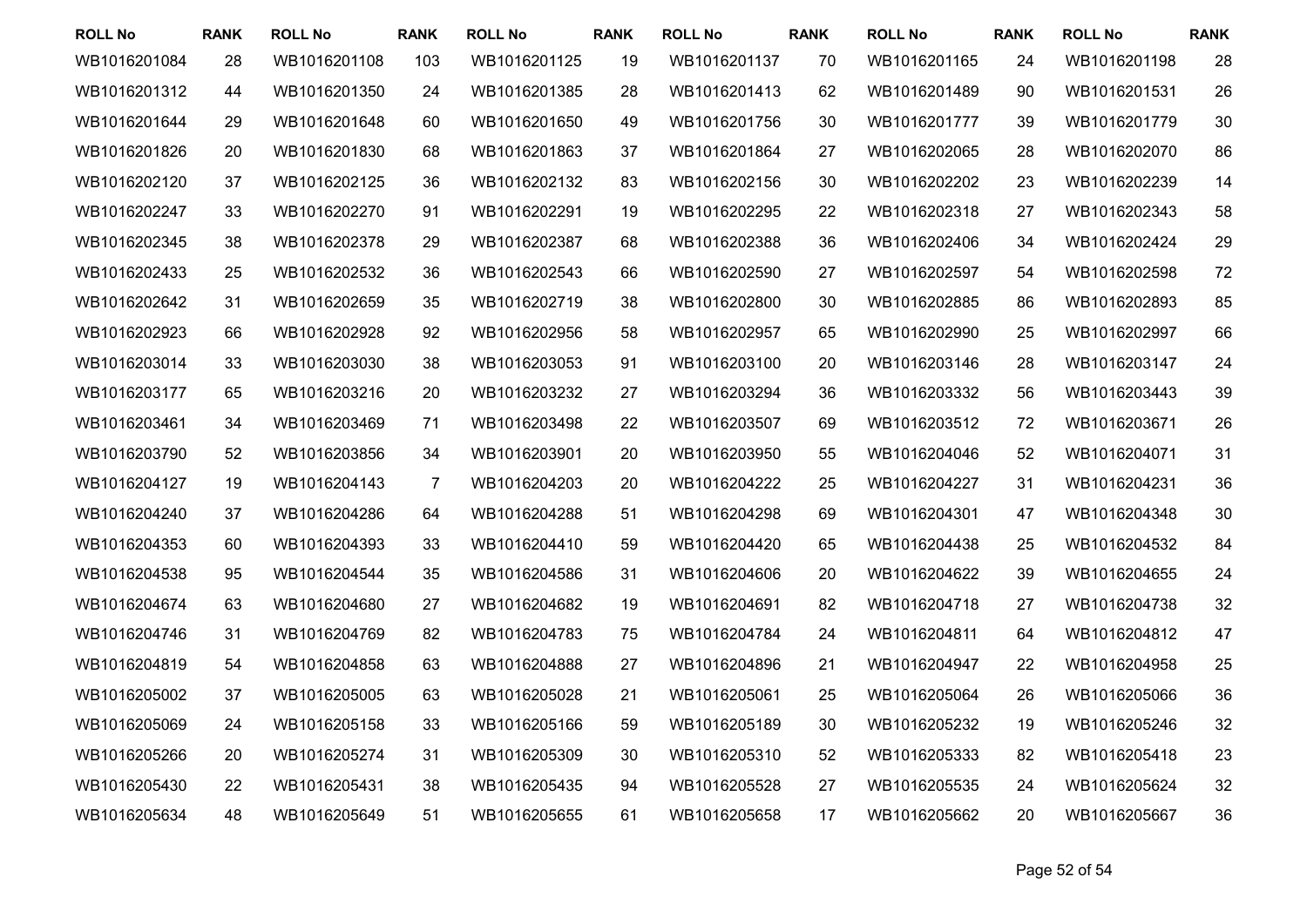| <b>ROLL No</b> | <b>RANK</b> | <b>ROLL No</b> | <b>RANK</b>    | <b>ROLL No</b> | <b>RANK</b> | <b>ROLL No</b> | <b>RANK</b> | <b>ROLL No</b> | <b>RANK</b> | <b>ROLL No</b> | <b>RANK</b> |
|----------------|-------------|----------------|----------------|----------------|-------------|----------------|-------------|----------------|-------------|----------------|-------------|
| WB1016205683   | 31          | WB1016205723   | 33             | WB1016205753   | 19          | WB1016205755   | 64          | WB1016205771   | 40          | WB1016205801   | 24          |
| WB1016205807   | 64          | WB1016205822   | 52             | WB1016205860   | 46          | WB1016205879   | 27          | WB1016205902   | 27          | WB1016205935   | 36          |
| WB1016206040   | 1           | WB1016206041   | 30             | WB1016206057   | 195         | WB1016206087   | 99          | WB1016206118   | 36          | WB1016206137   | 180         |
| WB1016206152   | 144         | WB1016206164   | 194            | WB1016206207   | 140         | WB1016206234   | 19          | WB1016206246   | 15          | WB1016206290   | 33          |
| WB1016206303   | 51          | WB1016206310   | 52             | WB1016206424   | 55          | WB1016206467   | 25          | WB1016206468   | 23          | WB1016206479   | 21          |
| WB1016206487   | 34          | WB1016206490   | 58             | WB1016206502   | 27          | WB1016206507   | 55          | WB1016206554   | 46          | WB1016206568   | 32          |
| WB1016206591   | 145         | WB1016206598   | $\overline{7}$ | WB1016206614   | 98          | WB1016206635   | 42          | WB1016206678   | 209         | WB1016206683   | 53          |
| WB1016206821   | 145         | WB1016206887   | 92             | WB1016206922   | 142         | WB1016206944   | 66          | WB1016206964   | 145         | WB1016207040   | 72          |
| WB1016207190   | 68          | WB1016207202   | 117            | WB1016207239   | 127         | WB1016207255   | 89          | WB1016207268   | 22          | WB1016207286   | 29          |
| WB1016207374   | 22          | WB1016207392   | 49             | WB1016207416   | 129         | WB1016207506   | 157         | WB1016207594   | 45          | WB1016207648   | 47          |
| WB1016207652   | 224         | WB1016207701   | 56             | WB1016207705   | 102         | WB1016207752   | 66          | WB1016207758   | 84          | WB1016207772   | 24          |
| WB1016207779   | 120         | WB1016207781   | 70             | WB1016207802   | 37          | WB1016207826   | 105         | WB1016207855   | 36          | WB1016207861   | 88          |
| WB1016207868   | 37          | WB1016207881   | 41             | WB1016207887   | 183         | WB1016207910   | 128         | WB1016207943   | 182         | WB1016207962   | 66          |
| WB1016207977   | 121         | WB1016207997   | 35             | WB1016208016   | 111         | WB1016208018   | 44          | WB1016208070   | 143         | WB1016208075   | 5           |
| WB1016208094   | 17          | WB1016208164   | 173            | WB1016208193   | 99          | WB1016208206   | 41          | WB1016208252   | 19          | WB1016208310   | 45          |
| WB1016208414   | 41          | WB1016208427   | 99             | WB1016208453   | 154         | WB1016208475   | 85          | WB1016208506   | 42          | WB1016208543   | 95          |
| WB1016208569   | 42          | WB1016208650   | 11             | WB1016208657   | 100         | WB1016208684   | 182         | WB1016208731   | 92          | WB1016208744   | 102         |
| WB1016208763   | 49          | WB1016208765   | 9              | WB1016208788   | 33          | WB1016208930   | 116         | WB1016208933   | 37          | WB1016208950   | 49          |
| WB1016208979   | 36          | WB1016208995   | 39             | WB1016208996   | 71          | WB1016209006   | 8           | WB1016209020   | 26          | WB1016209021   | 101         |
| WB1016209026   | 19          | WB1016209041   | 77             | WB1016209048   | 82          | WB1016209096   | 21          | WB1016209127   | 40          | WB1016209169   | 100         |
| WB1016209206   | 70          | WB1016209227   | 184            | WB1016209366   | 48          | WB1016209441   | 100         | WB1016209530   | 92          | WB1016209538   | 19          |
| WB1016209544   | 99          | WB1016209573   | 32             | WB1016209592   | 97          | WB1016209596   | 113         | WB1016209661   | 45          | WB1016209675   | 44          |
| WB1016209743   | 46          | WB1016209750   | 181            | WB1016209769   | 62          | WB1016209776   | 40          | WB1016209791   | 12          | WB1016209793   | 58          |
| WB1016209820   | 117         | WB1016209903   | 56             | WB1016209946   | 47          | WB1016209949   | 77          | WB1016209967   | 88          | WB1016210050   | 155         |
| WB1016210087   | 71          | WB1016210088   | 63             | WB1016210121   | 31          | WB1016210166   | 113         | WB1016210167   | 14          | WB1016210168   | 20          |
| WB1016210206   | 85          | WB1016210209   | 111            | WB1016210258   | 94          | WB1016210304   | 92          | WB1016210308   | 39          | WB1016210317   | 108         |